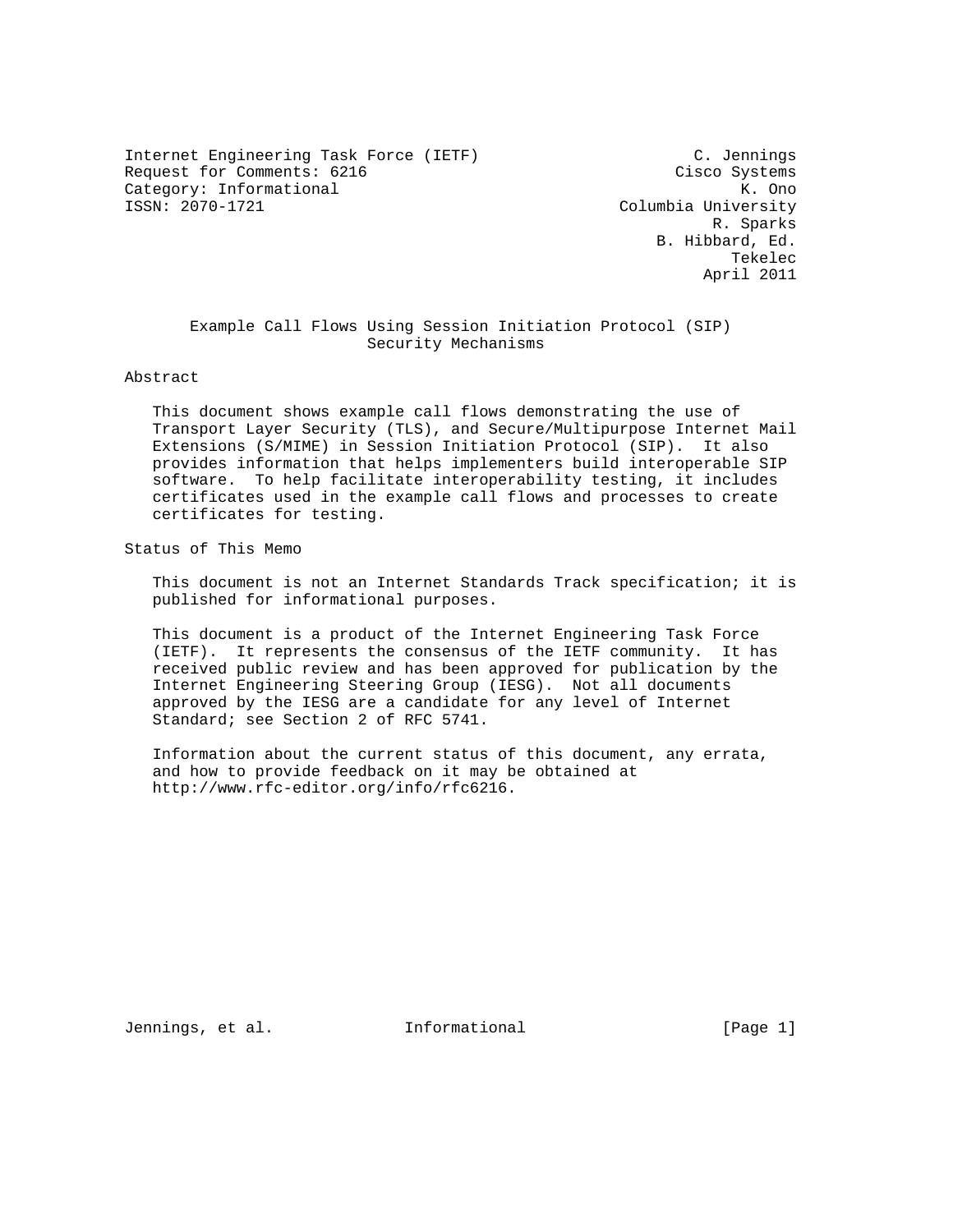# Copyright Notice

 Copyright (c) 2011 IETF Trust and the persons identified as the document authors. All rights reserved.

 This document is subject to BCP 78 and the IETF Trust's Legal Provisions Relating to IETF Documents (http://trustee.ietf.org/license-info) in effect on the date of publication of this document. Please review these documents carefully, as they describe your rights and restrictions with respect

 to this document. Code Components extracted from this document must include Simplified BSD License text as described in Section 4.e of the Trust Legal Provisions and are provided without warranty as described in the Simplified BSD License.

Table of Contents

| $1$ .                                                  |  |
|--------------------------------------------------------|--|
|                                                        |  |
| 2.1.                                                   |  |
| Host Certificates 8<br>2.2.                            |  |
| User Certificates 10<br>2.3.                           |  |
| 3. Call Flow with Message Over TLS 12                  |  |
| 3.1. TLS with Server Authentication 12                 |  |
| 3.2. MESSAGE Transaction Over TLS 13                   |  |
| 4. Call Flow with S/MIME-Secured Message 15            |  |
| 4.1. MESSAGE Request with Signed Body 15               |  |
| 4.2. MESSAGE Request with Encrypted Body 20            |  |
| 4.3. MESSAGE Request with Encrypted and Signed Body 22 |  |
| 5. Observed Interoperability Issues 27                 |  |
| Additional Test Scenarios 29<br>б.                     |  |
| 7 <sub>1</sub>                                         |  |
| 8. Security Considerations 32                          |  |
|                                                        |  |
| Normative References 32<br>9 1                         |  |
| 9.2. Informative References 34                         |  |
| Appendix A. Making Test Certificates 35                |  |
|                                                        |  |
|                                                        |  |
|                                                        |  |
| Appendix B. Certificates for Testing 42                |  |
| B.1. Certificates Using EKU 42                         |  |
| B.2. Certificates NOT Using EKU 51                     |  |
| B.3. Certificate Chaining with a Non-Root CA 58        |  |
|                                                        |  |

Jennings, et al. 1nformational 1999 [Page 2]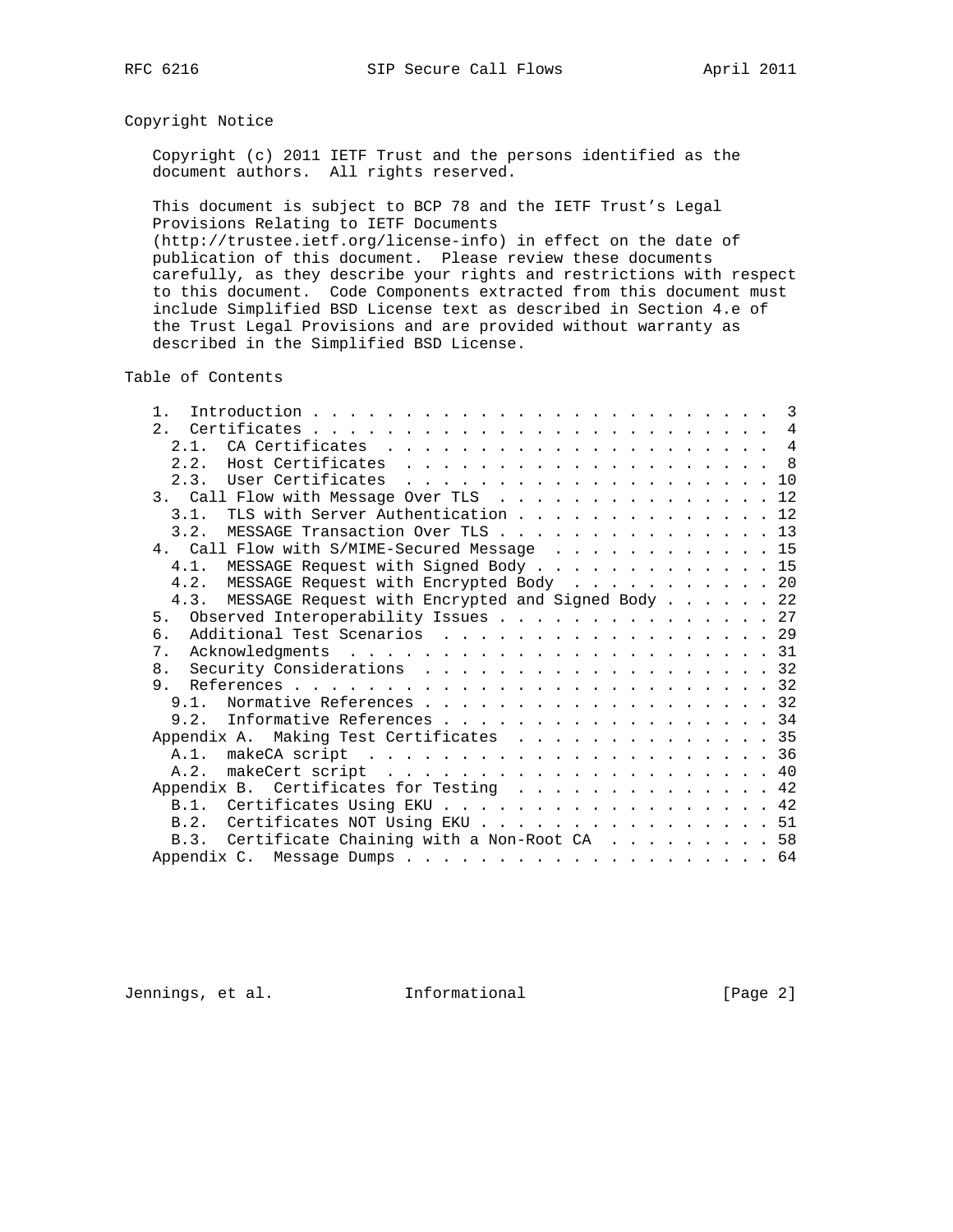## 1. Introduction

 This document is informational and is not normative on any aspect of SIP.

 SIP with TLS ([RFC5246]) implementations are becoming very common. Several implementations of the S/MIME ([RFC5751]) portion of SIP ([RFC3261]) are also becoming available. After several interoperability events, it is clear that it is difficult to write these systems without any test vectors or examples of "known good" messages to test against. Furthermore, testing at the events is often hindered due to the lack of a commonly trusted certification authority to sign the certificates used in the events. This document addresses both of these issues by providing messages that give detailed examples that implementers can use for comparison and that can also be used for testing. In addition, this document provides a common certificate and private key that can be used to set up a mock Certification Authority (CA) that can be used during the SIP interoperability events. Certificate requests from the users will be signed by the private key of the mock CA. The document also provides some hints and clarifications for implementers.

 A simple SIP call flow using SIPS URIs and TLS is shown in Section 3. The certificates for the hosts used are shown in Section 2.2, and the CA certificates used to sign these are shown in Section 2.1.

 The text from Section 4.1 through Section 4.3 shows some simple SIP call flows using S/MIME to sign and encrypt the body of the message. The user certificates used in these examples are shown in Section 2.3. These host certificates are signed with the same mock CA private key.

 Section 5 presents a partial list of items that implementers should consider in order to implement systems that will interoperate.

 Scripts and instructions to make certificates that can be used for interoperability testing are presented in Appendix A, along with methods for converting these to various formats. The certificates used while creating the examples and test messages in this document are made available in Appendix B.

 Binary copies of various messages in this document that can be used for testing appear in Appendix C.

Jennings, et al. 1nformational 1999 [Page 3]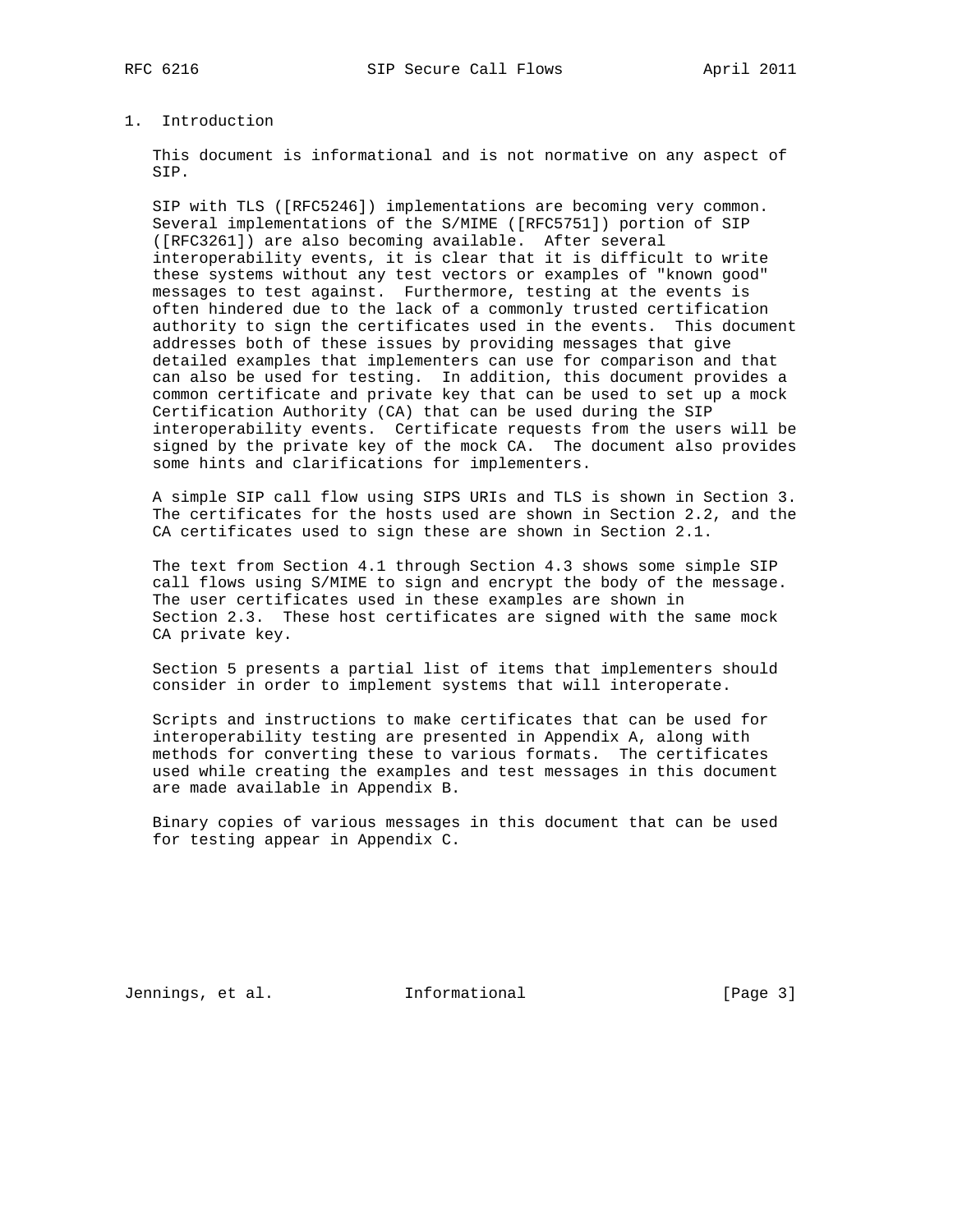# 2. Certificates

# 2.1. CA Certificates

 The certificate used by the CA to sign the other certificates is shown below. This is an X.509v3 ([X.509]) certificate. Note that the X.509v3 Basic Constraints in the certificate allows it to be used as a CA, certification authority. This certificate is not used directly in the TLS call flow; it is used only to verify user and host certificates.

```
 Version: 3 (0x2)
 Serial Number:
     96:a3:84:17:4e:ef:8a:4c
 Signature Algorithm: sha1WithRSAEncryption
 Issuer: C=US, ST=California, L=San Jose, O=sipit,
         OU=Sipit Test Certificate Authority
 Validity
     Not Before: Jan 27 18:36:05 2011 GMT
     Not After : Jan 3 18:36:05 2111 GMT
 Subject: C=US, ST=California, L=San Jose, O=sipit,
         OU=Sipit Test Certificate Authority
 Subject Public Key Info:
     Public Key Algorithm: rsaEncryption
     RSA Public Key: (2048 bit)
         Modulus (2048 bit):
             00:ab:1f:91:61:f1:1c:c5:cd:a6:7b:16:9b:b7:14:
             79:e4:30:9e:98:d0:ec:07:b7:bd:77:d7:d1:f5:5b:
             2c:e2:ee:e6:b1:b0:f0:85:fa:a5:bc:cb:cc:cf:69:
             2c:4f:fc:50:ef:9d:31:2b:c0:59:ea:fb:64:6f:1f:
             55:a7:3d:fd:70:d2:56:db:14:99:17:92:70:ac:26:
             f8:34:41:70:d9:c0:03:91:6a:ba:d1:11:8f:ac:12:
             31:de:b9:19:70:8d:5d:a7:7d:8b:19:cc:40:3f:ae:
             ff:de:1f:db:94:b3:46:77:6c:ae:ae:ff:3e:d6:84:
             5b:c2:de:0b:26:65:d0:91:c7:70:4b:c7:0a:4a:bf:
             c7:97:04:dd:ba:58:47:cb:e0:2b:23:76:87:65:c5:
             55:34:10:ab:27:1f:1c:f8:30:3d:b0:9b:ca:a2:81:
             72:4c:bd:60:fe:f7:21:fe:0b:db:0b:db:e9:5b:01:
             36:d4:28:15:6b:79:eb:d0:91:1b:21:59:b8:0e:aa:
             bf:d5:b1:6c:70:37:a3:3f:a5:7d:0e:95:46:f6:f6:
             58:67:83:75:42:37:18:0b:a4:41:39:b2:2f:6c:80:
             2c:78:ec:a5:0f:be:9c:10:f8:c0:0b:0d:73:99:9e:
             0d:d7:97:50:cb:cc:45:34:23:49:41:85:22:24:ad:
             29:c3
         Exponent: 65537 (0x10001)
 X509v3 extensions:
     X509v3 Subject Key Identifier:
         95:45:7E:5F:2B:EA:65:98:12:91:04:F3:63:C7:68:9A:58:16:77:27
```
Jennings, et al. Informational [Page 4]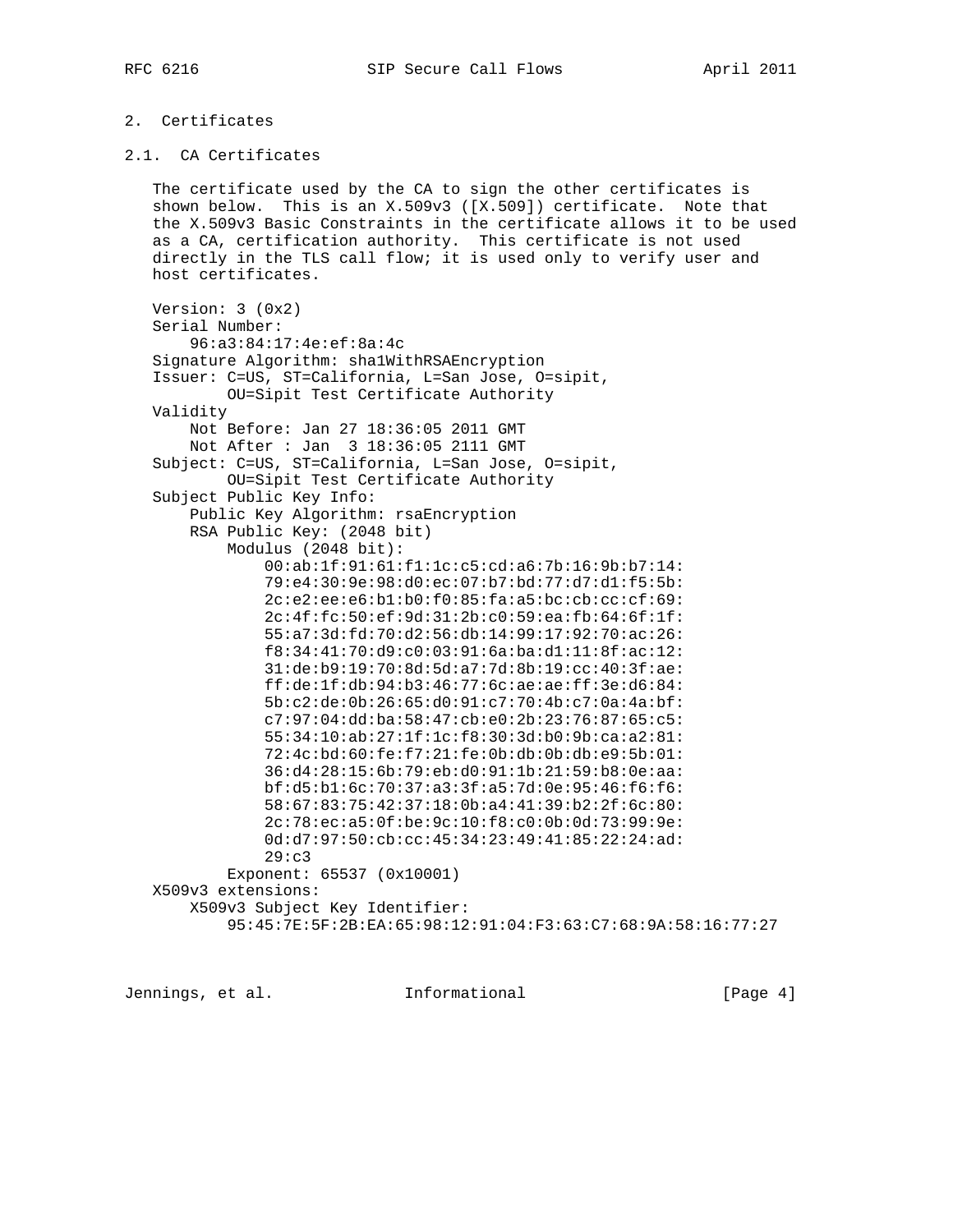X509v3 Authority Key Identifier: 95:45:7E:5F:2B:EA:65:98:12:91:04:F3:63:C7:68:9A:58:16:77:27 X509v3 Basic Constraints: CA: TRUE Signature Algorithm: shalWithRSAEncryption 06:5f:9e:ae:a0:9a:bc:b5:b9:5b:7e:97:33:cc:df:63:98:98: 94:cb:0d:66:a9:83:e8:aa:58:2a:59:a1:9e:47:31:a6:af:5c: 3f:a2:25:86:f8:df:05:92:b7:db:69:a1:69:72:87:66:c5:ab: 35:89:01:37:19:c9:74:eb:09:d1:3f:88:7b:24:13:42:ca:2d: fb:45:e6:cc:4b:f8:21:78:f3:f5:97:ec:09:92:24:a2:f0:e6: 94:8d:97:4a:00:94:00:bd:25:b8:17:2c:52:53:5d:cc:5c:48: a4:a1:1d:2d:f6:50:55:13:a4:d3:b2:a2:f4:f1:b9:6d:48:5e: 5c:f3:de:e0:fc:59:09:a1:d9:14:61:65:bf:d8:3f:b9:ba:2e: 7c:ed:5c:24:9b:6b:ca:aa:5f:f1:c1:1e:b0:a8:da:82:0f:fb: 4c:71:3b:4d:7b:38:c8:e3:8a:2a:19:34:44:26:0b:ea:f0:47: 38:46:28:65:04:e2:01:52:dd:ec:3d:e5:f5:53:74:77:74:75:  $6d: c6: d9: c2: 0a: ac: 3b: b8: 98: 5c: 55: 53: 34: 74: 52: a8: 26: b1:$ 2f:30:22:d0:8b:b7:f3:a0:dd:68:07:33:d5:ae:b7:81:b2:94: 58:72:4e:7c:c6:72:2f:bd:6c:69:fb:b5:17:a8:2a:8d:d7:2c:  $91:06:CB:0c$ 

The certificate content shown above and throughout this document was rendered by the OpenSSL "x509" tool. These dumps are included only as informative examples. Output may vary among future revisions of the tool. At the time of this document's publication, there were some irregularities in the presentation of Distinguished Names (DNs). In particular, note that in the "Issuer" and "Subject" fields, it appears the intent is to present DNs in Lightweight Directory Access Protocol (LDAP) format. If this was intended, the spaces should have been omitted after the delimiting commas, and the elements should have been presented in order of most-specific to least-specific. Please refer to Appendix A of [RFC4514]. Using the "Issuer" DN from above as an example and following guidelines in [RFC4514], it should have instead appeared as:

Issuer: OU=Sipit Test Certificate Authority, O=sipit, L=San Jose, ST=California, C=US

The ASN.1  $([X.683])$  parse of the CA certificate is shown below.

 $0:1=949$  cons: SEQUENCE 4:1= 669 cons: SEQUENCE  $8:1=$  3 cons: cont  $[0]$  $8:1 = 3$  CONS. CONSTRUEGER<br>10:1= 1 prim: INTEGER  $: 02$ 13:1= 9 prim: INTEGER :96A384174EEF8A4C 24:1= 13 cons: SEQUENCE

Jennings, et al. [Informational

 $[Page 5]$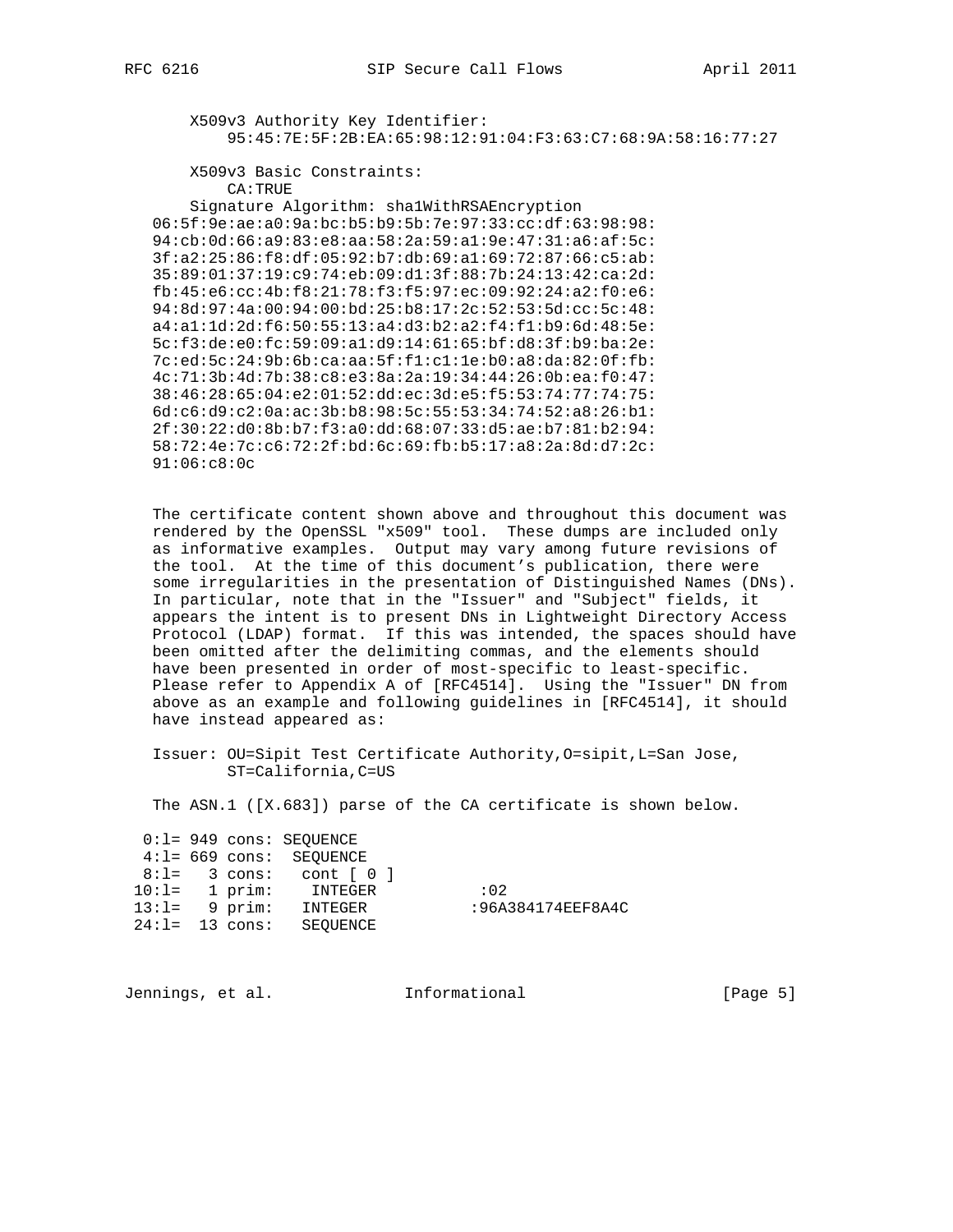| $26:1=$                         | 9 prim:                  |                                |                             | OBJECT                                          |          |  |  |  |     |  |                  | :sha1WithRSAEncryption  |                  |  |  |  |  |
|---------------------------------|--------------------------|--------------------------------|-----------------------------|-------------------------------------------------|----------|--|--|--|-----|--|------------------|-------------------------|------------------|--|--|--|--|
| $37:1=$ 0 prim:                 |                          |                                | NULL                        |                                                 |          |  |  |  |     |  |                  |                         |                  |  |  |  |  |
| $39:1 = 112 \text{ cons}:$      |                          |                                |                             | SEQUENCE                                        |          |  |  |  |     |  |                  |                         |                  |  |  |  |  |
| $41:1=$ 11 cons:                |                          |                                | SET                         |                                                 |          |  |  |  |     |  |                  |                         |                  |  |  |  |  |
| $43:1= 9 \text{ cons}:$         |                          |                                |                             | SEQUENCE                                        |          |  |  |  |     |  |                  |                         |                  |  |  |  |  |
| $45:1=$ 3 prim:                 |                          |                                |                             | OBJECT                                          |          |  |  |  |     |  | :countryName     |                         |                  |  |  |  |  |
| $50:1=$ 2 prim:                 |                          |                                |                             | PRINTABLESTRING                                 |          |  |  |  | :US |  |                  |                         |                  |  |  |  |  |
| $54:1= 19 \text{ cons}:$        |                          |                                | SET                         |                                                 |          |  |  |  |     |  |                  |                         |                  |  |  |  |  |
| $56:1= 17 \text{ cons}:$        |                          |                                |                             | SEQUENCE                                        |          |  |  |  |     |  |                  |                         |                  |  |  |  |  |
| $58:1=$ 3 prim:                 |                          |                                |                             | OBJECT                                          |          |  |  |  |     |  |                  | :stateOrProvinceName    |                  |  |  |  |  |
| $63:1=$                         | 10 prim:                 |                                |                             | UTF8STRING                                      |          |  |  |  |     |  |                  |                         |                  |  |  |  |  |
|                                 |                          |                                |                             | 43 61 6c 69 66 6f 72 6e-69 61                   |          |  |  |  |     |  |                  | California              |                  |  |  |  |  |
| $75:1= 17 \text{ cons}:$        |                          |                                | SET                         |                                                 |          |  |  |  |     |  |                  |                         |                  |  |  |  |  |
| $77:1=$ 15 cons:                |                          |                                |                             | SEQUENCE                                        |          |  |  |  |     |  |                  |                         |                  |  |  |  |  |
| $79:1=$ 3 prim:                 |                          |                                | :localityName<br>OBJECT     |                                                 |          |  |  |  |     |  |                  |                         |                  |  |  |  |  |
| $84:1=$ 8 prim:                 |                          |                                |                             | UTF8STRING                                      |          |  |  |  |     |  |                  |                         |                  |  |  |  |  |
| 53 61 6e 20 4a 6f 73 65-        |                          |                                |                             |                                                 | San Jose |  |  |  |     |  |                  |                         |                  |  |  |  |  |
| $94:1= 14 \text{ cons}:$        |                          |                                | SET                         |                                                 |          |  |  |  |     |  |                  |                         |                  |  |  |  |  |
| $96:1= 12 \text{ cons}:$        |                          |                                | SEQUENCE                    |                                                 |          |  |  |  |     |  |                  |                         |                  |  |  |  |  |
| $98:1=$ 3 prim:                 |                          |                                | :organizationName<br>OBJECT |                                                 |          |  |  |  |     |  |                  |                         |                  |  |  |  |  |
| $103:1= 5 print:$               |                          |                                | UTF8STRING                  |                                                 |          |  |  |  |     |  |                  |                         |                  |  |  |  |  |
|                                 | 73 69 70 69 74           |                                | sipit                       |                                                 |          |  |  |  |     |  |                  |                         |                  |  |  |  |  |
| $110:1= 41 \text{ cons}:$       |                          |                                | SET                         |                                                 |          |  |  |  |     |  |                  |                         |                  |  |  |  |  |
| $112:1= 39 \text{ cons}:$       |                          |                                |                             | SEQUENCE                                        |          |  |  |  |     |  |                  |                         |                  |  |  |  |  |
|                                 |                          |                                |                             | OBJECT                                          |          |  |  |  |     |  |                  |                         |                  |  |  |  |  |
| $114:1=$ 3 prim:                |                          |                                |                             |                                                 |          |  |  |  |     |  |                  | :organizationalUnitName |                  |  |  |  |  |
| $119:1= 32 \text{ prim}:$       |                          |                                |                             | UTF8STRING                                      |          |  |  |  |     |  |                  |                         |                  |  |  |  |  |
|                                 |                          |                                |                             | 53 69 70 69 74 20 54 65-73 74 20 43 65 72 74 69 |          |  |  |  |     |  |                  |                         | Sipit Test Certi |  |  |  |  |
|                                 |                          |                                |                             | 66 69 63 61 74 65 20 41-75 74 68 6f 72 69 74 79 |          |  |  |  |     |  |                  |                         | ficate Authority |  |  |  |  |
| $153:1= 32 \text{ cons}:$       |                          |                                |                             | SEQUENCE                                        |          |  |  |  |     |  |                  |                         |                  |  |  |  |  |
| 155:1= 13 prim: UTCTIME         |                          |                                |                             |                                                 |          |  |  |  |     |  | :110127183605Z   |                         |                  |  |  |  |  |
| 170:1= 15 prim: GENERALIZEDTIME |                          |                                |                             |                                                 |          |  |  |  |     |  | :21110103183605Z |                         |                  |  |  |  |  |
| $187:1= 112 \text{ cons}:$      |                          |                                |                             | SEQUENCE                                        |          |  |  |  |     |  |                  |                         |                  |  |  |  |  |
| $189:1= 11 \text{ cons}:$       |                          |                                | SET                         |                                                 |          |  |  |  |     |  |                  |                         |                  |  |  |  |  |
| $191:1= 9 \text{ cons}:$        |                          |                                |                             | SEQUENCE                                        |          |  |  |  |     |  |                  |                         |                  |  |  |  |  |
| $193:1=$ 3 prim:                |                          |                                |                             | OBJECT                                          |          |  |  |  |     |  | :countryName     |                         |                  |  |  |  |  |
| 198:1=                          | 2 prim:                  |                                |                             | PRINTABLESTRING                                 |          |  |  |  | :US |  |                  |                         |                  |  |  |  |  |
| $202:1= 19 \text{ cons}:$       |                          |                                | SET                         |                                                 |          |  |  |  |     |  |                  |                         |                  |  |  |  |  |
| $204:1=$                        | 17 cons:                 |                                |                             | SEQUENCE                                        |          |  |  |  |     |  |                  |                         |                  |  |  |  |  |
| $206:1=$ 3 prim:                |                          | :stateOrProvinceName<br>OBJECT |                             |                                                 |          |  |  |  |     |  |                  |                         |                  |  |  |  |  |
| $211:1=$                        | 10 prim:                 |                                |                             | UTF8STRING                                      |          |  |  |  |     |  |                  |                         |                  |  |  |  |  |
|                                 |                          |                                |                             | 43 61 6c 69 66 6f 72 6e-69 61                   |          |  |  |  |     |  |                  | California              |                  |  |  |  |  |
| $223:1=$                        | 17 cons:                 |                                | SET                         |                                                 |          |  |  |  |     |  |                  |                         |                  |  |  |  |  |
| $225:1=$ 15 cons: SEQUENCE      |                          |                                |                             |                                                 |          |  |  |  |     |  |                  |                         |                  |  |  |  |  |
| $227:1=$                        | 3 prim:                  |                                |                             | OBJECT                                          |          |  |  |  |     |  | : localityName   |                         |                  |  |  |  |  |
| $232:1 = 8$ prim: $UTF8STRING$  |                          |                                |                             |                                                 |          |  |  |  |     |  |                  |                         |                  |  |  |  |  |
|                                 | 53 61 6e 20 4a 6f 73 65- |                                |                             |                                                 |          |  |  |  |     |  |                  | San Jose                |                  |  |  |  |  |
| $242:1= 14 \text{ cons}:$       |                          |                                | SET                         |                                                 |          |  |  |  |     |  |                  |                         |                  |  |  |  |  |
|                                 |                          | 244:1= 12 cons: SEQUENCE       |                             |                                                 |          |  |  |  |     |  |                  |                         |                  |  |  |  |  |
|                                 |                          |                                |                             |                                                 |          |  |  |  |     |  |                  |                         |                  |  |  |  |  |

Jennings, et al. 1nformational 1999 [Page 6]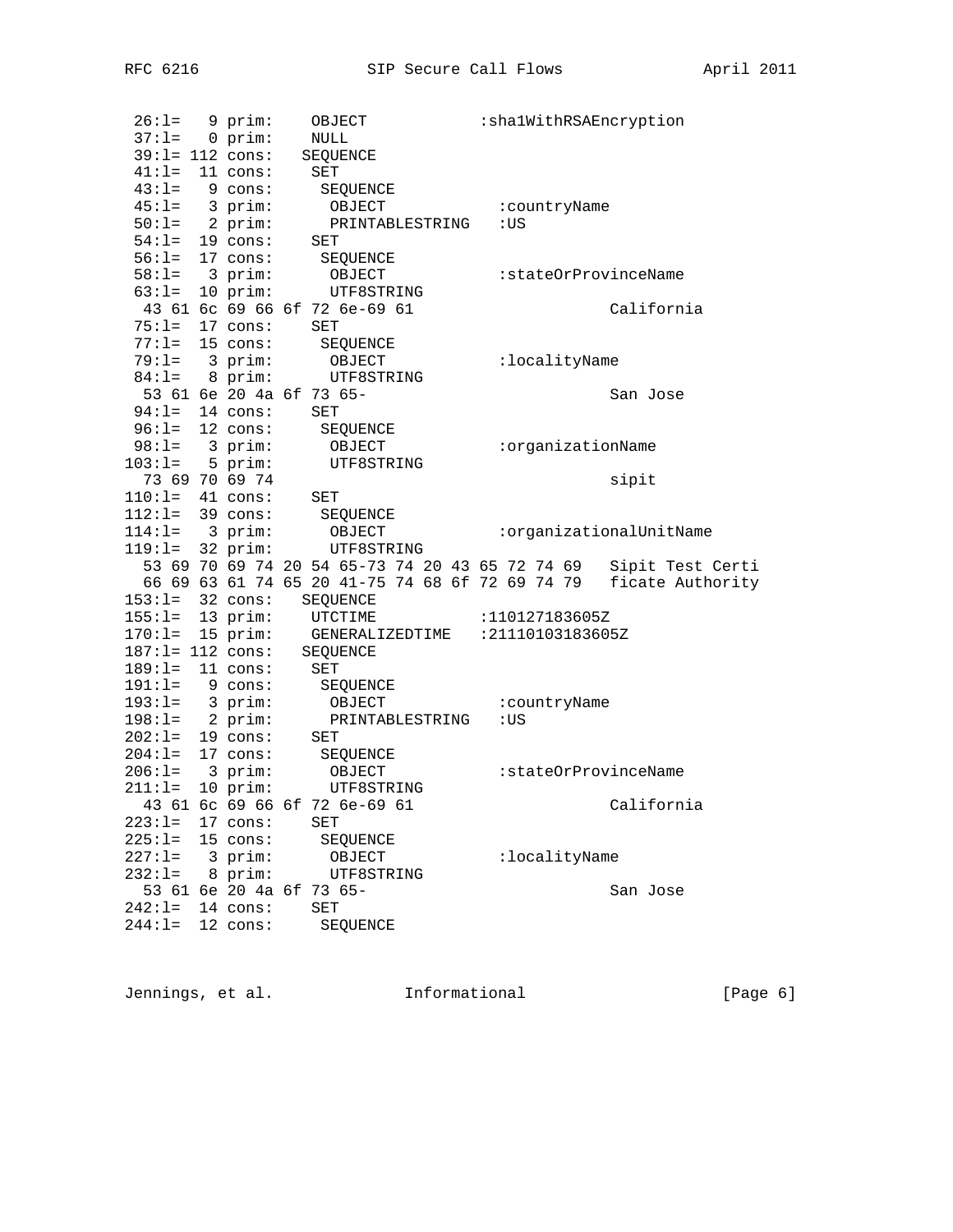| $246:1=$                  | 3 prim:             | OBJECT                                          | :organizationName |  |  |  |                |                                                                       |  |  |  |  |
|---------------------------|---------------------|-------------------------------------------------|-------------------|--|--|--|----------------|-----------------------------------------------------------------------|--|--|--|--|
| $251:1=$                  | 5 prim:             | UTF8STRING                                      |                   |  |  |  |                |                                                                       |  |  |  |  |
| 73 69 70 69 74            |                     |                                                 |                   |  |  |  |                | sipit                                                                 |  |  |  |  |
| $258:1= 41 \text{ cons}:$ |                     | SET                                             |                   |  |  |  |                |                                                                       |  |  |  |  |
| $260:1= 39 \text{ cons}:$ |                     | SEQUENCE                                        |                   |  |  |  |                |                                                                       |  |  |  |  |
| $262:1=$ 3 prim:          |                     | OBJECT                                          |                   |  |  |  |                | :organizationalUnitName                                               |  |  |  |  |
| 267:1=                    | 32 prim:            | UTF8STRING                                      |                   |  |  |  |                |                                                                       |  |  |  |  |
|                           |                     | 53 69 70 69 74 20 54 65-73 74 20 43 65 72 74 69 |                   |  |  |  |                | Sipit Test Certi                                                      |  |  |  |  |
|                           |                     | 66 69 63 61 74 65 20 41-75 74 68 6f 72 69 74 79 |                   |  |  |  |                | ficate Authority                                                      |  |  |  |  |
| $301:1=290 \text{ cons}:$ |                     | SEQUENCE                                        |                   |  |  |  |                |                                                                       |  |  |  |  |
| $305:1=$                  | 13 cons:            | SEQUENCE                                        |                   |  |  |  |                |                                                                       |  |  |  |  |
| $307:1=$                  | 9 prim:             |                                                 |                   |  |  |  | :rsaEncryption |                                                                       |  |  |  |  |
| $318:1= 0 \text{ prim}:$  |                     | OBJECT<br>NULL                                  |                   |  |  |  |                |                                                                       |  |  |  |  |
|                           |                     | $320:1 = 271$ prim: BIT STRING                  |                   |  |  |  |                |                                                                       |  |  |  |  |
|                           |                     | 00 30 82 01 0a 02 82 01-01 00 ab 1f 91 61 f1 1c |                   |  |  |  |                |                                                                       |  |  |  |  |
|                           |                     | c5 cd a6 7b 16 9b b7 14-79 e4 30 9e 98 d0 ec 07 |                   |  |  |  |                | $\ldots\{\ldots y.0 \ldots\}$                                         |  |  |  |  |
|                           |                     | b7 bd 77 d7 d1 f5 5b 2c-e2 ee e6 b1 b0 f0 85 fa |                   |  |  |  |                | . . w [ <i>,</i>                                                      |  |  |  |  |
|                           |                     | a5 bc cb cc cf 69 2c 4f-fc 50 ef 9d 31 2b c0 59 |                   |  |  |  |                | $\ldots$ . $i, 0. P \ldots 1 + . Y$                                   |  |  |  |  |
|                           |                     | ea fb 64 6f 1f 55 a7 3d-fd 70 d2 56 db 14 99 17 |                   |  |  |  |                | $.do.U.=.p.V$                                                         |  |  |  |  |
|                           |                     | 92 70 ac 26 f8 34 41 70-d9 c0 03 91 6a ba d1 11 |                   |  |  |  |                | $\cdot p \cdot \& \cdot 4Ap \cdot \ldots j \ldots$                    |  |  |  |  |
|                           |                     | 8f ac 12 31 de b9 19 70-8d 5d a7 7d 8b 19 cc 40 |                   |  |  |  |                | $\dots 1 \dots p.$ ].} $\dots @$                                      |  |  |  |  |
|                           |                     |                                                 |                   |  |  |  |                |                                                                       |  |  |  |  |
|                           |                     | 3f ae ff de 1f db 94 b3-46 77 6c ae ae ff 3e d6 |                   |  |  |  |                | $? \ldots \ldots$ . Fwl $>$ .                                         |  |  |  |  |
|                           |                     | 84 5b c2 de 0b 26 65 d0-91 c7 70 4b c7 0a 4a bf |                   |  |  |  |                | $.$ [&ep $K$ J.                                                       |  |  |  |  |
|                           |                     | c7 97 04 dd ba 58 47 cb-e0 2b 23 76 87 65 c5 55 |                   |  |  |  |                | $\ldots$ . XG. $.$ + $\#$ v. e. U                                     |  |  |  |  |
|                           |                     | 34 10 ab 27 1f 1c f8 30-3d b0 9b ca a2 81 72 4c |                   |  |  |  |                | $4 \ldots \ldots 0 = \ldots \ldots rL$                                |  |  |  |  |
|                           |                     | bd 60 fe f7 21 fe 0b db-0b db e9 5b 01 36 d4 28 |                   |  |  |  |                | $\ldots$ 6 . (                                                        |  |  |  |  |
|                           |                     | 15 6b 79 eb d0 91 1b 21-59 b8 0e aa bf d5 b1 6c |                   |  |  |  |                | $\ldots$ : $\ldots$ . $\ldots$ . $\ldots$                             |  |  |  |  |
|                           |                     | 70 37 a3 3f a5 7d 0e 95-46 f6 f6 58 67 83 75 42 |                   |  |  |  |                | $p7. ?. \}$ $F. . Xg. uB$                                             |  |  |  |  |
|                           |                     | 37 18 0b a4 41 39 b2 2f-6c 80 2c 78 ec a5 0f be |                   |  |  |  |                | 7A9./1., x                                                            |  |  |  |  |
|                           |                     | 9c 10 f8 c0 0b 0d 73 99-9e 0d d7 97 50 cb cc 45 |                   |  |  |  |                | $\ldots \ldots$ s $P \ldots E$                                        |  |  |  |  |
|                           |                     | 34 23 49 41 85 22 24 ad-29 c3 02 03 01 00 01    |                   |  |  |  |                | $4#IA.$ " $$.$ )                                                      |  |  |  |  |
| $595:1= 80 \text{ cons}:$ |                     | cont [ 3 ]                                      |                   |  |  |  |                |                                                                       |  |  |  |  |
| 597:1=                    | 78 cons:            | SEQUENCE                                        |                   |  |  |  |                |                                                                       |  |  |  |  |
| 599:1=                    | 29 cons:            | SEQUENCE                                        |                   |  |  |  |                |                                                                       |  |  |  |  |
| $601:1=$ 3 prim:          |                     | OBJECT                                          |                   |  |  |  |                | :X509v3 Subject Key Identifier                                        |  |  |  |  |
| $606:1= 22 \text{ prim}:$ |                     | OCTET STRING                                    |                   |  |  |  |                |                                                                       |  |  |  |  |
|                           |                     |                                                 |                   |  |  |  |                | 04 14 95 45 7e 5f 2b ea-65 98 12 91 04 f3 63 c7 E <sup>~</sup> _+.ec. |  |  |  |  |
| 68 9a 58 16 77 27         |                     |                                                 |                   |  |  |  |                | h.X.w'                                                                |  |  |  |  |
| $630:1=$                  | 31 cons:            | SEQUENCE                                        |                   |  |  |  |                |                                                                       |  |  |  |  |
| 632:1=                    | 3 prim:             | OBJECT                                          |                   |  |  |  |                | :X509v3 Authority Key Identifier                                      |  |  |  |  |
| $637:1=$                  | 24 prim:            | OCTET STRING                                    |                   |  |  |  |                |                                                                       |  |  |  |  |
|                           |                     | 30 16 80 14 95 45 7e 5f-2b ea 65 98 12 91 04 f3 |                   |  |  |  |                | $0 \ldots$ . $E^{\sim}$ + . e                                         |  |  |  |  |
|                           |                     | 63 c7 68 9a 58 16 77 27-                        |                   |  |  |  |                | $c.h.X.w'$                                                            |  |  |  |  |
| 663:1=                    | $12 \text{ cons}$ : | SEQUENCE                                        |                   |  |  |  |                |                                                                       |  |  |  |  |
| 665:1=                    | 3 prim:             | OBJECT                                          |                   |  |  |  |                | :X509v3 Basic Constraints                                             |  |  |  |  |
| 670:1=                    | 5 prim:             | OCTET STRING                                    |                   |  |  |  |                |                                                                       |  |  |  |  |
| 30 03 01 01 ff            |                     |                                                 |                   |  |  |  |                | $0 \ldots$                                                            |  |  |  |  |
| $677:1= 13 \text{ cons}:$ |                     | SEQUENCE                                        |                   |  |  |  |                |                                                                       |  |  |  |  |
|                           |                     |                                                 |                   |  |  |  |                |                                                                       |  |  |  |  |

Jennings, et al. 1nformational

[Page 7]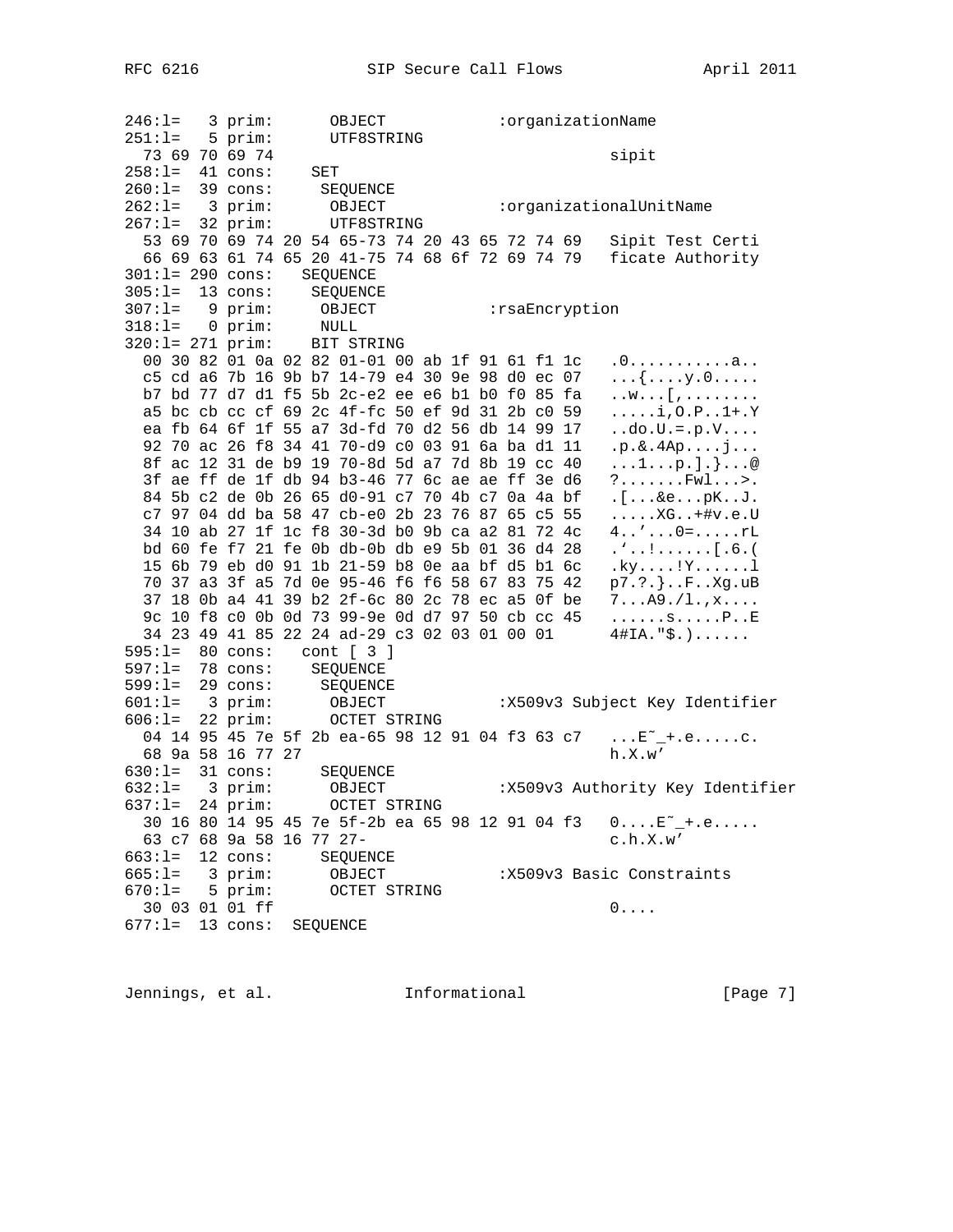April 2011

RFC 6216

|                |                          |  | $679:1=$ 9 prim: OBJECT |      |                                                 | :sha1WithRSAEncryption |                                                                       |  |  |  |  |  |                                                                    |  |  |  |
|----------------|--------------------------|--|-------------------------|------|-------------------------------------------------|------------------------|-----------------------------------------------------------------------|--|--|--|--|--|--------------------------------------------------------------------|--|--|--|
|                | $690:1= 0 \text{ prim}:$ |  |                         | NULL |                                                 |                        |                                                                       |  |  |  |  |  |                                                                    |  |  |  |
|                |                          |  |                         |      | 692:1= 257 prim: BIT STRING                     |                        |                                                                       |  |  |  |  |  |                                                                    |  |  |  |
|                |                          |  |                         |      | 00 06 5f 9e ae a0 9a bc-b5 b9 5b 7e 97 33 cc df |                        |                                                                       |  |  |  |  |  | $\dots$ _ $\dots$ $[^{\sim}$ .3                                    |  |  |  |
|                |                          |  |                         |      | 63 98 98 94 cb 0d 66 a9-83 e8 aa 58 2a 59 a1 9e |                        |                                                                       |  |  |  |  |  | $c \ldots f \ldots X^*Y \ldots$                                    |  |  |  |
|                |                          |  |                         |      | 47 31 a6 af 5c 3f a2 25-86 f8 df 05 92 b7 db 69 |                        |                                                                       |  |  |  |  |  | $GL. \backslash ?.$ i                                              |  |  |  |
|                |                          |  |                         |      | al 69 72 87 66 c5 ab 35-89 01 37 19 c9 74 eb 09 |                        |                                                                       |  |  |  |  |  | .ir.f. .5. .7. .t.                                                 |  |  |  |
|                |                          |  |                         |      | d1 3f 88 7b 24 13 42 ca-2d fb 45 e6 cc 4b f8 21 |                        |                                                                       |  |  |  |  |  | $. ?. { $.B. - .E. .K. }$                                          |  |  |  |
|                |                          |  |                         |      | 78 f3 f5 97 ec 09 92 24-a2 f0 e6 94 8d 97 4a 00 |                        |                                                                       |  |  |  |  |  | $x \ldots$ . $\ddot{s} \ldots \ldots$ J.                           |  |  |  |
|                |                          |  |                         |      | 94 00 bd 25 b8 17 2c 52-53 5d cc 5c 48 a4 a1 1d |                        |                                                                       |  |  |  |  |  | $\ldots$ $\ldots$ RS $\ldots$                                      |  |  |  |
|                |                          |  |                         |      | 2d f6 50 55 13 a4 d3 b2-a2 f4 f1 b9 6d 48 5e 5c |                        |                                                                       |  |  |  |  |  | $- PU \ldots \ldots$ mH <sup><math>\wedge</math></sup>             |  |  |  |
|                |                          |  |                         |      | f3 de e0 fc 59 09 a1 d9-14 61 65 bf d8 3f b9 ba |                        |                                                                       |  |  |  |  |  | , Yaae?                                                            |  |  |  |
|                |                          |  |                         |      | 2e 7c ed 5c 24 9b 6b ca-aa 5f f1 c1 1e b0 a8 da |                        |                                                                       |  |  |  |  |  | $.   . \$ , k.                                                     |  |  |  |
|                |                          |  |                         |      | 82 Of fb 4c 71 3b 4d 7b-38 c8 e3 8a 2a 19 34 44 |                        |                                                                       |  |  |  |  |  | $\ldots$ Lq;M $\{8 \ldots$ *.4D                                    |  |  |  |
|                |                          |  |                         |      | 26 Ob ea f0 47 38 46 28-65 04 e2 01 52 dd ec 3d |                        |                                                                       |  |  |  |  |  |                                                                    |  |  |  |
|                |                          |  |                         |      |                                                 |                        |                                                                       |  |  |  |  |  | $&GBF(eR.)=$                                                       |  |  |  |
|                |                          |  |                         |      | e5 f5 53 74 77 74 75 6d-c6 d9 c2 0a ac 3b b8 98 |                        |                                                                       |  |  |  |  |  | $$ Stwtum $$                                                       |  |  |  |
|                |                          |  |                         |      | 5c 55 53 34 74 52 a8 26-b1 2f 30 22 d0 8b b7 f3 |                        |                                                                       |  |  |  |  |  | $\text{US4tr.}\&. /0"$                                             |  |  |  |
|                |                          |  |                         |      | a0 dd 68 07 33 d5 ae b7-81 b2 94 58 72 4e 7c c6 |                        |                                                                       |  |  |  |  |  | $\ldots$ h. 3. $\ldots$ $\ldots$ XrN $\vert$ .                     |  |  |  |
|                |                          |  |                         |      | 72 2f bd 6c 69 fb b5 17-a8 2a 8d d7 2c 91 06 c8 |                        |                                                                       |  |  |  |  |  | $r/.1i*$                                                           |  |  |  |
| 0 <sup>c</sup> |                          |  |                         |      |                                                 |                        |                                                                       |  |  |  |  |  |                                                                    |  |  |  |
|                |                          |  |                         |      |                                                 |                        |                                                                       |  |  |  |  |  |                                                                    |  |  |  |
|                |                          |  | 2.2. Host Certificates  |      |                                                 |                        |                                                                       |  |  |  |  |  |                                                                    |  |  |  |
|                |                          |  |                         |      |                                                 |                        |                                                                       |  |  |  |  |  |                                                                    |  |  |  |
|                |                          |  |                         |      |                                                 |                        |                                                                       |  |  |  |  |  | The certificate for the host example.com is shown below. Note that |  |  |  |
|                |                          |  |                         |      |                                                 |                        | the Subject Alternative Name is set to example.com and is a DNS type. |  |  |  |  |  |                                                                    |  |  |  |

The certificates for the other hosts are shown in Appendix B. Version:  $3(0x2)$ Serial Number: 96:a3:84:17:4e:ef:8a:4f Signature Algorithm: shalWithRSAEncryption Issuer: C=US, ST=California, L=San Jose, O=sipit, OU=Sipit Test Certificate Authority Validity Not Before: Feb 7 19:32:17 2011 GMT Not After : Jan 14 19:32:17 2111 GMT Subject: C=US, ST=California, L=San Jose, O=sipit, CN=example.com Subject Public Key Info: Public Key Algorithm: rsaEncryption RSA Public Key: (2048 bit) Modulus (2048 bit): 00:dd:74:06:02:10:c2:e7:04:1f:bc:8c:b6:24:e7: 9b:94:a3:48:37:85:9e:6d:83:12:84:50:1a:8e:48: bl:fa:86:8c:a7:80:b9:be:52:ec:a6:ca:63:47:84: ad:f6:74:85:82:16:7e:4e:36:40:0a:74:2c:20:a9: 6a:0e:6a:7f:35:cf:70:71:63:7d:e9:43:67:81:4c: ea:b5:1e:b7:4c:a3:35:08:7b:21:0d:2a:73:07:63: 9d:8d:75:bf:1f:d4:8e:e6:67:60:75:f7:ea:0a:7a:

Jennings, et al. 1nformational

[Page 8]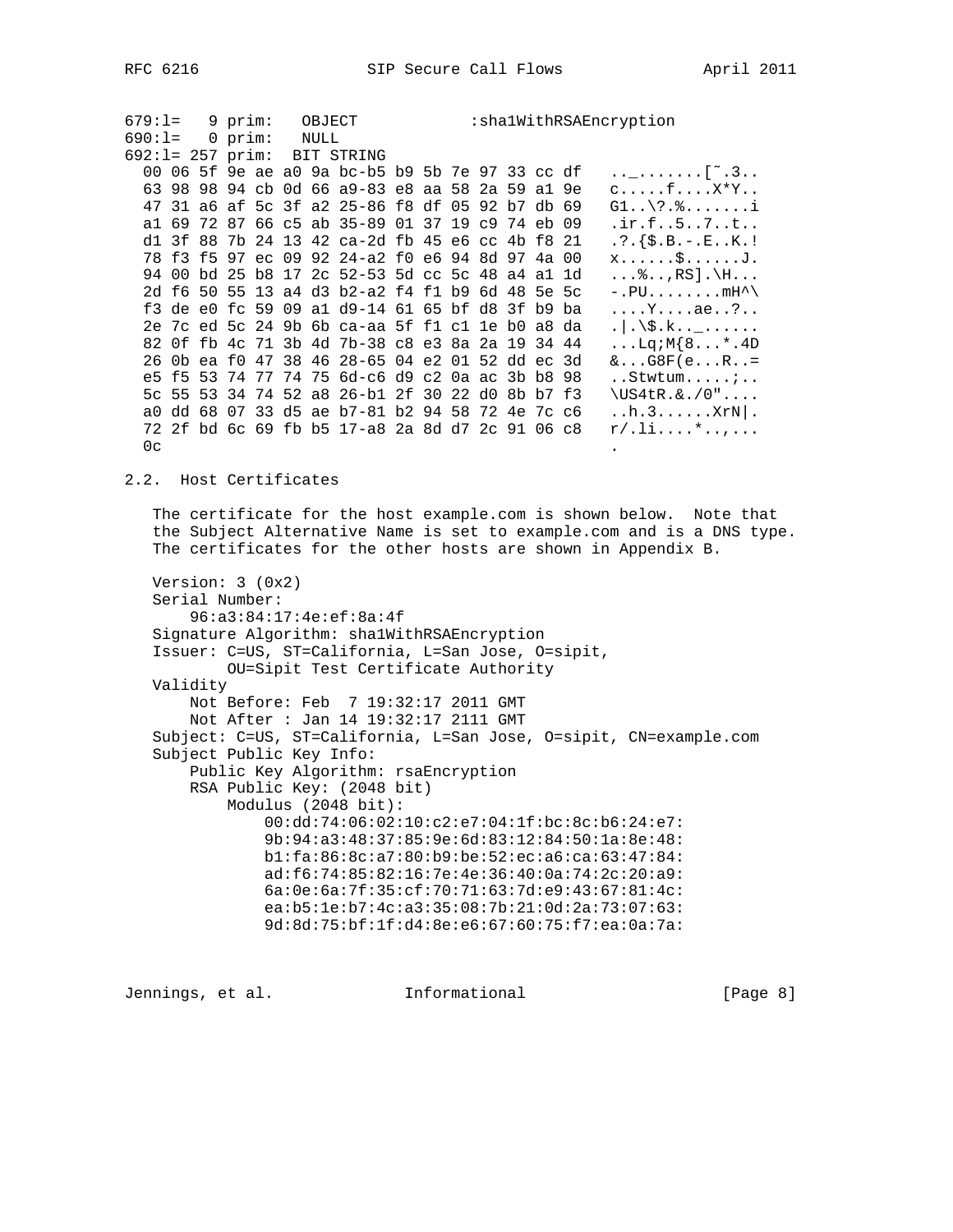```
6c:90:af:92:45:e0:62:05:9a:8a:10:98:dc:7c:54:
            8b:e4:61:95:3b:04:fc:10:50:ef:80:45:ba:5e:84:
            97:76:cl:20:25:cl:92:1d:89:0a:f7:55:62:64:fa:
            e8:69:a2:62:4c:67:d3:08:d9:61:b5:3d:16:54:b6:
            b7:44:8d:59:2b:90:d4:e9:fb:c7:7d:87:58:c3:12:
            ac:33:78:00:50:ba:07:05:b3:b9:01:1a:63:55:6c:
            e1:7a:ec: a3:07:ae:3b:02:83: a1:69: e0: c3:dc:2d:61: e9:b2:e3:b3:71:c8:a6:cf:da:fb:3e:99:c7:e5:71:b9:c9:17:d4:ed:bc:a0:47:54:09:8c:6e:6d:53:9a:2c:c9:68:c6:6f:f1:3d:91:1a:24:43:77:7d:91:
            69:4bExponent: 65537 (0x10001)
X509v3 extensions:
    X509v3 Subject Alternative Name:
        DNS: example.com, URI: sip: example.com
    X509v3 Basic Constraints:
        CA:FALSEX509v3 Subject Key Identifier:
       CC:06:59:5B:8B:5E:D6:0D:F2:05:4D:1B:68:54:1E:FC:F9:43:19:17
    X509v3 Authority Key Identifier:
        95:45:7E:5F:2B:EA:65:98:12:91:04:F3:63:C7:68:9A:58:16:77:27
   X509v3 Key Usage:
        Digital Signature, Non Repudiation, Key Encipherment
    X509v3 Extended Key Usage:
        TLS Web Server Authentication, 1.3.6.1.5.5.7.3.20
    Signature Algorithm: shalWithRSAEncryption
6a:9a:dl:db:00:4b:90:86:b0:53:ea:6f:30:31:89:1e:9b:09:
14:bd:6f:b9:02:aa:6f:58:ee:30:03:b8:al:fd:b3:41:72:ff:
b3:0d:cb:76:a7:17:c6:57:38:06:13:e5:f3:e4:30:17:4d:f7:
97:b5:f3:74:e9:81:f8:f4:55:a3:0d:f5:82:38:c3:98:43:52:
1f:84:cd:1a:b4:a3:45:9f:3d:e2:31:fd:cb:a2:ad:ed:60:7d:fa:d2:aa:49:2f:41:a9:80:01:bb:ed:b6:75:c9:97:69:7f:0c:
91:60:f1:c4:5a:36:e8:5c:ac:e1:a8:e7:9a:55:e5:e0:cd:01:
f4:de:93:f4:38:6c:cl:71:d2:fd:cd:1b:5d:25:eb:90:7b:31:41:e7:37:0e:e5:c0:01:48:91:f7:34:dd:c6:1f:74:e6:34:34:
e6:cd:93:0f:3f:ce:94:ad:91:d9:e2:72:b1:9f:1d:d3:a5:7d:
5e:e2:a4:56:c5:b1:71:4d:10:0a:5d:a6:56:e6:57:1f:48:a5:
5c:75:67:ea:ab:35:3e:f6:b6:fa:c1:f3:8a:c1:80:71:32:18:
6c:33:b5:fa:16:5a:16:e1:a1:6c:19:67:f5:45:68:64:6f:b2:
31:dc:e3:5a:1a:b2:d4:87:89:96:fd:87:ba:38:4e:0a:19:07:
03:4b:9b:b1
```
The example host certificate above, as well as all the others presented in this document, are signed directly by a root CA. These certificate chains have a length equal to two: the root CA and the host certificate. Non-root CAs exist and may also sign certificates. The certificate chains presented by hosts with certificates signed by

Jennings, et al. [Informational

 $[Page 9]$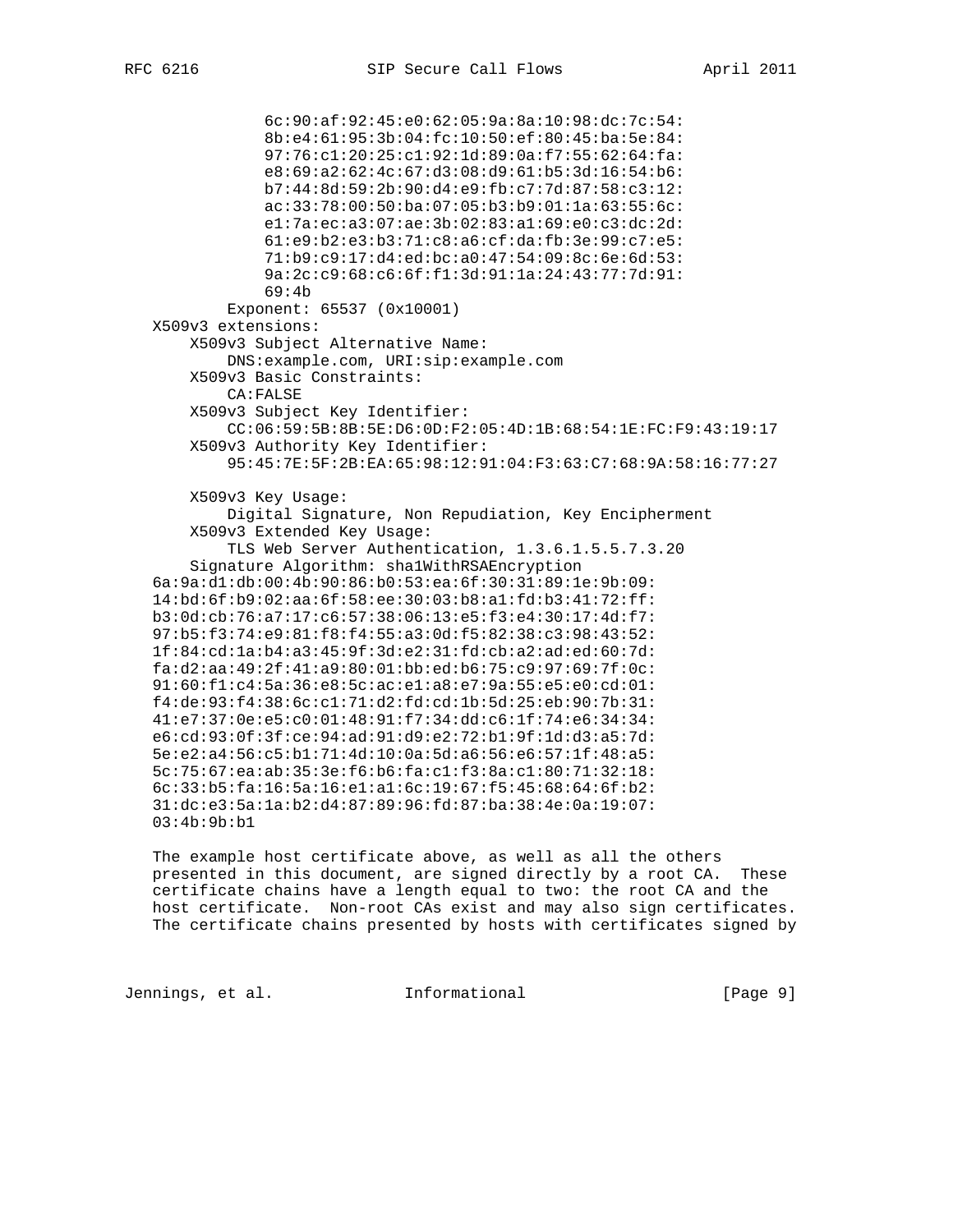non-root CAs will have a length greater than two. For more details on how certificate chains are validated, see Sections 6.1 and 6.2 of [RFC5280].

2.3. User Certificates

 User certificates are used by many applications to establish user identity. The user certificate for fluffy@example.com is shown below. Note that the Subject Alternative Name has a list of names with different URL types such as a sip, im, or pres URL. This is necessary for interoperating with a Common Profile for Instant Messaging (CPIM) gateway. In this example, example.com is the domain for fluffy. The message could be coming from any host in \*.example.com, and the address-of-record (AOR) in the user certificate would still be the same. The others are shown in Appendix B.1. These certificates make use of the Extended Key Usage (EKU) extension discussed in [RFC5924]. Note that the X509v3 Extended Key Usage attribute refers to the SIP OID introduced in [RFC5924], which is 1.3.6.1.5.5.7.3.20.

```
 Version: 3 (0x2)
 Serial Number:
     96:a3:84:17:4e:ef:8a:4d
 Signature Algorithm: sha1WithRSAEncryption
 Issuer: C=US, ST=California, L=San Jose, O=sipit,
         OU=Sipit Test Certificate Authority
 Validity
     Not Before: Feb 7 19:32:17 2011 GMT
     Not After : Jan 14 19:32:17 2111 GMT
 Subject: C=US, ST=California, L=San Jose, O=sipit,
          CN=fluffy
 Subject Public Key Info:
     Public Key Algorithm: rsaEncryption
     RSA Public Key: (2048 bit)
         Modulus (2048 bit):
             00:a3:2c:59:0c:e9:bc:e4:ec:d3:9e:fb:99:02:ec:
             b1:36:3a:b7:d3:1d:4d:c3:3a:b6:ae:50:bd:5f:55:
             08:77:8c:7e:a4:e9:f0:68:31:28:8f:23:32:56:19:
             c3:22:97:a7:6d:fd:a7:22:2a:01:b5:af:61:bd:5f:
             7e:c1:14:e5:98:29:b4:34:4e:38:8a:26:ee:0d:da:
             db:27:b9:78:d6:ac:ac:04:78:32:98:c2:75:e7:6a:
             b7:2d:b3:3c:e3:eb:97:a5:ef:8b:59:42:50:17:7b:
             fe:a7:81:af:37:a7:e7:e3:1f:b0:8d:d0:72:2f:6c:
             14:42:c6:01:68:e1:8f:fd:56:4d:7d:cf:16:dc:aa:
             05:61:0b:0a:ca:ca:ec:51:ec:53:6e:3d:2b:00:80:
             fe:35:1b:06:0a:61:13:88:0b:44:f3:cc:fd:2b:0e:
             b4:a2:0b:a0:97:84:14:2e:ee:2b:e3:2f:c1:1a:9e:
             86:9a:78:6a:a2:4c:57:93:e7:01:26:d3:56:0d:bd:
```
Jennings, et al. Informational [Page 10]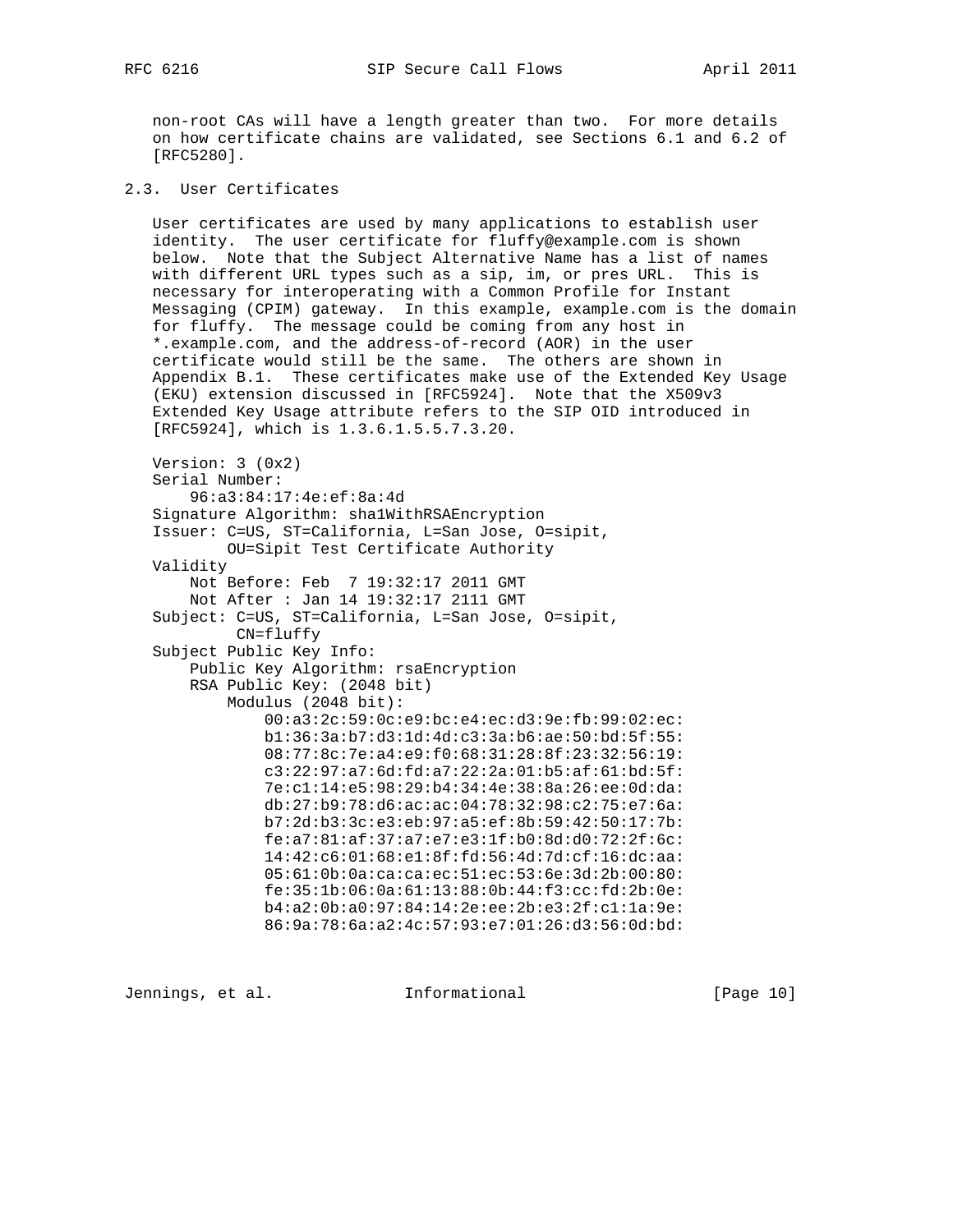```
 b0:2f:f8:da:c7:3c:01:dc:cb:2d:31:8c:6c:c6:5c:
             b4:63:e8:b2:a2:40:11:bf:ad:f8:6d:12:01:97:1d:
             47:f8:6a:15:8b:fb:27:96:73:44:46:34:d7:24:1c:
             cf:56:8d:d4:be:d6:94:5b:f0:a6:67:e3:dd:cf:b4:
             f2:d5
         Exponent: 65537 (0x10001)
 X509v3 extensions:
     X509v3 Subject Alternative Name:
         URI:sip:fluffy@example.com, URI:im:fluffy@example.com,
            URI:pres:fluffy@example.com
     X509v3 Basic Constraints:
         CA:FALSE
     X509v3 Subject Key Identifier:
         85:97:09:B8:D3:55:37:24:8A:DC:DE:E3:91:72:E4:22:CF:98:87:52
     X509v3 Authority Key Identifier:
         95:45:7E:5F:2B:EA:65:98:12:91:04:F3:63:C7:68:9A:58:16:77:27
     X509v3 Key Usage:
         Digital Signature, Non Repudiation, Key Encipherment
     X509v3 Extended Key Usage:
         E-mail Protection, 1.3.6.1.5.5.7.3.20
     Signature Algorithm: sha1WithRSAEncryption
 a8:a9:8f:d8:8a:0b:88:ed:ff:4f:bf:e5:cd:8f:9e:7b:b8:e6:
 f2:2c:aa:e3:23:5b:9a:71:5e:fd:20:a3:dd:d9:d3:c1:f2:e8:
 f0:be:77:db:33:cc:8a:7b:4f:91:2b:8d:d6:f7:14:c3:8d:e0:
 60:d3:34:50:bc:be:67:22:cd:f5:74:7b:f4:9a:68:a2:52:2b:
 81:2f:46:d3:09:9f:25:c3:20:e8:10:d5:ef:38:7b:d1:17:d4:
 f1:d7:54:67:56:f1:13:cf:2f:fc:8b:83:fc:14:e7:01:82:59:
 83:cc:b1:8d:f0:c7:da:4e:b1:dc:cc:54:cf:6c:3b:47:47:59:
 87:d9:16:ec:af:af:e1:12:13:23:1e:0a:db:f5:b5:ff:5d:ab:
 15:0e:e3:25:91:00:0e:90:db:d8:07:11:90:81:01:3a:48:a8:
 aa:9e:b0:62:d3:36:f0:0c:b7:2f:a7:17:92:52:36:29:14:0a:
 d6:65:86:67:73:74:6e:aa:3c:ee:47:38:1e:c8:6e:06:81:85:
 1c:2e:f0:b6:04:7d:6c:38:db:81:9c:b8:07:e3:07:be:f5:2f:
 09:68:63:04:6b:87:0e:36:b9:a1:a3:fb:c8:30:0c:a0:63:8d:
 6d:ab:0a:f8:44:b0:78:19:1a:38:7e:fa:6a:a1:d4:4b:4b:75:
 75:bf:6f:09
```
 Versions of these certificates that do not make use of EKU are also included in Appendix B.2

Jennings, et al. 1nformational 1999 [Page 11]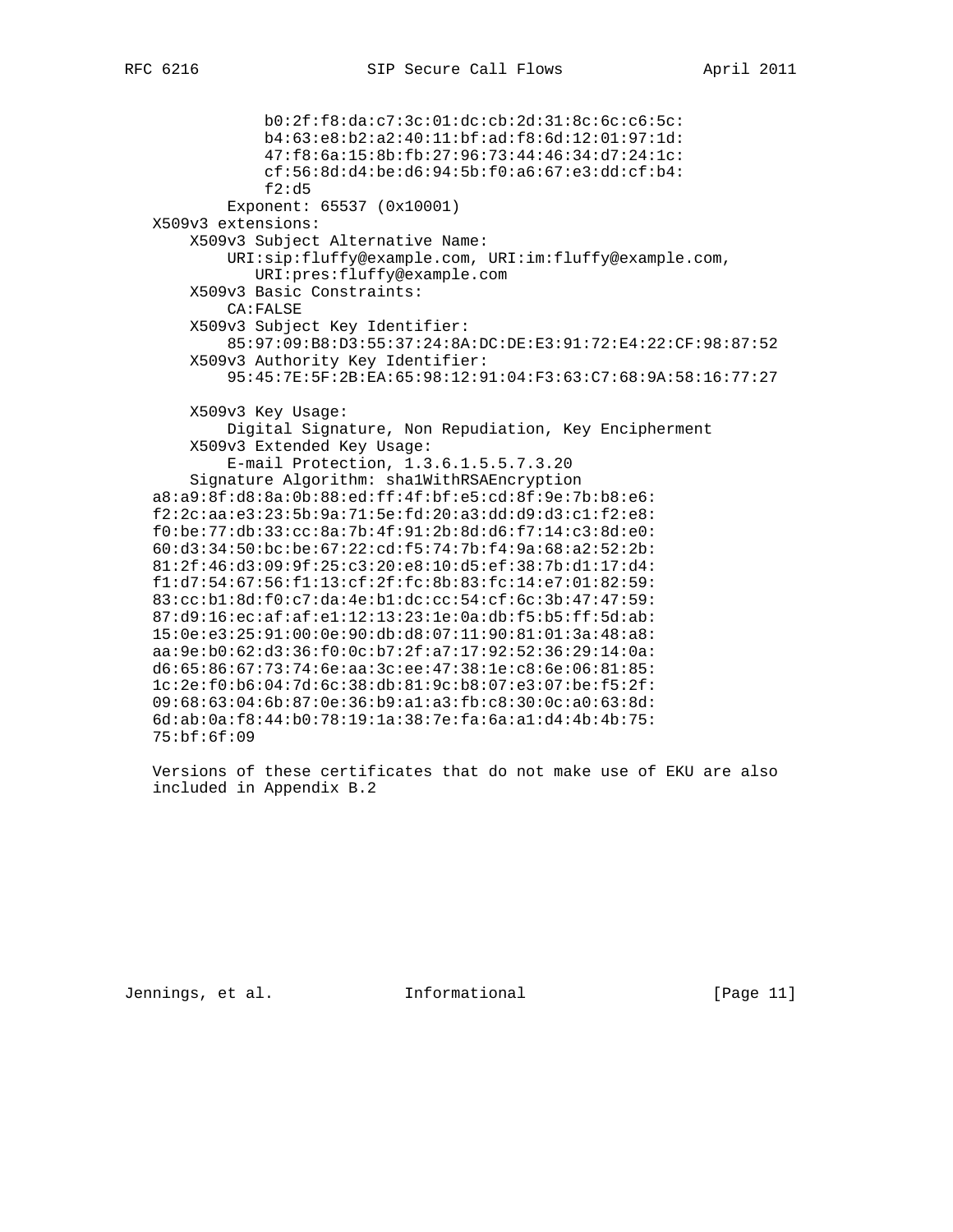# 3. Call Flow with Message Over TLS

# 3.1. TLS with Server Authentication

 The flow below shows the edited SSLDump output of the host example.com forming a TLS [RFC5246] connection to example.net. In this example, mutual authentication is not used. Note that the client proposed three protocol suites including TLS\_RSA\_WITH\_AES\_128\_CBC\_SHA defined in [RFC5246]. The certificate returned by the server contains a Subject Alternative Name that is set to example.net. A detailed discussion of TLS can be found in SSL and TLS [EKR-TLS]. For more details on the SSLDump tool, see the SSLDump Manual [ssldump-manpage].

This example does not use the Server Extended Hello (see [RFC5246]).

 New TCP connection #1: example.com(50738) <-> example.net(5061) 1 1 0.0004 (0.0004) C>SV3.1(101) Handshake ClientHello Version 3.1 random $[32]$  = 4c 09 5b a7 66 77 eb 43 52 30 dd 98 4d 09 23 d3 ff 81 74 ab 04 69 bb 79 8c dc 59 cd c2 1f b7 ec cipher suites TLS\_ECDHE\_RSA\_WITH\_AES\_256\_CBC\_SHA TLS\_ECDH\_RSA\_WITH\_AES\_256\_CBC\_SHA TLS\_DHE\_RSA\_WITH\_AES\_256\_SHA TLS\_RSA\_WITH\_AES\_256\_CBC\_SHA TLS\_DSS\_RSA\_WITH\_AES\_256\_SHA TLS\_ECDHE\_RSA\_WITH\_AES\_128\_CBC\_SHA TLS\_ECDH\_RSA\_WITH\_AES\_128\_CBC\_SHA TLS\_DHE\_RSA\_WITH\_AES\_128\_CBC\_SHA TLS\_RSA\_WITH\_AES\_128\_CBC\_SHA TLS\_DHE\_DSS\_WITH\_AES\_128\_CBC\_SHA TLS\_ECDHE\_RSA\_WITH\_DES\_192\_CBC3\_SHA TLS\_ECDH\_RSA\_WITH\_DES\_192\_CBC3\_SHA TLS\_DHE\_RSA\_WITH\_3DES\_EDE\_CBC\_SHA TLS\_RSA\_WITH\_3DES\_EDE\_CBC\_SHA TLS\_DHE\_DSS\_WITH\_3DES\_EDE\_CBC\_SHA TLS\_ECDHE\_RSA\_WITH\_RC4\_128\_SHA TLS\_ECDH\_RSA\_WITH\_RC4\_128\_SHA TLS\_RSA\_WITH\_RC4\_128\_SHA TLS\_RSA\_WITH\_RC4\_128\_MD5 TLS\_DHE\_RSA\_WITH\_DES\_CBC\_SHA TLS\_DHE\_RSA\_EXPORT\_WITH\_DES40\_CBC\_SHA TLS\_RSA\_WITH\_DES\_CBC\_SHA TLS\_RSA\_EXPORT\_WITH\_DES40\_CBC\_SHA TLS\_DHE\_DSS\_WITH\_DES\_CBC\_SHA

Jennings, et al. 1nformational 1999 [Page 12]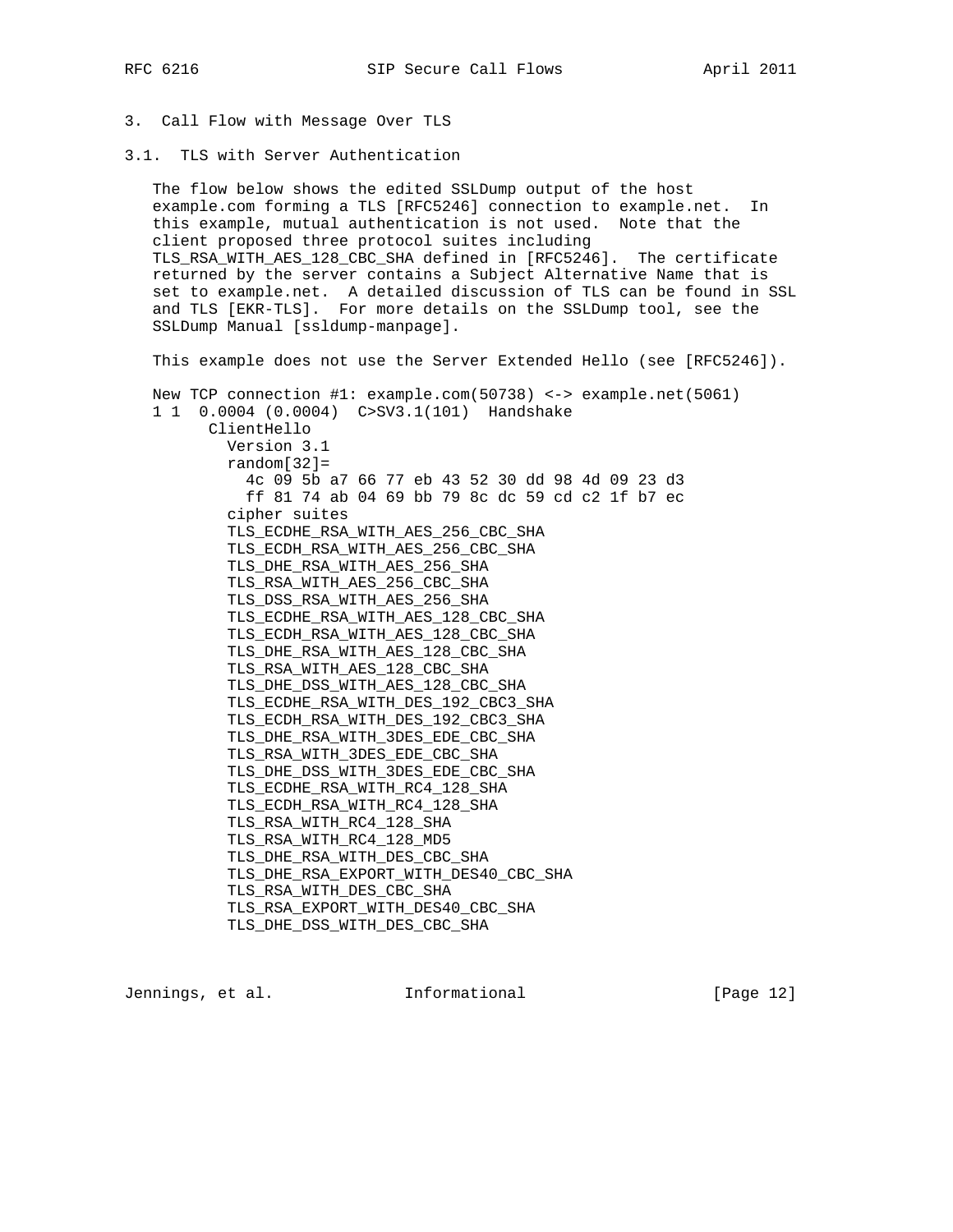TLS\_DHE\_DSS\_EXPORT\_WITH\_DES40\_CBC\_SHA TLS\_RSA\_EXPORT\_WITH\_RC4\_40\_MD5 compression methods NULL 1 2 0.0012 (0.0007) S>CV3.1(48) Handshake ServerHello Version 3.1 random[32]= 4c 09 5b a7 30 87 74 c7 16 98 24 d5 af 35 17 a7 ef c3 78 0c 94 d4 94 d2 7b a6 3f 40 04 25 f6 e0 session\_id[0]= cipherSuite TLS\_RSA\_WITH\_AES\_256\_CBC\_SHA compressionMethod NULL 1 3 0.0012 (0.0000) S>CV3.1(1858) Handshake Certificate 1 4 0.0012 (0.0000) S>CV3.1(14) Handshake CertificateRequest certificate\_types rsa\_sign certificate\_types dss\_sign certificate\_types unknown value ServerHelloDone 1 5 0.0043 (0.0031) C>SV3.1(7) Handshake Certificate 1 6 0.0043 (0.0000) C>SV3.1(262) Handshake ClientKeyExchange 1 7 0.0043 (0.0000) C>SV3.1(1) ChangeCipherSpec 1 8 0.0043 (0.0000) C>SV3.1(48) Handshake 1 9 0.0129 (0.0085) S>CV3.1(170) Handshake 1 10 0.0129 (0.0000) S>CV3.1(1) ChangeCipherSpec 1 11 0.0129 (0.0000) S>CV3.1(48) Handshake 1 12 0.0134 (0.0005) C>SV3.1(32) application\_data 1 13 0.0134 (0.0000) C>SV3.1(496) application\_data 1 14 0.2150 (0.2016) S>CV3.1(32) application\_data 1 15 0.2150 (0.0000) S>CV3.1(336) application\_data 1 16 12.2304 (12.0154) S>CV3.1(32) Alert 1 12.2310 (0.0005) S>C TCP FIN 1 17 12.2321 (0.0011) C>SV3.1(32) Alert

# 3.2. MESSAGE Transaction Over TLS

 Once the TLS session is set up, the following MESSAGE request (as defined in [RFC3428] is sent from fluffy@example.com to kumiko@example.net. Note that the URI has a SIPS URL and that the VIA indicates that TLS was used. In order to format this document, the <allOneLine> convention from [RFC4475] is used to break long lines. The actual message does not contain the line breaks contained within those tags.

Jennings, et al. 1nformational 1999 [Page 13]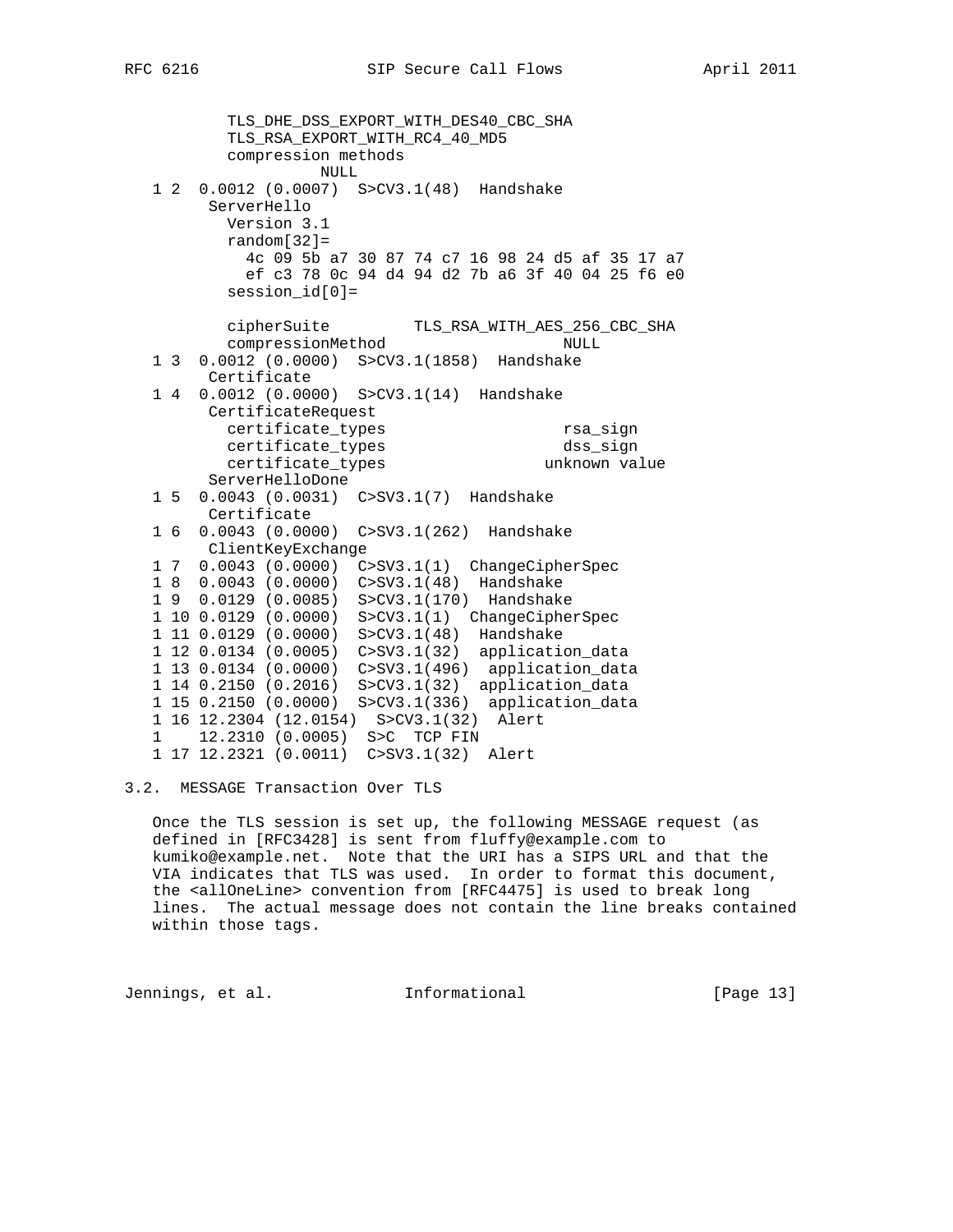```
 MESSAGE sips:kumiko@example.net:5061 SIP/2.0
 <allOneLine>
 Via: SIP/2.0/TLS 192.0.2.2:15001;
      branch=z9hG4bK-d8754z-c785a077a9a8451b-1---d8754z-;
      rport=50738
 </allOneLine>
 Max-Forwards: 70
 To: <sips:kumiko@example.net:5061>
 From: <sips:fluffy@example.com:15001>;tag=1a93430b
 Call-ID: OTZmMDE2OWNlYTVjNDkzYzBhMWRlMDU4NDExZmU4ZTQ.
 CSeq: 4308 MESSAGE
 <allOneLine>
 Accept: multipart/signed, text/plain, application/pkcs7-mime,
         application/sdp, multipart/alternative
 </allOneLine>
 Content-Type: text/plain
 Content-Length: 6
```
Hello!

 When a User Agent (UA) goes to send a message to example.com, the UA can see if it already has a TLS connection to example.com and if it does, it may send the message over this connection. A UA should have some scheme for reusing connections as opening a new TLS connection for every message results in awful performance. Implementers are encouraged to read [RFC5923] and [RFC3263].

 The response is sent from example.net to example.com over the same TLS connection. It is shown below.

```
 SIP/2.0 200 OK
 <allOneLine>
 Via: SIP/2.0/TLS 192.0.2.2:15001;
      branch=z9hG4bK-d8754z-c785a077a9a8451b-1---d8754z-;
      rport=50738
 </allOneLine>
 To: <sips:kumiko@example.net:5061>;tag=0d075510
 From: <sips:fluffy@example.com:15001>;tag=1a93430b
 Call-ID: OTZmMDE2OWNlYTVjNDkzYzBhMWRlMDU4NDExZmU4ZTQ.
 CSeq: 4308 MESSAGE
 Content-Length: 0
```
Jennings, et al. 1nformational 1999 [Page 14]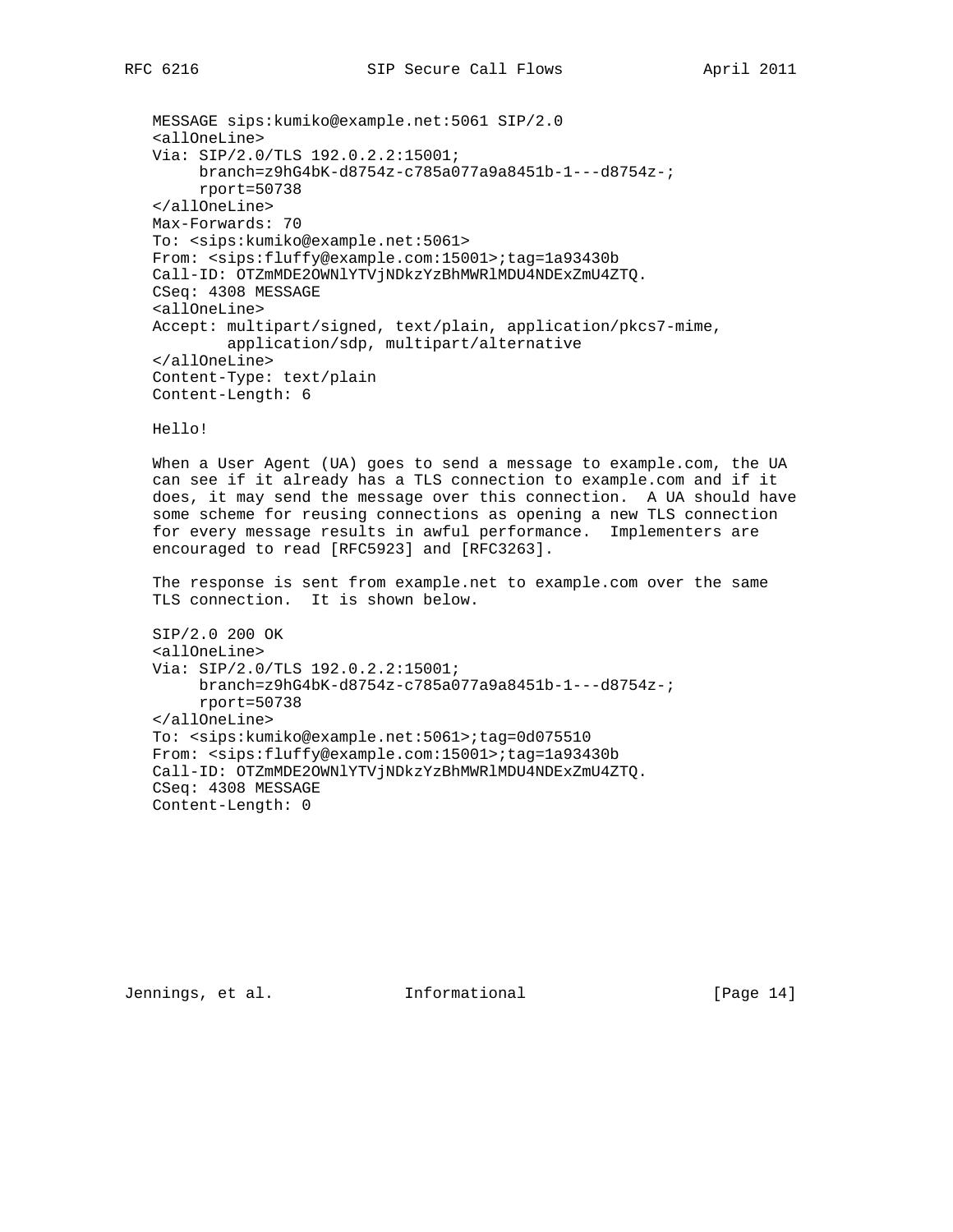# 4. Call Flow with S/MIME-Secured Message

4.1. MESSAGE Request with Signed Body

 Below is an example of a signed message. The values on the Content- Type line (multipart/signed) and on the Content-Disposition line have been broken across lines to fit on the page, but they are not broken across lines in actual implementations.

```
 MESSAGE sip:kumiko@example.net SIP/2.0
 <allOneLine>
 Via: SIP/2.0/TCP 192.0.2.2:15001;
      branch=z9hG4bK-d8754z-3a922b6dc0f0ff37-1---d8754z-;
      rport=50739
 </allOneLine>
 Max-Forwards: 70
 To: <sip:kumiko@example.net>
 From: <sip:fluffy@example.com>;tag=ef6bad5e
 Call-ID: N2NiZjI0NjRjNDQ0MTY1NDRjNWNmMGU1MDA2MDRhYmI.
 CSeq: 8473 MESSAGE
 <allOneLine>
 Accept: multipart/signed, text/plain, application/pkcs7-mime,
         application/sdp, multipart/alternative
 </allOneLine>
 <allOneLine>
 Content-Type: multipart/signed;boundary=3b515e121b43a911;
               micalg=sha1;protocol="application/pkcs7-signature"
 </allOneLine>
 Content-Length: 774
 --3b515e121b43a911
 Content-Type: text/plain
 Content-Transfer-Encoding: binary
 Hello!
 --3b515e121b43a911
 Content-Type: application/pkcs7-signature;name=smime.p7s
 <allOneLine>
 Content-Disposition: attachment;handling=required;
                      filename=smime.p7s
 </allOneLine>
 Content-Transfer-Encoding: binary
 *****************
 * BINARY BLOB 1 *
 *****************
 --3b515e121b43a911--
```
Jennings, et al. Informational [Page 15]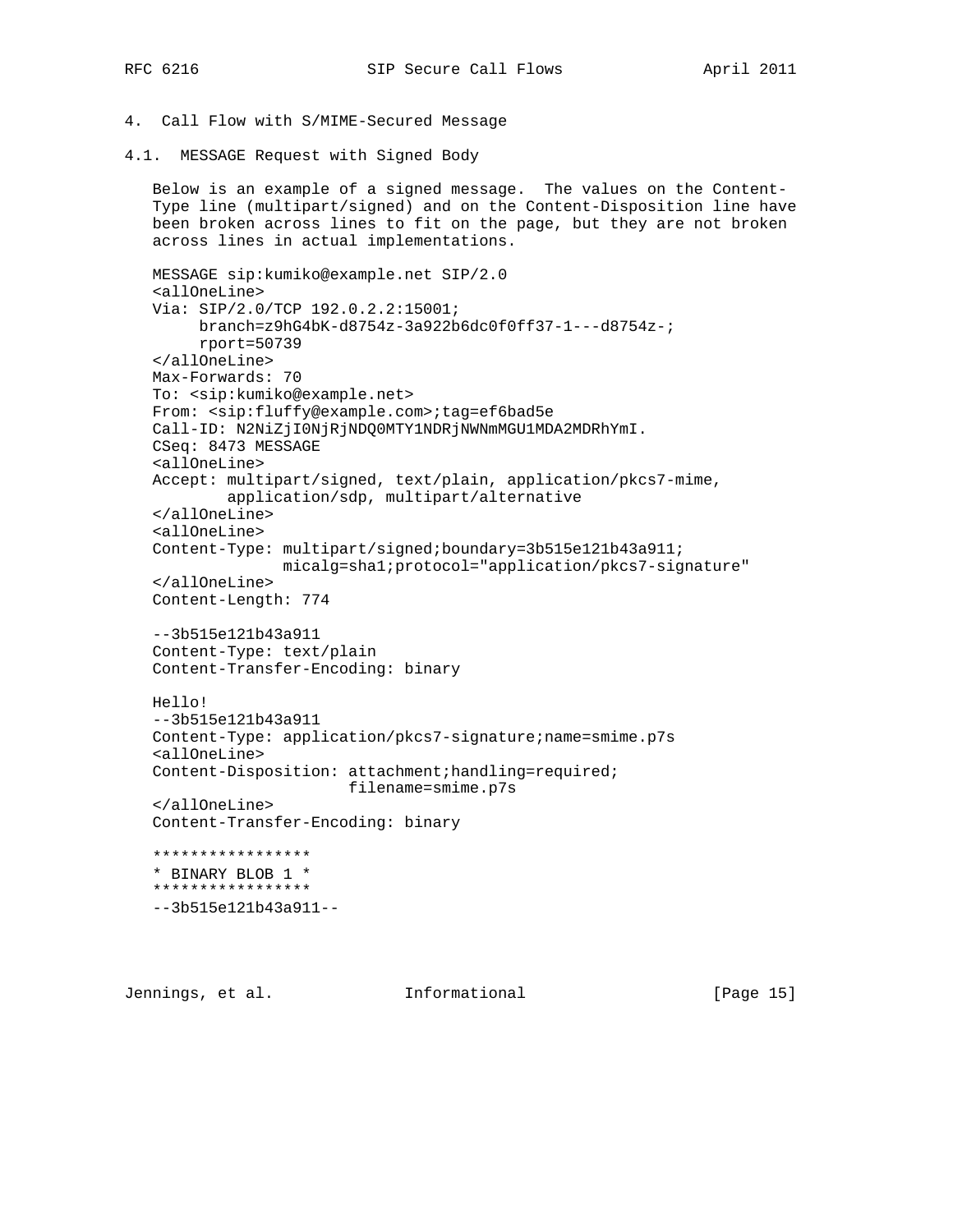It is important to note that the signature ("BINARY BLOB 1") is computed over the MIME headers and body, but excludes the multipart boundary lines. The value on the Message-body line ends with CRLF. The CRLF is included in the boundary and is not part of the signature computation. To be clear, the signature is computed over data starting with the "C" in the "Content-Type" and ending with the "!" in the "Hello!".

 Content-Type: text/plain Content-Transfer-Encoding: binary

Hello!

 Following is the ASN.1 parsing of encrypted contents referred to above as "BINARY BLOB 1". Note that at address 30, the hash for the signature is specified as SHA-1. Also note that the sender's certificate is not attached as it is optional in [RFC5652].

| 0  |                 | 472: SEQUENCE                                       |
|----|-----------------|-----------------------------------------------------|
| 4  | 9:              | OBJECT IDENTIFIER signedData (1 2 840 113549 1 7 2) |
| 15 | 457:            | [0]                                                 |
| 19 | 453:            | SEQUENCE {                                          |
| 23 | 1:              | INTEGER 1                                           |
|    | $26 \t 11$ :    | SET {                                               |
|    | 28 9:           | SEQUENCE {                                          |
|    | 30 5:           | OBJECT IDENTIFIER shal (1 3 14 3 2 26)              |
|    | 370:            | NULL                                                |
|    |                 |                                                     |
|    |                 |                                                     |
|    | 39 11:          | SEQUENCE {                                          |
| 41 | 9:              | OBJECT IDENTIFIER data (1 2 840 113549 1 7 1)       |
|    |                 |                                                     |
|    | $52 \quad 420:$ | $SET \{$                                            |
| 56 | 416:            | SEQUENCE {                                          |
| 60 | 1:              | INTEGER 1                                           |
|    | $63$ $125:$     | SEQUENCE {                                          |
|    | 65 112:         | SEQUENCE {                                          |
| 67 | 11:             | SET {                                               |
| 69 | 9:              | SEOUENCE {                                          |
|    | $71$ 3:         | OBJECT IDENTIFIER countryName (2 5 4 6)             |
| 76 | 2:              | PrintableString 'US'                                |
|    |                 |                                                     |
|    |                 |                                                     |
| 80 | 19:             | SET {                                               |
| 82 | 17:             | SEQUENCE {                                          |
| 84 | 3:              | OBJECT IDENTIFIER                                   |
|    |                 | stateOrProvinceName (2 5 4 8)                       |
| 89 | 10:             | UTF8String 'California'                             |

Jennings, et al. 1nformational 1999 [Page 16]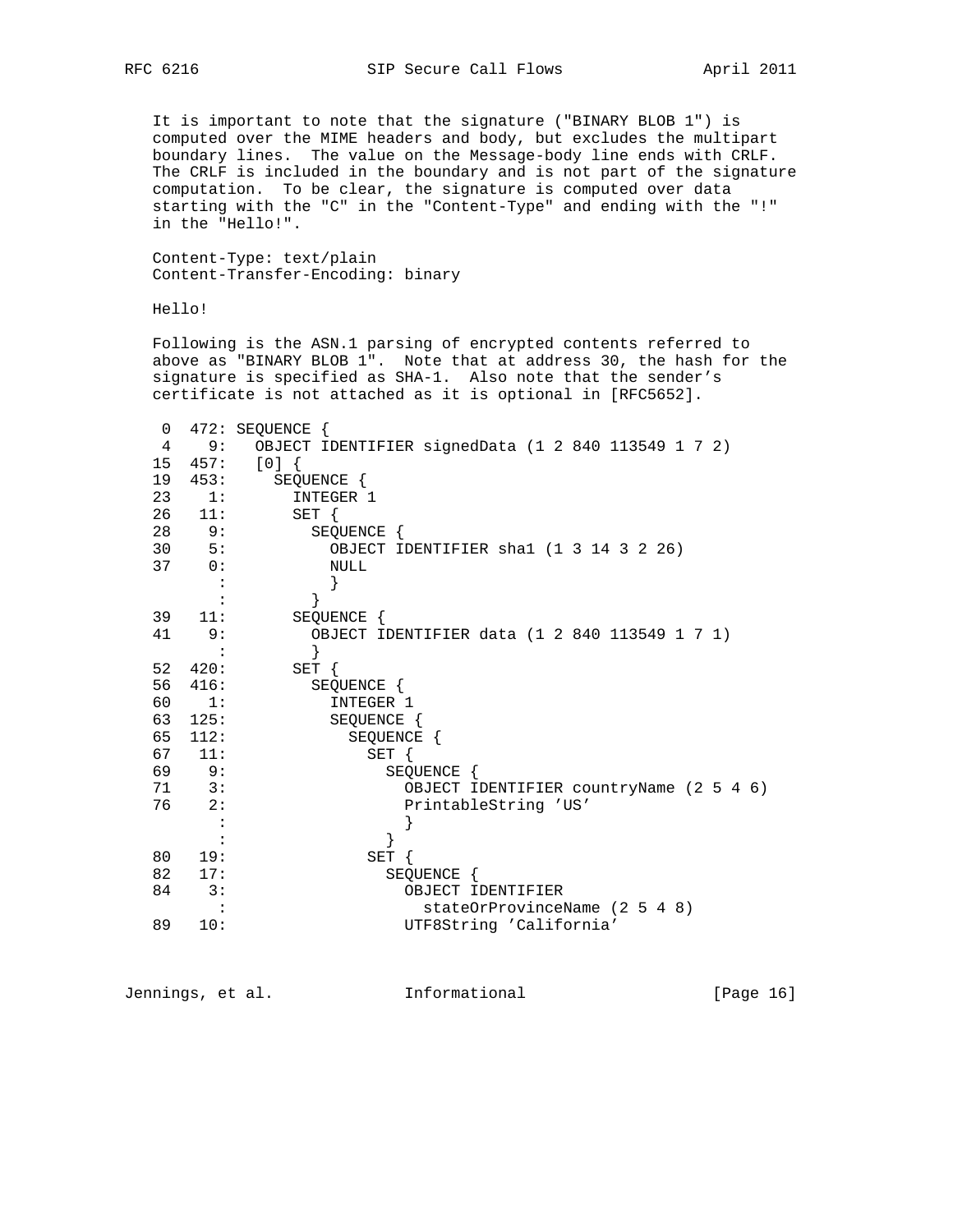|     | $\ddot{\cdot}$       | $\}$                                            |
|-----|----------------------|-------------------------------------------------|
|     | $\ddot{\cdot}$       | }                                               |
| 101 | 17:                  | $SET \{$                                        |
| 103 | 15:                  | SEQUENCE {                                      |
| 105 | 3:                   | OBJECT IDENTIFIER localityName (2 5 4 7)        |
| 110 | 8:                   | UTF8String 'San Jose'                           |
|     | $\ddot{\phantom{0}}$ | $\}$                                            |
|     | $\ddot{\phantom{a}}$ | $\}$                                            |
| 120 | 14:                  | $SET \{$                                        |
| 122 | 12:                  | SEQUENCE {                                      |
| 124 | 3:                   | OBJECT IDENTIFIER                               |
|     | $\mathbf{L}$         | organizationName (2 5 4 10)                     |
| 129 | 5:                   | UTF8String 'sipit'                              |
|     | $\ddot{\phantom{a}}$ | $\}$                                            |
|     | $\ddot{\phantom{a}}$ | }                                               |
| 136 | 41:                  | SET {                                           |
| 138 | 39:                  | SEQUENCE {                                      |
| 140 | 3:                   | OBJECT IDENTIFIER                               |
|     | $\mathbf{L}$         | organizationalUnitName (2 5 4 11)               |
| 145 | 32:                  | UTF8String 'Sipit Test Certificate              |
|     |                      | Authority'                                      |
|     | $\ddot{\cdot}$       | $\}$                                            |
|     |                      | $\}$                                            |
|     |                      | ł                                               |
| 179 | 9:                   | INTEGER 00 96 A3 84 17 4E EF 8A 4D              |
|     | $\mathbf{L}$         | ł                                               |
| 190 | 9:                   | SEQUENCE {                                      |
| 192 | 5:                   | OBJECT IDENTIFIER shal (1 3 14 3 2 26)          |
| 199 | 0:                   | NULL                                            |
|     | $\mathbf{L}$         | $\}$                                            |
| 201 | 13:                  | SEQUENCE {                                      |
| 203 | 9:                   | OBJECT IDENTIFIER                               |
|     | $\mathbf{L}$         | rsaEncryption (1 2 840 113549 1 1 1)            |
| 214 | 0:                   | NULL                                            |
|     | $\ddot{\phantom{a}}$ | $\}$                                            |
| 216 | 256:                 | OCTET STRING                                    |
|     |                      | 74 4D 21 39 D6 E2 E2 2C 30 5A AA BC 4E 60 8D 69 |
|     |                      | A7 E5 79 50 1A B1 7D 4A D3 C1 03 9F 19 7D A2 76 |
|     |                      | 97 B3 CE 30 CD 62 4B 96 20 35 DB C1 64 D9 33 92 |
|     |                      | 96 CD 28 03 98 6E 2C 0C F6 8D 93 40 F2 88 DA 29 |
|     |                      | AD 0B C2 0E F9 D3 6A 95 2C 79 6E C2 3D 62 E6 54 |
|     |                      | A9 1B AC 66 DB 16 B7 44 6C 03 1B 71 9C EE C9 EC |
|     |                      | 4D 93 B1 CF F5 17 79 C5 C8 BA 2F A7 6C 4B DC CF |
|     |                      | 62 A3 F3 1A 1B 24 E4 40 66 3C 4F 87 86 BF 09 6A |
|     |                      | 7A 43 60 2B FC D8 3D 2B 57 17 CB 81 03 2A 56 69 |
|     |                      | 81 82 FA 78 DE D2 3A 2F FA A3 C5 EA 8B E8 OC 36 |
|     |                      | 1B BC DC FD 1B 8C 2E 0F 01 AF D9 E1 04 0E 4E 50 |
|     | :                    | 94 75 7C BD D9 0B DD AA FA 36 E3 EC E4 A5 35 46 |
|     |                      |                                                 |

Jennings, et al. Informational [Page 17]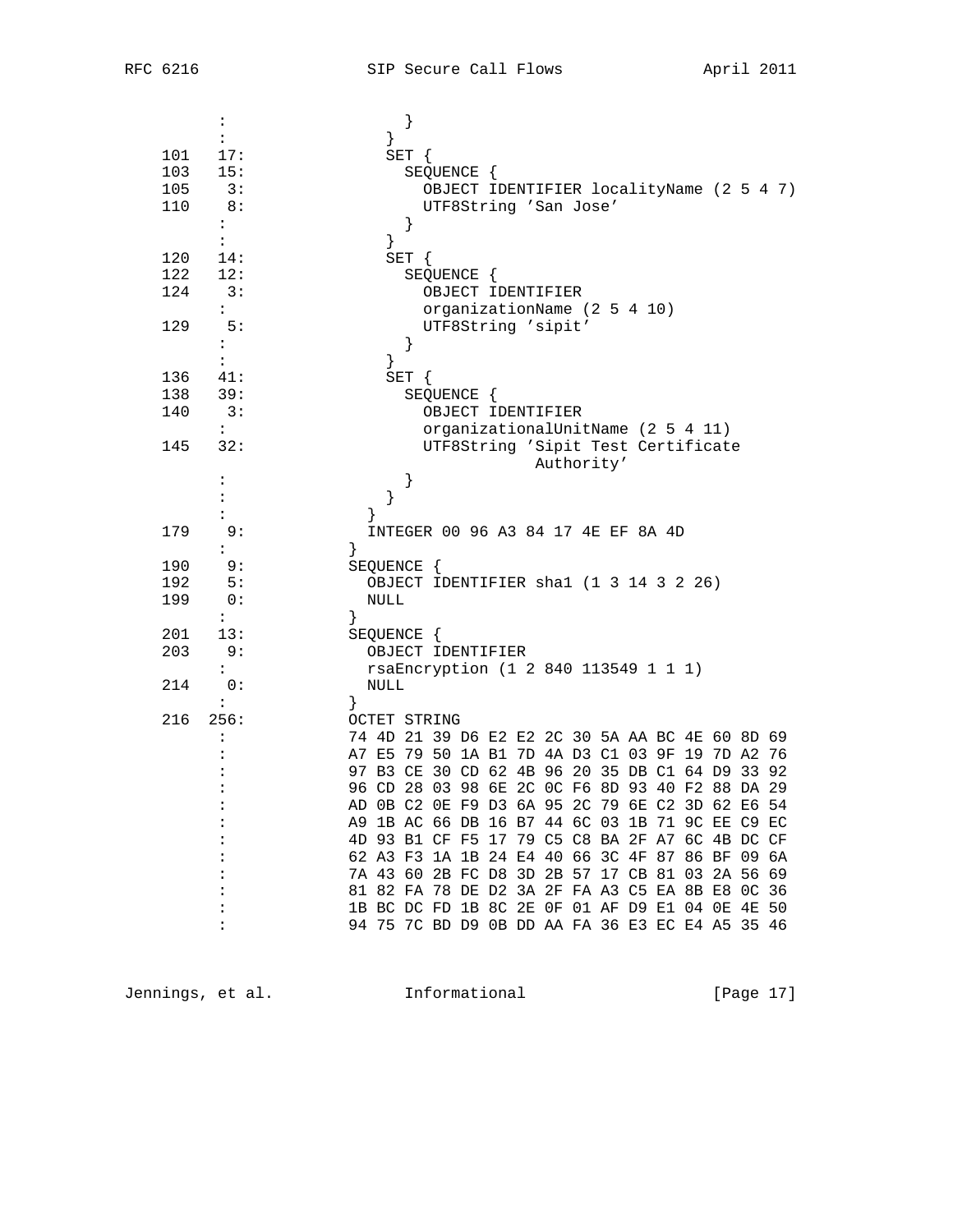: BE A2 97 1D AD BA 44 54 3A ED 94 DA 76 4A 51 BA : A4 7D 7A 62 BF 2A 2F F2 5C 5A FE CA E6 B9 DC 5D : EA 26 F2 35 17 19 20 CE 97 96 4E 72 9C 72 FD 1F : 68 C1 6A 5C 86 42 F2 ED F2 70 65 4C C7 44 C5 7C  $\begin{array}{ccc} & \cdot & \cdot & \cdot & \cdot \\ \hline \end{array}$ :  ${}_{\longrightarrow}$  } : <br> <br> <br> <br> <br> <br> <br> <br> <br> <br><br><br><br><br>  $\cdots$  }  $\cdots$  }

 SHA-1 parameters may be omitted entirely, instead of being set to NULL, as mentioned in [RFC3370]. The above dump of Blob 1 has SHA-1 parameters set to NULL. Below are the same contents signed with the same key, but omitting the NULL according to [RFC3370]. This is the preferred encoding. This is covered in greater detail in Section 5.

| 0  |                 | 468: SEQUENCE {                                     |
|----|-----------------|-----------------------------------------------------|
| 4  | 9:              | OBJECT IDENTIFIER signedData (1 2 840 113549 1 7 2) |
| 15 | 453:            | [0]                                                 |
| 19 | 449:            | SEQUENCE {                                          |
| 23 | 1:              | INTEGER 1                                           |
|    | 26<br>9:        | $SET \{$                                            |
| 28 | 7:              | SEQUENCE {                                          |
|    | 30<br>5:        | OBJECT IDENTIFIER shal (1 3 14 3 2 26)              |
|    |                 |                                                     |
|    |                 |                                                     |
|    | 37 11:          | SEQUENCE {                                          |
| 39 | 9:              | OBJECT IDENTIFIER data (1 2 840 113549 1 7 1)       |
|    |                 |                                                     |
|    | $50 \quad 418:$ | SET {                                               |
| 54 | 414:            | SEQUENCE {                                          |
| 58 | 1:              | INTEGER 1                                           |
|    | $61$ $125:$     | SEQUENCE {                                          |
| 63 | 112:            | SEQUENCE {                                          |
| 65 | 11:             | SET {                                               |
|    | 67 9:           | SEQUENCE {                                          |
|    | 69 3:           | OBJECT IDENTIFIER countryName (2 5 4 6)             |
| 74 | 2:              | PrintableString 'US'                                |
|    |                 |                                                     |
|    |                 |                                                     |
| 78 | 19:             | $SET \{$                                            |
| 80 | 17:             | SEQUENCE {                                          |
| 82 | 3:              | OBJECT IDENTIFIER                                   |
|    |                 | stateOrProvinceName (2 5 4 8)                       |
| 87 | 10:             | UTF8String 'California'                             |
|    |                 |                                                     |
|    |                 |                                                     |
| 99 | 17:             | SET                                                 |

Jennings, et al. 1nformational 1999 [Page 18]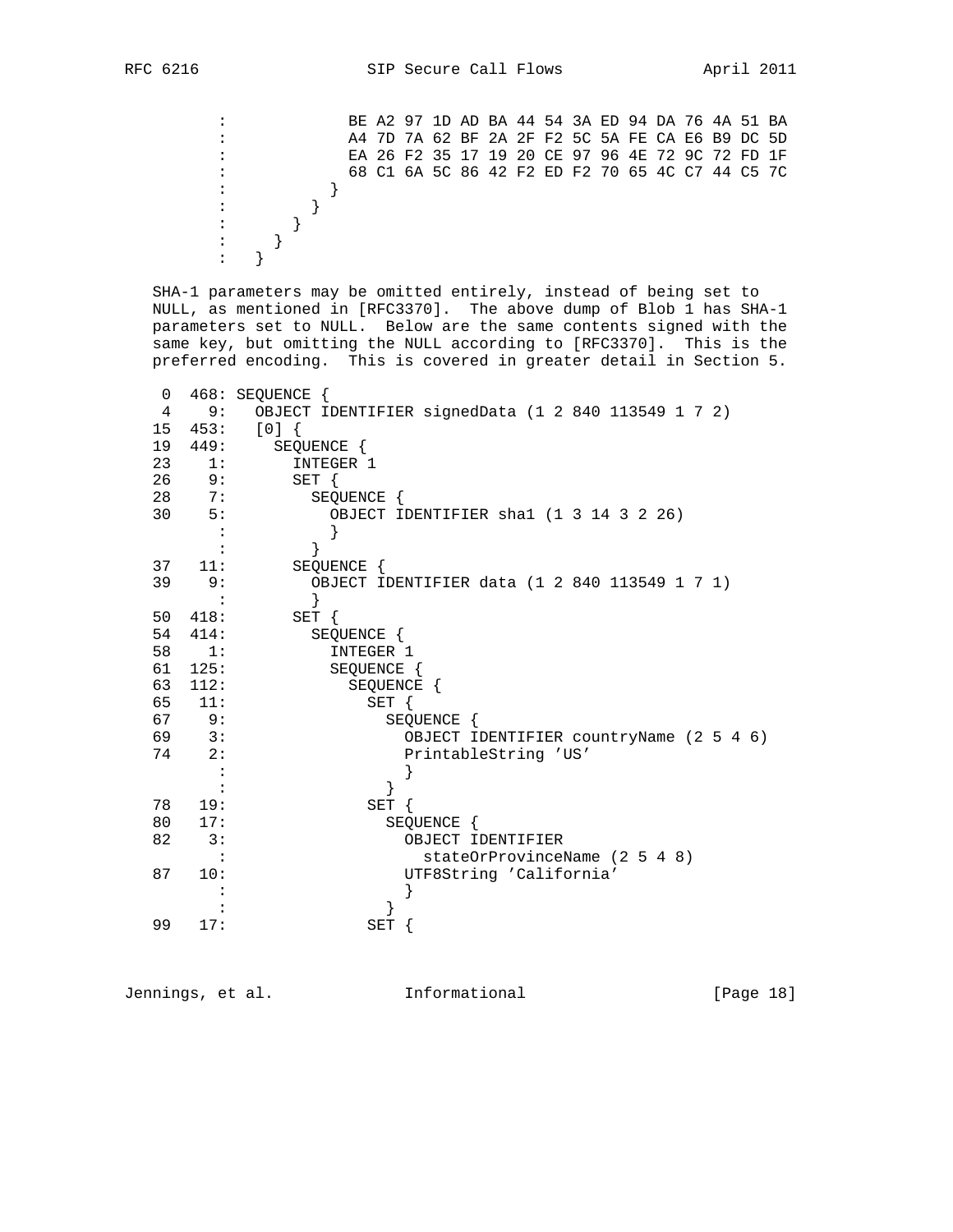| 101 | 15:                  | SEQUENCE {                                      |
|-----|----------------------|-------------------------------------------------|
| 103 | 3:                   | OBJECT IDENTIFIER localityName (2 5 4 7)        |
| 108 | 8:                   | UTF8String 'San Jose'                           |
|     | $\ddot{\phantom{a}}$ | }                                               |
|     | $\ddot{\phantom{a}}$ | $\}$                                            |
| 118 | 14:                  | SET {                                           |
| 120 | 12:                  | SEQUENCE {                                      |
| 122 | 3:                   | OBJECT IDENTIFIER                               |
|     |                      | organizationName (2 5 4 10)                     |
| 127 | 5:                   | UTF8String 'sipit'                              |
|     | $\ddot{\phantom{0}}$ | }                                               |
|     | $\ddot{\phantom{a}}$ |                                                 |
|     |                      | $\}$                                            |
| 134 | 41:                  | $SET \{$                                        |
| 136 | 39:                  | SEQUENCE {                                      |
| 138 | 3:                   | OBJECT IDENTIFIER                               |
|     | $\ddot{\phantom{0}}$ | organizationalUnitName (2 5 4 11)               |
| 143 | 32:                  | UTF8String 'Sipit Test Certificate              |
|     |                      | Authority'                                      |
|     | :                    | $\}$                                            |
|     | $\ddot{\cdot}$       | $\}$                                            |
|     |                      | $\left\{ \right\}$                              |
| 177 | 9 :                  | INTEGER 00 96 A3 84 17 4E EF 8A 4D              |
|     | $\mathbf{L}$         | $\}$                                            |
| 188 | 7:                   | SEOUENCE {                                      |
| 190 | 5:                   | OBJECT IDENTIFIER shal (1 3 14 3 2 26)          |
|     | $\ddot{\phantom{a}}$ | }                                               |
| 197 | 13:                  | SEQUENCE {                                      |
| 199 | 9 :                  | OBJECT IDENTIFIER                               |
|     | $\mathbf{L}$         | rsaEncryption (1 2 840 113549 1 1 1)            |
| 210 | 0:                   | <b>NULL</b>                                     |
|     | :                    | $\}$                                            |
| 212 | 256:                 | OCTET STRING                                    |
|     | :                    | 74 4D 21 39 D6 E2 E2 2C 30 5A AA BC 4E 60 8D 69 |
|     |                      | A7 E5 79 50 1A B1 7D 4A D3 C1 03 9F 19 7D A2 76 |
|     |                      | 97 B3 CE 30 CD 62 4B 96 20 35 DB C1 64 D9 33 92 |
|     |                      | 96 CD 28 03 98 6E 2C 0C F6 8D 93 40 F2 88 DA 29 |
|     |                      | AD 0B C2 0E F9 D3 6A 95 2C 79 6E C2 3D 62 E6 54 |
|     |                      | A9 1B AC 66 DB 16 B7 44 6C 03 1B 71 9C EE C9 EC |
|     |                      | 4D 93 B1 CF F5 17 79 C5 C8 BA 2F A7 6C 4B DC CF |
|     |                      | 62 A3 F3 1A 1B 24 E4 40 66 3C 4F 87 86 BF 09 6A |
|     | :                    | 7A 43 60 2B FC D8 3D 2B 57 17 CB 81 03 2A 56 69 |
|     |                      | 81 82 FA 78 DE D2 3A 2F FA A3 C5 EA 8B E8 OC 36 |
|     |                      | 1B BC DC FD 1B 8C 2E 0F 01 AF D9 E1 04 0E 4E 50 |
|     |                      | 94 75 7C BD D9 0B DD AA FA 36 E3 EC E4 A5 35 46 |
|     |                      | BE A2 97 1D AD BA 44 54 3A ED 94 DA 76 4A 51 BA |
|     |                      | A4 7D 7A 62 BF 2A 2F F2 5C 5A FE CA E6 B9 DC 5D |
|     |                      |                                                 |
|     |                      | EA 26 F2 35 17 19 20 CE 97 96 4E 72 9C 72 FD 1F |
|     | :                    | 68 C1 6A 5C 86 42 F2 ED F2 70 65 4C C7 44 C5 7C |

Jennings, et al. 1nformational 1917 [Page 19]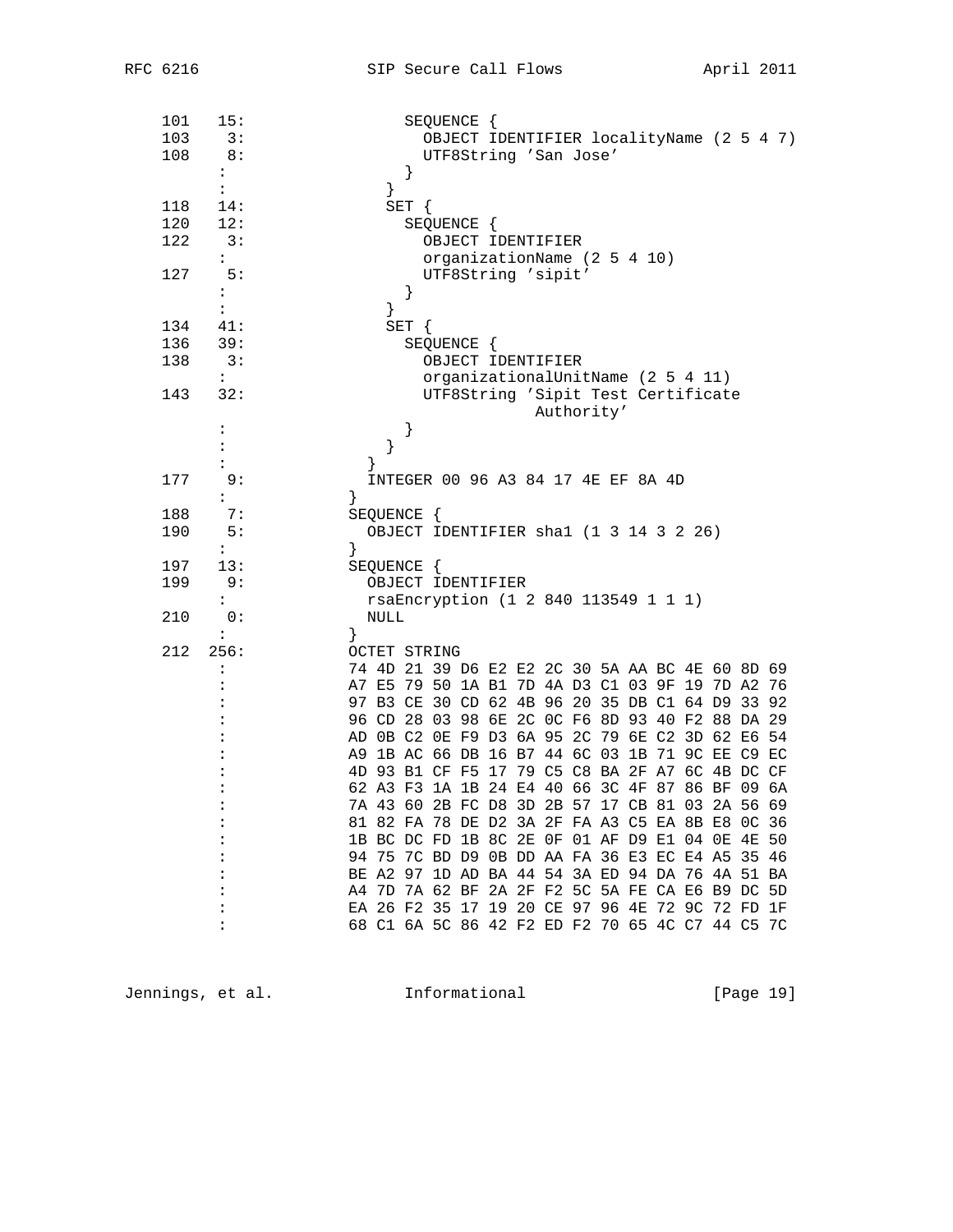$\begin{array}{ccc} & \cdot & \cdot & \cdot & \cdot \\ \hline \end{array}$  $\begin{array}{ccc} \cdot & \cdot & \cdot & \cdot \\ \cdot & \cdot & \cdot & \cdot \\ \cdot & \cdot & \cdot & \cdot \end{array}$ : the state  $\{x_i\}_{i=1}^N$  is the state  $\{x_i\}_{i=1}^N$  $\cdots$  }  $\begin{array}{ccc} \cdot & \cdot & \cdot \\ \cdot & \cdot & \cdot \end{array}$ 

4.2. MESSAGE Request with Encrypted Body

 Below is an example of an encrypted text/plain message that says "Hello!". The binary encrypted contents have been replaced with the block "BINARY BLOB 2".

```
 MESSAGE sip:kumiko@example.net SIP/2.0
 <allOneLine>
 Via: SIP/2.0/TCP 192.0.2.2:15001;
      branch=z9hG4bK-d8754z-c276232b541dd527-1---d8754z-;
      rport=50741
 </allOneLine>
 Max-Forwards: 70
 To: <sip:kumiko@example.net>
 From: <sip:fluffy@example.com>;tag=7a2e3025
 Call-ID: MDYyMDhhODA3NWE2ZjEyYzAwOTZlMjExNWI2ZWQwZGM.
 CSeq: 3260 MESSAGE
 <allOneLine>
 Accept: multipart/signed, text/plain, application/pkcs7-mime,
         application/sdp, multipart/alternative
 </allOneLine>
 <allOneLine>
 Content-Disposition: attachment;handling=required;
                      filename=smime.p7
 </allOneLine>
 Content-Transfer-Encoding: binary
 <allOneLine>
 Content-Type: application/pkcs7-mime;smime-type=enveloped-data;
             name=smime.p7m
 </allOneLine>
 Content-Length: 565
 *****************
 * BINARY BLOB 2 *
 *****************
 Following is the ASN.1 parsing of "BINARY BLOB 2". Note that at
 address 454, the encryption is set to aes128-CBC.
 0 561: SEQUENCE {
 4 9: OBJECT IDENTIFIER envelopedData (1 2 840 113549 1 7 3)
 15 546: [0] {
```
Jennings, et al. Informational [Page 20]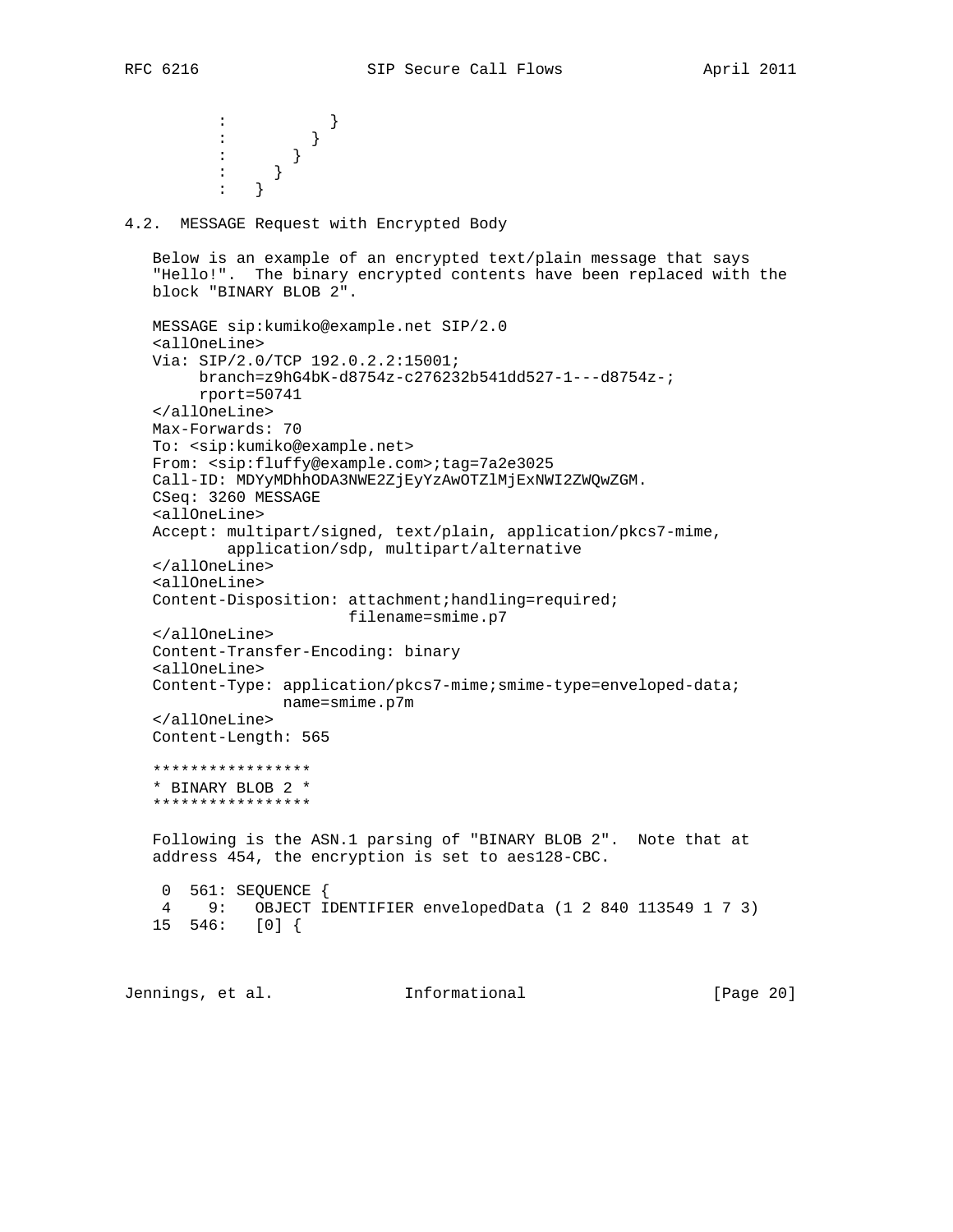| 19 | 542:                 | SEQUENCE {                               |
|----|----------------------|------------------------------------------|
| 23 | 1:                   | INTEGER 0                                |
|    | 26 409:              | $SET \{$                                 |
| 30 | 405:                 | SEQUENCE {                               |
| 34 | 1:                   | INTEGER 0                                |
|    | $37$ 125:            | SEQUENCE {                               |
|    | 39 112:              | SEQUENCE {                               |
|    | 41 11:               | $SET \{$                                 |
| 43 | 9:                   | SEQUENCE {                               |
|    | 45 3:                | OBJECT IDENTIFIER countryName (2 5 4 6)  |
| 50 | 2:                   | PrintableString 'US'                     |
|    | $\cdot$ :            |                                          |
|    | $\cdot$ :            | }                                        |
| 54 | 19:                  | SET {                                    |
|    | 56 17:               | SEQUENCE {                               |
| 58 | 3:                   | OBJECT IDENTIFIER                        |
|    | $\sim$ 1.            | stateOrProvinceName (2 5 4 8)            |
| 63 | 10:                  | UTF8String 'California'                  |
|    | $\cdot$ :            |                                          |
|    | :                    | }                                        |
| 75 | 17:                  | SET {                                    |
|    | $77 - 15:$           | SEQUENCE {                               |
| 79 | 3:                   | OBJECT IDENTIFIER localityName (2 5 4 7) |
| 84 | 8 :                  | UTF8String 'San Jose'                    |
|    | $\cdot$ :            |                                          |
|    |                      | }                                        |
| 94 | 14:                  | SET {                                    |
| 96 | 12:                  | SEQUENCE {                               |
| 98 | 3:                   | OBJECT IDENTIFIER                        |
|    | $\ddot{\phantom{a}}$ | organizationName (2 5 4 10)              |
|    | 103<br>5:            | UTF8String 'sipit'                       |
|    | $\ddot{\phantom{a}}$ | }                                        |
|    | $\ddot{\phantom{a}}$ | }                                        |
|    | 110 41:              | $SET \{$                                 |
|    | 112<br>39:           | SEQUENCE {                               |
|    | 114<br>3:            | OBJECT IDENTIFIER                        |
|    | $\mathbf{L}$         | organizationalUnitName (2 5 4 11)        |
|    | 119<br>32:           | UTF8String 'Sipit Test Certificate       |
|    |                      | Authority'                               |
|    | $\ddot{\phantom{a}}$ | }                                        |
|    |                      | ł                                        |
|    | $\ddot{\phantom{a}}$ |                                          |
|    | 9:<br>153            | INTEGER 00 96 A3 84 17 4E EF 8A 4E       |
|    | $\ddot{\phantom{a}}$ | }                                        |
|    | 164<br>13:           | SEQUENCE {                               |
|    | 166<br>9 :           | OBJECT IDENTIFIER                        |
|    |                      | rsaEncryption (1 2 840 113549 1 1 1)     |
|    | 177<br>0:            | $\texttt{NULL}$                          |

Jennings, et al. 1nformational 1999 [Page 21]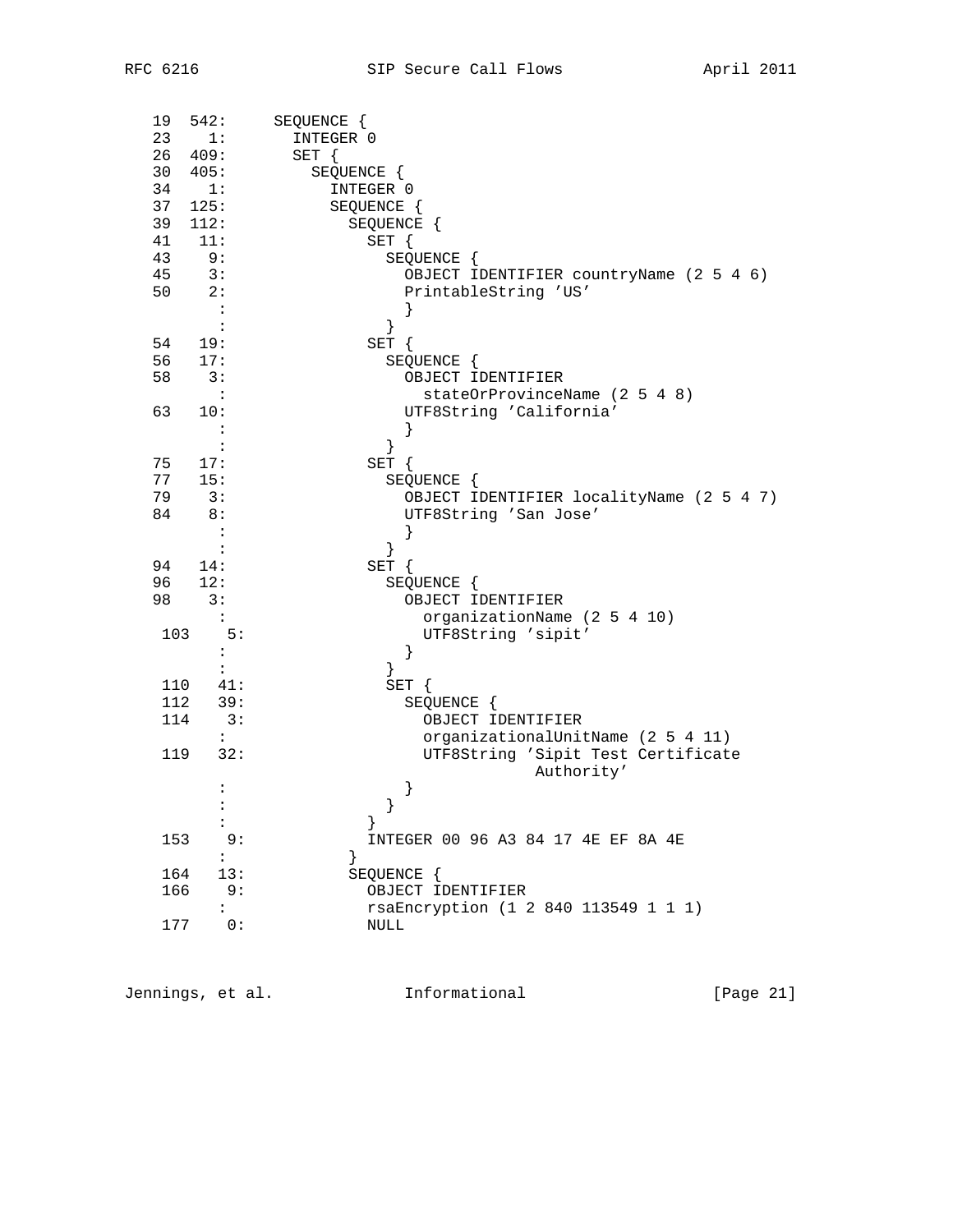|     | :                    |   |  |      |            |            |                     |                   |                                               |                |  |  |                                                 |  |
|-----|----------------------|---|--|------|------------|------------|---------------------|-------------------|-----------------------------------------------|----------------|--|--|-------------------------------------------------|--|
| 179 | 256:                 |   |  |      |            |            | <b>OCTET STRING</b> |                   |                                               |                |  |  |                                                 |  |
|     | :                    |   |  |      |            |            |                     |                   |                                               |                |  |  | B9 12 8F 32 AB 4A E2 38 C1 E0 53 69 88 D6 25 E7 |  |
|     |                      |   |  |      |            |            |                     |                   |                                               |                |  |  | 40 03 B1 DE 79 21 A3 E8 23 5A 1B CB FB 58 F4 97 |  |
|     |                      |   |  |      |            |            |                     |                   |                                               |                |  |  | 48 A7 C8 F0 3D DF 41 A3 5A 90 32 70 82 FA B0 DE |  |
|     |                      |   |  |      |            |            |                     |                   |                                               |                |  |  | D8 94 7C 6C 2E 01 FE 33 BD 62 CB 07 4F 58 DE 6F |  |
|     |                      |   |  |      |            |            |                     | EA 3F EF B4 FB 46 |                                               |                |  |  | 72 58 9A 88 A0 85 BC 23 D7 C8                   |  |
|     |                      |   |  |      |            |            |                     |                   |                                               |                |  |  | 09 0B 90 8D 4A 5F 3F 96 7C AC D4 E2 19 E8 02 B6 |  |
|     |                      |   |  |      |            |            |                     |                   | OE F3 OD F2 91 4A 67 A9                       |                |  |  | EE 51 6A 97 D7 86 6D EC                         |  |
|     |                      |   |  |      |            |            |                     |                   | 78 6E C6 E0 83 7C E1 00                       | 1F 5A 40 59 60 |  |  | OC D7 EB                                        |  |
|     |                      |   |  |      |            |            |                     |                   |                                               |                |  |  | A3 FB 04 B3 C9 A5 EB 79 ED B3 56 F8 F6 51 B2 5E |  |
|     |                      |   |  |      |            |            |                     |                   | 58 E2 D8 17 28 33 A6 B8 35 8C OE 14 7F        |                |  |  | 90 DO 7B                                        |  |
|     |                      |   |  |      |            |            |                     |                   |                                               |                |  |  | 03 00 6C 3D 81 29 F5 D7 E5 AC 75 5E E0 F0 DD E3 |  |
|     |                      |   |  |      |            |            |                     |                   |                                               |                |  |  | 3E B2 06 97 D6 49 A9 CB 38 08 F1 84 05 F5 C0 BC |  |
|     |                      |   |  |      |            |            |                     |                   | 55 A6 D4 C9 D8 FD A4 AC 40 9F 9D 51 5B F7     |                |  |  | 3A C3                                           |  |
|     |                      |   |  |      |            |            |                     |                   |                                               |                |  |  | C3 CD 3A E7 6D 21 05 D0 50 75 4F 14 D8 77 76 C6 |  |
|     |                      |   |  |      |            |            |                     |                   |                                               |                |  |  | 13 A6 48 12 7B 25 CC 22 5D 73 BD 40 E4 15 02 A2 |  |
|     |                      |   |  |      |            |            |                     |                   |                                               |                |  |  | 39 4A CB D9 55 08 A4 EE 4E 8A 5E BA C4 4A 46 9C |  |
|     |                      |   |  |      |            |            |                     |                   |                                               |                |  |  |                                                 |  |
|     |                      |   |  | $\}$ |            |            |                     |                   |                                               |                |  |  |                                                 |  |
| 439 | 124:                 |   |  |      | SEQUENCE { |            |                     |                   |                                               |                |  |  |                                                 |  |
| 441 | 9:                   |   |  |      |            |            |                     |                   | OBJECT IDENTIFIER data (1 2 840 113549 1 7 1) |                |  |  |                                                 |  |
| 452 | 29:                  |   |  |      |            | SEQUENCE { |                     |                   |                                               |                |  |  |                                                 |  |
| 454 | 9:                   |   |  |      |            |            |                     | OBJECT IDENTIFIER |                                               |                |  |  |                                                 |  |
|     | $\mathbf{L}$<br>16:  |   |  |      |            |            |                     |                   | aes128-CBC (2 16 840 1 101 3 4 1 2)           |                |  |  |                                                 |  |
| 465 | $\mathbf{L}$         |   |  |      |            |            | OCTET STRING        |                   |                                               |                |  |  |                                                 |  |
|     | $\ddot{\phantom{a}}$ |   |  |      | $\}$       |            |                     |                   |                                               |                |  |  | CA 35 CA BD 1E 78 83 D9 20 6C 47 B9 9F DC 91 88 |  |
| 483 | 80:                  |   |  |      | $[0]$      |            |                     |                   |                                               |                |  |  |                                                 |  |
|     | $\ddot{\phantom{a}}$ |   |  |      |            |            |                     |                   |                                               |                |  |  | 1B AE 12 C4 OE 55 96 AB 99 CC 1C 7F B5 98 A4 BF |  |
|     |                      |   |  |      |            |            |                     |                   | D2 D8 7F 94 BB B5 38 05 59 F2 38 A1 CD 29     |                |  |  | 75 17                                           |  |
|     |                      |   |  |      |            |            | 1D 63 1B 0B B0      |                   |                                               |                |  |  | 2D 88 06 7F 78 80 F3 5A 3E DC 35                |  |
|     |                      |   |  |      |            |            |                     |                   |                                               |                |  |  | BF 22 1E 03 32 59 98 DA FD 81 5F D9 41 63 3A 18 |  |
|     |                      |   |  |      |            |            |                     |                   |                                               |                |  |  | FD B5 84 14 01 46 0B 40 EB 56 29 86 47 8B D1 EE |  |
|     |                      |   |  |      |            |            |                     |                   |                                               |                |  |  |                                                 |  |
|     |                      |   |  |      |            |            |                     |                   |                                               |                |  |  |                                                 |  |
|     |                      |   |  |      |            |            |                     |                   |                                               |                |  |  |                                                 |  |
|     |                      | } |  |      |            |            |                     |                   |                                               |                |  |  |                                                 |  |
|     |                      |   |  |      |            |            |                     |                   |                                               |                |  |  |                                                 |  |

4.3. MESSAGE Request with Encrypted and Signed Body

 In the example below, some of the header values have been split across multiple lines. Where the lines have been broken, the <allOneLine> convention has been used. This was only done to make it fit in the RFC format. Specifically, the application/pkcs7-mime Content-Type line is one line with no whitespace between the "mime;" and the "smime-type". The values are split across lines for formatting, but are not split in the real message. The binary

Jennings, et al. 1nformational 1999 [Page 22]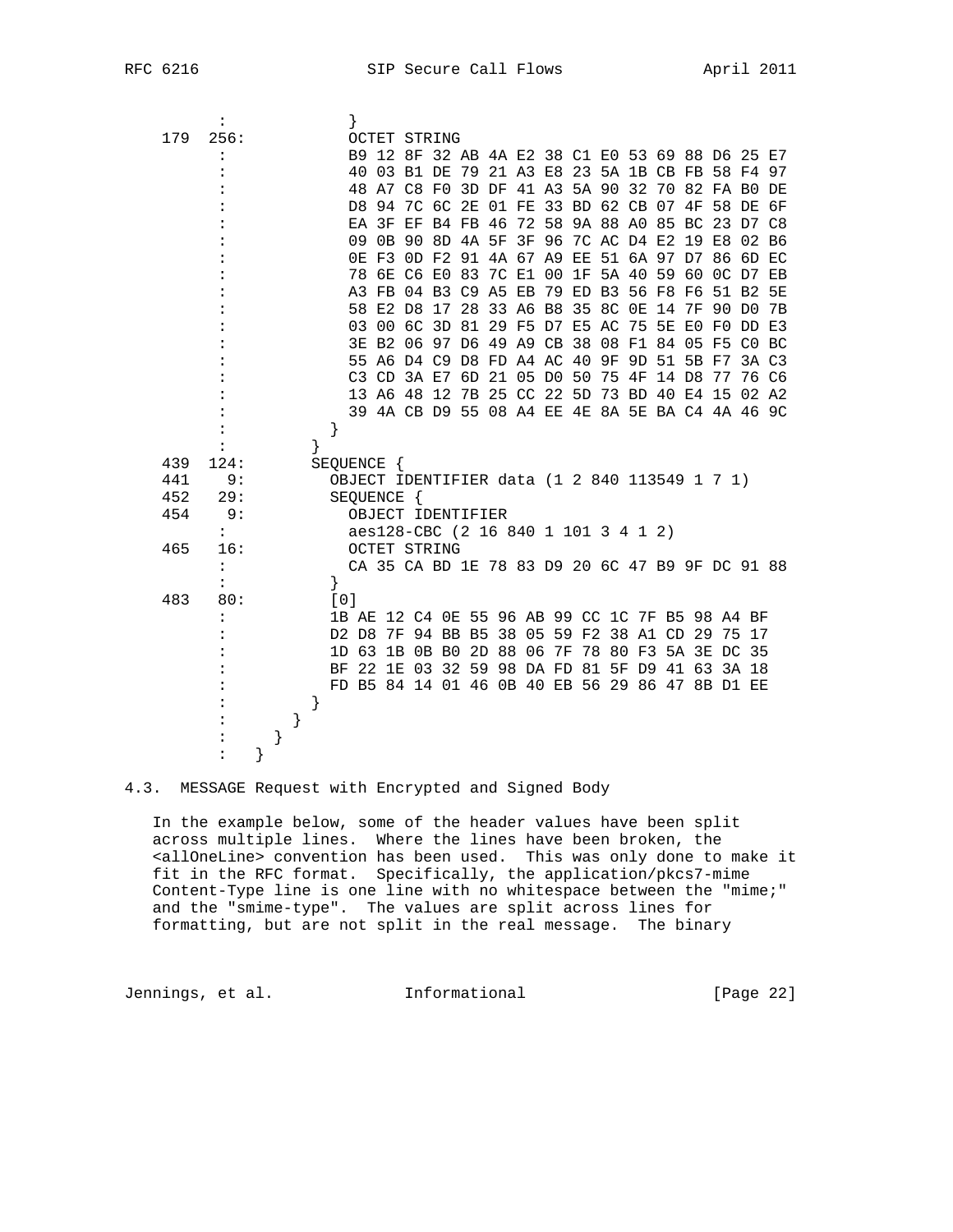```
 encrypted content has been replaced with "BINARY BLOB 3", and the
 binary signed content has been replaced with "BINARY BLOB 4".
 MESSAGE sip:kumiko@example.net SIP/2.0
 <allOneLine>
 Via: SIP/2.0/TCP 192.0.2.2:15001;
      branch=z9hG4bK-d8754z-97a26e59b7262b34-1---d8754z-;
      rport=50742
 </allOneLine>
 Max-Forwards: 70
 To: <sip:kumiko@example.net>
 From: <sip:fluffy@example.com>;tag=379f5b27
 Call-ID: MjYwMzdjYTY3YWRkYzgzMjU0MGI4Mzc2Njk1YzJlNzE.
 CSeq: 5449 MESSAGE
 <allOneLine>
 Accept: multipart/signed, text/plain, application/pkcs7-mime,
         application/sdp, multipart/alternative
 </allOneLine>
 <allOneLine>
 Content-Type: multipart/signed;boundary=e8df6e1ce5d1e864;
               micalg=sha1;protocol="application/pkcs7-signature"
 </allOneLine>
 Content-Length: 1455
 --e8df6e1ce5d1e864
 <allOneLine>
 Content-Type: application/pkcs7-mime;smime-type=enveloped-data;
               name=smime.p7m
 </allOneLine>
 <allOneLine>
 Content-Disposition: attachment;handling=required;
                      filename=smime.p7
 </allOneLine>
 Content-Transfer-Encoding: binary
 *****************
 * BINARY BLOB 3 *
 *****************
 --e8df6e1ce5d1e864
 Content-Type: application/pkcs7-signature;name=smime.p7s
 <allOneLine>
 Content-Disposition: attachment;handling=required;
                      filename=smime.p7s
 </allOneLine>
 Content-Transfer-Encoding: binary
 *****************
 * BINARY BLOB 4 *
```
Jennings, et al. 1nformational 1999 [Page 23]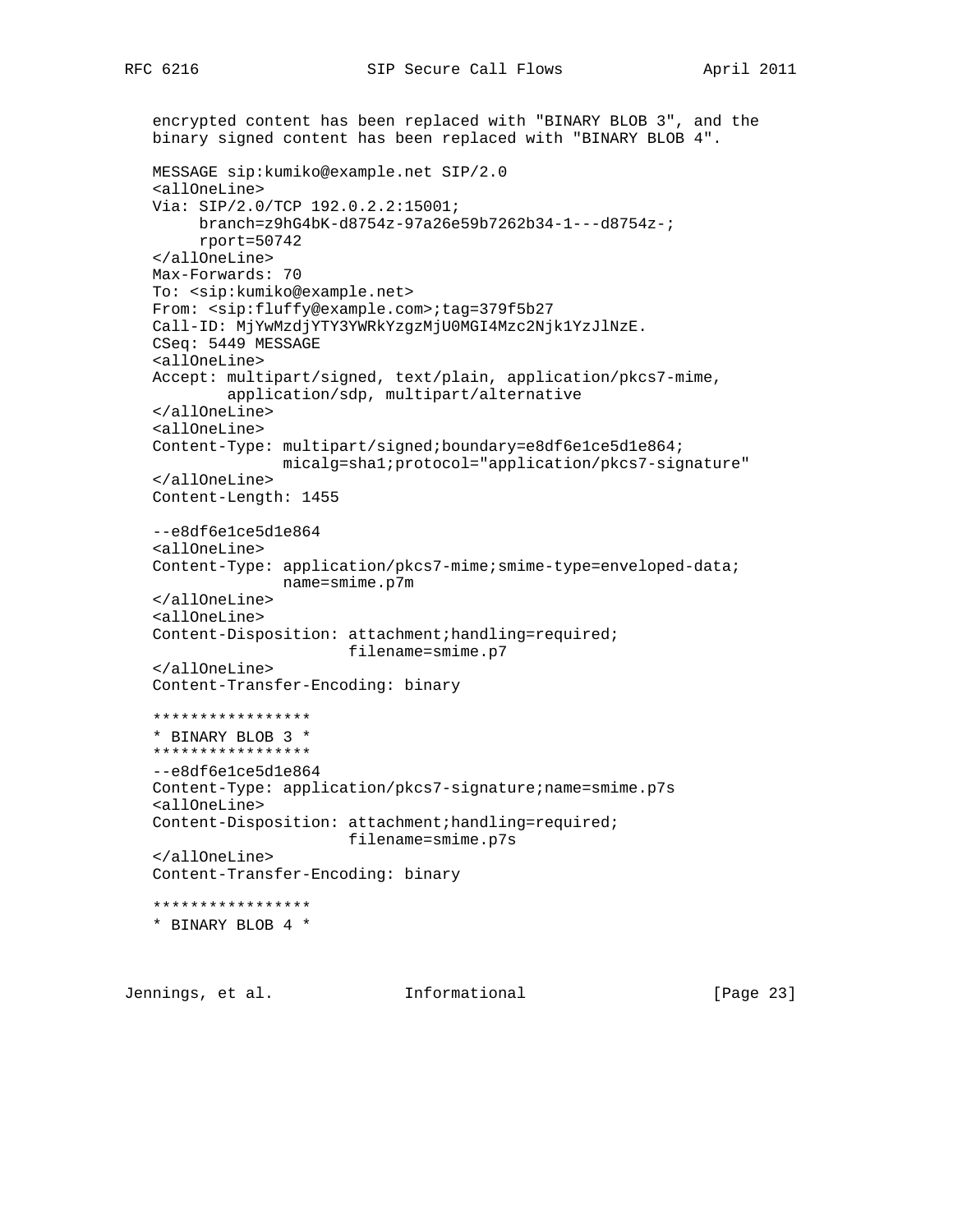\*\*\*\*\*\*\*\*\*\*\*\*\*\*\*\*\* --e8df6e1ce5d1e864-- Below is the ASN.1 parsing of "BINARY BLOB 3". 0 561: SEQUENCE { 4 9: OBJECT IDENTIFIER envelopedData (1 2 840 113549 1 7 3) 15 546: [0] { 19 542: SEQUENCE { 23 1: INTEGER 0 26 409: SET { 30 405: SEQUENCE { 34 1: INTEGER 0 37 125: SEQUENCE { 39 112: SEQUENCE { 41 11: SET { 43 9: SEQUENCE {<br>45 3: OBJECT T 45 3: OBJECT IDENTIFIER countryName (2 5 4 6)<br>50 2: PrintableString 'US' PrintableString 'US' : } : } 54 19: 56 17: SEQUENCE { 58 3: OBJECT IDENTIFIER<br>stateOrProvince :<br>
stateOrProvinceName (2 5 4 8)<br>
UTF8String 'California' UTF8String 'California'  $\vdots$  } :<br>
17: <br>
<u>SET</u> {  $75 \t 17:$ 77 15: SEQUENCE {<br>79 3: OBJECT I 79 3: OBJECT IDENTIFIER localityName (2 5 4 7) 84 8: UTF8String 'San Jose'  $\begin{array}{c} \begin{array}{c} \cdot \end{array} \\ \cdot \end{array}$  $\begin{array}{ccc} & \vdots & & \vdots & \ & & \mathbb{SET} \end{array}$ 94 14: 96 12: SEQUENCE {<br>98 3: OBJECT II OBJECT IDENTIFIER : organizationName (2 5 4 10) 103 5: UTF8String 'sipit'  $\vdots$  }  $\begin{array}{ccc} \cdot & \cdot & \cdot \\ \cdot & \cdot & \cdot \\ \end{array}$ 110 41: SET {<br>112 39: SEQU SEQUENCE { 114 3: OBJECT IDENTIFIER : organizationalUnitName (2 5 4 11) 119 32: UTF8String 'Sipit Test Certificate Authority'  $\vdots$  }

Jennings, et al. 1nformational 1999 [Page 24]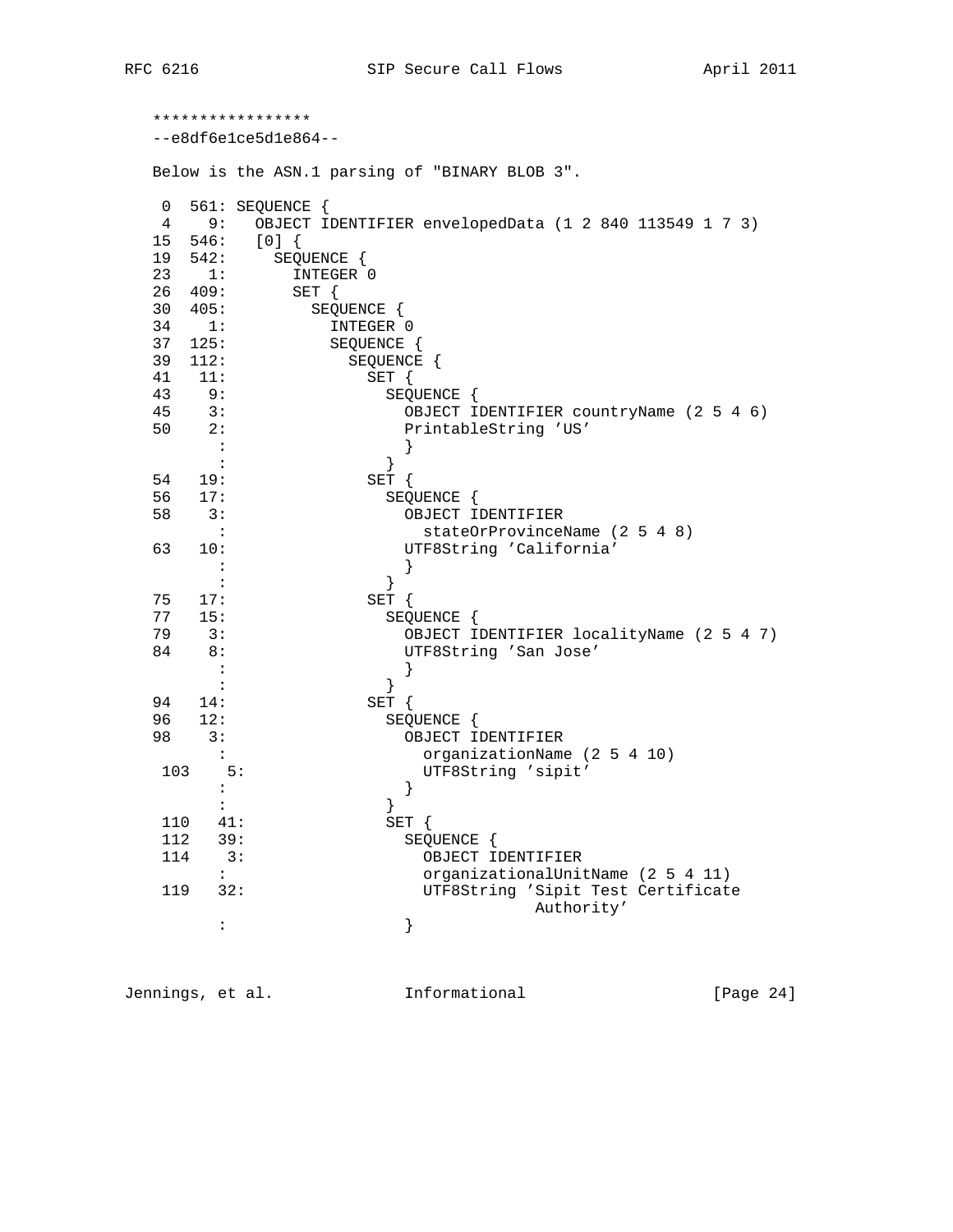|     | :                          |   |                    |                                                 | }           |            |                   |                                      |  |  |  |  |                                                                                                    |  |
|-----|----------------------------|---|--------------------|-------------------------------------------------|-------------|------------|-------------------|--------------------------------------|--|--|--|--|----------------------------------------------------------------------------------------------------|--|
|     | $\ddot{\cdot}$             |   |                    |                                                 |             |            |                   |                                      |  |  |  |  |                                                                                                    |  |
| 153 | 9:<br>$\ddot{\phantom{a}}$ |   |                    | ł                                               |             |            |                   | INTEGER 00 96 A3 84 17 4E EF 8A 4E   |  |  |  |  |                                                                                                    |  |
| 164 | 13:                        |   |                    |                                                 |             | SEQUENCE { |                   |                                      |  |  |  |  |                                                                                                    |  |
| 166 | 9:                         |   |                    |                                                 |             |            |                   | OBJECT IDENTIFIER                    |  |  |  |  |                                                                                                    |  |
|     | $\ddot{\phantom{a}}$       |   |                    |                                                 |             |            |                   | rsaEncryption (1 2 840 113549 1 1 1) |  |  |  |  |                                                                                                    |  |
| 177 | 0:                         |   |                    |                                                 | <b>NULL</b> |            |                   |                                      |  |  |  |  |                                                                                                    |  |
|     | $\ddot{\phantom{a}}$       |   |                    | $\}$                                            |             |            |                   |                                      |  |  |  |  |                                                                                                    |  |
| 179 | 256:                       |   |                    |                                                 |             |            | OCTET STRING      |                                      |  |  |  |  |                                                                                                    |  |
|     | :                          |   |                    |                                                 |             |            |                   |                                      |  |  |  |  | 49 11 0B 11 52 A9 9D E3 AA FB 86 CB EB 12 CC 8E                                                    |  |
|     | :                          |   |                    |                                                 |             |            |                   |                                      |  |  |  |  | 96 9D 85 3E 80 D2 7C C4 9B B7 81 4B B5 FA 13 80                                                    |  |
|     |                            |   |                    |                                                 |             |            |                   |                                      |  |  |  |  | 6A 6A B2 34 72 D8 C0 82 60 DA B3 43 F8 51 8C 32                                                    |  |
|     |                            |   |                    |                                                 |             |            |                   |                                      |  |  |  |  | 8B DD D0 76 6D 9C 46 73 C1 44 A0 10 FF 16 A4 83                                                    |  |
|     |                            |   |                    |                                                 |             |            |                   |                                      |  |  |  |  | 74 85 21 74 7D E0 FD 42 C0 97 00 82 A2 80 81 22                                                    |  |
|     |                            |   |                    |                                                 |             |            |                   |                                      |  |  |  |  | 9C A2 82 0A 85 F0 68 EF 9A D7 6D 1D 24 2B A9 5E                                                    |  |
|     |                            |   |                    |                                                 |             |            |                   |                                      |  |  |  |  | B3 9A A0 3E A7 D9 1D 1C D7 42 CB 6F A5 81 66 23<br>28 00 7C 99 6A B6 03 3F 7E F6 48 EA 91 49 35 F1 |  |
|     |                            |   |                    |                                                 |             |            |                   |                                      |  |  |  |  | FD 40 54 5D AC F7 84 EA 3F 27 43 FD DE E2 10 DD                                                    |  |
|     |                            |   |                    |                                                 |             |            |                   |                                      |  |  |  |  | 63 C4 35 4A 13 63 0B 6D 0D 9A D5 AB 72 39 69 8C                                                    |  |
|     |                            |   |                    |                                                 |             |            |                   |                                      |  |  |  |  | 65 4C 44 C4 A3 31 60 79 B9 A8 A3 A1 03 FD 41 25                                                    |  |
|     |                            |   |                    |                                                 |             |            |                   |                                      |  |  |  |  | 12 E5 F3 F8 47 CE 8C 42 D9 26 77 A5 57 AF 1A 95                                                    |  |
|     |                            |   |                    |                                                 |             |            |                   |                                      |  |  |  |  | BF 05 A5 E9 47 F2 D1 AE DC 13 7E 1B 83 5C 8C C4                                                    |  |
|     |                            |   |                    | 1F                                              |             |            |                   |                                      |  |  |  |  | 31 BC 59 E6 FD 6E 9A B0 91 EC 71 A6 7F 28 3E                                                       |  |
|     |                            |   |                    |                                                 |             |            |                   |                                      |  |  |  |  | 23 1B 40 E2 C0 60 CF 5E 5B 86 08 06 82 B4 B7 DB                                                    |  |
|     |                            |   |                    |                                                 |             |            |                   |                                      |  |  |  |  | 00 DD AC 3A 39 27 E2 7C 96 AD 8A E9 C3 B8 06 5E                                                    |  |
|     |                            |   |                    | ł                                               |             |            |                   |                                      |  |  |  |  |                                                                                                    |  |
|     | $\ddot{\cdot}$             |   | $\}$               |                                                 |             |            |                   |                                      |  |  |  |  |                                                                                                    |  |
| 439 | 124:                       |   |                    | SEQUENCE {                                      |             |            |                   |                                      |  |  |  |  |                                                                                                    |  |
| 441 | 9 :                        |   |                    | OBJECT IDENTIFIER data (1 2 840 113549 1 7 1)   |             |            |                   |                                      |  |  |  |  |                                                                                                    |  |
| 452 | 29:                        |   |                    | SEQUENCE {                                      |             |            |                   |                                      |  |  |  |  |                                                                                                    |  |
| 454 | 9:<br>$\ddot{\phantom{a}}$ |   |                    |                                                 |             |            | OBJECT IDENTIFIER | aes128-CBC (2 16 840 1 101 3 4 1 2)  |  |  |  |  |                                                                                                    |  |
| 465 | 16:                        |   |                    |                                                 |             |            | OCTET STRING      |                                      |  |  |  |  |                                                                                                    |  |
|     | $\ddot{\phantom{a}}$       |   |                    |                                                 |             |            |                   |                                      |  |  |  |  | 88 9B 13 75 A7 66 14 C3 CF CD C6 FF D2 91 5D A0                                                    |  |
|     | $\ddot{\cdot}$             |   |                    | $\}$                                            |             |            |                   |                                      |  |  |  |  |                                                                                                    |  |
| 483 | 80:                        |   |                    | [0]                                             |             |            |                   |                                      |  |  |  |  |                                                                                                    |  |
|     | $\ddot{\phantom{a}}$       |   |                    | 80 OB A3 B7 57 89 B4 F4 70 AE 1D 14 A9 35 DD F9 |             |            |                   |                                      |  |  |  |  |                                                                                                    |  |
|     |                            |   |                    | 1D 66 29 46 52 40 13 E1 3B 4A 23 E5 EC AB F9 35 |             |            |                   |                                      |  |  |  |  |                                                                                                    |  |
|     |                            |   |                    | A6 B6 A4 BE C0 02 31 06 19 C4 39 22 7D 10 4C OD |             |            |                   |                                      |  |  |  |  |                                                                                                    |  |
|     |                            |   |                    | F4 96 04 78 11 85 4E 7E E3 C3 BC B2 DF 55 17 79 |             |            |                   |                                      |  |  |  |  |                                                                                                    |  |
|     |                            |   |                    | 5F F2 4E E5 25 42 37 45 39 5D F6 DA 57 9A 4E OB |             |            |                   |                                      |  |  |  |  |                                                                                                    |  |
|     |                            |   | ł                  |                                                 |             |            |                   |                                      |  |  |  |  |                                                                                                    |  |
|     |                            |   | $\left\{ \right\}$ |                                                 |             |            |                   |                                      |  |  |  |  |                                                                                                    |  |
|     |                            |   |                    |                                                 |             |            |                   |                                      |  |  |  |  |                                                                                                    |  |
|     | $\ddot{\cdot}$             | } |                    |                                                 |             |            |                   |                                      |  |  |  |  |                                                                                                    |  |

Jennings, et al. 1nformational 1999 [Page 25]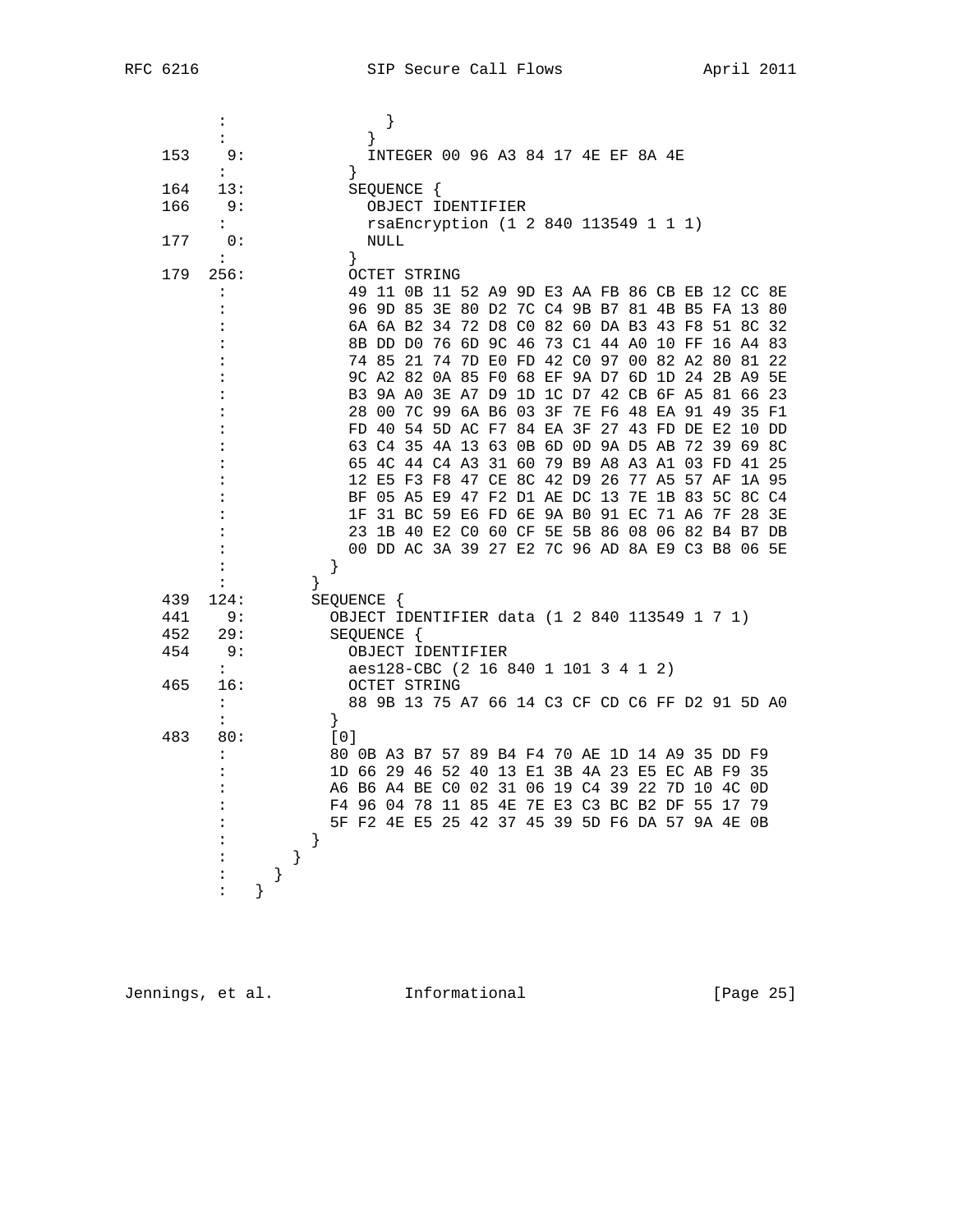Below is the ASN.1 parsing of "BINARY BLOB 4". 0 472: SEQUENCE {<br>4 9: OBJECT I 4 9: OBJECT IDENTIFIER signedData (1 2 840 113549 1 7 2) 15 457: [0] { 19 453: SEQUENCE {<br>23 1: INTEGER INTEGER<sup>1</sup> 26 11: SET {<br>28 9: SEQU 28 9: SEQUENCE { 30 5: OBJECT IDENTIFIER sha1 (1 3 14 3 2 26) 37 0: NULL  $\vdots$  }  $\begin{array}{ccc} \cdot & \cdot & \cdot & \cdot \\ \cdot & \cdot & \cdot & \cdot \\ \cdot & \cdot & \cdot & \cdot \end{array}$ 39 11: SEQUENCE {<br>41 9: OBJECT I OBJECT IDENTIFIER data (1 2 840 113549 1 7 1)  $\begin{array}{ccc} \cdot & \cdot & \cdot & \cdot \\ \cdot & \cdot & \cdot & \cdot \\ \cdot & \cdot & \cdot & \cdot \end{array}$  52 420: SET { 56 416: SEQUENCE { 60 1: INTEGER 1 63 125: SEQUENCE { 65 112: SEQUENCE { 67 11: SET { 69 9: SEQUENCE {<br>71 3: OBJECT I 71 3: OBJECT IDENTIFIER countryName (2 5 4 6)<br>76 2: PrintableString 'US' PrintableString 'US'  $\begin{array}{c} \begin{array}{c} \cdot \\ \cdot \end{array} \\ \begin{array}{c} \cdot \end{array} \\ \begin{array}{c} \cdot \end{array} \end{array}$  : } 80 19:<br>82 17: SEQUENCE { 84 3: OBJECT IDENTIFIER<br>stateOrProvince : stateOrProvinceName (2 5 4 8) 89 10: UTF8String 'California'  $\vdots$  }  $\begin{array}{ccc} \cdot & \cdot & \cdot \\ \cdot & \cdot & \cdot \\ \end{array}$  101 17: SET { 103 15: SEQUENCE {<br>105 3: OBJECT I 105 3: OBJECT IDENTIFIER localityName (2 5 4 7)<br>110 8: UTF8String 'San Jose' 110 8: UTF8String 'San Jose'  $\vdots$  }  $\begin{array}{ccc} \cdot & \cdot & \cdot \\ \cdot & \cdot & \cdot \\ \end{array}$  $120$   $14$ : SET {<br> $122$   $12$ : SEO 122 12: SEQUENCE {<br>124 3: OBJECT I 3: OBJECT IDENTIFIER : organizationName (2 5 4 10) 129 5: UTF8String 'sipit'<br>
:  $\vdots$  }  $\begin{array}{ccc} \cdot & \cdot & \cdot \\ \cdot & \cdot & \cdot \\ \end{array}$ 136 41: SET {

Jennings, et al. 1nformational 1999 [Page 26]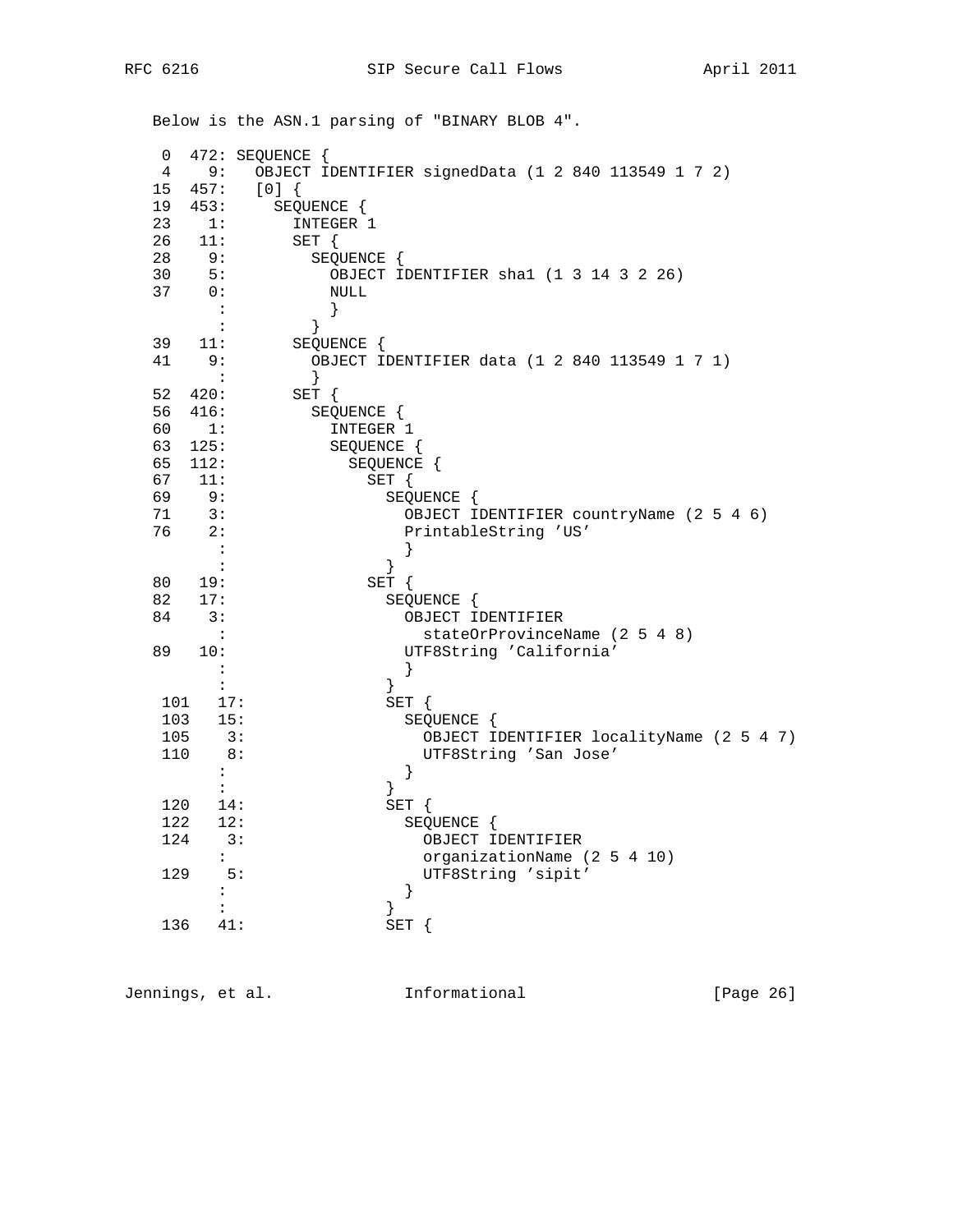| 138 | 39:                  |   |   |      |   |              |             |            |              | SEQUENCE { |                                        |  |            |  |                                    |                                                                                                    |  |
|-----|----------------------|---|---|------|---|--------------|-------------|------------|--------------|------------|----------------------------------------|--|------------|--|------------------------------------|----------------------------------------------------------------------------------------------------|--|
| 140 | 3:                   |   |   |      |   |              |             |            |              |            | OBJECT IDENTIFIER                      |  |            |  |                                    |                                                                                                    |  |
|     | $\ddot{\phantom{a}}$ |   |   |      |   |              |             |            |              |            | organizationalUnitName (2 5 4 11)      |  |            |  |                                    |                                                                                                    |  |
| 145 | 32:                  |   |   |      |   |              |             |            |              |            |                                        |  |            |  | UTF8String 'Sipit Test Certificate |                                                                                                    |  |
|     |                      |   |   |      |   |              |             |            |              |            |                                        |  | Authority' |  |                                    |                                                                                                    |  |
|     | $\ddot{\phantom{a}}$ |   |   |      |   |              |             | $\}$       |              |            |                                        |  |            |  |                                    |                                                                                                    |  |
|     | $\ddot{\phantom{a}}$ |   |   |      |   |              | ł           |            |              |            |                                        |  |            |  |                                    |                                                                                                    |  |
|     | $\ddot{\cdot}$       |   |   |      |   | ł            |             |            |              |            |                                        |  |            |  |                                    |                                                                                                    |  |
| 179 | 9:                   |   |   |      |   |              |             |            |              |            | INTEGER 00 96 A3 84 17 4E EF 8A 4D     |  |            |  |                                    |                                                                                                    |  |
|     | $\ddot{\phantom{a}}$ |   |   |      |   | $\}$         |             |            |              |            |                                        |  |            |  |                                    |                                                                                                    |  |
| 190 | 9:                   |   |   |      |   |              |             | SEQUENCE { |              |            |                                        |  |            |  |                                    |                                                                                                    |  |
| 192 | 5:                   |   |   |      |   |              |             |            |              |            | OBJECT IDENTIFIER shal (1 3 14 3 2 26) |  |            |  |                                    |                                                                                                    |  |
| 199 | 0:                   |   |   |      |   |              | NULL        |            |              |            |                                        |  |            |  |                                    |                                                                                                    |  |
|     | $\mathbf{L}$         |   |   |      |   | ł            |             |            |              |            |                                        |  |            |  |                                    |                                                                                                    |  |
| 201 | 13:                  |   |   |      |   |              |             | SEQUENCE { |              |            |                                        |  |            |  |                                    |                                                                                                    |  |
| 203 | 9:                   |   |   |      |   |              |             |            |              |            | OBJECT IDENTIFIER                      |  |            |  |                                    |                                                                                                    |  |
|     | $\ddot{\phantom{a}}$ |   |   |      |   |              |             |            |              |            | rsaEncryption (1 2 840 113549 1 1 1)   |  |            |  |                                    |                                                                                                    |  |
| 214 | 0:                   |   |   |      |   |              | <b>NULL</b> |            |              |            |                                        |  |            |  |                                    |                                                                                                    |  |
|     | $\ddot{\phantom{a}}$ |   |   |      |   | <sup>}</sup> |             |            |              |            |                                        |  |            |  |                                    |                                                                                                    |  |
| 216 | 256:                 |   |   |      |   |              |             |            | OCTET STRING |            |                                        |  |            |  |                                    |                                                                                                    |  |
|     | $\ddot{\phantom{a}}$ |   |   |      |   |              |             |            |              |            |                                        |  |            |  |                                    | 6E 51 AC 24 2E BA 7C A1 EE 80 A8 55 BC D4 64 5D                                                    |  |
|     | $\ddot{\cdot}$       |   |   |      |   |              |             |            |              |            |                                        |  |            |  |                                    | E5 29 09 5F B2 AF AA 6F 91 D2 97 79 32 5B AF CA                                                    |  |
|     |                      |   |   |      |   |              |             |            |              |            |                                        |  |            |  |                                    | FE A1 73 FC E5 57 4E C6 3B 67 35 AA E4 78 1E 59                                                    |  |
|     |                      |   |   |      |   |              |             |            |              |            |                                        |  |            |  |                                    | 93 EE 67 63 77 1E 7A 82 BC 1E 26 0F 39 75 OC A6                                                    |  |
|     |                      |   |   |      |   |              |             |            |              |            |                                        |  |            |  |                                    | 26 92 01 6A B7 5D F0 C0 2C 51 46 FB A7 36 44 E3                                                    |  |
|     |                      |   |   |      |   |              |             |            |              |            |                                        |  |            |  |                                    | 64 C6 11 CB 0B 6B FD F3 6D 7C FD 3E AE 2E 91 BB                                                    |  |
|     |                      |   |   |      |   |              |             |            |              |            |                                        |  |            |  |                                    | 78 9E F4 1B A1 20 68 B9 DE D3 E3 OC FC F7 14 9A                                                    |  |
|     |                      |   |   |      |   |              |             |            |              |            |                                        |  |            |  |                                    | 2C 64 AB 27 52 BD 52 EC 27 88 14 BD DB C3 54 C7                                                    |  |
|     |                      |   |   |      |   |              |             |            |              |            |                                        |  |            |  |                                    | EA 48 DB 07 E9 9B 2E C8 BE 62 A2 76 83 53 37 E8                                                    |  |
|     |                      |   |   |      |   |              |             |            |              |            |                                        |  |            |  |                                    | 02 4B D1 86 E9 DF 2E BD 93 39 EC 2F 01 53 A0 7F                                                    |  |
|     |                      |   |   |      |   |              |             |            |              |            |                                        |  |            |  |                                    | 1A B9 A6 31 FC E7 91 1C DB 22 4A 67 83 94 B2 4E                                                    |  |
|     |                      |   |   |      |   |              |             |            |              |            |                                        |  |            |  |                                    | 28 A9 CD DE 4A 04 6A E0 86 90 7B 58 5F DB 7A 96                                                    |  |
|     |                      |   |   |      |   |              |             |            |              |            |                                        |  |            |  |                                    | 96 A0 25 61 C2 58 A2 28 E5 B3 B2 F1 6D 51 06 9C<br>78 61 0D D8 3A A7 9F A3 B5 87 0B 80 11 C2 A9 1A |  |
|     |                      |   |   |      |   |              |             |            |              |            |                                        |  |            |  |                                    |                                                                                                    |  |
|     |                      |   |   |      |   |              |             |            |              |            |                                        |  |            |  |                                    | E5 17 1C EB 82 55 AB CD 04 E7 D9 5B 11 E8 B7 47                                                    |  |
|     |                      |   |   |      |   |              |             |            |              |            |                                        |  |            |  |                                    | FE FD CC B7 DB 47 6F 77 85 9E 24 D8 11 E1 E4 7D                                                    |  |
|     | $\ddot{\cdot}$       |   |   |      | } |              |             |            |              |            |                                        |  |            |  |                                    |                                                                                                    |  |
|     |                      |   |   | $\}$ |   |              |             |            |              |            |                                        |  |            |  |                                    |                                                                                                    |  |
|     |                      |   | } |      |   |              |             |            |              |            |                                        |  |            |  |                                    |                                                                                                    |  |
|     | $\ddot{\phantom{a}}$ | } |   |      |   |              |             |            |              |            |                                        |  |            |  |                                    |                                                                                                    |  |
|     |                      |   |   |      |   |              |             |            |              |            |                                        |  |            |  |                                    |                                                                                                    |  |

# 5. Observed Interoperability Issues

 This section describes some common interoperability problems. These were observed by the authors at SIPit interoperability events. Implementers should be careful to verify that their systems do not introduce these common problems, and, when possible, make their

Jennings, et al. 1nformational 1999 [Page 27]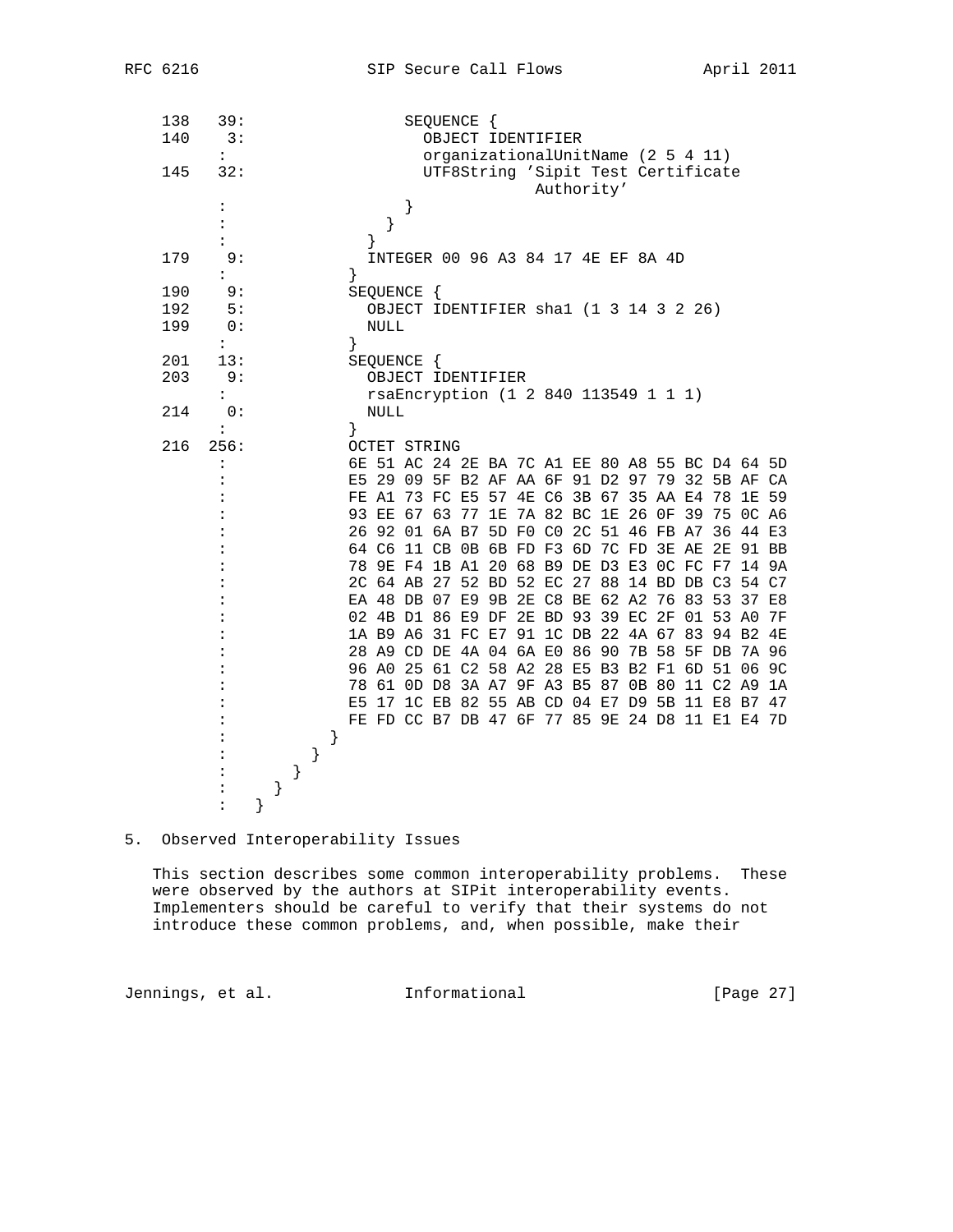clients forgiving in what they receive. Implementations should take extra care to produce reasonable error messages when interacting with software that has these problems.

 Some SIP clients incorrectly only do SSLv3 and do not support TLS. See Section 26.2.1 of [RFC3261].

 Many SIP clients were found to accept expired certificates with no warning or error. See Section 4.1.2.5 of [RFC5280].

 When used with SIP, TLS and S/MIME provide the identity of the peer that a client is communicating with in the Subject Alternative Name in the certificate. The software checks that this name corresponds to the identity the server is trying to contact. Normative text describing path validation can be found in Section 7 of [RFC5922] and Section 6 of [RFC5280]. If a client is trying to set up a TLS connection to good.example.com and it gets a TLS connection set up with a server that presents a valid certificate but with the name evil.example.com, it will typically generate an error or warning of some type. Similarly with S/MIME, if a user is trying to communicate with sip:fluffy@example.com, one of the items in the Subject Alternate Name set in the certificate will need to match according to the certificate validation rules in Section 23 of [RFC3261] and Section 6 of [RFC5280].

 Some implementations used binary MIME encodings while others used base64. It is advisable that implementations send only binary and are prepared to receive either. See Section 3.2 of [RFC5621].

 In several places in this document, the messages contain the encoding for the SHA-1 digest algorithm identifier. The preferred form for encoding as set out in Section 2 of [RFC3370] is the form in which the optional AlgorithmIdentifier parameter field is omitted. However, [RFC3370] also says the recipients need to be able to receive the form in which the AlgorithmIdentifier parameter field is present and set to NULL. Examples of the form using NULL can be found in Section 4.2 of [RFC4134]. Receivers really do need to be able to receive the form that includes the NULL because the NULL form, while not preferred, is what was observed as being generated by most implementations. Implementers should also note that if the algorithm is MD5 instead of SHA-1, then the form that omits the AlgorithmIdentifier parameters field is not allowed and the sender has to use the form where the NULL is included.

 The preferred encryption algorithm for S/MIME in SIP is AES as defined in [RFC3853].

Jennings, et al. 1nformational 1999 [Page 28]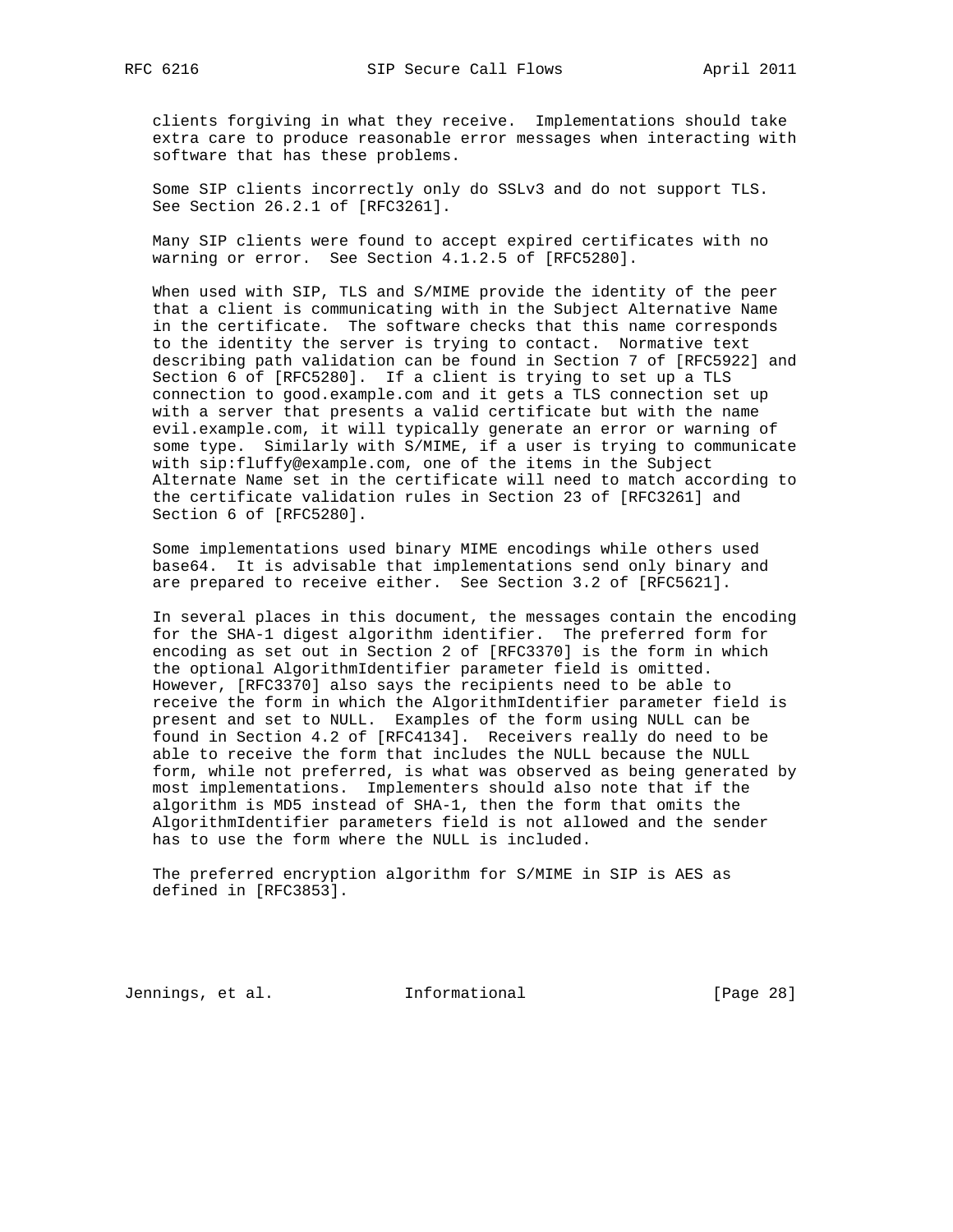Observed S/MIME interoperability has been better when UAs did not attach the senders' certificates. Attaching the certificates significantly increases the size of the messages, which should be considered when sending over UDP. Furthermore, the receiver cannot rely on the sender to always send the certificate, so it does not turn out to be useful in most situations.

 Please note that the certificate path validation algorithm described in Section 6 of [RFC5280] is a complex algorithm for which all of the details matter. There are numerous ways in which failing to precisely implement the algorithm as specified in Section 6 of [RFC5280] can create a security flaw, a simple example of which is the failure to check the expiration date that is already mentioned above. It is important for developers to ensure that this validation is performed and that the results are verified by their applications or any libraries that they use.

6. Additional Test Scenarios

 This section provides a non-exhaustive list of tests that implementations should perform while developing systems that use S/MIME and TLS for SIP.

 Much of the required behavior for inspecting certificates when using S/MIME and TLS with SIP is currently underspecified. The non normative recommendations in this document capture the current folklore around that required behavior, guided by both related normative works such as [RFC4474] (particularly, Section 13.4 Domain Names and Subordination) and informative works such as [RFC2818], Section 3.1. To summarize, test plans should:

- o For S/MIME secured bodies, ensure that the peer's URI (address-of record, as per [RFC3261], Section 23.3) appears in the subjectAltName of the peer's certificate as a uniformResourceIdentifier field.
- o For TLS, ensure that the peer's hostname appears as described in [RFC5922]. Also:
	- \* ensure an exact match in a dNSName entry in the subjectAltName if there are any dNSNames in the subjectAltName. Wildcard matching is not allowed against these dNSName entries. See Section 7.1 of [RFC5922].
	- \* ensure that the most specific CommonName in the Subject field matches if there are no dNSName entries in the subjectAltName at all (which is not the same as there being no matching

Jennings, et al. 1nformational 1999 [Page 29]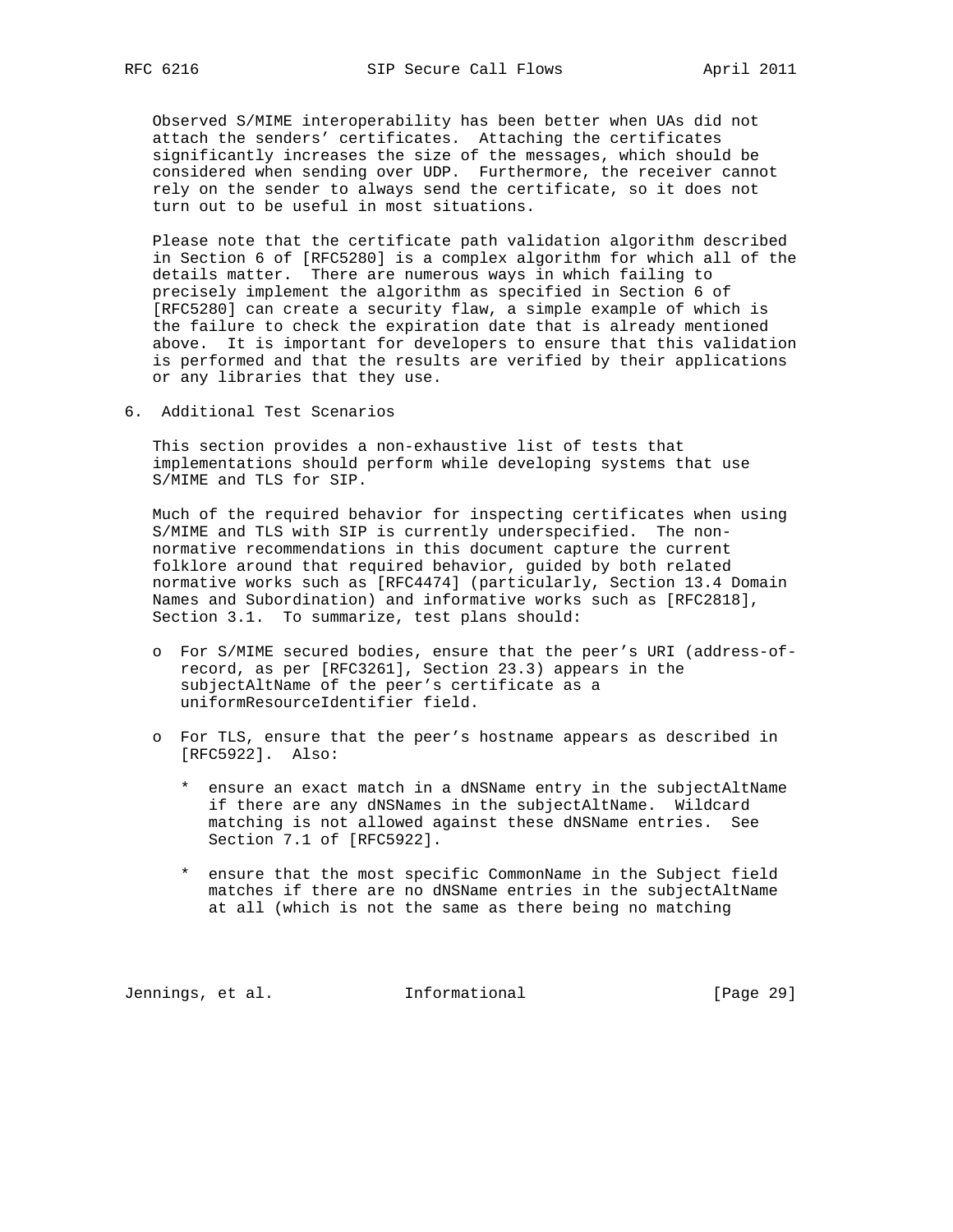dNSName entries). This match can be either exact, or against an entry that uses the wildcard matching character '\*'.

 The peer's hostname is discovered from the initial DNS query in the server location process [RFC3263].

 o IP addresses can appear in subjectAltName ([RFC5280]) of the peer's certificate, e.g., "IP:192.168.0.1". Note that if IP addresses are used in subjectAltName, there are important ramifications regarding the use of Record-Route headers that also need to be considered. See Section 7.5 of [RFC5922]. Use of IP addresses instead of domain names is inadvisable.

 For each of these tests, an implementation will proceed past the verification point only if the certificate is "good". S/MIME protected requests presenting bad certificate data will be rejected. S/MIME protected responses presenting bad certificate information will be ignored. TLS connections involving bad certificate data will not be completed.

- 1. S/MIME : Good peer certificate
- 2. S/MIME : Bad peer certificate (peer URI does not appear in subjectAltName)
- 3. S/MIME : Bad peer certificate (valid authority chain does not end at a trusted CA)
- 4. S/MIME : Bad peer certificate (incomplete authority chain)
- 5. S/MIME : Bad peer certificate (the current time does not fall within the period of validity)
- 6. S/MIME : Bad peer certificate (certificate, or certificate in authority chain, has been revoked)
- 7. S/MIME : Bad peer certificate ("Digital Signature" is not specified as an X509v3 Key Usage)
- 8. TLS : Good peer certificate (hostname appears in dNSName in subjectAltName)
- 9. TLS : Good peer certificate (no dNSNames in subjectAltName, hostname appears in Common Name (CN) of Subject)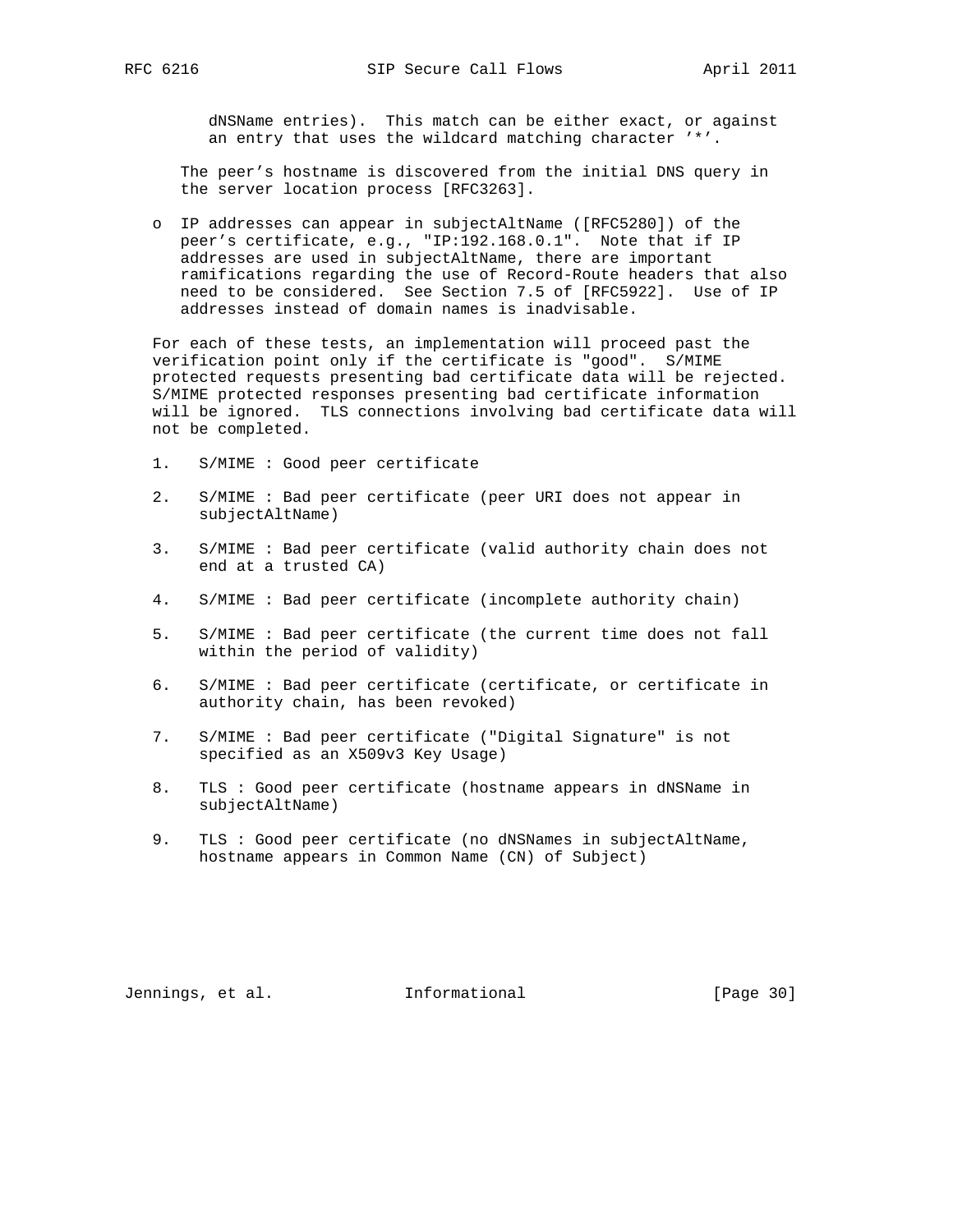- 10. TLS : Good peer certificate (CN of Subject empty, and subjectAltName extension contains an iPAddress stored in the octet string in network byte order form as specified in RFC 791 [RFC0791])
- 11. TLS : Bad peer certificate (no match in dNSNames or in the Subject CN)
- 12. TLS : Bad peer certificate (valid authority chain does not end at a trusted CA)
- 13. TLS : Bad peer certificate (incomplete authority chain)
- 14. TLS : Bad peer certificate (the current time does not fall within the period of validity)
- 15. TLS : Bad peer certificate (certificate, or certificate in authority chain, has been revoked)
- 16. TLS : Bad peer certificate ("TLS Web Server Authentication" is not specified as an X509v3 Key Usage)
- 17. TLS : Bad peer certificate (Neither "SIP Domain" nor "Any Extended Key Usage" specified as an X509v3 Extended Key Usage, and X509v3 Extended Key Usage is present)
- 7. Acknowledgments

 Many thanks to the developers of all the open source software used to create these call flows. This includes the underlying crypto and TLS software used from openssl.org, the SIP stack from www.resiprocate.org, and the SIP for Instant Messaging and Presence Leveraging Extensions (SIMPLE) Instant Messaging and Presence Protocol (IMPP) agent from www.sipimp.org. The TLS flow dumps were done with SSLDump from http://www.rtfm.com/ssldump. The book "SSL and TLS" [EKR-TLS] was a huge help in developing the code for these flows. It's sad there is no second edition.

 Thanks to Jim Schaad, Russ Housley, Eric Rescorla, Dan Wing, Tat Chan, and Lyndsay Campbell, who all helped find and correct mistakes in this document.

 Vijay Gurbani and Alan Jeffrey contributed much of the additional test scenario content.

Jennings, et al. 1nformational 1999 [Page 31]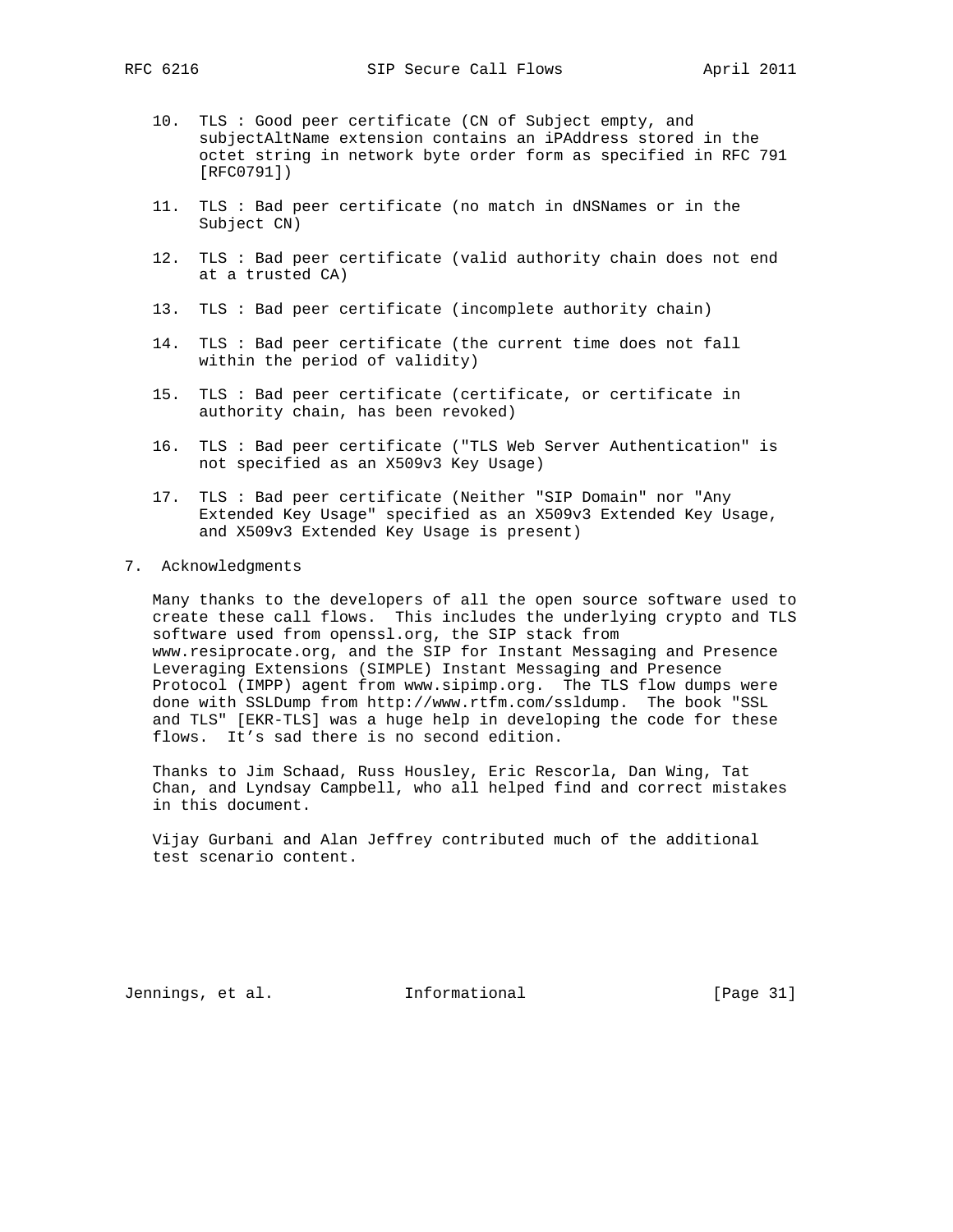## 8. Security Considerations

 Implementers must never use any of the certificates provided in this document in anything but a test environment. Installing the CA root certificates used in this document as a trusted root in operational software would completely destroy the security of the system while giving the user the impression that the system was operating securely.

 This document recommends some things that implementers might test or verify to improve the security of their implementations. It is impossible to make a comprehensive list of these, and this document only suggests some of the most common mistakes that have been seen at the SIPit interoperability events. Just because an implementation does everything this document recommends does not make it secure.

 This document does not show any messages to check certificate revocation status (see Sections 3.3 and 6.3 of [RFC5280]) as that is not part of the SIP call flow. The expectation is that revocation status is checked regularly to protect against the possibility of certificate compromise or repudiation. For more information on how certificate revocation status can be checked, see [RFC2560] (Online Certificate Status Protocol) and [RFC5055] (Server-Based Certificate Validation Protocol).

- 9. References
- 9.1. Normative References

| [RFC0791] | Postel, J., "Internet Protocol", STD 5, RFC 791,<br>September 1981.                                                                                                                    |
|-----------|----------------------------------------------------------------------------------------------------------------------------------------------------------------------------------------|
| [RFC2560] | Myers, M., Ankney, R., Malpani, A., Galperin, S.,<br>and C. Adams, "X.509 Internet Public Key<br>Infrastructure Online Certificate Status Protocol<br>- OCSP", RFC 2560, June 1999.    |
| [RFC3261] | Rosenberg, J., Schulzrinne, H., Camarillo, G.,<br>Johnston, A., Peterson, J., Sparks, R., Handley,<br>M., and E. Schooler, "SIP: Session Initiation<br>Protocol", RFC 3261, June 2002. |
| [RFC3263] | Rosenberg, J. and H. Schulzrinne, "Session<br>Initiation Protocol (SIP): Locating SIP Servers",<br>RFC 3263, June 2002.                                                                |
| [RFC3370] | Housley, R., "Cryptographic Message Syntax (CMS)<br>Algorithms", RFC 3370, August 2002.                                                                                                |

Jennings, et al. 1nformational 1999 [Page 32]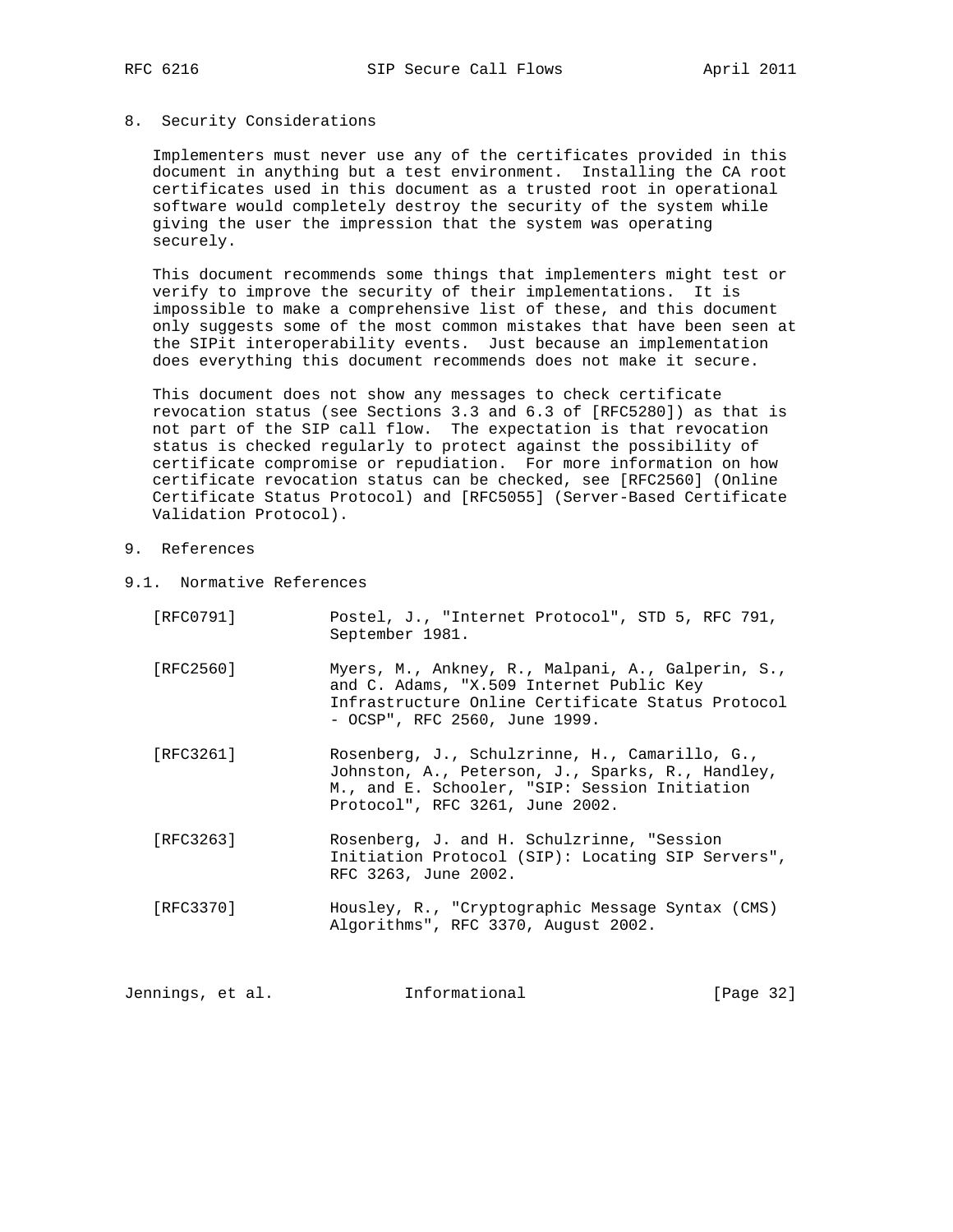- [RFC3428] Campbell, B., Rosenberg, J., Schulzrinne, H., Huitema, C., and D. Gurle, "Session Initiation Protocol (SIP) Extension for Instant Messaging", RFC 3428, December 2002.
- [RFC3853] Peterson, J., "S/MIME Advanced Encryption Standard (AES) Requirement for the Session Initiation Protocol (SIP)", RFC 3853, July 2004.
- [RFC4474] Peterson, J. and C. Jennings, "Enhancements for Authenticated Identity Management in the Session Initiation Protocol (SIP)", RFC 4474, August 2006.
- [RFC5055] Freeman, T., Housley, R., Malpani, A., Cooper, D., and W. Polk, "Server-Based Certificate Validation Protocol (SCVP)", RFC 5055, December 2007.
	- [RFC5246] Dierks, T. and E. Rescorla, "The Transport Layer Security (TLS) Protocol Version 1.2", RFC 5246, August 2008.
	- [RFC5280] Cooper, D., Santesson, S., Farrell, S., Boeyen, S., Housley, R., and W. Polk, "Internet X.509 Public Key Infrastructure Certificate and Certificate Revocation List (CRL) Profile", RFC 5280, May 2008.
	- [RFC5621] Camarillo, G., "Message Body Handling in the Session Initiation Protocol (SIP)", RFC 5621, September 2009.
	- [RFC5652] Housley, R., "Cryptographic Message Syntax (CMS)", STD 70, RFC 5652, September 2009.
	- [RFC5751] Ramsdell, B. and S. Turner, "Secure/Multipurpose Internet Mail Extensions (S/MIME) Version 3.2 Message Specification", RFC 5751, January 2010.
	- [RFC5922] Gurbani, V., Lawrence, S., and A. Jeffrey, "Domain Certificates in the Session Initiation Protocol (SIP)", RFC 5922, June 2010.
	- [RFC5923] Gurbani, V., Mahy, R., and B. Tate, "Connection Reuse in the Session Initiation Protocol (SIP)", RFC 5923, June 2010.

| Jennings, et al. | Informational | [Page 33] |
|------------------|---------------|-----------|
|                  |               |           |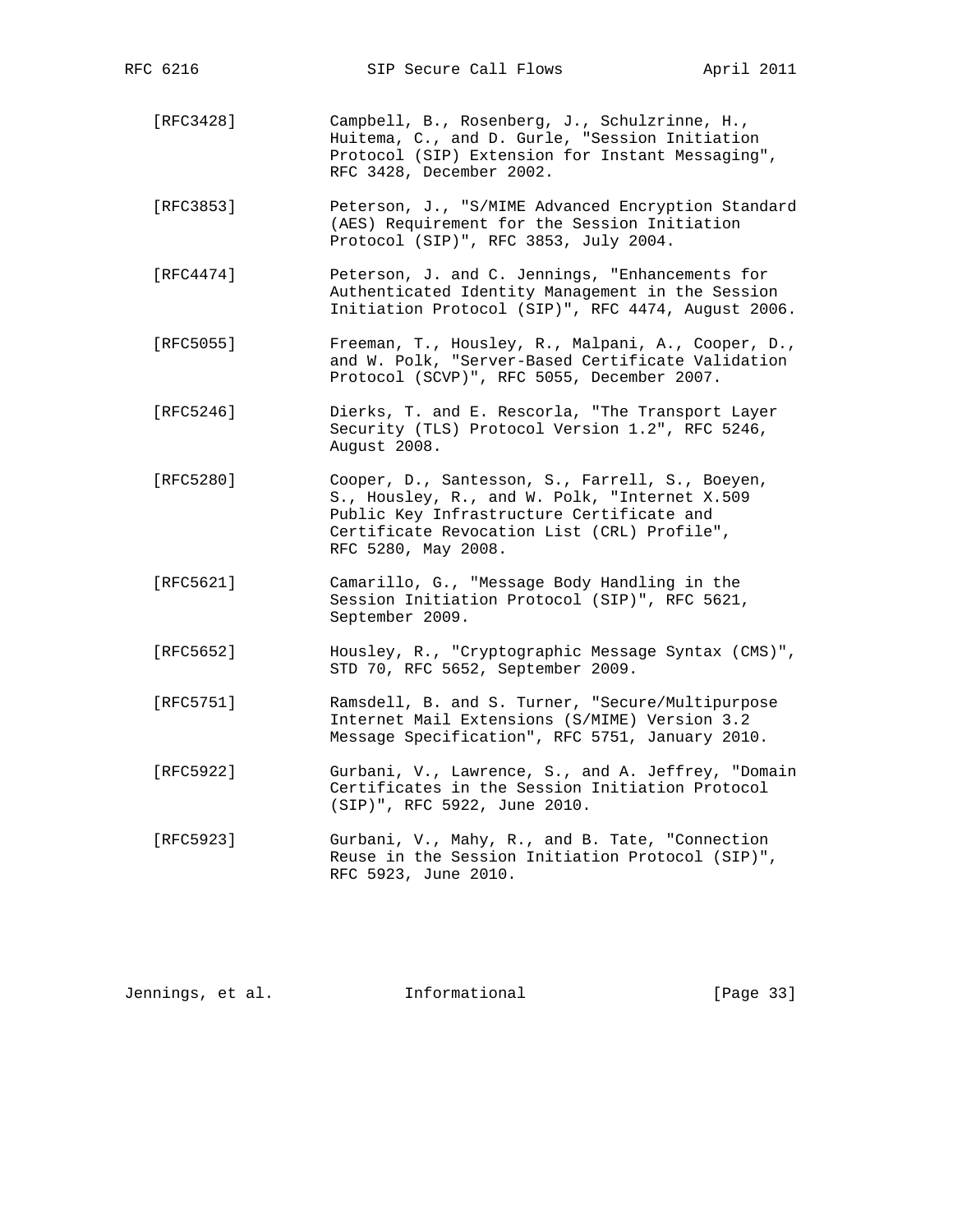- [RFC5924] Lawrence, S. and V. Gurbani, "Extended Key Usage (EKU) for Session Initiation Protocol (SIP) X.509 Certificates", RFC 5924, June 2010.
- [X.509] International Telecommunications Union, "Information technology - Open Systems Interconnection - The Directory: Public-key and attribute certificate frameworks", ITU-T Recommendation X.509 (2005), ISO/ IEC 9594-8:2005.
- [X.683] International Telecommunications Union, "Information technology - Abstract Syntax Notation One (ASN.1): Parameterization of ASN.1 specifications", ITU-T Recommendation X.683 (2002), ISO/IEC 8824-4:2002, 2002.

## 9.2. Informative References

- [EKR-TLS] Rescorla, E., "SSL and TLS Designing and Building Secure Systems", Addison-Wesley, ISBN 0-201-61598-3, 2001. [RFC2818] Rescorla, E., "HTTP Over TLS", RFC 2818, May 2000. [RFC4134] Hoffman, P., "Examples of S/MIME Messages", RFC 4134, July 2005. [RFC4475] Sparks, R., Hawrylyshen, A., Johnston, A., Rosenberg, J., and H. Schulzrinne, "Session Initiation Protocol (SIP) Torture Test Messages", RFC 4475, May 2006. [RFC4514] Zeilenga, K., "Lightweight Directory Access
- Protocol (LDAP): String Representation of Distinguished Names", RFC 4514, June 2006.
- [ssldump-manpage] Rescorla, E., "SSLDump manpage", <http://www.rtfm.com/ssldump/Ssldump.html>.

Jennings, et al. 1nformational 1999 [Page 34]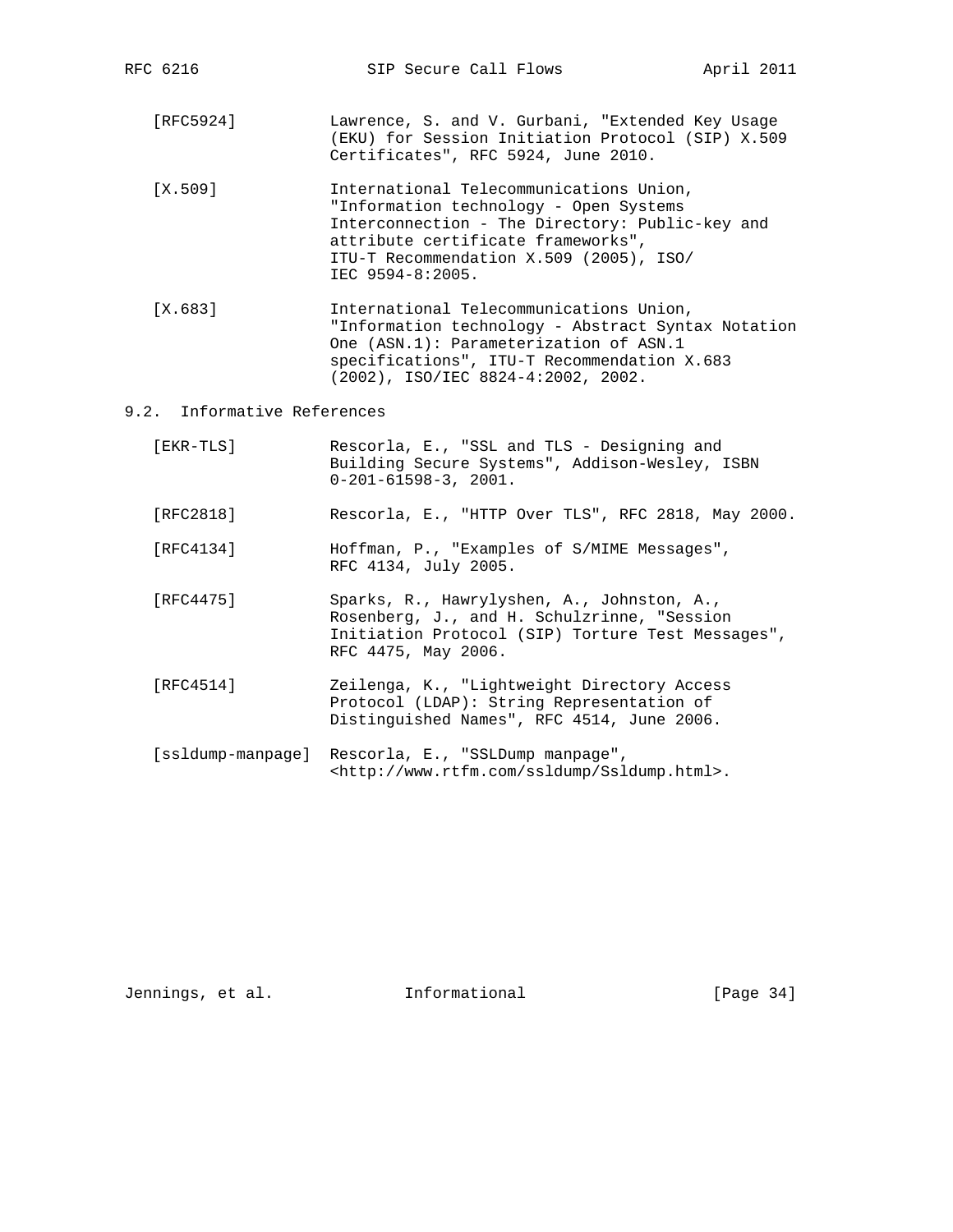# Appendix A. Making Test Certificates

 These scripts allow you to make certificates for test purposes. The certificates will all share a common CA root so that everyone running these scripts can have interoperable certificates. WARNING - these certificates are totally insecure and are for test purposes only. All the CAs created by this script share the same private key to facilitate interoperability testing, but this totally breaks the security since the private key of the CA is well known.

 The instructions assume a Unix-like environment with openssl installed, but openssl does work in Windows too. OpenSSL version 0.9.8j was used to generate the certificates used in this document. Make sure you have openssl installed by trying to run "openssl". Run the makeCA script found in Appendix A.1; this creates a subdirectory called demoCA. If the makeCA script cannot find where your openssl is installed you will have to set an environment variable called OPENSSLDIR to whatever directory contains the file openssl.cnf. You can find this with a "locate openssl.cnf". You are now ready to make certificates.

 To create certificates for use with TLS, run the makeCert script found in Appendix A.2 with the fully qualified domain name of the proxy you are making the certificate for, e.g., "makeCert host.example.net domain eku". This will generate a private key and a certificate. The private key will be left in a file named domain\_key\_example.net.pem in Privacy Enhanced Mail (PEM) format. The certificate will be in domain\_cert\_example.net.pem. Some programs expect both the certificate and private key combined together in a Public-Key Cryptography Standards (PKCS) #12 format file. This is created by the script and left in a file named example.net.p12. Some programs expect this file to have a .pfx extension instead of .p12 -- just rename the file if needed. A file with a certificate signing request, called example.net.csr, is also created and can be used to get the certificate signed by another CA.

 A second argument indicating the number of days for which the certificate should be valid can be passed to the makeCert script. It is possible to make an expired certificate using the command "makeCert host.example.net 0".

 Anywhere that a password is used to protect a certificate, the password is set to the string "password".

 The root certificate for the CA is in the file root\_cert\_fluffyCA.pem.

Jennings, et al. 1nformational 1999 [Page 35]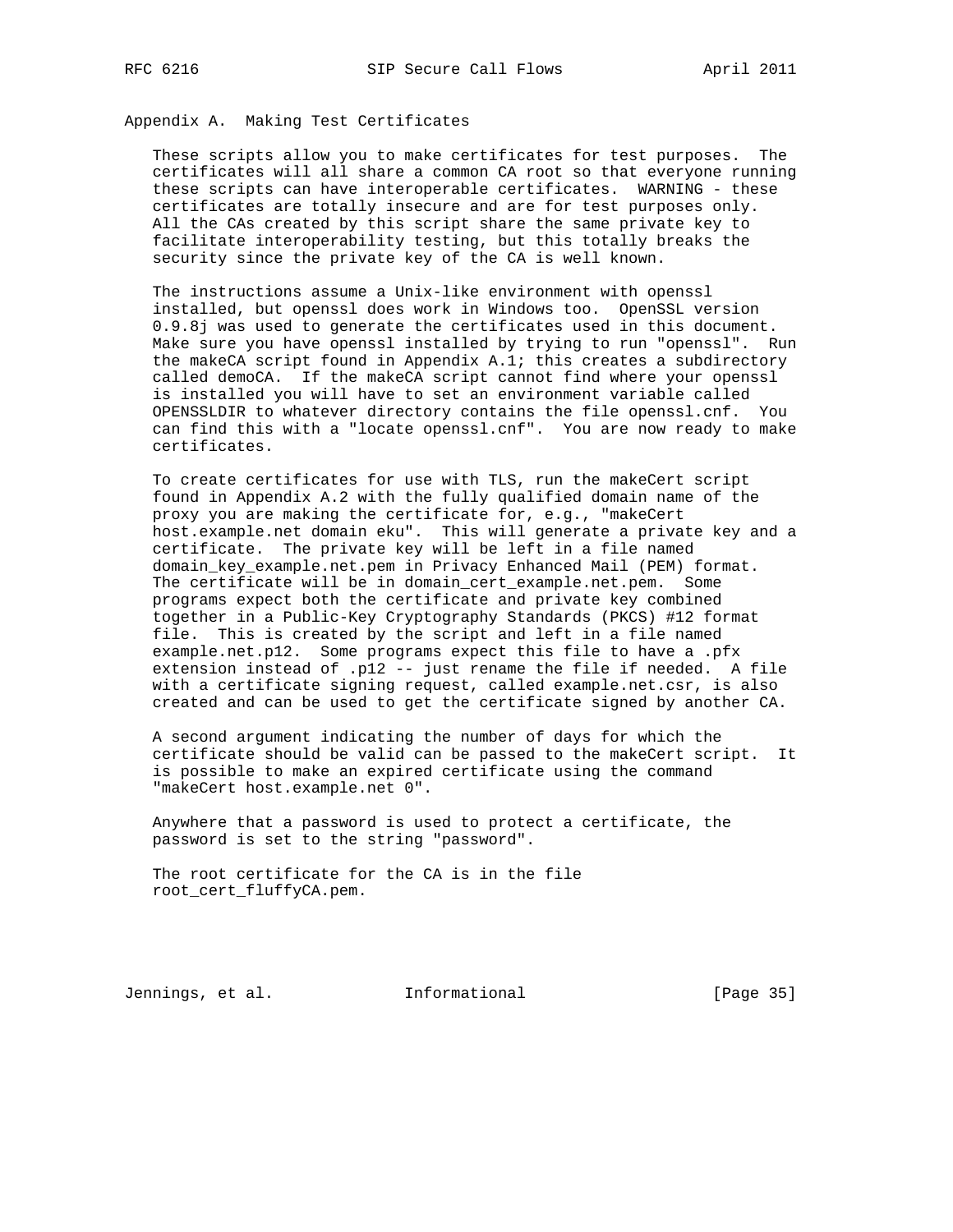For things that need DER format certificates, a certificate can be converted from PEM to DER with "openssl x509 -in cert.pem -inform PEM -out cert.der -outform DER".

 Some programs expect certificates in PKCS #7 format (with a file extension of .p7c). You can convert these from PEM format to PKCS #7 with "openssl crl2pkcs7 -nocrl -certfile cert.pem -certfile demoCA/ cacert.pem -outform DER -out cert.p7c".

 IE (version 8), Outlook Express (version 6), and Firefox (version 3.5) can import and export .p12 files and .p7c files. You can convert a PKCS #7 certificate to PEM format with "openssl pkcs7 -in cert.p7c -inform DER -outform PEM -out cert.pem".

 The private key can be converted to PKCS #8 format with "openssl pkcs8 -in a\_key.pem -topk8 -outform DER -out a\_key.p8c".

 In general, a TLS client will just need the root certificate of the CA. A TLS server will need its private key and its certificate. These could be in two PEM files, a single file with both certificate and private key PEM sections, or a single .p12 file. An S/MIME program will need its private key and certificate, the root certificate of the CA, and the certificate for every other user it communicates with.

```
A.1. makeCA script
```

```
 #!/bin/sh
 set -x
 rm -rf demoCA
 mkdir demoCA
 mkdir demoCA/certs
 mkdir demoCA/crl
 mkdir demoCA/newcerts
 mkdir demoCA/private
 # This is done to generate the exact serial number used for the RFC
 echo "4902110184015C" > demoCA/serial
 touch demoCA/index.txt
 # You may need to modify this for where your default file is
 # you can find where yours in by typing "openssl ca"
 for D in /etc/ssl /usr/local/ssl /sw/etc/ssl /sw/share/ssl; do
  CONF=${OPENSSLDIR:=$D}/openssl.cnf
 [-f \{CONF} ] & break
 done
```
Jennings, et al. 1nformational 1999 [Page 36]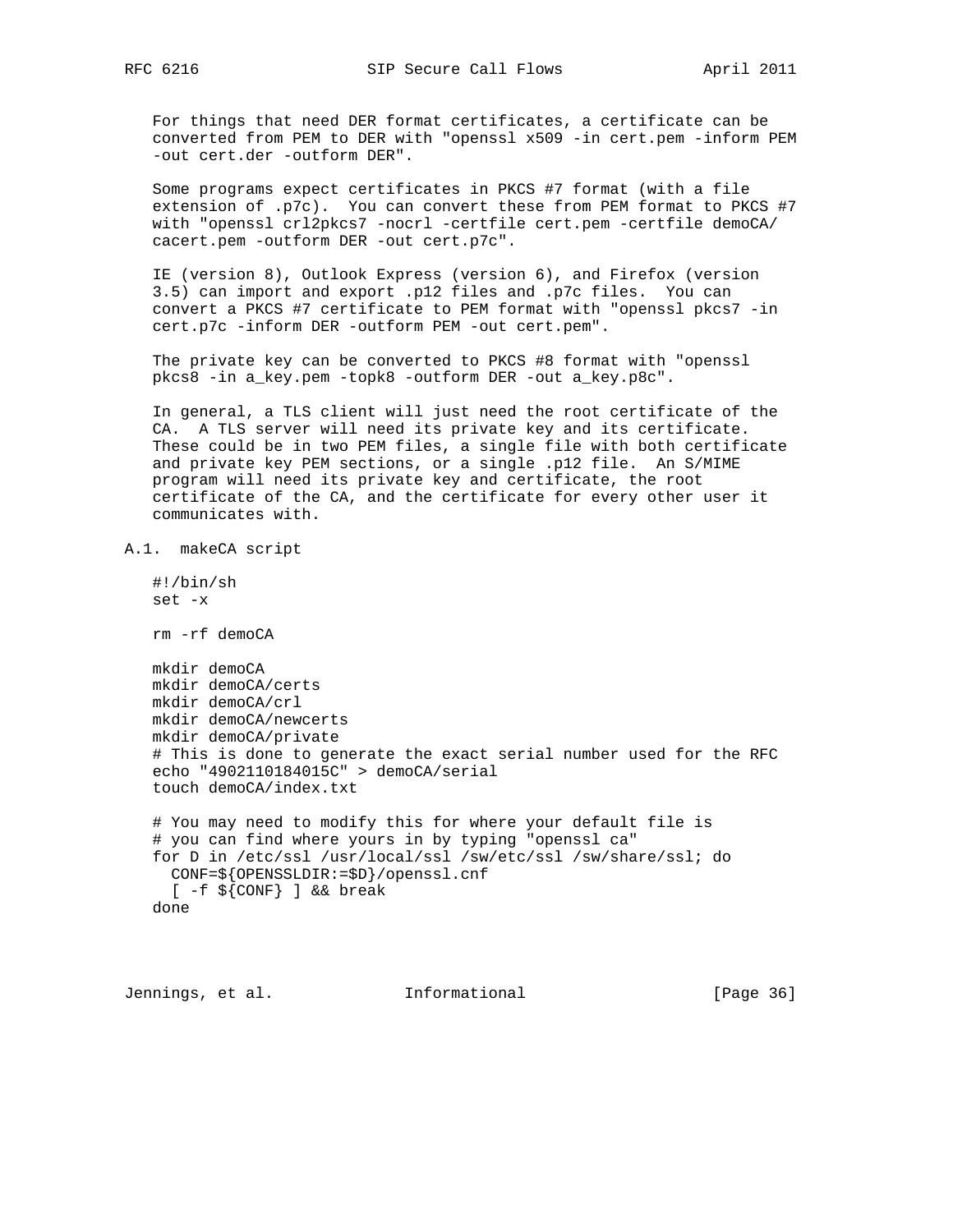```
 CONF=${OPENSSLDIR}/openssl.cnf
 if [ ! -f $CONF ]; then
     echo "Can not find file $CONF - set your OPENSSLDIR variable"
     exit
 fi
 cp $CONF openssl.cnf
 cat >> openssl.cnf <<EOF
 [ sipdomain_cert ]
 subjectAltName=\${ENV::ALTNAME}
 basicConstraints=CA:FALSE
 subjectKeyIdentifier=hash
 authorityKeyIdentifier=keyid,issuer
 keyUsage = nonRepudiation,digitalSignature,keyEncipherment
 extendedKeyUsage=serverAuth,1.3.6.1.5.5.7.3.20
 [ sipdomain_req ]
 basicConstraints = CA:FALSE
 subjectAltName=\${ENV::ALTNAME}
 subjectKeyIdentifier=hash
 [ sipuser_cert ]
 subjectAltName=\${ENV::ALTNAME}
 basicConstraints=CA:FALSE
 subjectKeyIdentifier=hash
 authorityKeyIdentifier=keyid,issuer
 keyUsage = nonRepudiation,digitalSignature,keyEncipherment
 extendedKeyUsage=emailProtection,1.3.6.1.5.5.7.3.20
 [ sipuser_req ]
 basicConstraints = CA:FALSE
 subjectAltName=\${ENV::ALTNAME}
 subjectKeyIdentifier=hash
 [ sipdomain_noeku_cert ]
 subjectAltName=\${ENV::ALTNAME}
 basicConstraints=CA:FALSE
 subjectKeyIdentifier=hash
 authorityKeyIdentifier=keyid,issuer
 keyUsage = nonRepudiation,digitalSignature,keyEncipherment
 [ sipdomain_noeku_req ]
 basicConstraints = CA:FALSE
 subjectAltName=\${ENV::ALTNAME}
 subjectKeyIdentifier=hash
```
Jennings, et al. 1nformational 1999 [Page 37]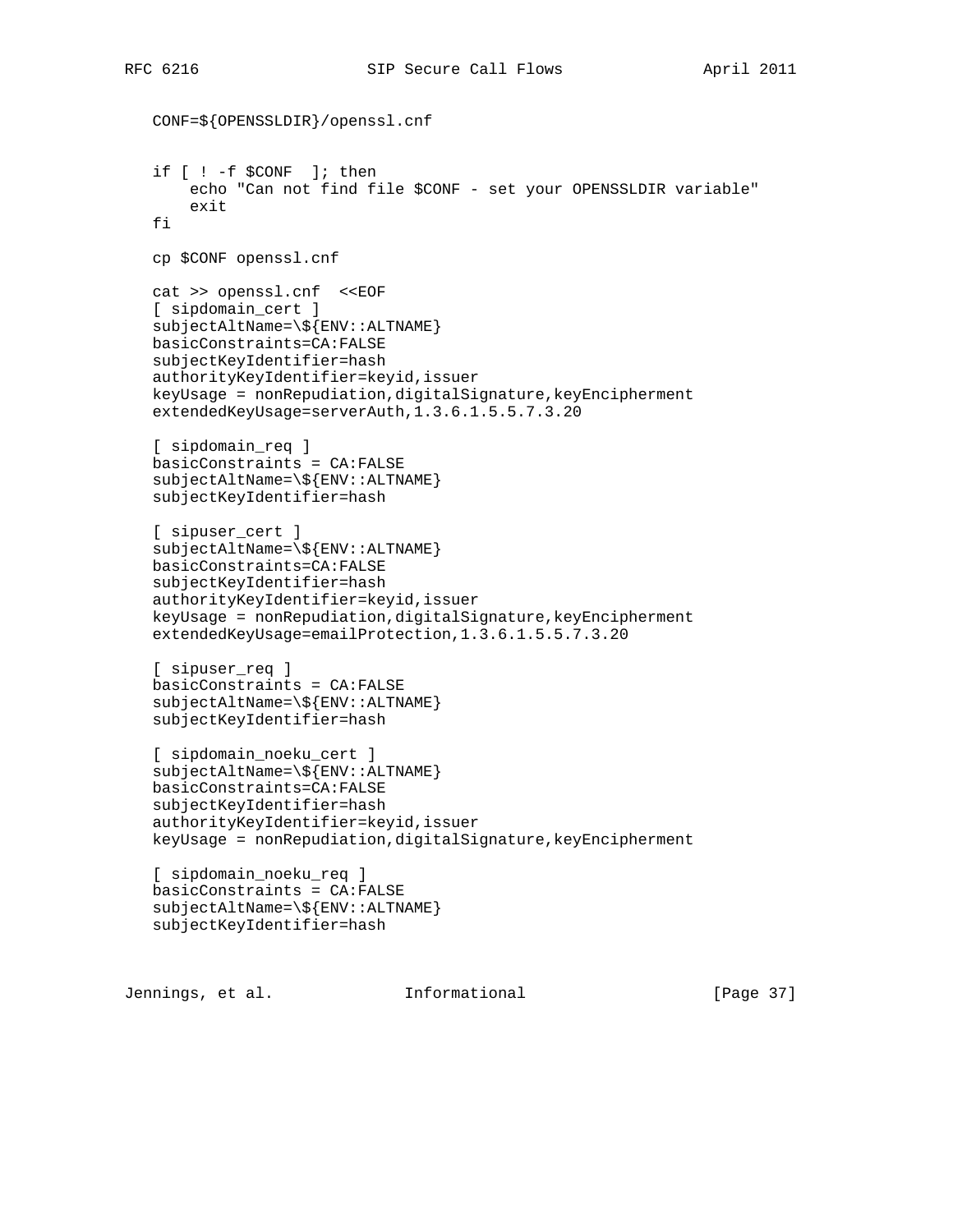April 2011

```
[ sipuser_noeku_cert ]
subjectALtName=\S{ENT:ALTNAME}basicConstraints=CA:FALSE
subjectKeyIdentifier=hash
authorityKeyIdentifier=keyid, issuer
keyUsage = nonRepudiation, digitalSignature, keyEncipherment
[ sipuser_noeku_req ]
basicConstructints = CA:FALSEsubjectAltName=\${ENV::ALTNAME}
subjectKeyIdentifier=hash
EOF
cat > demoCA/private/cakey.pem <<EOF
-----BEGIN ENCRYPTED PRIVATE KEY-----
MIIFDjBABgkqhkiG9w0BBQ0wMzAbBgkqhkiG9w0BBQwwDgQIlwtc771DlNUCAggA
MBQGCCqGSIb3DQMHBAhRD3Z1i2TavwSCBMgXoXo0H/dTplHwnqfW7Uhldr776z7B
lsNxlenMA6lYmALF/4E1tqOE2/aEbr8W3wTVjNpew9r5TBsbA1I9/FMMe+USc1ra
5pIdDLx7ynzHvxcUWJ1xbWGeLcEmXGOvzkwW/oOg49Yq1ce1GtlLSV2L7Wi93TUQ
Q8i510X0xjx7cB7kaHTOTyaN0sxUE3qlQ2sXTbbHWUfIaNpEZUI5ITrDUflfMnxb
RogQGv+5owsM7zwzfyGz3QocM9WaZwKFOEOqBvEfGaaZ9ml+cn1Rz/1Id7tSBlRH
3ucN2mGdEVIUvzSACZ9LPuIO7WBGM56enDRsqZji4WfqDHdXa4gkJKqPEJeBnLVA
jxCmLJSyikM25kHDm8LWuOckO/Rk+7999h13Qv1Ynm7yCincorqdlTrAdmq1Z8Tj
QPgXioTlx6++6yxiDCV7Mwkydox31K9y/Tf2cZ//dWuf/lfMaaq8HfpSNl4RKqsz
ufL41K5sCzPRIugUdooUQSGPC0JgcskPcifT6zvrI62KLPFVrwG5HT9PdevQvC6O
VgglxbEGJ7I4vllzmY62/0LtQKIA6bh8pszvvmHjGo9s+f+p7KJVYygEHNEmRTm+
8M2owk67033sV6IClDOAdRL8siTHmcmM+r1x9VVIppsDrzjqQqYVGYBbjEJW8eQp
t7kAjuN48tDD1mS8E6DstPv/6S0AjzAqCbjkuPJ0WU5fD1cY+iTpo9vcunohcj+i
KVXsM34wOsBpMBjFQ+Aww5bsIkEV1liOYLav1F7/BvP2s0gc3puM5W35y1cbKLu2
ThJV7mIWoV770aQYpJba0UAk9OzBVEvPNahrDI1NucbEkFrhN2pfnOs7k4UvrjiK
uknKrm3gocDOdstyMZX81Beyj06NhpcJH+bOSvROk/d68aAsapy6qS9hLijNNbcd
itQ/fo+1o9MDujT/huj7ZFqdzNM3KA6vxf0kmmVM+GJbYke+cjXk6WB801F91YcB
0pWPd+fgwFL252FUoFcjvUWFXkvbR1+IMkv6sNdKcXHHazAE6nl6yPl9bVwCaS1I
WNqEfHntblNZbeW+3qH8ov1ZXVCqEmaHkajSAhFJKXCgpSXaIx2FSntzpVFbRpnw
Yd9eml9xwgE3l9aRuvR6p61fd051LzCh7KjvorV1CemPUT6YRBamFNCBoT7cqjhE
kqMQfowKkMEY0p2dzMnGzsSPKk10nI53RgPyD/8FT5dPuq073SyjxTKhAbvl+kVl
lrfZ6b7P/UKwLBCT3bLG6uU/Es84euWN+U2JXIADPoCcVeWrUqkf4j368c2Z8Zdd
A27X4ZJ+q+YfsFNiOA7vshHi3Am3gBzQhEEGsRdzgkf8qmtlRGhq/823GEexoUfu
8SiOOjoU08HGAkTtPWjV5+0C6Q6RW9SmNMwz7msZHoKTQ8kz2LKXUwb6DBwWcw6/
UTUgzVXqhA8HmjsnVe9ftDKL66v9zlp4RVRdDzm4TYUybYh5uigFbjJFLlnJnJho
TcnusH080Cxgs64khLRzM46Oi+JSEPv7o7zHcfWNOVtNW908EKCubtEDZtnQn9VC
0Sky9R/WzunaLlG3LZ3BRUhWpyyvdNxlNq3ie4tcRMlXIEe14UZN0sPCKZY//NEn
BEC =
```
-----END ENCRYPTED PRIVATE KEY-----EOF

Jennings, et al. [Informational

[Page 38]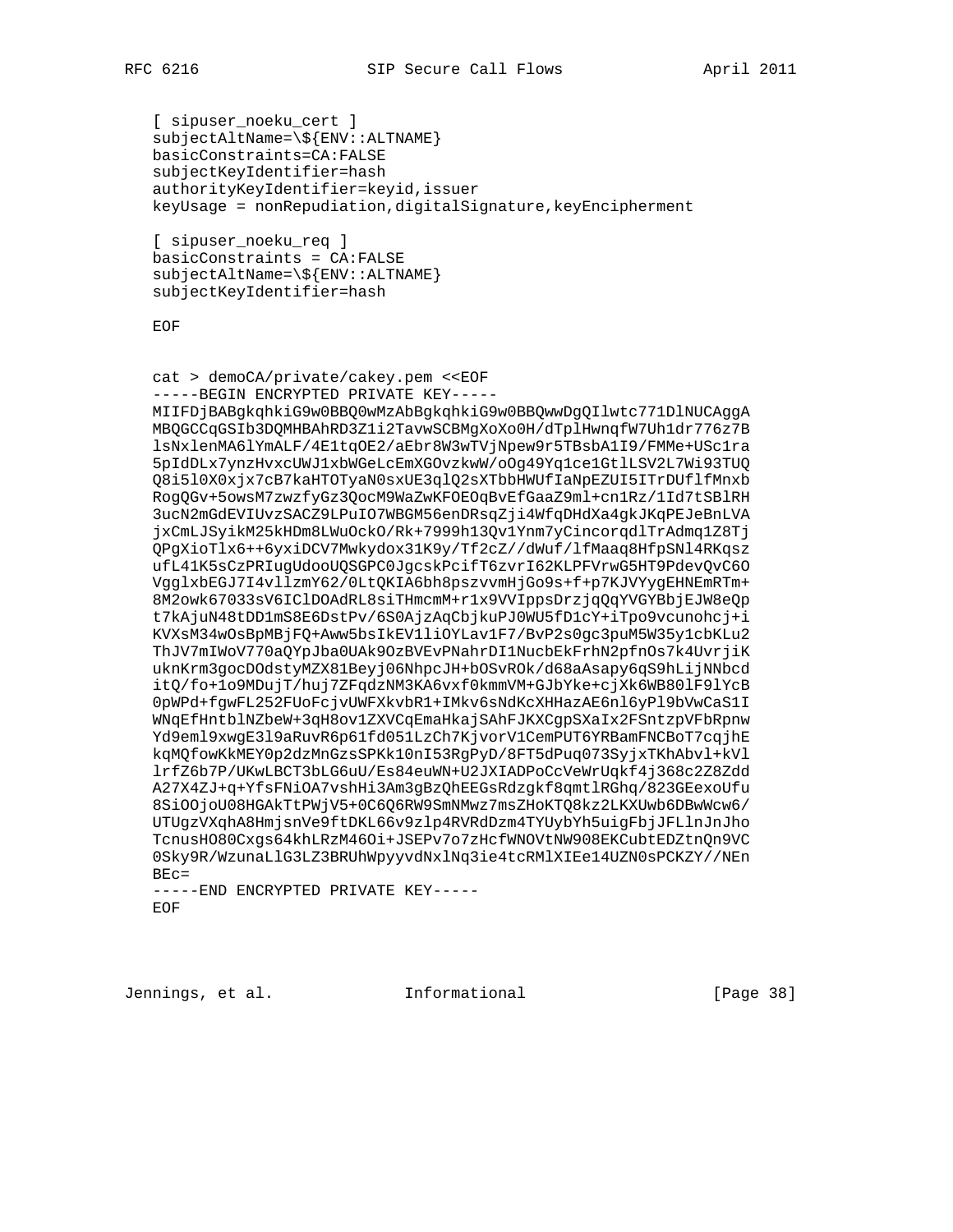```
cat > demoCA/cacert.pem <<EOF
```
-----BEGIN CERTIFICATE-----MIIDtTCCAp2gAwIBAgIJAJajhBdO74pMMA0GCSqGSIb3DQEBBQUAMHAxCzAJBgNV BAYTAlVTMRMwEQYDVQQIDApDYWxpZm9ybmlhMREwDwYDVQQHDAhTYW4qSm9zZTEO MAwGAlUECgwFc2lwaXQxKTAnBgNVBAsMIFNpcGl0IFRlc3QgQ2VydGlmaWNhdGUg QXV0aG9yaXR5MCAXDTExMDEyNzE4MzYwNVoYDzIxMTEwMTAzMTgzNjA1WjBwMQsw CQYDVQQGEwJVUzETMBEGA1UECAwKQ2FsaWZvcm5pYTERMA8GA1UEBwwIU2FuIEpv c2UxDjAMBgNVBAoMBXNpcGl0MSkwJwYDVQQLDCBTaXBpdCBUZXN0IENlcnRpZmlj YXRlIEF1dGhvcml0eTCCASIwDQYJKoZIhvcNAQEBBQADggEPADCCAQoCggEBAKsf kWHxHMXNpnsWm7cUeeQwnpjQ7Ae3vXfX0fVbLOLu5rGw8IX6pbzLzM9pLE/8U0+d MSvAWer7ZG8fVac9/XDSVtsUmReScKwm+DRBcNnAA5FqutERj6wSMd65GXCNXad9 ixnMQD+u/94f25SzRndsrq7/PtaEW8LeCyZ10JHHcEvHCkq/x5cE3bpYR8vgKyN2 h2XFVTQQqycfHPgwPbCbyqKBcky9YP73If4L2wvb6VsBNtQoFWt569CRGyFZuA6q v9WxbHA3oz+lfQ6VRvb2WGeDdUI3GAukQTmyL2yALHjspQ++nBD4wAsNc5meDdeX UMvMRTQjSUGFIiStKcMCAwEAAaNQME4wHQYDVR0OBBYEFJVFf18r6mWYEpEE82PH aJpYFncnMB8GA1UdIwQYMBaAFJVFf18r6mWYEpEE82PHaJpYFncnMAwGA1UdEwQF MAMBAf8wDQYJKoZIhvcNAQEFBQADggEBAAZfnq6gmry1uVt+1zPM32OYmJTLDWap g+iqWCpZoZ5HMaavXD+iJYb43wWSt9tpoWlyh2bFqzWJATcZyXTrCdE/iHskE0LK LftF5sxL+CF48/WX7AmSJKLw5pSNl0oAlAC9JbgXLFJTXcxcSKShHS32UFUTpNOy ovTxuW1IXlzz3uD8WQmh2RRhZb/YP7m6LnztXCSba8qqX/HBHrCo2oIP+0xx0017 OMjjiioZNEQmC+rwRzhGKGUE4gFS3ew95fVTdHd0dW3G2cIKrDu4mFxVUzR0Uqgm sS8wItCLt/Og3WgHM9Wut4GylFhyTnzGci+9bGn7tReoKo3XLJEGyAw= -----END CERTIFICATE-----

EOF

# uncomment the following lines to generate your own key pair

```
# openssl req -newkey rsa: 2048 -passin pass: password \
# -passout pass:password -set_serial 0x96a384174eef8a4c \
#-shal -x509 -keyout demoCA/private/cakey.pem \
     -out demoCA/cacert.pem -days 36500 -config ${CONF} <<EOF
## US
# California
# San Jose
# sipit
# Sipit Test Certificate Authority
### EOF
```
# either randomly generate a serial number, or set it manually # hexdump -n 4 -e '4/1 "%04u"' /dev/random > demoCA/serial echo 96a384174eef8a4d > demoCA/serial

Jennings, et al. [Informational [Page 39]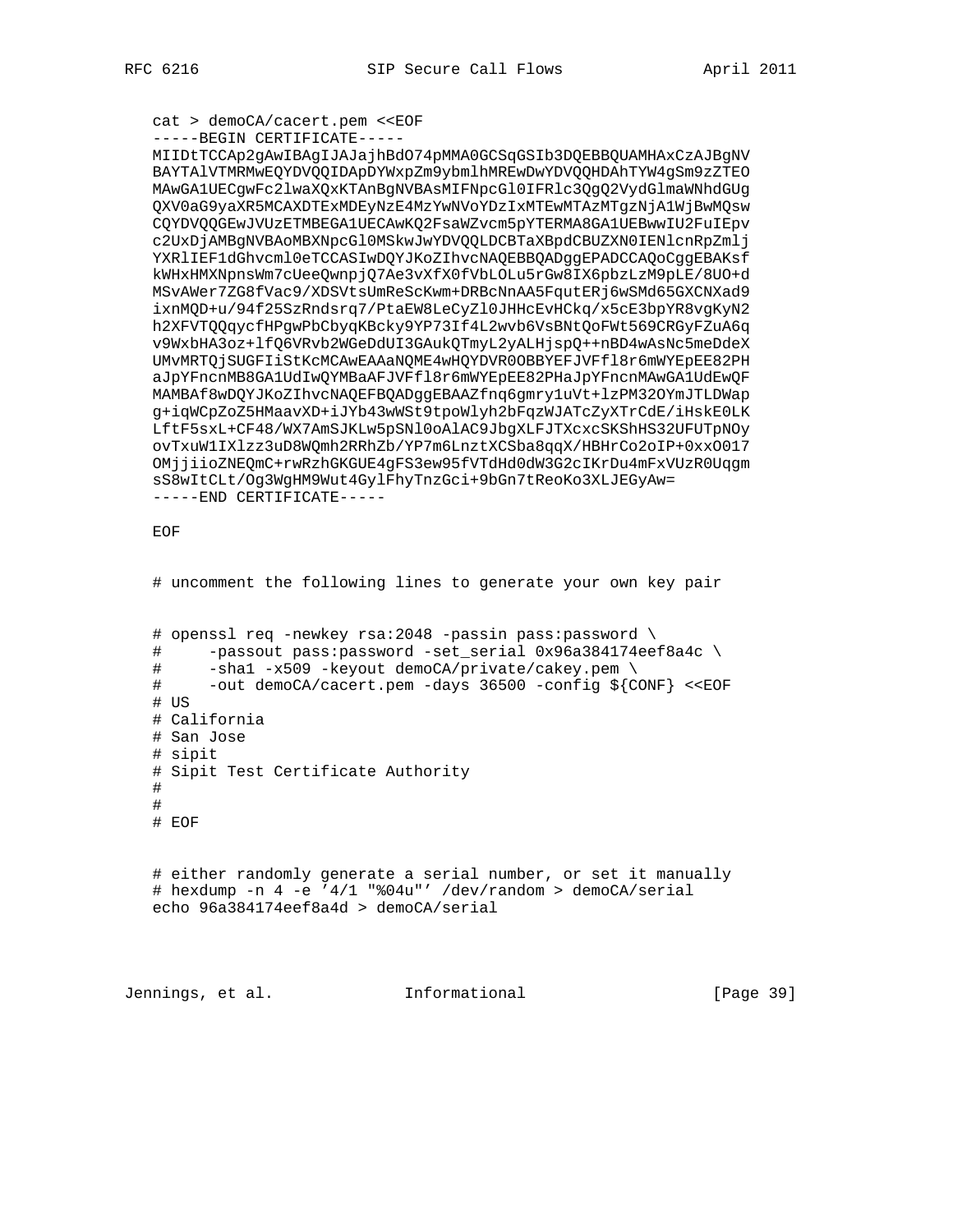```
 openssl crl2pkcs7 -nocrl -certfile demoCA/cacert.pem \
                -outform DER -out demoCA/cacert.p7c
    cp demoCA/cacert.pem root cert fluffyCA.pem
A.2. makeCert script
    #!/bin/sh
   set -x
    # Make a symbolic link to this file called "makeUserCert"
    # if you wish to use it to make certs for users.
    # ExecName=$(basename $0)
    #
   # if [ \frac{1}{2} \frac{1}{2} \frac{1}{2} \frac{1}{2} \frac{1}{2} \frac{1}{2} \frac{1}{2} \frac{1}{2} \frac{1}{2} \frac{1}{2} \frac{1}{2} \frac{1}{2} \frac{1}{2} \frac{1}{2} \frac{1}{2} \frac{1}{2} \frac{1}{2} \frac{1}{2} \frac{1}{2} \frac{1}{2} \frac{1}{2} \ # ExtPrefix="sipuser"
    # elif [ ${ExecName} == "makeEkuUserCert" ]; then
    # ExtPrefix="sipuser_eku"
   # elif [ \frac{1}{2} \frac{1}{2} \frac{1}{2} \frac{1}{2} \frac{1}{2} \frac{1}{2} \frac{1}{2} \frac{1}{2} \frac{1}{2} \frac{1}{2} \frac{1}{2} \frac{1}{2} \frac{1}{2} \frac{1}{2} \frac{1}{2} \frac{1}{2} \frac{1}{2} \frac{1}{2} \frac{1}{2} \frac{1}{2} \frac{1}{2} \ # ExtPrefix="sipdomain_eku"
    # else
    # ExtPrefix="sipdomain"
    # fi
   if [ $# == 3 ]; then
      DAYS=36500
  elif [ $# == 4 ]; then
     DXS=\$4 else
     echo "Usage: makeCert test.example.org user|domain eku|noeku [days]"
      echo " makeCert alice@example.org [days]"
      echo "days is how long the certificate is valid"
      echo "days set to 0 generates an invalid certificate"
      exit 0
    fi
   ExtPrefix="sip"${2}
    if [ $3 == "noeku" ]; then
      ExtPrefix=${ExtPrefix}"_noeku"
    fi
  DOMAIN='echo $1 | perl -ne '{print "$1\n" if \left( /(\forall x+\dots *)\)}' '
  USER='echo $1 | perl -ne '{print "$1\n" if \left(\frac{\w+}{\w+} \cdot \cdot \cdot \right)' '
   ADDR=$1
   echo "making cert for $DOMAIN ${ADDR}"
```
Jennings, et al. Informational [Page 40]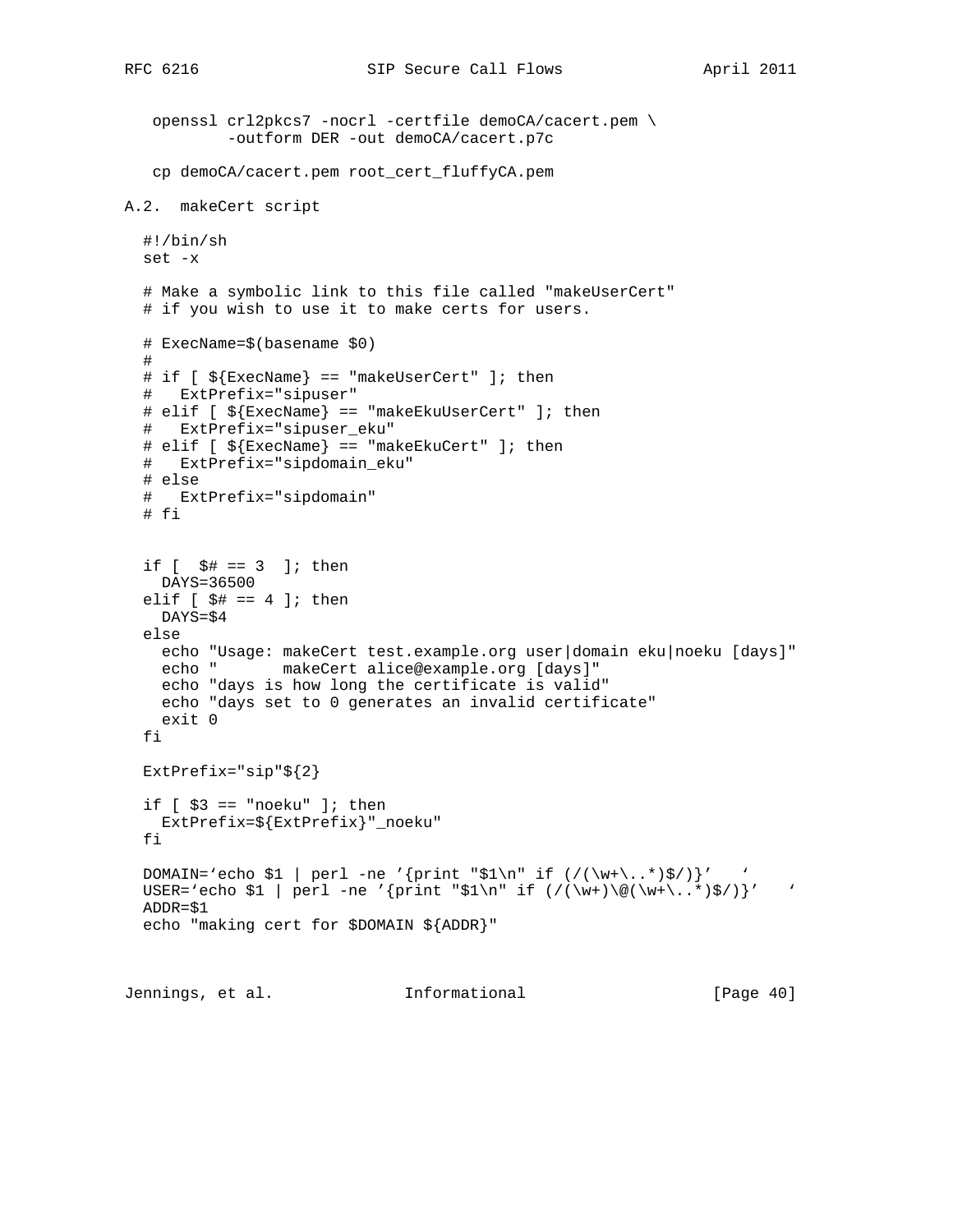```
RFC 6216
```

```
if [ $2 == "user" ]; then
 CNVALUE=$USER
else
  CNVALUE=$DOMAIN
fi
rm -f ${ADDR} *. pem
rm -f \sharp {ADDR } .p12
case ${ADDR} in
*:*) ALTNAME="URI:\frac{2}{3}{ADDR}";;
*@*) ALTNAME="URI:sip:${ADDR},URI:im:${ADDR},URI:pres:${ADDR}";;
*) ALTNAME="DNS:\frac{2}{3}[DOMAIN], URI:sip:\frac{2}{3}[ADDR]";
esac
rm -f demoCA/index.txt
touch demoCA/index.txt
rm -f demoCA/newcerts/*
export ALTNAME
openssl genrsa -out ${ADDR}_key.pem 2048
openssl req -new -config openssl.cnf -reqexts ${ExtPrefix}_req \
        -sha1 -key \frac{1}{2} ADDR \frac{1}{2} key.pem \
        -out ${ADDR}.csr -days ${DAYS} <<EOF
US
California
San Jose
sipit
${CNVALUE}
EOF
if [ $DAYS == 0 ]; then
openssl ca -extensions ${ExtPrefix}_cert -config openssl.cnf \
    -passin pass:password -policy policy_anything \
    -md shal -batch -notext -out ${ADDR} cert.pem \
    -startdate 9901010000002 \
    -enddate 0001010000002 \
     -infiles ${ADDR}.csr
else
openssl ca -extensions \S[ExtPrefix]_cert -config openssl.cnf \
    -passin pass:password -policy policy_anything \
    -md shal -days ${DAYS} -batch -notext -out ${ADDR}_cert.pem \
    -infiles ${ADDR}.csr
fi
```
Jennings, et al. Thermational [Page 41]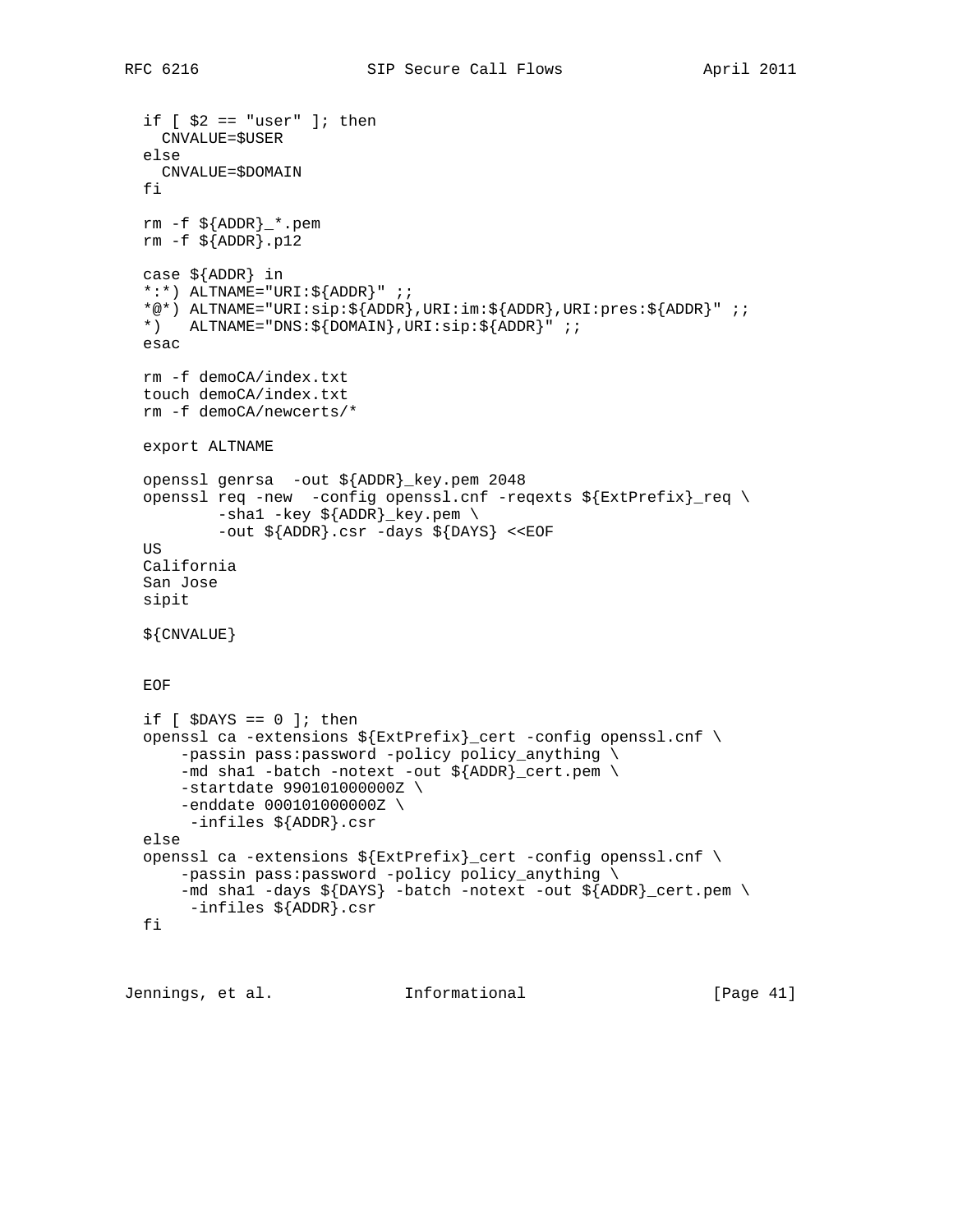openssl pkcs12 -passin pass:password \ -passout pass:password -export \ -out  $$$ {ADDR}.p12 -in  $$$ {ADDR}\_cert.pem \ -inkey \${ADDR}\_key.pem -name \${ADDR} -certfile demoCA/cacert.pem openssl x509 -in \${ADDR}\_cert.pem -noout -text case \${ADDR} in \*@\*) mv \${ADDR}\_key.pem user\_key\_\${ADDR}.pem; \ mv \${ADDR}\_cert.pem user\_cert\_\${ADDR}.pem ;; \*) mv \${ADDR}\_key.pem domain\_key\_\${ADDR}.pem; \ mv \${ADDR}\_cert.pem domain\_cert\_\${ADDR}.pem ;; esac Appendix B. Certificates for Testing

 This section contains various certificates used for testing in PEM format.

B.1. Certificates Using EKU

 These certificates make use of the EKU specification described in [RFC5924].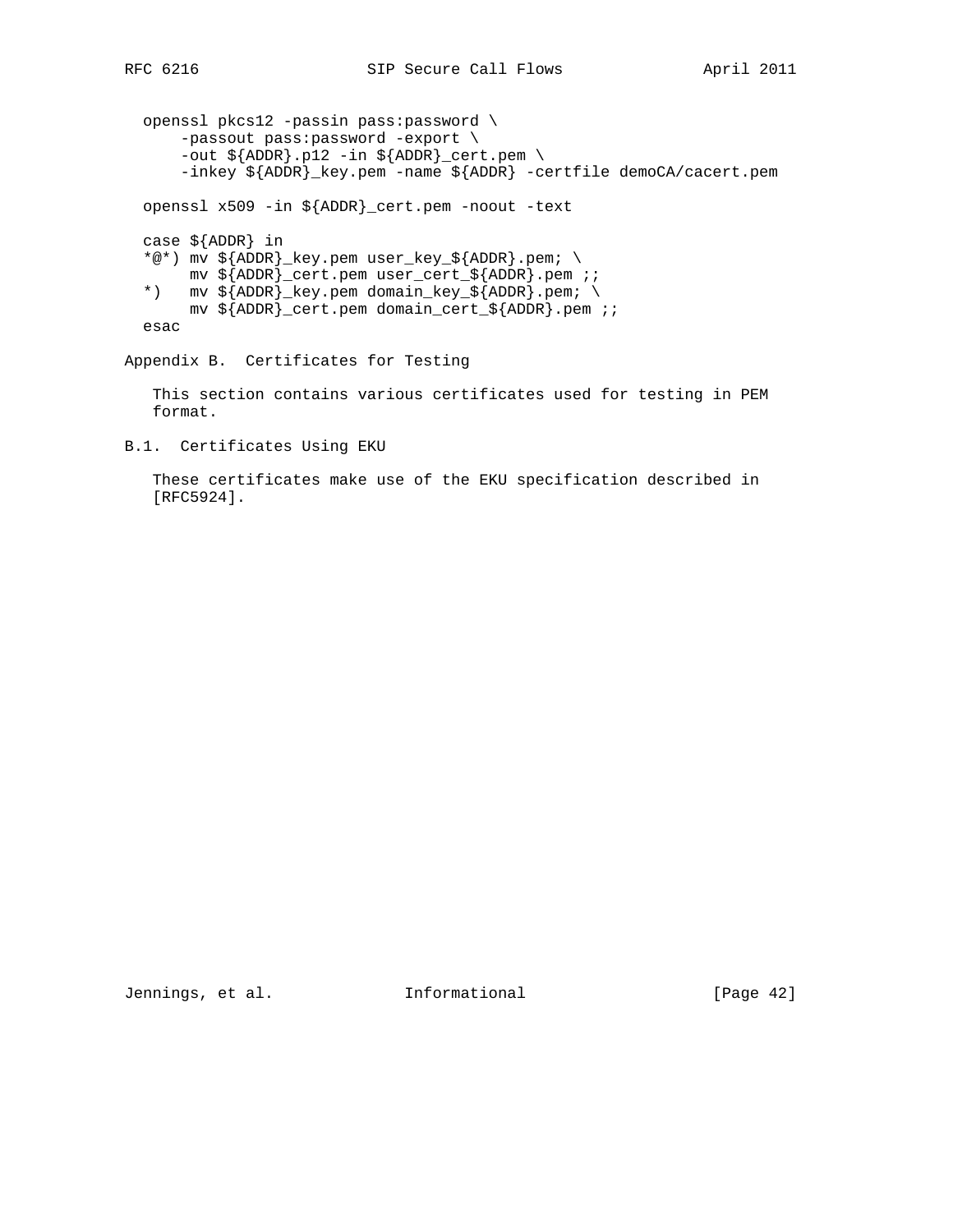Fluffy's user certificate for example.com:

#### -----BEGIN CERTIFICATE-----

MIIEGTCCAwGqAwIBAqIJAJajhBdO74pNMA0GCSqGSIb3DQEBBQUAMHAxCzAJBqNV BAYTAlVTMRMwEQYDVQQIDApDYWxpZm9ybmlhMREwDwYDVQQHDAhTYW4gSm9zZTEO MAwGA1UECgwFc21waXQxKTAnBgNVBAsMIFNpcG10IFR1c3QgQ2VydG1maWNhdGUg QXV0aG9yaXR5MCAXDTExMDIwNzE5MzIxN1oYDzIxMTEwMTE0MTkzMjE3WjBWMQsw CQYDVQQGEwJVUzETMBEGA1UECBMKQ2FsaWZvcm5pYTERMA8GA1UEBxMIU2FuIEpv c2UxDjAMBgNVBAoTBXNpcGl0MQ8wDQYDVQQDEwZmbHVmZnkwggEiMA0GCSqGSIb3 DQEBAQUAA4IBDwAwggEKAoIBAQCjLFkM6bzk7NOe+5kC7LE2OrfTHU3DOrauUL1f VQh3jH6k6fBoMSiPIzJWGcMil6dt/aciKgGlr2G9X37BFOWYKbQ0TjiKJu4N2tsn uXjWrKwEeDKYwnXnarctszzj65el74tZQlAXe/6nga83p+fjH7CN0HIvbBRCxgFo 4Y/9Vk19zxbcqgVhCwrKyuxR7FNuPSsAgP41GwYKYROIC0TzzP0rDrSiC6CXhBQu 7ivjL8EanoaaeGqiTFeT5wEm01YNvbAv+NrHPAHcyy0xjGzGXLRj6LKiQBG/rfht EgGXHUf4ahWL+yeWc0RGNNckHM9WjdS+1pRb8KZn493PtPLVAgMBAAGjgc0wgcow UQYDVR0RBEowSIYWc2lwOmZsdWZmeUBleGFtcGxlLmNvbYYVaW06Zmx1ZmZ5QGV4 YW1wbGUuY29thhdwcmVzOmZsdWZmeUBleGFtcGxlLmNvbTAJBgNVHRMEAjAAMB0G A1UdDgQWBBSFlwm401U3JIrc3uORcuQiz5iHUjAfBgNVHSMEGDAWgBSVRX5fK+pl mBKRBPNjx2iaWBZ3JzALBgNVHQ8EBAMCBeAwHQYDVR0lBBYwFAYIKwYBBQUHAwQG CCsGAQUFBwMUMA0GCSqGSIb3DQEBBQUAA4IBAQCoqY/YiguI7f9Pv+XNj557uOby LKrjIluacV79IKPd2dPB8ujwvnfbM8yKe0+RK43W9xTDjeBg0zRQvL5nIs31dHv0 mmiiUiuBL0bTCZ8lwyDoENXvOHvRF9Tx11RnVvETzy/8i4P8FOcBglmDzLGN8Mfa TrHczFTPbDtHR1mH2Rbsr6/hEhMjHgrb9bX/XasVDuMlkQAOkNvYBxGQgQE6SKiq nrBi0zbwDLcvpxeSUjYpFArWZYZnc3RuqjzuRzgeyG4GgYUcLvC2BH1sONuBnLgH 4we+9S8JaGMEa4cONrmho/vIMAygY41tqwr4RLB4GRo4fvpqodRLS3V1v28J -----END CERTIFICATE-----

 $[Page 43]$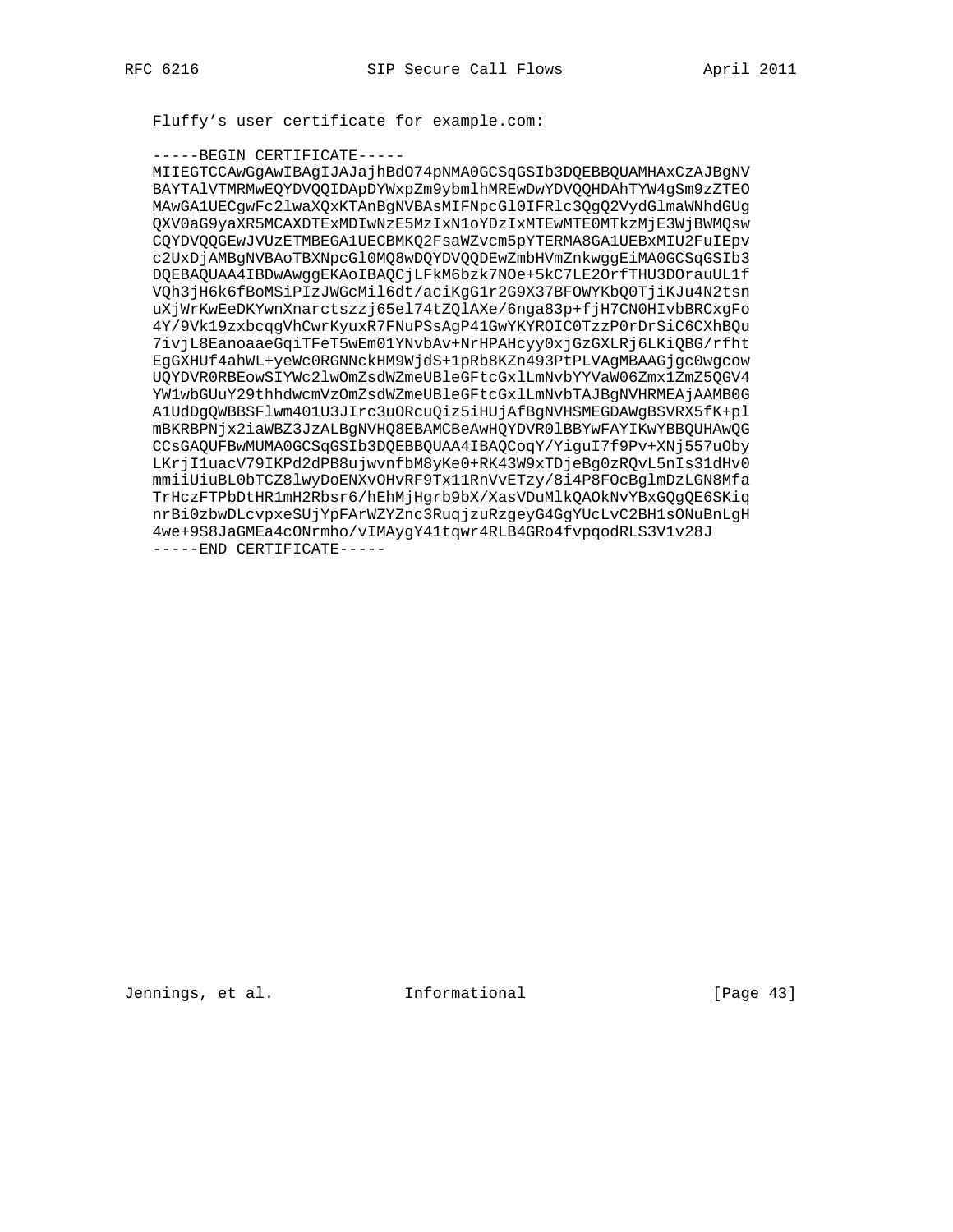Fluffy's private key for user certificate for example.com:

# -----BEGIN RSA PRIVATE KEY-----

MIIEpQIBAAKCAQEAoyxZDOm850zTnvuZAuyxNjq30x1Nwzq2rlC9X1UId4x+pOnw aDEojyMyVhnDIpenbf2nIioBta9hvV9+wRTlmCm0NE44iibuDdrbJ7l41qysBHgy mMJ152q3LbM84+uXpe+LWUJQF3v+p4GvN6fn4x+wjdByL2wUQsYBaOGP/VZNfc8W 3KoFYQsKysrsUexTbj0rAID+NRsGCmETiAtE88z9Kw60ogugl4QULu4r4y/BGp6G mnhqokxXk+cBJtNWDb2wL/jaxzwB3MstMYxsxly0Y+iyokARv634bRIBlx1H+GoV i/snlnNERjTXJBzPVo3UvtaUW/CmZ+Pdz7Ty1QIDAQABAoIBAH+bSvjiQir1WnnW YM78s4mpWeDr5chrvjmMQsyu/zQe11u4551T9FgcOl1DQGtpFjLaTz5Ug4nGYjVq 3QG6ieL5mkfddDH2R+zl3sWuMmYQG2ZTaZ41VWdo+V/v8Ap+T9YhA2UGiwQSoA/3 R0PLN31Taws8nE+hwiaGGsweujBvcaIJu4RQrGHRHaeEplU+tfjcHHElfzUAmKyM cMgF8IpdUcA1pyHe3Pyc0oGnLyEVnv291xGWQfWT7nqf7K0QDLA6+TvbG3fGEYIw WK4DMraUbZ66Jlnj1XfADoxWOTsygV+KYhZcbwjBWAUSOSduAtfwa6b72OnWd28J 8KYvrXECgYEA1eCJZZSavxhlfxqsWC/WdQ8S3SimI62KSLrN3bI0RO/60KiU2ap3 16ZhNLq8t3DjpkWiZrukixs2odsU7k3z6q+qm++P0TUwL7z3Bri0FimqUeVSYqAf ZmFgGz7wLAM29zhv0hTZjGrrwMlNSyJ2tjyqpi01XqkbdBpPBxKPrdcCgYEAw09f 4M2QKQBFzjecPeQpwJqnh8cuoHS+2CNLYGjlmjd/zAUgVF2+WPA1R1DmjAqJ9iwh 15Yx3CbknpKbfhfilmHkcGyA+fjQaisq/NzN3Ya0FP9Waht0FoBsAHt9X5xFwXH6 YBKUrqoPF5DAy427EL1nsIRa+LtoPaTdqpphFzMCgYEAlgS000s2FA43uyTpeF3t rmQpVilaB7KFSaiGGBgUY7p0koF9DwRsVT4l9sd48a7kb09ur2K08sHe2z8BenoB Oj+HiyNJHHSTXRjNqNBLuTP2fMU+uPDfFX/92n6WFjkXB+d1P8VSJxUkUjCg36/H 1uHMzQZFBKXXVOPTROG3GDcCgYEAoPFmq8QZOIA+BbnzqVi8QzfuN8geFyE9JrSm 55JpKdT0HbZXts3tDjMbZGI5KUuB9nbViGb/PVBbcoSTV6vtD0kpyq709a5gaCyc ZvS5PARFn0vt9NAcsHIxDZC1drU7EjaPQN3u4aPHff7NsK9haGD78gyPPoqIUsvp 0i0XNtsCgYEAxIUikI+5wXIrnClFUt0gt6+4T0zc7qEO0EpQRtktZ/1saNXEhA6N EUqWLJMOnClhp72V5IvXsKgjxU8VpgIZeHIIt5jZb8XMmBiSQxiVTf6rp3s8PqlM EtXfh7TdJzKuRP7d0g2uG4boJMFf590nqNjrxj9VeSxEWUrSK3YG/h8= -----END RSA PRIVATE KEY-----

[Page  $44$ ]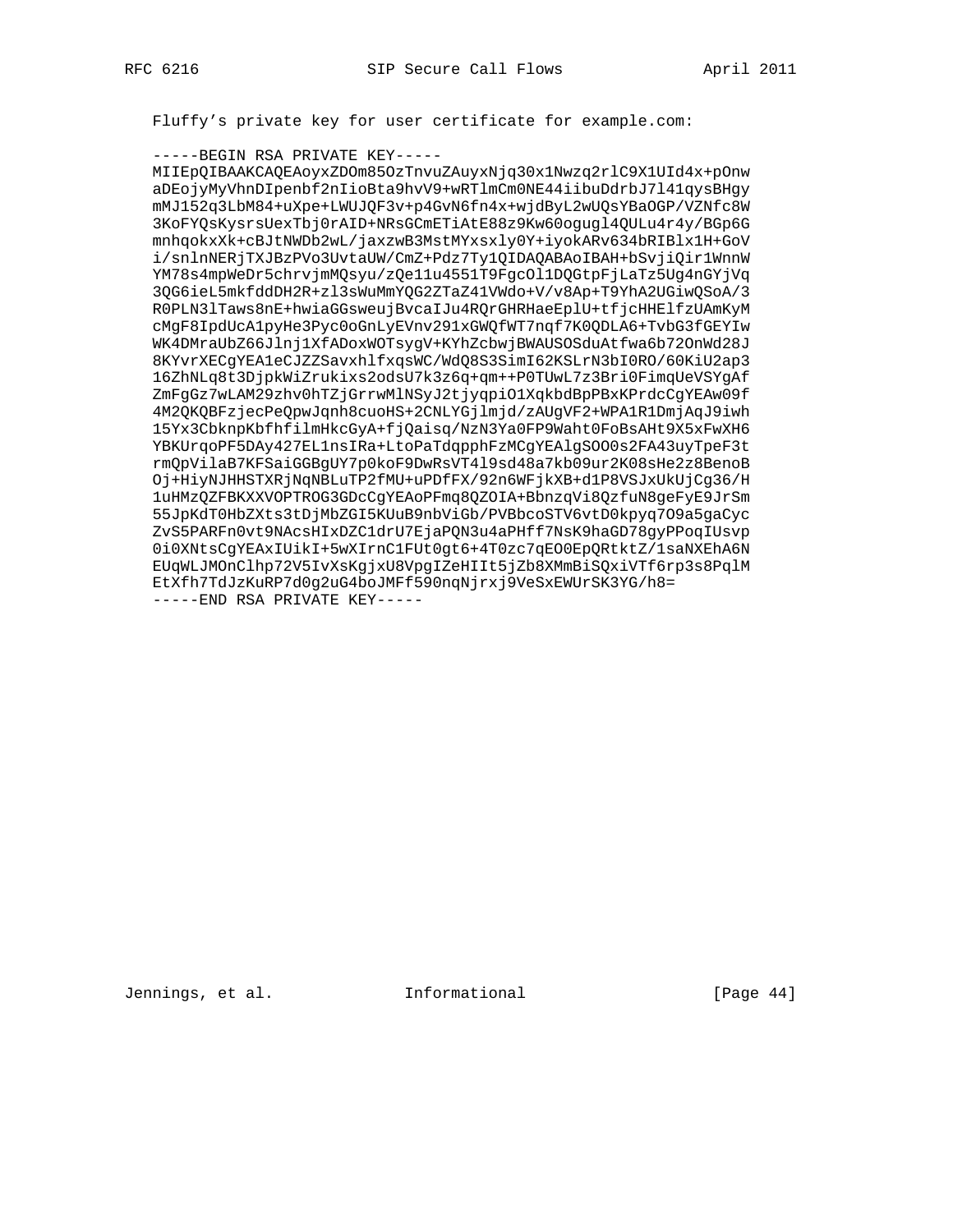Kumiko's user certificate for example.net:

#### -----BEGIN CERTIFICATE-----

MIIEGTCCAwGgAwIBAgIJAJajhBdO74pOMA0GCSqGSIb3DQEBBQUAMHAxCzAJBgNV BAYTAlVTMRMwEQYDVQQIDApDYWxpZm9ybmlhMREwDwYDVQQHDAhTYW4gSm9zZTEO MAwGA1UECgwFc21waXQxKTAnBgNVBAsMIFNpcG10IFR1c3QgQ2VydG1maWNhdGUg QXV0aG9yaXR5MCAXDTExMDIwNzE5MzIxN1oYDzIxMTEwMTE0MTkzMjE3WjBWMQsw CQYDVQQGEwJVUzETMBEGA1UECBMKQ2FsaWZvcm5pYTERMA8GA1UEBxMIU2FuIEpv c2UxDjAMBgNVBAoTBXNpcGl0MQ8wDQYDVQQDEwZrdWlpa28wggEiMA0GCSqGSIb3 DQEBAQUAA4IBDwAwggEKAoIBAQDL5odVdA3gFf/MuGIqbMY8Kl7g7kUfexWkpXbT ptxlxf2D8hzUX8/PUn2XXcTbP019DqA+MkMiX4NNGpDZyeoIrcquKUXK7UQlRoKy Q6Val1DijHTqdPTWFIrRhbRUhPjj0WvGlAFPYRRG/IZfRQcH8Aw1w8XSp614m1mY 9XwL5LuHNimAgjADHMrSk1obmHws0thU9nV0t1UG1SA1lA32JZX81bqKDg3Tq1Ho fsKU3GwoBZG5071VG5bcV2ByA5HnCFpFeDTDYE23197USLhqRtIqrxxr64SFo9Dn P0mYH6e3lRveAZhdKIbCHgGaKqIr7+SZDnLdCyKDrFSPC/lbAgMBAAGjgc0wgcow UQYDVR0RBEowSIYWc2lwOmt1bWlrb0BleGFtcGxlLm5ldIYVaW06a3VtaWtvQGV4 YW1wbGUubmV0hhdwcmVzOmt1bWlrb0BleGFtcGxlLm5ldDAJBgNVHRMEAjAAMB0G A1UdDgQWBBQ02bNX/rnbbYoEy6wU7oyst63WbDAfBgNVHSMEGDAWgBSVRX5fK+pl mBKRBPNjx2iaWBZ3JzALBgNVHQ8EBAMCBeAwHQYDVR0lBBYwFAYIKwYBBQUHAwQG CCsGAQUFBwMUMA0GCSqGSIb3DQEBBQUAA4IBAQCTN2SNTLUcvgtVnBi3RBRtD0+p aiFPtWQ+YWbyCG/+NetesegCwi7xBOgSK+GxUWpTVuDW5smyTTZyvrMQhpkckcyO KvuUVz0/yK67oSume1vo75KY8BvgfeZXZG4PjqqelJ3czB0XLfeb6KFmtoiHQ/R7 4i/09+MhB3Zoeg5bm5f2g9ljYwRbD1Uav/aH9WeGEX992d9XJ/bpGGPrAdgmV3jo KDFKh8ys1yfmM3xVdU0qPtos2nlzGNaqoceeFZoYaMf8uTzoaan6KZkQDTiMDRpt YKxyS721re/840FwDvt67w+GIfFf7ISrAlkHwroYt0NMnLv610rka8qnVvaQ  $---END$  CERTIFICATE-----

Jennings, et al. 1nformational

[Page  $45$ ]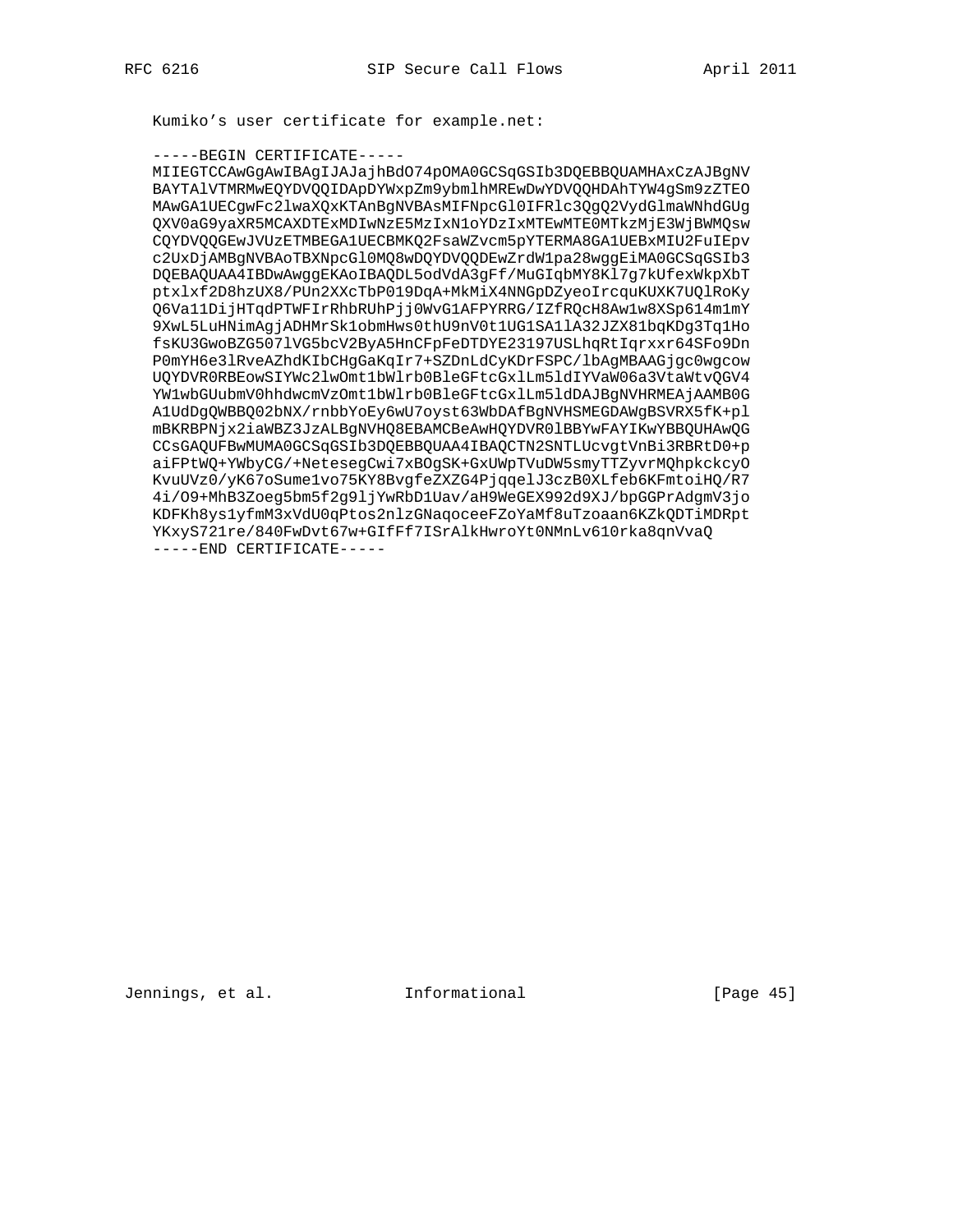Kumiko's private key for user certificate for example.net:

# -----BEGIN RSA PRIVATE KEY-----

MIIEpAIBAAKCAQEAy+aHVXQN4BX/zLhiKmzGPCpe4O5FH3sVpKV206bcZcX9q/Ic 1F/Pz1J9113E2z9NfQ6gPjJDI1+DTRqQ2cnqCK3KrilFyu1EJUaCskOlWtdQ4ox0 6nT01hSK0YW0VIT449FrxtQBT2EURvyGX0UHB/AMNcPF0qeteJtZmPV8C+S7hzYp gIIwAxzK0pNaG5h8LNLYVPZ1dLdVBtUgNZQN9iWV/NW6ig4N06tR6H7ClNxsKAWR ud05VRuW3FdgcgOR5whaRXg0w2BNt9fe1Ei4akbSKq8ca+uEhaPQ5z9JmB+nt5Ub 3gGYXSiGwh4BmiqiK+/kmQ5y3Qsig6xUjwv5WwIDAQABAoIBAHCXmrGgRS0xWLBW PLbKm+iLSRsR14+bqwbg663SHTAB1Yzvu+W2Bo2oMnvMJrEe0o40712J6bJoZZvF CKmKqrYiKaJkXgrBW/jtZ6xCWGPCNAL1pnX1IWG5tDIgj8SALOO4N7hyR0rrA4Rz W0vuVQSYFFX4BhvdxZesyRwCqn3x0pPSff95Ad+vuJd5CYuFZCuyGkszQ3fi+Nia Gqs01EuyolEv72rsw2E5+wtx3qXB8Z4HXr+Yq9NbE81p2CWd1Uh1qIH18kwWmnIG V3oLKiIowV+M6Zx/uzwAMF0Rdn5kET+b5DOlIksUAAa8LZsf95rOvkLgw7aZaj5e sXhAdGECgYEA8930YqU2+AcEkjC5hygw1M/X5k/IcvZp0a8/in2hJW7iZgGh0AFE jjxuoIVXbxSf9cZ+M6q76Svww9ecmovLArqbhFaLfbZCsrLeEAhQtGcu3wv7o6px N0EbbF5FmOK7qaQ1Sgqj0NF5zP2JsrxGNoRmgFFwVdcpP/3Jp/IlZEsCgYEA1guI /7I8h9og1dmTPzMpvpnANdRF/iuMX9AE4LNRp09Hjx0B7Vuat1ABtx09/ZN1hLhZ BTZ5R2R2RjbzSHXZ3FdoMgSx9Q3qa+xuPel4RcppHNjdYkPDhPLnOUwQBqFL6kyU nTEF+k6VIZvNsmGbB6wpHU1cjDAZUx71p6W49TECgYAMHpa7pExUDT076rH9tpCe sume5441sHtX0WbOAipVCuqzeRdKmBWJIBW7YoUS3yqH82JoPM81amqfwQJmZ9Yh /5YlAIwUJk+wQ9VnZJJmNM6OhTDvVFQmE9VCEHlS/Mmox6FiWZ8EjLSJ7HvAZzzy Dqhtbh6wFW5WYM15zD3xewKBgQCRmIkY/QGFm0+Ih5ZMgB3eI7GGLB1sNe0nY1Ve Dzv0pc3UQHQGI7CLDuYLy91V9o8St17+V76JXIHDYy97U4bdBau/kkgGm++gd9PJ UllXg8aaM73rUJLXhW7ZH68rA16jQnI4tpcNW5S/pr51n0UYI/hXkT7psPIZA08w OV8lkQKBgQDaGzCYC/6WumGJUerVCzZd/H6+E3ntZmtz273c8+wV89oRtZzUoJY4 bVNrYFs9iKFxLtNGRECEU2VzDXHUAguqe05rbzPudAZ4wSsrNchUyw8LkIXHDckt pVLs0vhRK2qW/W2I+p2exSPQPt3Uy8tT6IsB9ZbNq/H4D160heHkuQ== -----END RSA PRIVATE KEY-----

Jennings, et al. The Informational

[Page  $46$ ]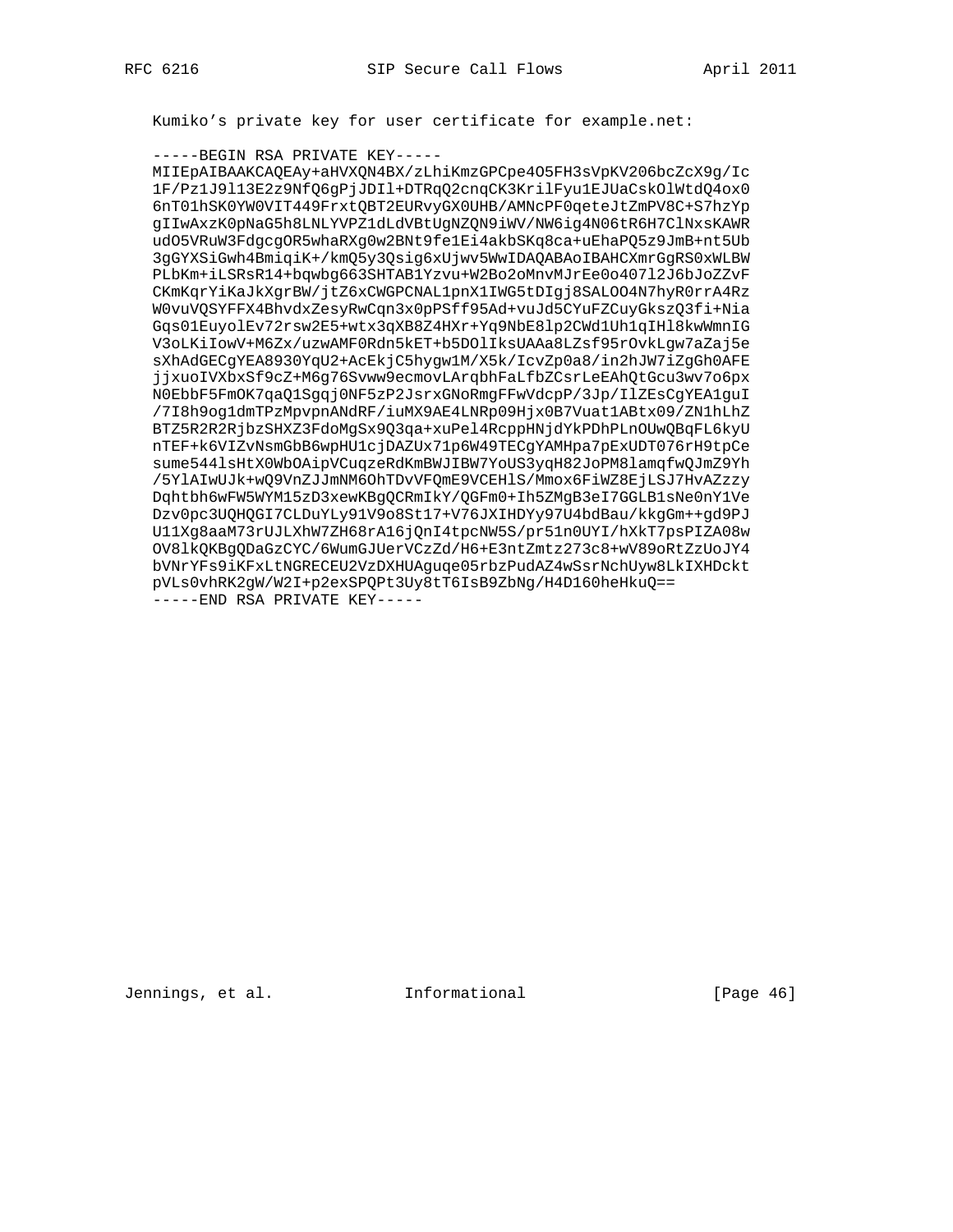Domain certificate for example.com:

### -----BEGIN CERTIFICATE-----

MIID9DCCAtygAwIBAgIJAJajhBdO74pPMA0GCSqGSIb3DQEBBQUAMHAxCzAJBgNV BAYTAlVTMRMwEQYDVQQIDApDYWxpZm9ybmlhMREwDwYDVQQHDAhTYW4gSm9zZTEO MAwGA1UECgwFc2lwaXQxKTAnBgNVBAsMIFNpcGl0IFRlc3QgQ2VydGlmaWNhdGUg QXV0aG9yaXR5MCAXDTExMDIwNzE5MzIxN1oYDzIxMTEwMTE0MTkzMjE3WjBbMQsw CQYDVQQGEwJVUzETMBEGA1UECBMKQ2FsaWZvcm5pYTERMA8GA1UEBxMIU2FuIEpv c2UxDjAMBgNVBAoTBXNpcGl0MRQwEgYDVQQDEwtleGFtcGxlLmNvbTCCASIwDQYJ KoZIhvcNAQEBBQADggEPADCCAQoCggEBAN10BgIQwucEH7yMtiTnm5SjSDeFnm2D EoRQGo5IsfqGjKeAub5S7KbKY0eErfZ0hYIWfk42QAp0LCCpag5qfzXPcHFjfelD Z4FM6rUet0yjNQh7IQ0qcwdjnY11vx/UjuZnYHX36gp6bJCvkkXgYgWaihCY3HxU i+RhlTsE/BBQ74BFul6El3bBICXBkh2JCvdVYmT66GmiYkxn0wjZYbU9FlS2t0SN WSuQ1On7x32HWMMSrDN4AFC6BwWzuQEaY1Vs4XrsoweuOwKDoWngw9wtYemy47Nx yKbP2vs+mcflcbnJF9TtvKBHVAmMbmlTmizJaMZv8T2RGiRDd32RaUsCAwEAAaOB ozCBoDAnBgNVHREEIDAeggtleGFtcGxlLmNvbYYPc2lwOmV4YW1wbGUuY29tMAkG A1UdEwQCMAAwHQYDVR0OBBYEFMwGWVuLXtYN8gVNG2hUHvz5QxkXMB8GA1UdIwQY MBaAFJVFf18r6mWYEpEE82PHaJpYFncnMAsGA1UdDwQEAwIF4DAdBgNVHSUEFjAU BggrBgEFBQcDAQYIKwYBBQUHAxQwDQYJKoZIhvcNAQEFBQADggEBAGqa0dsAS5CG sFPqbzAxiR6bCRS9b7kCqm9Y7jADuKH9s0Fy/7MNy3anF8ZXOAYT5fPkMBdN95e1 83Tpgfj0VaMN9YI4w5hDUh+EzRq0o0WfPeIx/cuirelgffrSqkkvQamAAbvttnXJ 121/DJFg8cRaNuhcrOGo55pV5eDNAfTek/Q4bMFx0v3NG10165B7MUHnNw71wAFI kfc03cYfdOY0NObNkw8/zpStkdnicrGfHdOlfV7ipFbFsXFNEApdplbmVx9IpVx1 Z+qrNT72tvrB84rBgHEyGGwztfoWWhbhoWwZZ/VFaGRvsjHc41oastSHiZb9h7o4 TgoZBwNLm7E=

 $---END$  CERTIFICATE-----

Jennings, et al. 1nformational

[Page  $47$ ]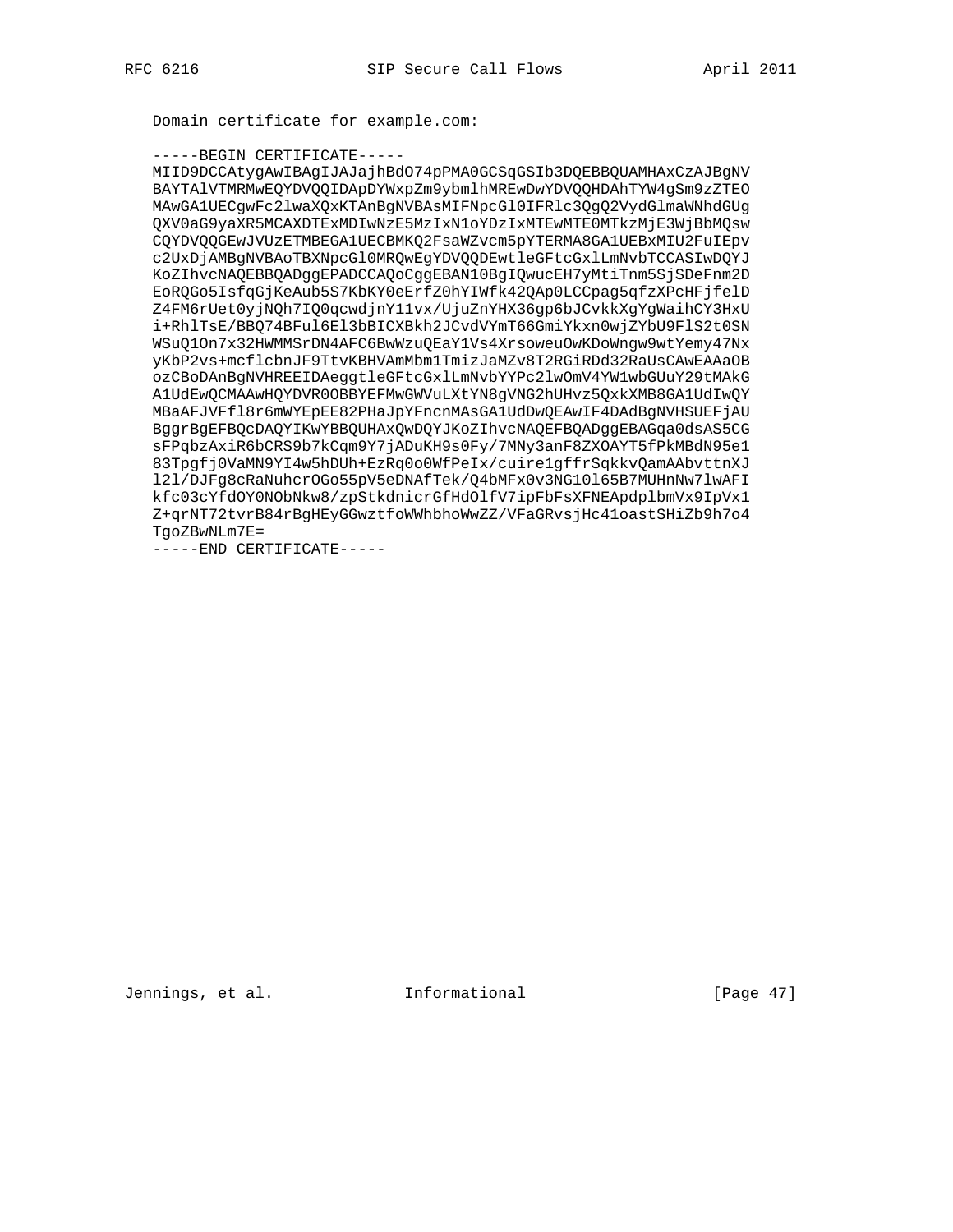Private key for domain certificate for example.com:

# -----BEGIN RSA PRIVATE KEY-----

MIIEpQIBAAKCAQEA3XQGAhDC5wQfvIy2JOeblKNIN4WebYMShFAajkix+oaMp4C5 vlLspspjR4St9nSFghZ+TjZACnQsIKlqDmp/Nc9wcWN96UNngUzqtR63TKM1CHsh DSpzB2OdjXW/H9SO5mdgdffqCnpskK+SReBiBZqKEJjcfFSL5GGVOwT8EFDvgEW6 XoSXdsEgJcGSHYkK91ViZProaaJiTGfTCNlhtT0WVLa3RI1ZK5DU6fvHfYdYwxKs M3gAULoHBb05ARpjVWzheuyjB647AoOhaeDD3C1h6bLjs3HIps/a+z6Zx+VxuckX 1028oEdUCYxubVOaLMloxm/xPZEaJEN3fZFpSwIDAQABAoIBAB9s231ni4Dk4OwM u7w48acCFLlsSLMZqoMEKwCN6FO4zDTo23LaqaJxje0UMuuKVXfEYWAP6r6RBcIM yHQLQMoOCdLNX4y+d+2tUJErLq+9aUUu093ebDxcMntkfh6yNyUS/mk/KQMbpFRT 1dn8oWxSJc19I6yxArkB7/9UEcDut6vzdbz+agXpHZH4Tje5OWZQXkHzsYobM8Y8 c2XwudP1zdQtvOrrOeirexxpOQf4CBQnBxoGmbae9Wf27Kw2bBm5+blZFgdqNxoh 6Q3rJ9EDyWkrVMAq9a67a59wST1ymyC0c6FmfToCMGlgoMPHcEdvuNYPWd2322oK ZdfsawECgYEA+AewMiTdhAE+9TId2qilLQV+y8bdTHQ9rSqW9SF+q5ShOpZa79ER asuDuqxU+TiewS0ircrkIyzQmCc1fnfBJh5y6GukpUk8HdLLkA29fV3ZJe+Y4ZbL b4TEy/RxEECQREgtnQiaw08yOlTldobNwxzVsi3mrhtOpfbPBERZUSsCgYEA5JG2 aGRCkyzASGAnZmqqXCP/pImU+tJb2OCgQ6/3gsxi/191LwtRhFgx/ptYCgZWlpbz +mpnDqexKtowldbjorrUADw84zG4u9d+uWOCXEpCVIEu4DZsRURdy3OzpK1vJaUm NLgBiDj8JkUFrXTi4Rzx1Xysf6ndWAxDPDdI+GECgYEAoyFrYY+dohSvs9UijY4e FV5n5t8E7iQF7L72SoOdLHy1DjOV2+VF71erbDusJ751q9hj1qp7Iid3ips/M87P 2qJsMTGbOJrST0s1V6mx16LCD5Fmm/jyFIbeaMZ9FpNgT4ipd38RSyPrhTIbv7kp 3Ao7AtXtwtVzBPUvcz8A/8ECgYEAw2ps2F13qdql3nsO1Ho3gqVoaGUUUU1OK2MI wjYM1/AkZrR4PKthm1PIEpT/tTpsBz2yBBO6XoYya5+10DWz0yoGHNljeR7GgRqh hqC0EHGQuizkRd9hu+rSgiI+oXmCQF4tBv+Wl7+YnKOAUidP3gTgIZUA6fjxe9io FzBxG6ECgYEAyAHvSeqqwmdotdpWgR3Fk1CmtH7ZPnF2rsuRBaBoYnWtU619ote+ +Bmd4fBUB9tQOzUC9desRtoK3+wlJKHEPjm/0FxtQQi9ogHEn4e6P9jOwXJNkSsa GjGUfzQ3Vm2baeNMq7sH8C5mQ9nskDuCzdlVAB2bMp23oP16cvPIb0E= -----END RSA PRIVATE KEY-----

[Page  $48$ ]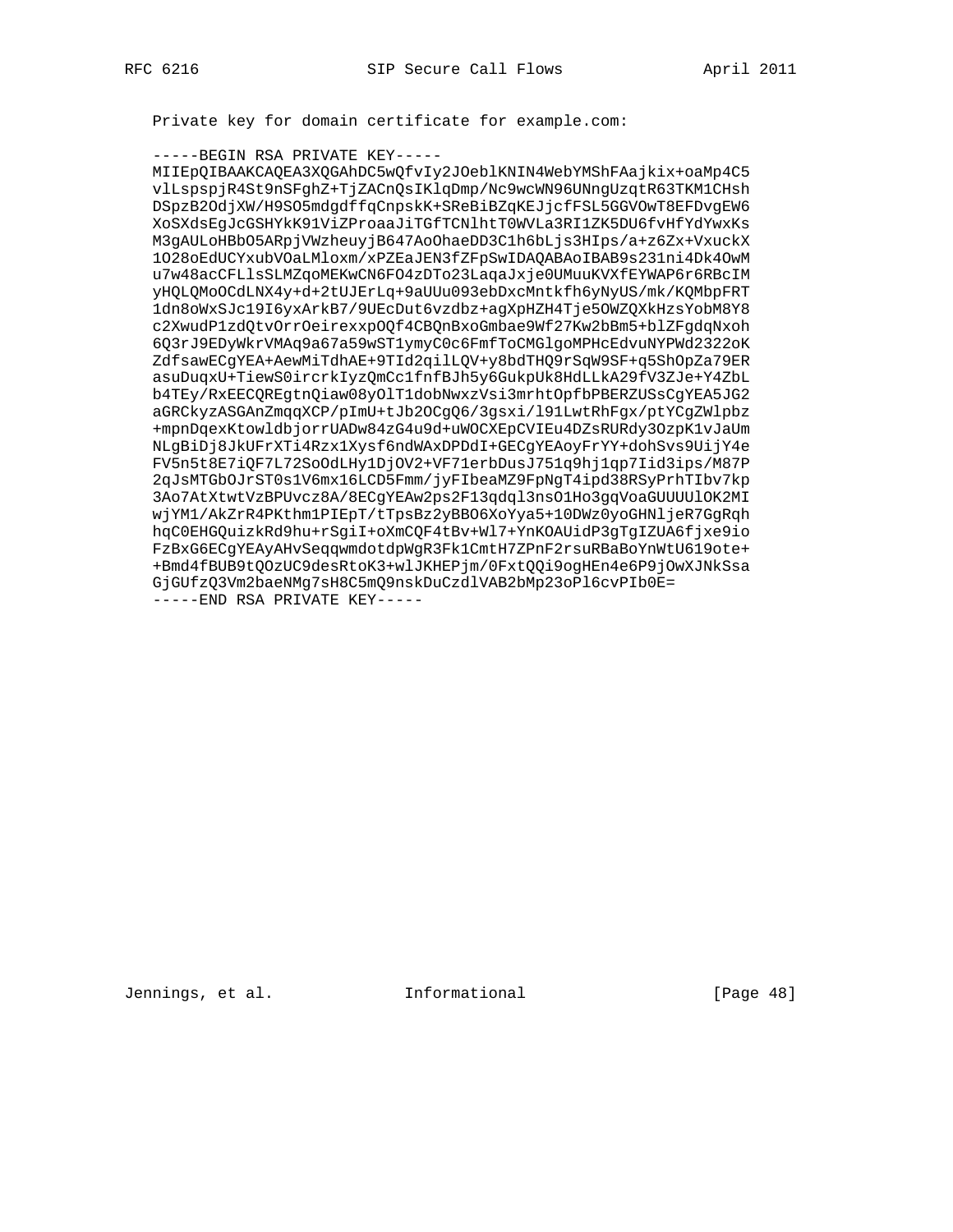Domain certificate for example.net:

#### -----BEGIN CERTIFICATE-----

MIID9DCCAtygAwIBAgIJAJajhBdO74pQMA0GCSqGSIb3DQEBBQUAMHAxCzAJBgNV BAYTAlVTMRMwEQYDVQQIDApDYWxpZm9ybmlhMREwDwYDVQQHDAhTYW4gSm9zZTEO MAwGA1UECgwFc2lwaXQxKTAnBgNVBAsMIFNpcGl0IFRlc3QgQ2VydGlmaWNhdGUg QXV0aG9yaXR5MCAXDTExMDIwNzE5MzIxOFoYDzIxMTEwMTE0MTkzMjE4WjBbMQsw CQYDVQQGEwJVUzETMBEGA1UECBMKQ2FsaWZvcm5pYTERMA8GA1UEBxMIU2FuIEpv c2UxDjAMBgNVBAoTBXNpcGl0MRQwEgYDVQQDEwtleGFtcGxlLm5ldDCCASIwDQYJ KoZIhvcNAQEBBQADggEPADCCAQoCggEBAOwsdgPVSPMweLWsBDHUSXJS6Vk6pu6K sVg8IWMf1g0TWTPc5jUAQ1WlLNtmN4gcSzq5z1ecvf3rLMomJPZaWbektTTg1KZ1 2wQgyP+vx/Hf1BByj3s2DE/KZoLnQjFQawHHMc+kCtSa6dCFTmD9nA5cYDVxNmKG Kz/+5HYxe6ByI6NZGNlSB8ADPULcFg6UchO06JvrGFt1n9tAtMf5C31+YYGpqXBl qZOV8Wo0Gp6Vlnd4LrvDZkwjpQ/o7EuFbiK34Gvh3cuh9EkMbk+IPgVv7ohjWPDl 6WygTkE2VXHDhhdN4MXPKyenXX35sB52fNytN+2qM8bo4QPfTZlGrx0CAwEAAaOB ozCBoDAnBqNVHREEIDAeqqtleGFtcGxlLm5ldIYPc2lwOmV4YW1wbGUubmV0MAkG A1UdEwQCMAAwHQYDVR0OBBYEFNiNYjKOu6f046JHy28GDRVMeR7sMB8GA1UdIwQY MBaAFJVFf18r6mWYEpEE82PHaJpYFncnMAsGA1UdDwQEAwIF4DAdBgNVHSUEFjAU BggrBgEFBQcDAQYIKwYBBQUHAxQwDQYJKoZIhvcNAQEFBQADggEBAHUzR2H2IWrQ ls3iqNlG7815mOjm9mgQX6WP2ILwBOTOqtPJ9uE2XZU9qw6d9vdcbAgLpp4Em4T7 Whcs0zVTrgKpWjDlho/boRS1gP2Qu9I86zJzf2R3mhTHUsbpxIwMCcHQg/fdIIeP 5Ar8R5DZXx/Q9zdQLE+cjMSjxo7q7uOV8DRkgMpYtp7BURg5ZXhnkAhEHxa3/SbU YGfy3PzRoAMQmRZieAXArsIxEfkaC4Dtox/D4XLvY7njBFv8H6wqlvQyDsKXWlUH 8dS9i/3wFEpQtymUUeXwk8gzf2ytT6hgrX70s6BLy/IeRU+wLJ3k5YZpopQZjDml  $ENQG/O8TJ1Q=$ 

 $---END$  CERTIFICATE-----

Jennings, et al. The Informational

 $[Page 49]$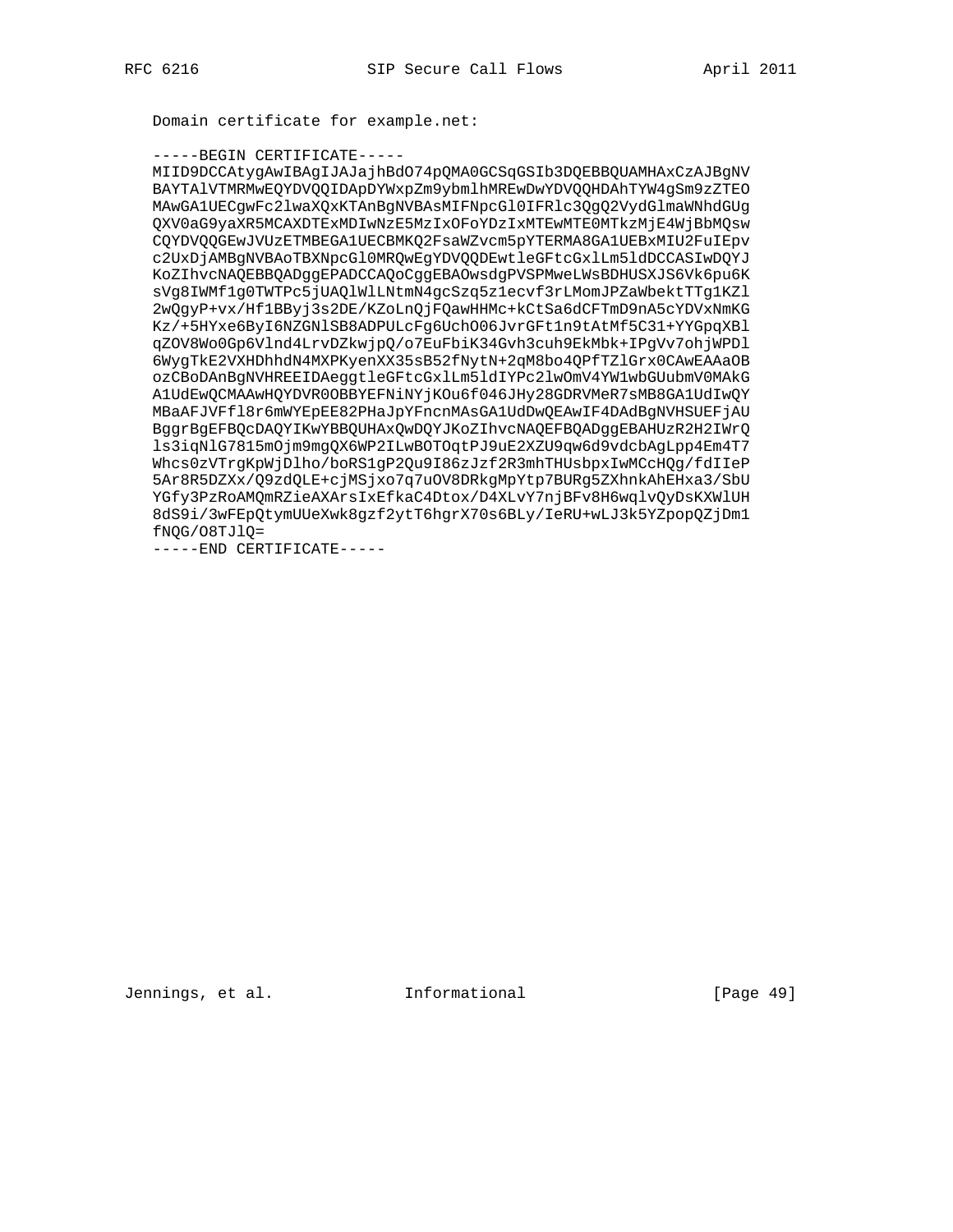Private key for domain certificate for example.net:

#### -----BEGIN RSA PRIVATE KEY-----

MIIEoqIBAAKCAQEA7Cx2A9VI8zB4tawEMdRJclLpWTqm7oqxWDwhYx/WDRNZM9zm NQBCVaUs22Y3iBxLOrnPV5y9/essyiYk9lpZt6S1NODUpmXbBCDI/6/H8d/UEHKP ezYMT8pmgudCMVBrAccxz6QK1Jrp0IVOYP2cDlxgNXE2YoYrP/7kdjF7oHIjo1kY 2VIHwAM9QtwWDpRyE7Tom+sYW3Wf20C0x/kLfX5hgampcGWpk5XxajQanpWWd3gu u8NmTCOlD+jsS4VuIrfga+Hdy6H0SQxuT4g+BW/uiGNY8OXpbKBOQTZVccOGF03g xc8rJ6ddffmwHnZ83K037aozxujhA99NmUavHQIDAQABAoIBABfBYR2BlpTfi0S6 yLE6aSjWriILhD76NFxrr/AIg79M8uwEjCNIo2N5+ckXvv4x219N0U0+tt2Tii3L KGyfKecO6isncjxKgn0nzw/o3nO1z97Xpxb9mL9t3GHOYRoUvK6xGpGILo60BlCz F+8pk0jegc7eVFoUpMULHm/FCmpY30N5cvCHcAE/ncW49bZmH3gQ+cmr5UcKKDUY baJyLd8Q1f+uSmtrfYZzRT5c+4wmrBUjv3w9poMJuEo4slRaDnyeKJPSNR/6/LJk tqnqqNif9cj9wqF6hWA23dDmmU/kSRtn1KOz5XmV9Jbo4Fu64Fvn/m/hj5Og4CP9 hZUWIQECgYEA+nV2pzspCfS7jSebVnvjChvqJ0nJAilSqCmrSQIT5PRmO+GQs6UT PVN4GE0Ms8TTJyvxVkpoagQ36VLw/Wr0jUm+Z+dv1TIlFWTas8RNmdZHMv0LvfEe Qu2fTI68l2d/L9GBMUCYa/sucX5E9q+3LC+Qo9jw8ehWjQZsWYER4dsCgYEA8WYX AqDdKjHRqu2h248gZsuogiZq05iuzXhk2VTQoiM92mu8m1Htak+eov3/3wojqxuw TAQbf/t8EfQ7LIGjaKqAua7mgG/aNB6MGGwdpBAPUZDL+DuKfbDbzTOL/IuaW0Fp 40RC0Up5nTU9wzIKB7a6n5S5R0KXxiGUIphfcGcCgYA6IYdPmziUOfxJ79ZrBUgV 8ZKwWbzQxpyLsVgzEsthSaRs45a9S2QiyLvIECIRm25S2i0ilRSU/rOncPvEJc3q +SG7Zgkb146p34WvUbGdMhHGcNsH0+3tJM/jagG1tmzbwWmV7+MwtNT7vI3vH6uJ EuUkUlbiHsXv53zAbWekHwKBgBy5HwfLCEXbA62o9NdhImPY28YQuClRQ4tjReyu MNz6AIQayahZiTxbGO8f9fAeDrxvYPzKiFMkI1EnlFrpWf48O3DcpMSninklIVpO kwBQgOIdrods3j+yaZTzCzcTjVxKXkUSfDjW+b2A9kZhj9v3HCGc2qbl/5Utraio JMMFAoGAHb+k+C4e8WrW+jXbbG/DgAkSokK5vZwZLHeWBig9bEi626xN/oFEQVXp zqwyNo6zQaofmS6anT6P2M7NClSGJxh27eBTiTLp1NCXlGTWAQEtXmYtvnAZNzXC 5Ur0wvS5bLx0nbhJwN8ZBwzJhYup0kU3pn99GcF+vkj5Eg7Zftg= -----END RSA PRIVATE KEY-----

[Page 50]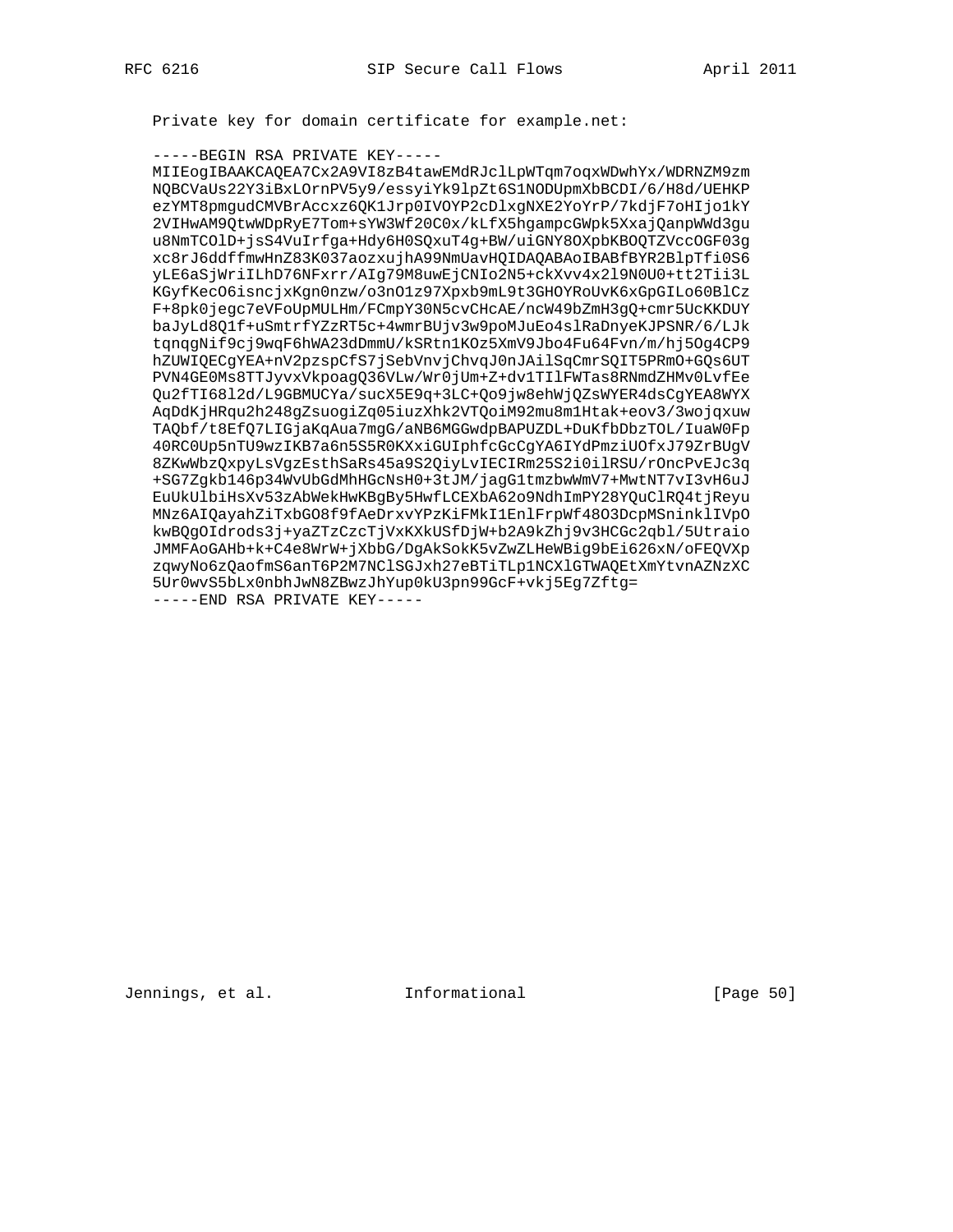# B.2. Certificates NOT Using EKU

These certificates do not make use of the EKU specification described in [RFC5924]. Most existing certificates fall in this category.

Fluffy's user certificate for example.com:

-----BEGIN CERTIFICATE-----

MIID+jCCAuKgAwIBAgIJAJajhBdO74pRMA0GCSqGSIb3DQEBBQUAMHAxCzAJBgNV BAYTAlVTMRMwEQYDVQQIDApDYWxpZm9ybmlhMREwDwYDVQQHDAhTYW4gSm9zZTEO MAwGA1UECgwFc2lwaXQxKTAnBgNVBAsMIFNpcGl0IFRlc3QgQ2VydGlmaWNhdGUg QXV0aG9yaXR5MCAXDTExMDIwNzE5MzIxOFoYDzIxMTEwMTE0MTkzMjE4WjBWMQsw COYDVOOGEwJVUzETMBEGA1UECBMKO2FsaWZvcm5pYTERMA8GA1UEBxMIU2FuIEpv c2UxDjAMBgNVBAoTBXNpcGl0MQ8wDQYDVQQDEwZmbHVmZnkwggEiMA0GCSqGSIb3 DQEBAQUAA4IBDwAwggEKAoIBAQC6VyOIP6UANXy766KHiYDxyOpYEFboLJv6SEtw UWQoZS3hQurFidOu4gkCspblzaMoty7lnUexbFxUKdbJOWGMcB2hrezJ+6rwJPK/ bF5YDijVtVqMRd5lv/Ni5yzteHfrMszWnz3t+ojgak4XTjBJmP2RO0T67GUpEbFV sDeYtWi+GlebDAR6bf6Jdba2K6DnmkxT5Rr6oYJHIApYbubk28asBQN6EGBBgPEO RReJYrjoJR/rBDDe1bxK+ONdFXPlwjI/TRPMpvUYraWgTjJ18tXISgF1htaa/Y1K YP79Yun2Nl/3UQcPIc/C6CXBs3yAUK3qQO1G6C5pXH9KMMlNAgMBAAGjga4wgasw UQYDVR0RBEowSIYWc2lwOmZsdWZmeUBleGFtcGxlLmNvbYYVaW06Zmx1ZmZ5QGV4 YW1wbGUuY29thhdwcmVzOmZsdWZmeUBleGFtcGxlLmNvbTAJBqNVHRMEAjAAMB0G A1UdDgQWBBT7CTX1Q5GKWvxGZNY24mmmVuEnRDAfBgNVHSMEGDAWgBSVRX5fK+pl mBKRBPNjx2iaWBZ3JzALBgNVHQ8EBAMCBeAwDQYJKoZIhvcNAQEFBQADggEBAKL9 wUWGRhCQdhjzY4bx0R5Kwz+NHvsb8rjlPqfdcbNujBCw+rD+/uux0G3HwW+Mraj5 U2tUehwz87k6SgdqADzL/CP2mjzCJo5uDhi+tzjeg6ZklTSZYQrL3FSv/AgcUfFI 9HuCGkix/htaoEMy2zNZnZOjdtFME9w7wb3GxxqWTUzl9TToloCXYmLeQo/jwuad 40ybun1P5CWkO5Md2Y5zuNfCsRRz5lLYtAVfANtLBfeFV+S87AwrrdeITT+iyB7H Jj+t24U4IMC8MttcHBlPPBuRVc2kmhNEQuTzelCsldXgY2+kn8ItnLdv1mvLpXA2 2Y41CPLCSj9AlqqZL9I=

-----END CERTIFICATE-----

Jennings, et al. 1nformational

 $[Page 51]$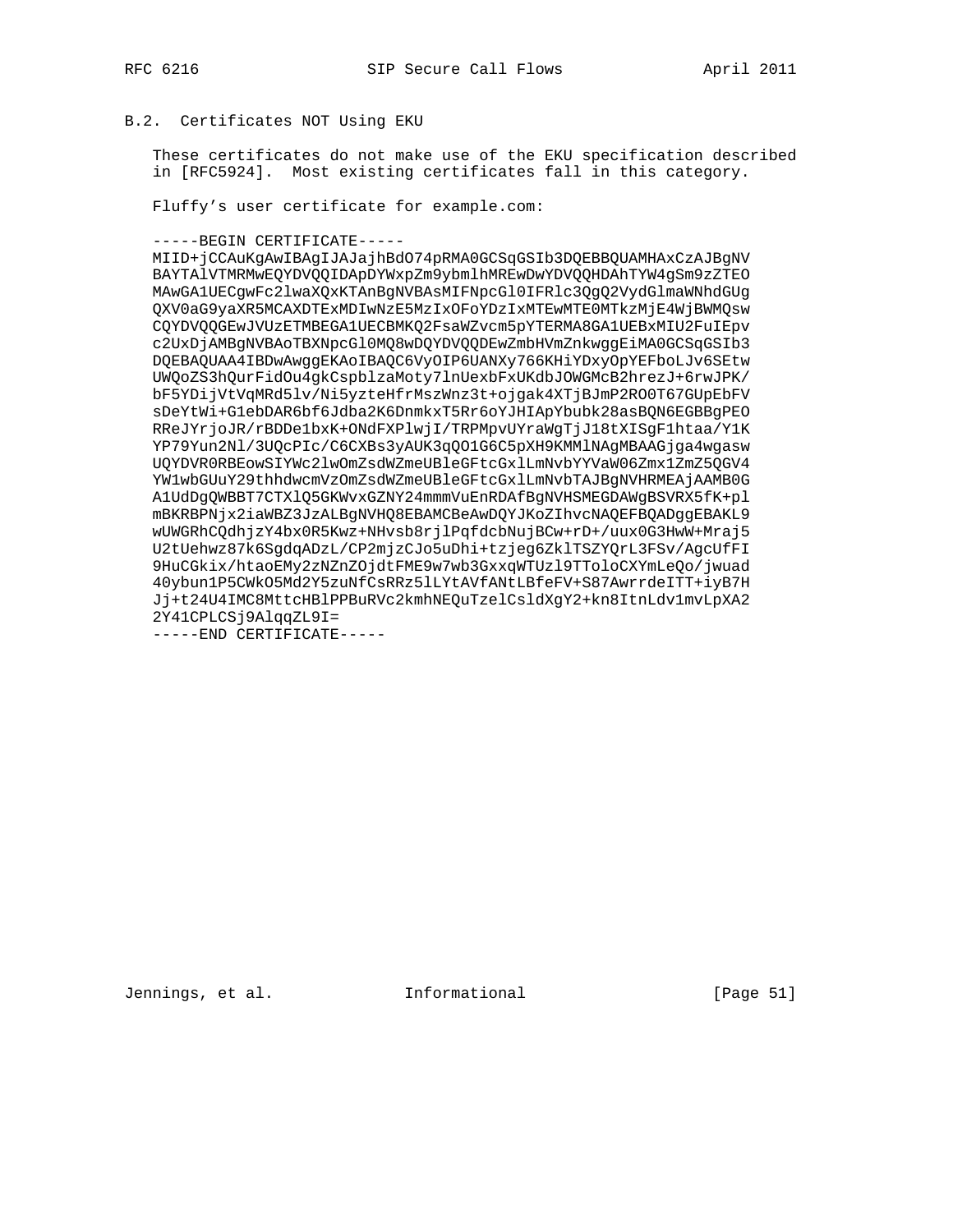Fluffy's private key for user certificate for example.com:

# -----BEGIN RSA PRIVATE KEY-----

MIIEoqIBAAKCAQEAulcjiD+lADV8u+uih4mA8cjqWBBW6Cyb+khLcFFkKGUt4ULq xYnTruIJArKW5c2jKLcu5Z1HsWxcVCnWyTlhjHAdoa3syfuq8CTyv2xeWA4o1bVa jEXeZb/zYucs7Xh36zLM1p897fqI4GpOF04wSZj9kTtE+uxlKRGxVbA3mLVovhtX mwwEem3+iXW2tiug55pMU+Ua+qGCRyAKWG7m5NvGrAUDehBgQYDxDkUXiWK46CUf 6wQw3tW8SvjjXRVz5cIyP00TzKb1GK2loE4ydfLVyEoBdYbWmv2NSmD+/WLp9jZf 91EHDyHPwuglwbN8gFCt6kDtRuguaVx/SjDJTQIDAQABAoIBABtIBLi+8K5eJlvw /MOxOwKrMrwf8ElftppnGTxhfjN31MbFIFA5hJd3GnCdqwAMIlYks6YEZ+mu/rmH wp2FXCXOiFgSebd8tCMilbO27v0fXZUkTxR4aj4lY0HYrLg7yfrSXjER8WQ1KPMK PVKmLOWpk34+2j0OhqUDpR3xhcJClQ81fC1hKe2JoixNDoPdfM3azTq8QUPLQD2I mjww1IH1677G5o/6qMloOM0Feqv/3cUWiRmvPv4eyGHdNtuFXKFpB4DQQMQL7TD8 FOOHBymHIOzSSF+gYgBFOb0YNgu2CqZrfED9cf0rRotrbXf6tM+akclxfHhkfKaa JPZosbUCgYEA4MaetKsa7azhEYMc4TK0xhhV5Hi6lj1xR/6h++uYF0OIOBjM9yU3 5n6vLpyghNbW2bK08OIWPO0F4syvyKYR2elmUDraH29DKAtRLEkU9K82RG4AmXmk G6ZsWOfx6Jf35OnAKVj/7aN9jc4K1v6EFyQGYEXbp4I0fhFfbJBAe28CgYEA1Dmx iKJD+jWW9ypHk51YJ3r+a5qPPNVmjGKQQje3Y6+rSlxmW0hMwXoCBOYRwhHBRA// SxH93PZ8rECjNkhxp6Ao87X2Gcol5U6kH+rwfd/3+SsHqPrugaDIwNlgkcu8VRrP 8uP2CgJoDBi5UY2UR97GVK98x8k2Sf6kDT32mQMCgYB/KH3R8VY7jOiKcqTc1UWl J1E3/gB4S+wQ8YELth0FVCP0sDsLuZdlItfRw7OfUraa01k/SHeSIfiJdIghN6mz oDFMQ+7vh47zUWurZPCg95n4nk5ihIkNR1nV9elJTudjLcWS3pFyC2JU3XIObE+n k66zufFoUuWFSCi2juibqwKBgCT6RHe1JjkDe2FniX8r7D88y/W9wXVtDWgqiE4x XQ/OfP8A6IjBKTaQ5qcp2zBAXbdZPjc7VEta21A8FvQPXVZCrsAAFXha4413zVsO WYblLlTI7ZXA2yvU8wW/Gnds00zU1iTRGX6W+sAY0rll/M8k/tOknA5HfeEYsEbq Y/w3AoGASjoC9Fjy2aBvH8SQaimn/Rx3hOFR4myOGWtHxrXmezoO2YdcMO1d8rlz A/sQRvVofHRwyoaIkZkALprEGyxEqCdMmEs1h9xYAcxfW23RfqC39DYb9RTrRkwa ArJmcEdRESOsIYhhXGfE1QMGiwj1UXMWeYcLtqQKWiLLDTYYfQE= -----END RSA PRIVATE KEY-----

[Page 52]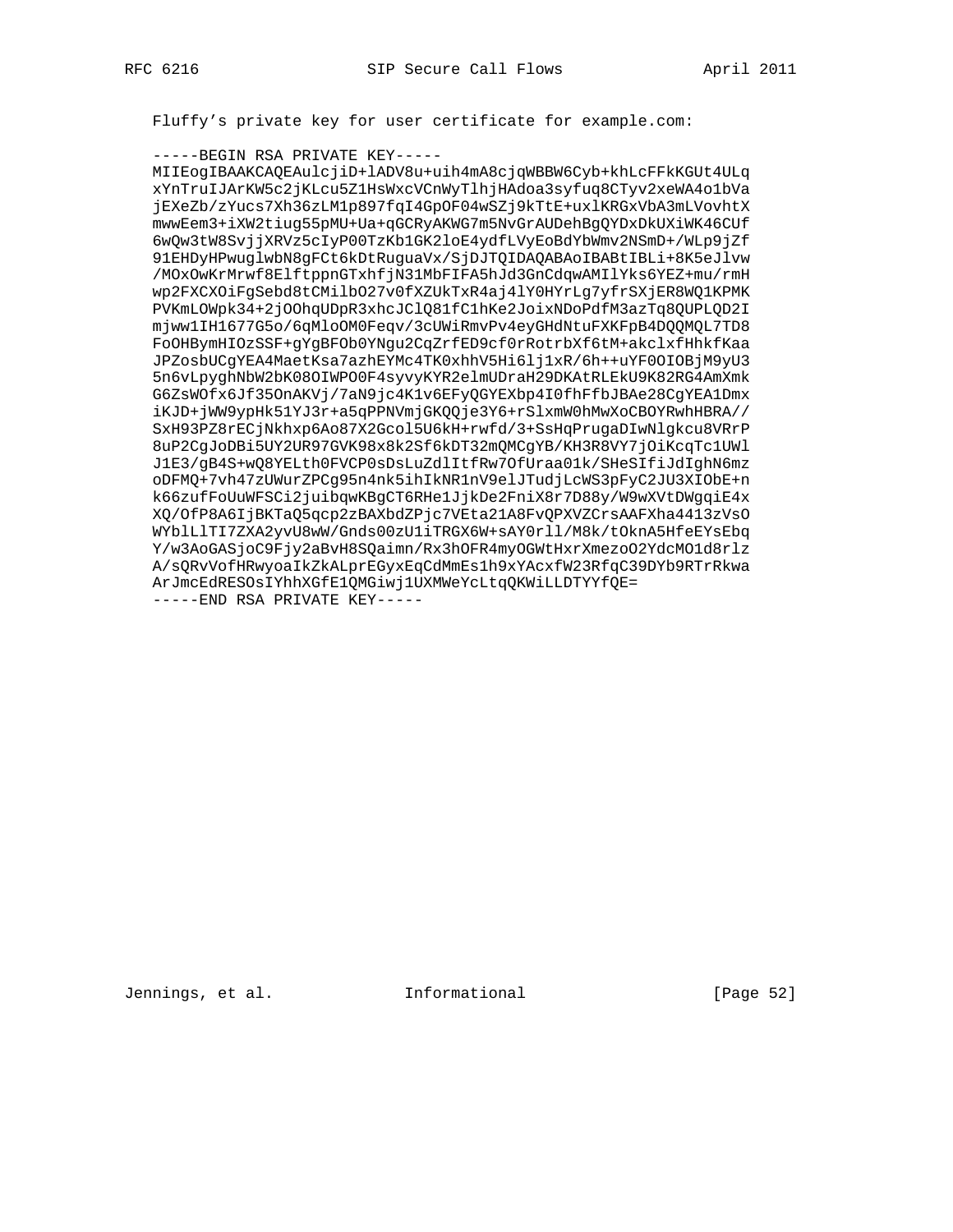Kumiko's user certificate for example.net:

#### -----BEGIN CERTIFICATE-----

MIID+jCCAuKgAwIBAgIJAJajhBdO74pSMA0GCSqGSIb3DQEBBQUAMHAxCzAJBgNV BAYTAlVTMRMwEQYDVQQIDApDYWxpZm9ybmlhMREwDwYDVQQHDAhTYW4gSm9zZTEO MAwGA1UECgwFc2lwaXQxKTAnBgNVBAsMIFNpcGl0IFRlc3QgQ2VydGlmaWNhdGUg QXV0aG9yaXR5MCAXDTExMDIwNzE5MzIxOFoYDzIxMTEwMTE0MTkzMjE4WjBWMQsw CQYDVQQGEwJVUzETMBEGA1UECBMKQ2FsaWZvcm5pYTERMA8GA1UEBxMIU2FuIEpv c2UxDjAMBgNVBAoTBXNpcGl0MQ8wDQYDVQQDEwZrdWlpa28wggEiMA0GCSqGSIb3 DQEBAQUAA4IBDwAwggEKAoIBAQDE/QVN7nxDDu5ov6b0cmHIFH93KhNbTEyCisir i4OeUBiCv9dgRgPBXffrIIVQdIlCoDeLDusHdsC9EfFWvg+pRlKVEDgwccO0F5AV bq3MK2Njma5I0lwpIa0RXYQ0K//oX/+jZeakhFty/R9yer0KaXWdLRd6KtncISui z9rFhlTB9lHg6vNJUN9+Xonbcs7siXbj3qZdhb7oipI4PoQlXVetyu+SzAVe6MsU 51wLmpQpIzQdSsJyxaAsW+AsyxunhWWiPZ888UM4vXjacZuj8GvJ8w2XjgJilQvV s8ojWMKnAGLaR7grTBmGQ90e6+cg7hWuoGBlQA0R0h8zWQz5AgMBAAGjga4wgasw UQYDVR0RBEowSIYWc2lwOmt1bWlrb0BleGFtcGxlLm5ldIYVaW06a3VtaWtvQGV4 YW1wbGUubmV0hhdwcmVzOmt1bWlrb0BleGFtcGxlLm5ldDAJBgNVHRMEAjAAMB0G A1UdDgQWBBR6WwH61U17BIWeiKM35fMAiE9xazAfBgNVHSMEGDAWgBSVRX5fK+pl mBKRBPNjx2iaWBZ3JzALBgNVHQ8EBAMCBeAwDQYJKoZIhvcNAQEFBQADggEBAKE8 y9YyoZlkFw4WxPalK087sSEveKBfzh4TuYQf5YcSIPw0coZGj/gNxn1juiYhE93G F+Si/hJM0M6cc7SLB5Spq06Tt3PyPBIOZOWk9koh92kDI3axSr6II9Plsvp+Xsrl bz5Zy8njy/YZrk/qOaHqQ5J6nPNp5qwF+ns2t+5Z188Lli5nkBgOXFOuE0RIkcdF CUFRUj026GxAILR6wUThOzfq55Azwl5Y9Y9QmEjFhkbYLls00HxcJdnt+6Sdm/vN MeMJZdTzp1x+8pfPhJgHoyz7nkAxhgzC9RT33ra33BNkMQ6esRlQONJ+ZRsRLhHP 07+kvXvmj9AAsA291wY=

 $---END$  CERTIFICATE-----

[Page 53]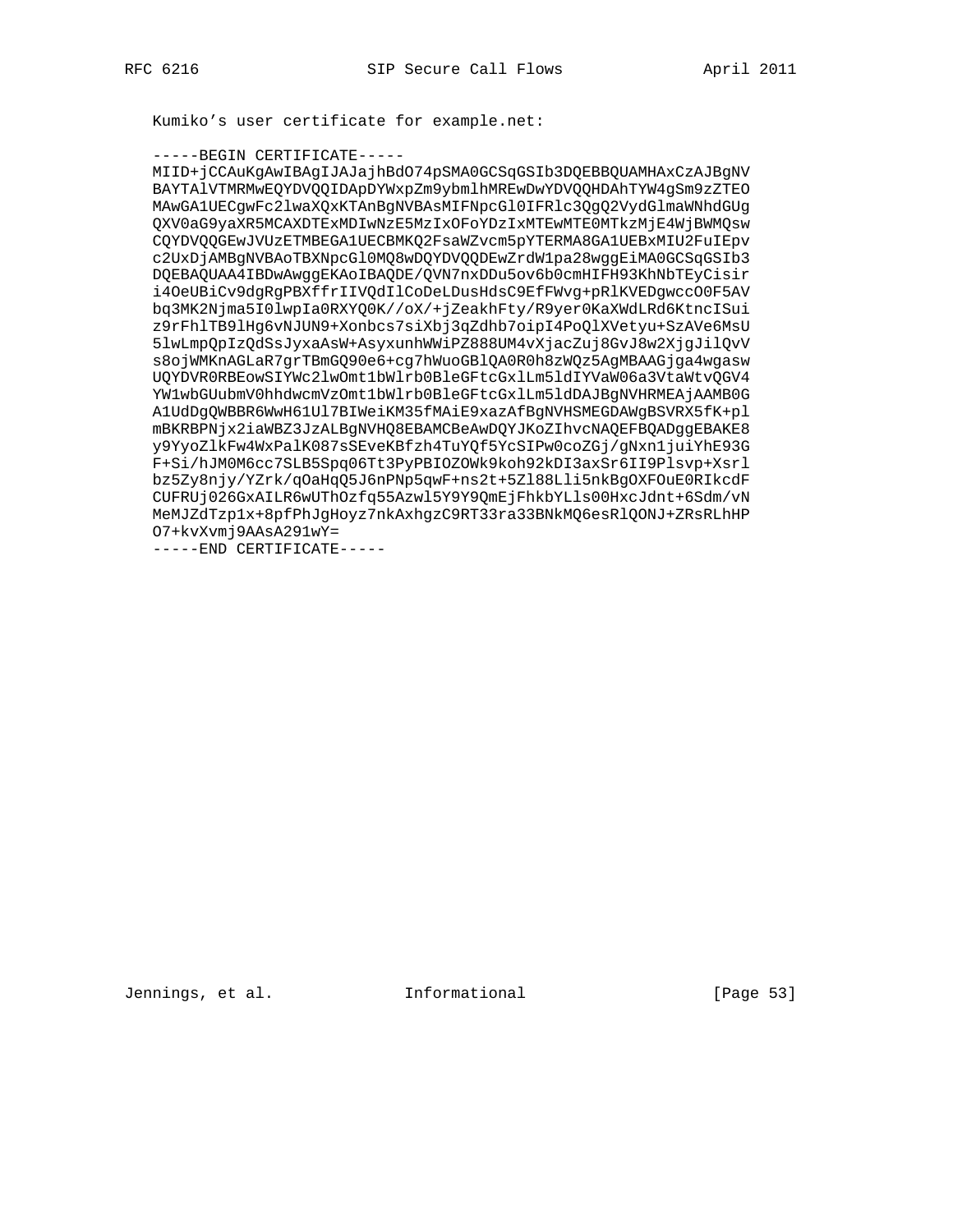Kumiko's private key for user certificate for example.net:

## -----BEGIN RSA PRIVATE KEY-----

MIIEpAIBAAKCAQEAxP0FTe58Qw7uaL+m9HJhyBR/dyoTW0xMqorIq4uDnlAYqr/X YEYDwV336yCFUHSJQqA3iw7rB3bAvRHxVr4PqUZSlRA4MHHDtBeQFW6tzCtjY5mu SNJcKSGtEV2ENCv/6F//o2XmpIRbcv0fcnq9Cml1nS0XeirZ3CEros/axYZUwfZR 40rzSVDff16J23L07I12496mXYW+6IqSOD6EJV1XrcrvkswFXujLFOZcC5qUKSM0 HUrCcsWgLFvgLMsbp4Vloj2fPPFDOL142nGbo/BryfMNl44CYpUL1bPKI1jCpwBi 2ke4K0wZhkPdHuvnIO4VrqBgZUANEdIfM1kM+QIDAQABAoIBADuLR+kwp3sVrlcX Z34IfSofmBALNeKpA4+KJ/JCr7xQ9bfACXhecZAnuWLnZ6TUNRFqoKl2DvEookYE gHD57n36dcf9KR7rpH5xiOoRlJNcoiRfNeFpRNZiCZBwNiAXFLnHGtznVnpwT7xI axMNqsrU6epi00/quAPkOu5x6e0+j+j3ZauI4EfD1w2R6moBMUtATauZEEyLuC9A 6bFz2AFDchPVLwSjNMu0tAJc8Fss8xKls9HUXGS22eUfHxWfkCGwChuW60obGmas E7GS7h4g9QvvQ4hGSVy9/MmQ88GmT0LynOyzFBCpuwjOQTHwsD6741dMSL4kXYVK jcnTAkkCgYEA4bjN2ILis3uWTjvTNnrmWnlQoZBZDhg1LuNs5o1XtOJ7CdkckUvs nqqQYOzNk/9N8vUs12ds3csXHypuuGrJwAVf648RSPDUUQ2XOoPSL9NeuZt5V1fT 1VyVWanKCBZ5sztISNVPt7Pu8DtGLHch4S/7M+gEUQB1Ogz7fyJHvFsCgYEA32mE 61N67aHkqMLa06ZI9JIk/3SsFIPpjwZ4tk+sQCqEzawPvkT7qF2+U81Vt0XXKJZL aexsopsULCGS86TEAPoYtjjk91p6ZZj8mgRZLU55g+gRdTpAFhXMgIctU7U6cDIw SPa6UxJp9XCa/Gf6YLfas9VBhc/8OC7I4ygjLDsCgYEAgAG7yuM/CSY3MRrARw8f f4W9qkIgHtwfnP2gjobtjEk8GXOkvcle4QQ9aJoiY6HPZM8hpO6kUIuSCzyXGcKF s33Yzc+Or9zTqzuX3blQA4tNFtlS0POf0En28KhXSIrmbXxbG+LMmJNUF6yluSW+ cuQxAli6ye0Gjes63Phl0i0CgYEAuEcILGQpTGMyAYWgC93n5Vu6ir+IxO89sgyL ewlirhakLiWTYsTxsyGHwQKb4i0IWOEHWVp7DPDPhcs3tCIezhN8WKm7KtAFj1HO YZfemsFU99lutPwUKmNWqFlXqOkeR7cOHtDsRWM15Q45uKJnYmmkSptHjYFNsGXe q4fK40sCgYBoAYtsLfMlqt7s3htx4hZSMFbLP/iMGW2DMMAzDW+Xxsvw86ibrcWY 8c3hbohuJBpyAzba4QoR2G+gtRmodLca+tQFMrObETHFg1NCY+WoHRSNRImbCS8w dsszPqHWf1nrxBLBiDF1HZwSqbZtLyBjP1HJ+fTiPNo6UTx8aDQ4Pw== -----END RSA PRIVATE KEY-----

Jennings, et al. The Informational

[Page  $54$ ]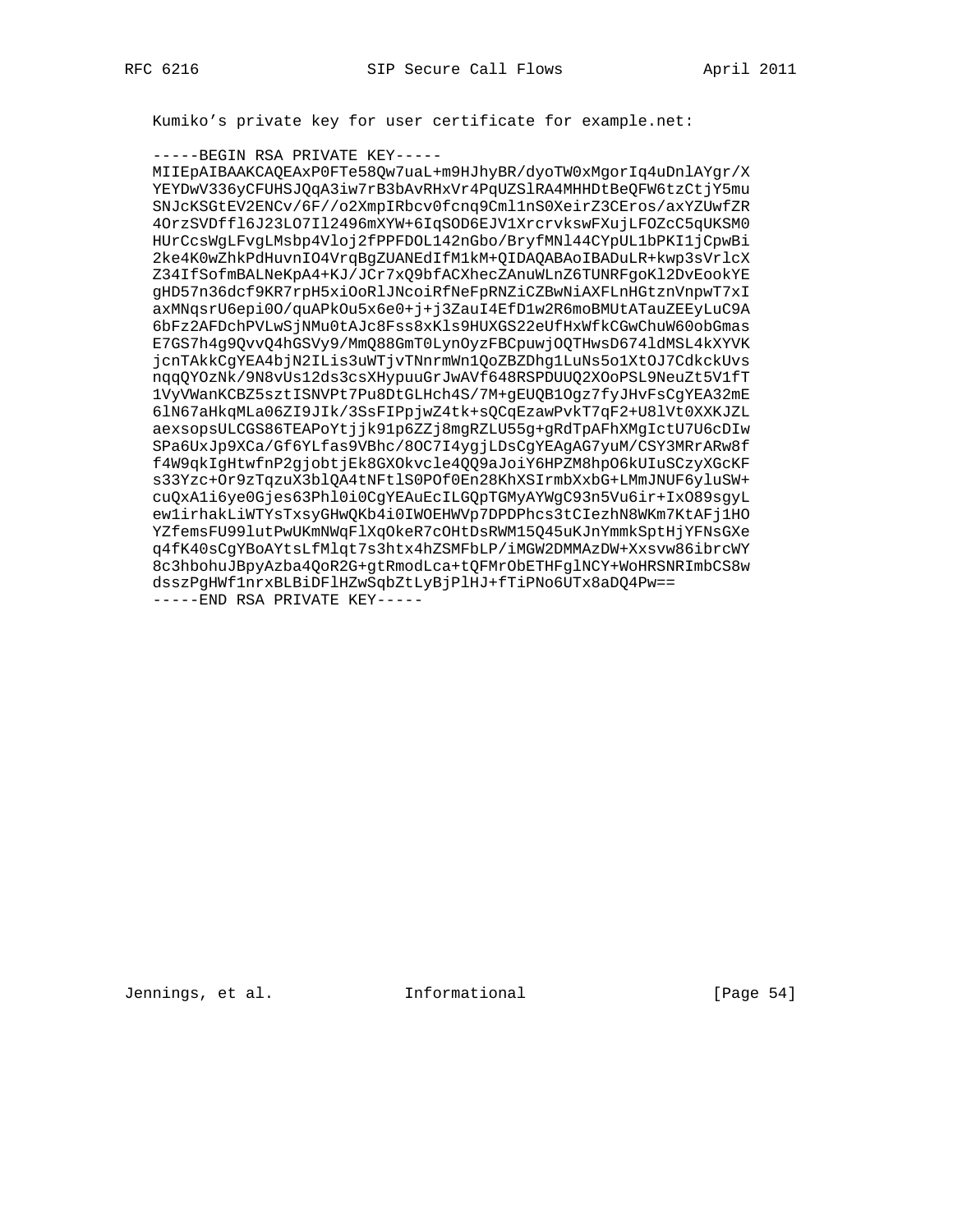Domain certificate for example.com:

#### -----BEGIN CERTIFICATE-----

MIID1TCCAr2gAwIBAgIJAJajhBdO74pTMA0GCSqGSIb3DQEBBQUAMHAxCzAJBgNV BAYTAlVTMRMwEQYDVQQIDApDYWxpZm9ybmlhMREwDwYDVQQHDAhTYW4gSm9zZTEO MAwGA1UECgwFc2lwaXQxKTAnBgNVBAsMIFNpcGl0IFRlc3QgQ2VydGlmaWNhdGUg QXV0aG9yaXR5MCAXDTExMDIwNzE5MzIxOVoYDzIxMTEwMTE0MTkzMjE5WjBbMQsw CQYDVQQGEwJVUzETMBEGA1UECBMKQ2FsaWZvcm5pYTERMA8GA1UEBxMIU2FuIEpv c2UxDjAMBgNVBAoTBXNpcGl0MRQwEgYDVQQDEwtleGFtcGxlLmNvbTCCASIwDQYJ KoZIhvcNAQEBBQADggEPADCCAQoCggEBAKEVuYyZlaqfqks9u9yWQRp9WfI+VsQg GpJH3vAfastElCdxlBV7+R2CaQ/GnXDnE0lAC5SiKRcvPHq5OLx1VnDADMWmcXBv wK5n1zN+7MUCy/MISMr7E2Nd+py8Ft3XhjWDIuUljAh4HDO4fxS/BFy8zozADxvP OfpE40EABF5aj7e+xjtkErdkMybAcSYyo53IHP3wDPxmMzCsOw/fi8bfy9j1GiUD uz01F9qT/Opz9K1snxgT1IK6GRlktG4JawSiohW1QbARfj9//hR7ZgeB0gO6LLGX cGXd187JdA4ZHMZNinN4Cv8ctZYSQZ3dbt1pRRbGtq7elPskiinDuUkCAwEAAaOB hDCBgTAnBgNVHREEIDAeggtleGFtcGxlLmNvbYYPc2lwOmV4YW1wbGUuY29tMAkG A1UdEwQCMAAwHQYDVR0OBBYEFFNu6jHPsItA+vy/Jqv81MW7wLJpMB8GA1UdIwQY MBaAFJVFf18r6mWYEpEE82PHaJpYFncnMAsGA1UdDwQEAwIF4DANBgkqhkiG9w0B AQUFAAOCAQEANH+wX56VJd0vVB9+Mef1xItWrSQUyNYZZCBq+y/5vIoOp6Chaupn xjTjWf50zg6CK8yKBWq8pGlG45GTUx+uCx+nVIbHpyTT5+YDDUzlIhhAUzIOOB33 Fd/XI/1PK5p5ftuJIYXU0rGuaoH8ud/p2nhIf9mwicUHxViTX3PUwlFC7eMbevBo 8/dMYnHb2i40ug6hsiYggsmQDbhHLVLo/yqkpvgzPLSSlkXS4sv2oIoJ/ISuSjhP QkQ7mh7h01ct/LOa53qWfbCVogQDhMEqPTVdPm+JzTrMlWeZdrk4KbnXGp64Jtpu xTVI4GcVAGWUT0cmpspDmHbPOKm5kcltkg ==

-----END CERTIFICATE-----

Jennings, et al. The Informational

[Page 55]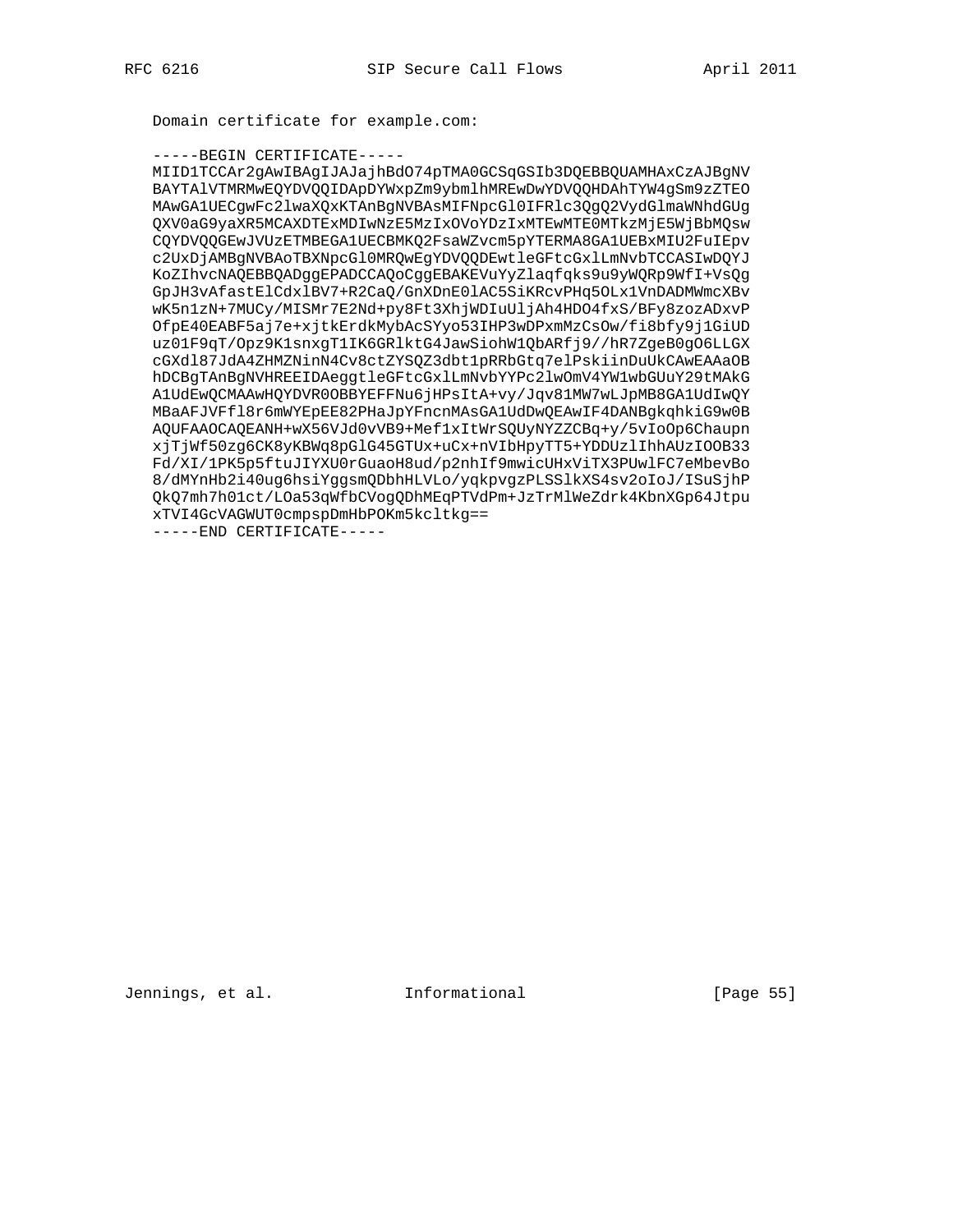Private key for domain certificate for example.com:

#### -----BEGIN RSA PRIVATE KEY-----

MIIEpAIBAAKCAQEAoRW5jJmVqp+qSz273JZBGn1Z8j5WxCAakkfe8B9qy0SUJ3GU FXv5HYJpD8adcOcTSUALlKIpFy88erk4vHVWcMAMxaZxcG/ArmfXM37sxQLL8whI yvsTY136nLwW3deGNYMi5SWMCHgcM7h/FL8EXLzOjMAPG885+kTjQQAEXlqPt77G O2QSt2QzJsBxJjKjncgc/fAM/GYzMKw7D9+Lxt/L2PUaJQO7PTUX2pP86nP0rWyf GBPUgroZGWS0bglrBKKiFbVBsBF+P3/+FHtmB4HSA7ossZdwZd2Xzs10Dhkcxk2K c3gK/xy1lhJBnd1u3WlFFsa2rt6U+ySKKcO5SQIDAQABAoIBABI9gIZAOedZLxJY Cja/ON4EBbRdhLuumvOnecIc/J3JxTD2Nnt8T0gdJUJpDhjjwZZQzz7kYdzDN4j6 Akeszb30sT2MTFob/WiCT6cAH1VrrKZ3cK6zYY217aPj1H8IUaUrlT73UnT/DMp6 gMFbo+XQZ18evFc8zubc+BK7KsN4Nb6/zMhw+PXEiyg2EGDN1Fo4TMhxPD4wBIMU 8oLlE8A6GKimxAk3qMuIiS6Ruau2HpGkjkkHkAx/yzU1s8BCMoLDJjyyH19PRISr n0VFfe0gM0aZpdZ/94ynFPdMnBXTq8BabT09eiycuLKlL0g/ERmj6jIImGSYRWED GzlzX0UCgYEA0FDUek2uLhyltXwlzhDTldyuItiYZq/MeXaq2eA96zhJlD6aX+55 PQIxEEfhgTNf4e4cKjXQSD7aixy7jp/kFGowFRlB4pwbLDuhlniYSxa8Kv0OpJM4 DTAGue4QFZId5Z43KH755Ub7tjrCEIdQnij44DA3gPnjqXk973pdyVcCgYEAxfUx /zMXgTp7HxW+QHZD7xXEs4Fp1xjzL5BaHoJnM7WbmkWvUvcMaEE/i9RqpyGlXRiN jX6KBZ9UVgh/B0/AcYMa3DImTa0+Uie9kN7jTi5pzvIUAdFh+RyQ4tULWr5cgrzv PjGG9tXMthuIbILSumVEwvC+P6Ksilr4xplezl8CgYEArF51sk2clqM1qpnzXjMm IJbdsA+w6ycD9mluqaGXGo8UswmqCz70KrspheM0gQfVisjPnU2x71Wz1/AKcdVz kEDdUFf54FxzT4J4Dl3zBg7l3FxQRXVbp+3ZYvfNb0vcWSclVNjcRg8aMIsmES8m UfhtFnRPOPWMn6qmyQVjnTkCgYB/3zlinkBKq9ooZEU3Iq4TXL5pLemOloFQcjCk kJvVnTRcXTM5pngPSEaiLp6OQ3+sOVYG1nyV0SwLPwW/VVb8fDH3lzWC66vcKeuc Dz5JnFWg5mLiIbzly/wTaochIOJ1WWI5jIigHc9Uu0hOv9sbqJrYSea6+Hv4sNUO h01chQKBgQCKLEH7vWQX8fkw+yKnmvAFoZ5H3IHUQw/WYsoCOVnWoY+vowcuuTTt cbW1VkrtEjJPuYeEPa5NI2kmsNUZGrKCpx/3uq2JfMVopJzJN9biFM4ulcKqf9ie hiVIFVVmxq+dVmXBgXCknhYK1Mnt9b3BK6mDqerQjK1TKryqAJ2QpQ == -----END RSA PRIVATE KEY-----

[Page 56]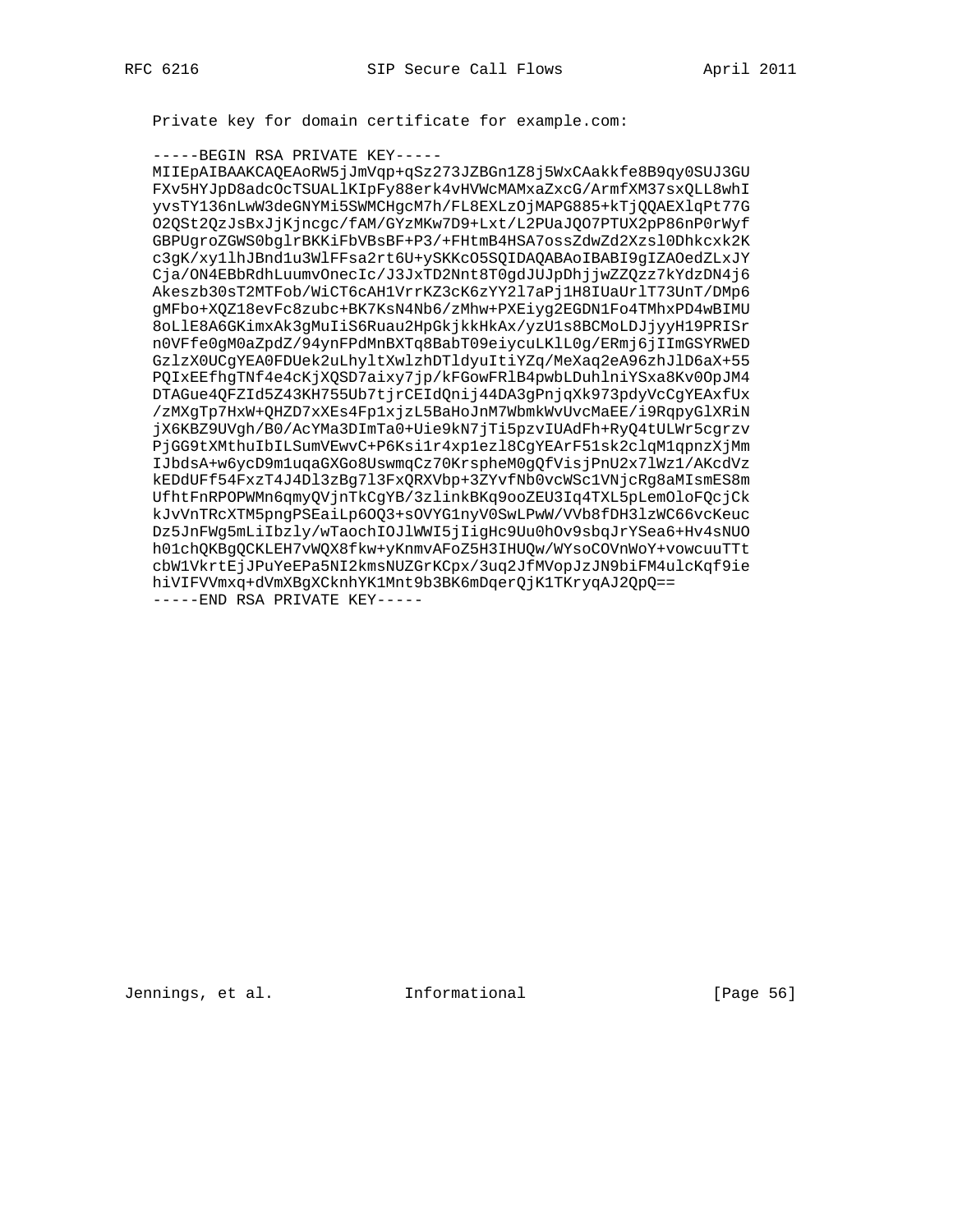Domain certificate for example.net:

#### -----BEGIN CERTIFICATE-----

MIID1TCCAr2gAwIBAgIJAJajhBdO74pUMA0GCSqGSIb3DQEBBQUAMHAxCzAJBgNV BAYTAlVTMRMwEQYDVQQIDApDYWxpZm9ybmlhMREwDwYDVQQHDAhTYW4gSm9zZTEO MAwGA1UECgwFc2lwaXQxKTAnBgNVBAsMIFNpcGl0IFRlc3QgQ2VydGlmaWNhdGUg QXV0aG9yaXR5MCAXDTExMDIwNzE5MzIxOVoYDzIxMTEwMTE0MTkzMjE5WjBbMQsw CQYDVQQGEwJVUzETMBEGA1UECBMKQ2FsaWZvcm5pYTERMA8GA1UEBxMIU2FuIEpv c2UxDjAMBgNVBAoTBXNpcGl0MRQwEgYDVQQDEwtleGFtcGxlLm5ldDCCASIwDQYJ KoZIhvcNAQEBBQADggEPADCCAQoCggEBAKoWx8g1KbnGX2YEOXrbod2pbR0fpkYW V70/tIWHddl+ACLlqqNPKSmIqwAFbZ2uf7S950kXhkgRJGw3BugftUJS7zDhqVqi dgPLMUPrdzpFazeh/AwBjc0wNBz/6tkUXrm7y/FwwzaCoKw+8Qm4Ibn2E3bNqWlm iyKOXnYt4LGmy6J5e64hfQ3Vqe0ze5cfLKcpBbjF/TF75utbnH25zE0C/olb+xlf dwyDjsH0NN+A1ZFrI2NdleVAuH6F2vx4ctwZUzUJXyXezFmw5SRzhtWkb0iHO0ER Ne7hCHLCv2Z6/GfIuHirCsGtNKSQIC6k74MyD7D75nltnLVgJ70xt28CAwEAAaOB hDCBqTAnBqNVHREEIDAeqqtleGFtcGxlLm5ldIYPc2lwOmV4YW1wbGUubmV0MAkG A1UdEwQCMAAwHQYDVR0OBBYEFC1TKpLjuKa/dPumVbeFXEW4UR6EMB8GA1UdIwQY MBaAFJVFf18r6mWYEpEE82PHaJpYFncnMAsGA1UdDwQEAwIF4DANBgkqhkiG9w0B AQUFAAOCAQEAJry8LukecUv4DUs5u/s6IymyqDLpeNvm94yrIIk/eRW72Jtr9rf5 6zF0Pd/+NzDXRYPe99HQgF3EKYndKIfnRUStJzIqiba2UszypDVRTQ6W9cH9e/1q FdCjjeoVkRvnGo91S8DkgWM4boNRUgZtYwP+1I8hR+0717tp0f4fKjYX+NxPe30r WzbLYXFDEiPndEgcxHc84Eeupit7VBQm7jxtF+XbaVGiLPGKCiYqdVS08h2ZakRK 8T3xL8Ecs4/rQn7PNPyEfS52R8hC70r66aAxZqLbKNpth/SZ3/hdeAyJ/NnFMW1J uq3kB5YAJSwMYAUXaQhB1BvxKzXqstzJHQ ==

-----END CERTIFICATE-----

Jennings, et al. The Informational

[Page 57]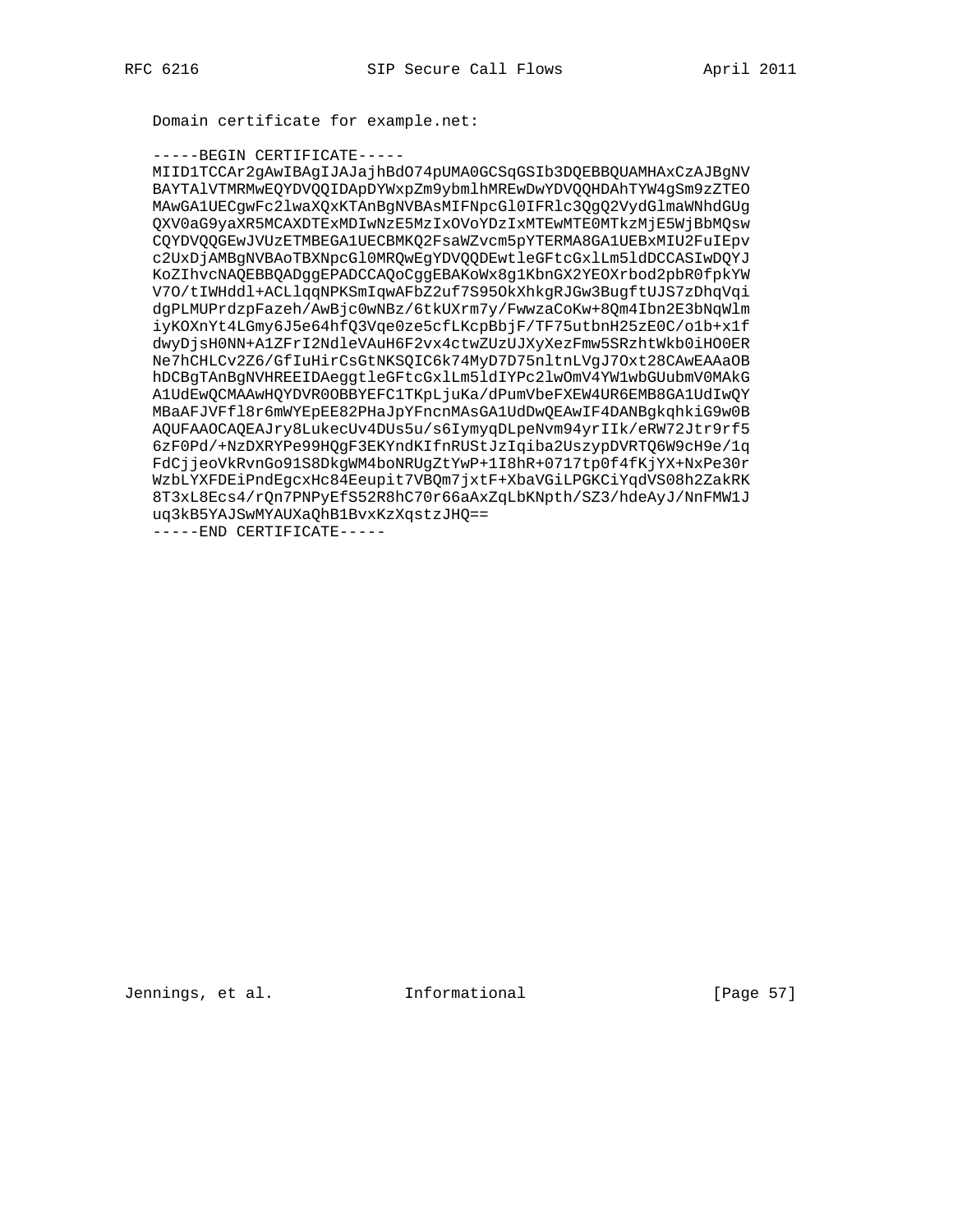Private key for domain certificate for example.net:

-----BEGIN RSA PRIVATE KEY-----

MIIEowIBAAKCAQEAqhbHyDUpucZfZgQ5etuh3altHR+mRhZXs7+0hYd12X4AIuWq o08pKYirAAVtna5/tL3k6ReGSBEkbDcG6B+1QlLvMOGpWqJ2A8sxQ+t3OkVrN6H8 DAGNzTA0HP/q2RReubvL8XDDNoKgrD7xCbghufYTds2paWaLIo5edi3gsabLonl7 riF9DdWp7TN71x8spykFuMX9MXvm61ucfbnMTQL+jVv7HV93DIOOwfQ034DVkWsj Y12V5UC4foXa/Hhy3BlTNQlfJd7MWbDlJHOGlaRvSIc7QRE17uEIcsK/Znr8Z8i4 eKsKwa00pJAgLqTvgzIPsPvmeW2ctWAns7G3bwIDAQABAoIBAHIjpV+B5YVITL59 +UCr4JyKVLGlioQf/CygafjtZTVVa6v/aRn8Rkgb8XyrJ9sXvZVBlTqiUbdM4Z9I 8faVSKLAWsj3thkfSojTMzU77x+IdCG6LxSzekAGqAIJ7sRL+iEzl/Fm1WlgEYhl GIWILgHH01n3O0eCy72dwmAV+2Hazn8eBggkWxMp0fblRC9pVh0FCo+jy1lHasjL oOBkH511bmZ4PUuUY072j2665gPm7i0nr25igef842JkbqAV8rAoNlQ26Y7tYLEw 6QyLv0odeb0rHZ8IEzahWAdmIPGCIUcFM7RmyInOatGA0dVEU3uYnkUQQVOi/JTx 46CCMbECgYEA4c1Dv/IVz9pdW1o/0MaJ94zfeg7Pgn5DRXnNMjCsSxVHSMINwlUl BcYozs77vWbIuXiXO2xQe9mGA2ss3+vNxB0eu6EBQ/fK16cQQQH52nXdrVlsqnkN 5B5elFKcZKPfNVWrg0BC6csDndTcHp9STIKsxWkesLzC3Vz5UXZMsocCgYEAwNYV +SsCIQGLT8ZZfKyE2nHqRUFknKc/tWQJop5gnE4ws3Lql3SNyCUQr/sDYelxQDE3 6COm197JcZ7jggDq7grigIxMznRxLMeG7bb7FfwPE/SKV0H5uagEB7ktFl8xIJKt yOCK1ulillQjToSs4uetHLRXKCDSEpRiSw7wRdkCgYEAkDKBXYa/nykYDUqpDi57 1PbFkDD9G5x+YVPTUoX6wUgpabFjEANHzVQqo0dTRDTrYmY8Tdpx22WiS3SaB7WS hfcCtVewczM++1DZ9GnKoVQ76IaM6qC72j36sEXBUhPEa072ZK8ZDCx1dsmEeJnN +MZKhxcGXl9tIehJ3lfoyukCgYB9AUs1PwAeTVX13OrduyhUQ0xOoNmMA491Euh8 FpciPD2t1mzkyZWvjPeIXPwQWLg1mMJZJeNeRPnpQcrR165zqXKzSj/wBePn12BM cTXLRp6vnPKhJg+wno4eQ5hKzGKYbv1hHs5iCuDx+pD4sWExpmW+Gdn2FXCYwsAF UCXJ4QKBgAKSrm8Y5xQhd8RAMg9JZLGUpPnmTKNU98f3fUFnX7jZEZETasnn18vd 65x04h58cohJJkNxqeL6k3lc3Mw0pzZrvsIha3ZMEoJPCgwBa8zLzrR13YQin6yf +bAmfTDmhiqpORB36ODY4B1kcwxKzQ0n3XAt1rL7NRV5wHr2ejkY -----END RSA PRIVATE KEY-----

# B.3. Certificate Chaining with a Non-Root CA

Following is a certificate for a non-root CA in example.net. The certificate was signed by the root CA shown in Section 2.1. As indicated in Sections 4.2.1.9 and 4.2.1.3 [RFC5280], "cA" is set in Basic Constraints, and "keyCertSign" is set in Key Usage. This identifies the certificate holder as a signing authority.

Version:  $3(0x2)$ Serial Number: 96:a3:84:17:4e:ef:8a:52 Signature Algorithm: shalWithRSAEncryption Issuer: C=US, ST=California, L=San Jose, O=sipit, OU=Sipit Test Certificate Authority Validity Not Before: Feb 7 20:21:13 2011 GMT Not After : Jan 14 20:21:13 2111 GMT Subject: C=US, ST=California, L=San Jose, O=sipit,

Jennings, et al. Thermational [Page 58]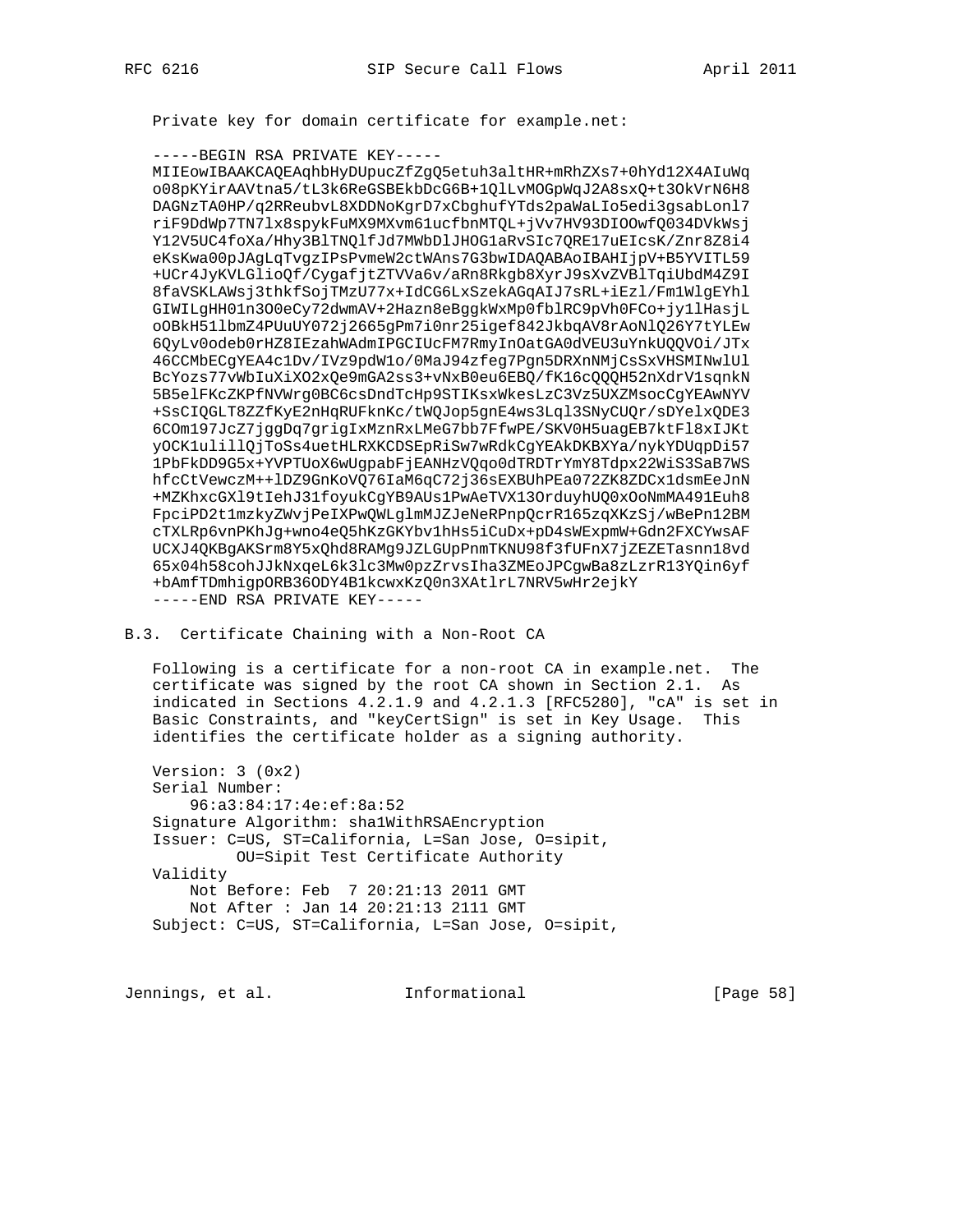OU=Test CA for example.net, CN=example.net Subject Public Key Info: Public Key Algorithm: rsaEncryption RSA Public Key: (2048 bit) Modulus (2048 bit): 00:d4:46:65:51:f8:84:1c:b5:93:47:a5:15:14:06: ec:dc:2a:77:93:11:5e:75:14:d2:88:54:bd:16:50: dd:41:3f:7e:2a:e4:26:d5:a3:33:b0:5e:37:1d:e5: 96:37:1c:1c:69:80:a4:ef:fd:22:78:d7:ce:d3:c3: de:96:fb:87:30:88:bc:06:14:80:5d:f3:ab:d7:64: 3e:07:31:dc:97:c5:d6:19:26:bc:7d:0b:f8:de:5e: f9:0f:dc:9a:45:0f:28:8d:dd:fa:15:56:d5:35:17: 28:80:d2:fc:1f:d6:95:95:42:0e:2c:47:38:53:ad: fd:0e:24:fd:a3:43:33:83:52:65:54:da:48:d8:dc: 86:42:d5:26:ac:1d:52:54:08:52:e5:3f:4a:76:95: 77:8d:c6:f2:33:f0:18:87:c8:fc:5b:54:5d:dd:65: f1:5c:f5:c8:f4:36:54:8a:b6:7b:6f:f8:55:f8:d8: d8:df:a9:7b:40:45:4c:92:0f:aa:b2:2c:a1:a8:64: d5:99:22:1e:28:78:a0:d8:e5:51:64:3f:03:14:a9: 12:47:61:84:d6:b0:69:1a:6b:a3:6e:d8:ca:ce:43: 50:ad:57:96:2b:87:15:d9:c2:11:03:b0:82:d4:f0: 80:bf:dd:44:f4:f6:39:0a:2b:e3:4d:d3:f5:e7:aa: 34:e5 Exponent: 65537 (0x10001) X509v3 extensions: X509v3 Basic Constraints: CA:TRUE X509v3 Subject Key Identifier: 72:70:CF:66:1E:23:A5:38:FC:6F:40:8F:86:8A:AF:E0:B9:6F:E9:C3 X509v3 Authority Key Identifier: 95:45:7E:5F:2B:EA:65:98:12:91:04:F3:63:C7:68:9A:58:16:77:27 X509v3 Key Usage: Certificate Sign Signature Algorithm: sha1WithRSAEncryption 70:73:c0:65:9c:2f:09:39:39:d6:a4:5b:95:e7:7b:43:34:b5: b9:b2:5d:76:eb:ef:87:e0:25:b6:68:ab:ee:f8:f7:85:c4:21: 47:bb:6c:68:62:ff:f8:84:1e:44:5a:30:4e:ce:97:91:cc:3d: 43:4a:8b:b7:25:26:08:63:c6:71:4a:c1:94:35:81:66:de:23: 9d:e3:37:de:31:80:ed:58:b7:07:a7:ea:87:d3:cc:da:1b:62: c9:82:c2:17:e6:2d:20:e4:b2:69:14:cb:05:43:34:6f:b5:2c: 60:d8:44:43:f9:e6:e9:3d:7c:54:a2:b9:d9:1e:7d:67:bb:3f: 32:31:0d:c1:88:78:a8:67:39:f5:d2:3e:08:f7:38:84:a6:8f: c2:3e:00:ce:5f:b4:c8:da:a1:b5:2f:c2:89:60:a4:3a:2b:be: 98:e0:44:34:af:ec:7f:73:26:f1:94:5b:39:09:b9:9f:93:c2: 9d:7a:96:2f:82:66:c8:4d:f6:db:87:00:8e:bc:2a:b9:51:73: 6c:cc:ff:e5:31:25:b1:4a:d0:9a:a9:c3:65:35:21:89:76:3d: 39:f8:84:42:a6:03:0e:b5:c9:2f:5d:18:bc:9d:b9:82:f6:83:

Jennings, et al. 1nformational 1999 [Page 59]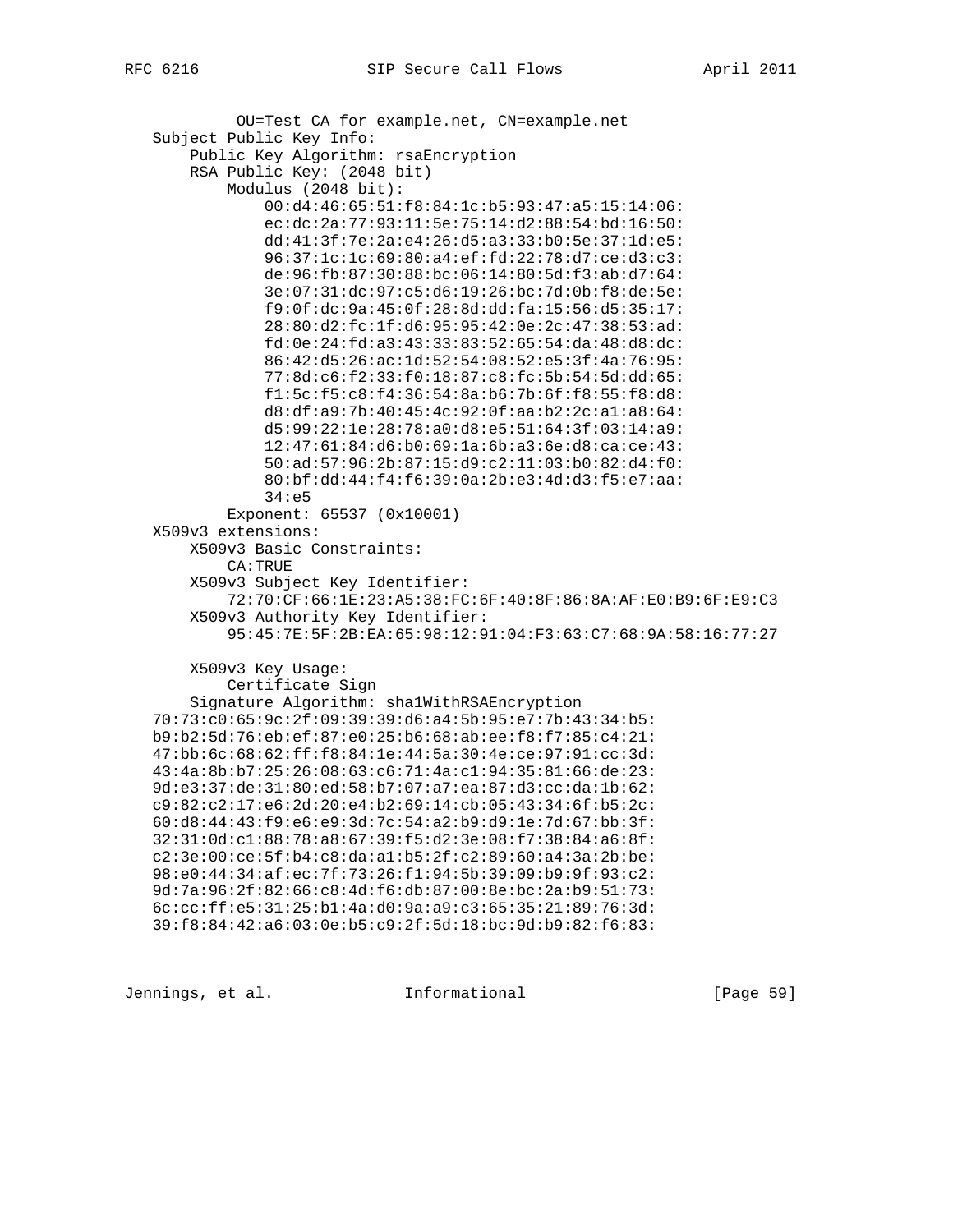```
 dd:2b:29:6c:8d:2c:8c:47:d4:7d:be:de:32:13:85:92:32:bc:
 61:62:6b:e5
 Robert's certificate was signed by the non-root CA in example.net:
 Version: 3 (0x2)
 Serial Number:
     96:a3:84:17:4e:ef:8a:53
 Signature Algorithm: sha1WithRSAEncryption
 Issuer: C=US, ST=California, L=San Jose, O=sipit,
          OU=Test CA for example.net,
          CN=example.net
 Validity
     Not Before: Feb 7 20:21:13 2011 GMT
     Not After : Jan 14 20:21:13 2111 GMT
 Subject: C=US, ST=California, L=San Jose, O=sipit, CN=robert
 Subject Public Key Info:
     Public Key Algorithm: rsaEncryption
     RSA Public Key: (2048 bit)
         Modulus (2048 bit):
             00:d3:dc:14:69:6b:71:09:2c:0b:0f:9d:95:08:c1:
             64:20:66:ef:9f:9c:30:06:30:39:eb:14:16:da:19:
             cc:41:4d:b1:cf:f8:53:5b:a5:0d:76:ec:97:ba:16:
             10:9f:ed:57:b5:fb:6d:4b:9f:8f:d0:9f:0e:15:a7:
             3e:88:c4:e4:ef:35:d1:63:91:20:68:18:f4:8e:3b:
             b4:0f:03:3e:a0:00:d6:c3:26:e7:57:8e:21:92:a3:
             7a:2d:21:44:48:db:01:b9:54:e8:dc:d6:e3:d1:b3:
             f2:4b:26:0f:3f:d4:99:63:e4:7e:14:0a:b2:73:1c:
             5f:3b:41:36:e9:9a:70:be:f7:4f:08:6b:4a:db:44:
             02:e8:bb:50:66:2c:98:94:45:9e:7e:01:0e:9d:c3:
             a9:03:b7:28:15:28:c3:cd:a2:ad:ab:07:f6:ff:69:
             f4:ec:ba:7f:4b:bd:9b:28:8c:0d:87:e2:66:d1:24:
             34:e5:77:be:89:f1:c9:76:4c:37:34:3a:bc:d9:9c:
             36:f5:28:60:01:29:5c:f4:1e:7a:15:19:34:81:1c:
             cf:1a:06:5c:0f:f9:81:67:dc:50:09:e2:a8:d7:9d:
             9f:35:6e:ff:a6:a8:80:74:6c:f8:a1:0a:f3:bb:2b:
             b6:51:8c:21:bc:06:72:59:d0:95:42:d3:02:2c:ce:
             f9:23
         Exponent: 65537 (0x10001)
 X509v3 extensions:
     X509v3 Subject Alternative Name:
         URI:sip:robert@example.net, URI:im:robert@example.net,
            URI:pres:robert@example.net
     X509v3 Basic Constraints:
         CA:FALSE
     X509v3 Subject Key Identifier:
         A6:42:BD:62:0D:6B:BF:EE:67:D4:C7:BC:09:3F:0B:3A:12:AB:19:CE
     X509v3 Authority Key Identifier:
```
Jennings, et al. Informational [Page 60]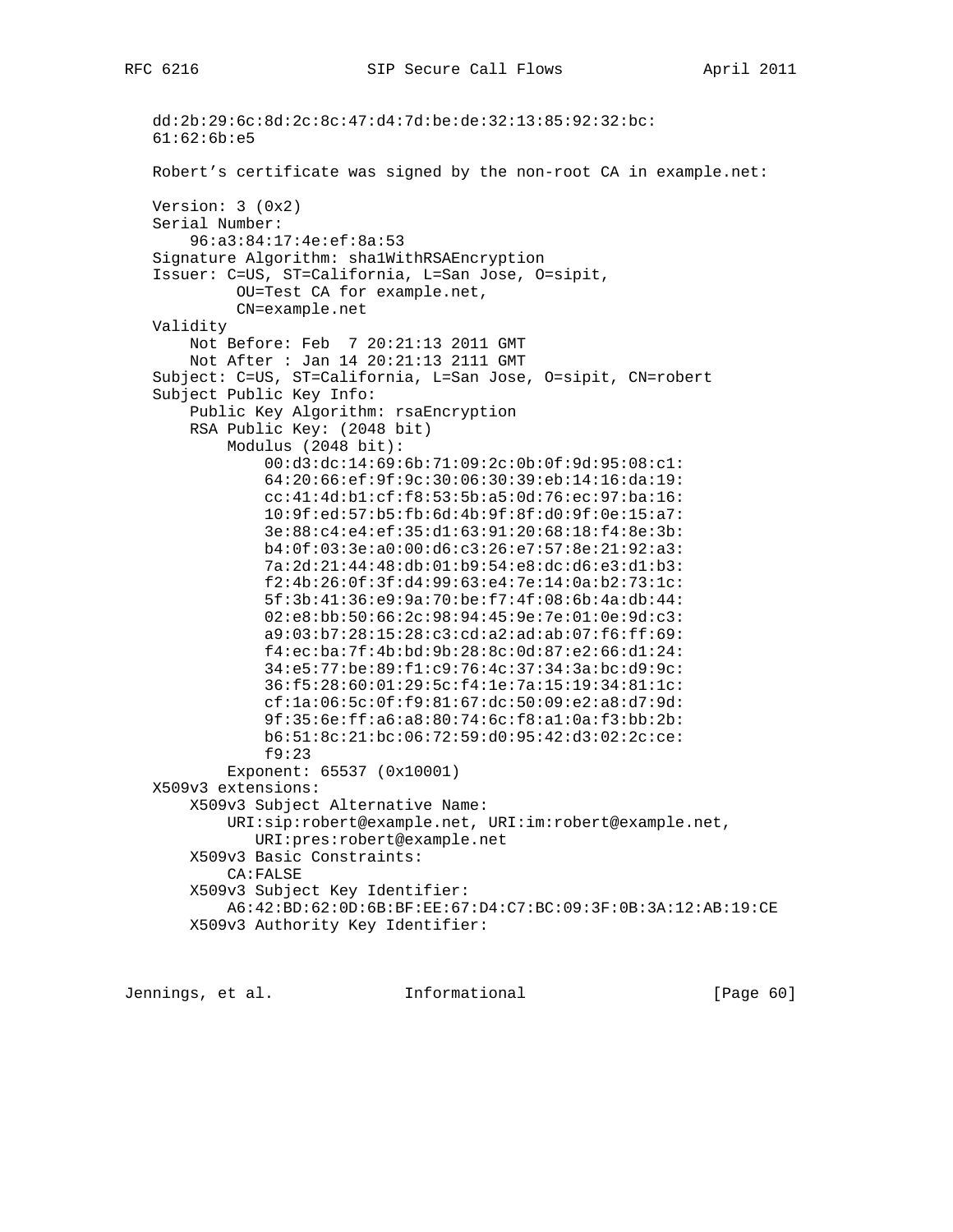72:70:CF:66:1E:23:A5:38:FC:6F:40:8F:86:8A:AF:E0:B9:6F:E9:C3

 X509v3 Key Usage: Digital Signature, Non Repudiation, Key Encipherment X509v3 Extended Key Usage: E-mail Protection, 1.3.6.1.5.5.7.3.20 Signature Algorithm: sha1WithRSAEncryption 25:99:ea:1a:1e:96:6d:4e:b1:9c:5a:43:77:ea:3a:a7:a1:b7: 22:db:b9:d4:9a:1e:17:f7:13:2e:b2:ca:80:dd:c9:a5:db:61: 41:c6:8b:65:ae:0e:fc:9a:46:77:16:e0:e2:3d:1d:20:3c:e5: d5:e0:b8:03:41:4f:e7:69:bf:e0:4c:dd:cc:c4:51:b1:da:2f: ad:58:e1:ed:c6:5b:04:ea:1e:af:9a:89:cd:be:60:3c:9a:30: 51:7f:99:5a:6b:5c:8f:5a:d4:b8:ce:b5:8b:31:74:70:b3:cc: 5c:04:90:d8:8d:b6:75:55:fb:c1:d8:e8:db:cf:3d:80:e4:8d: 2f:7e:b9:2b:a2:9e:9f:1e:6f:d0:4e:6e:f7:f0:a6:61:3b:9e: 9b:4b:78:6b:84:37:ad:93:19:0d:7f:46:5a:18:74:89:8b:a8: 1a:75:bf:db:df:25:43:4b:57:ab:a1:19:2e:7c:7b:b9:b5:50: ef:2c:1f:5c:18:8f:6c:66:83:61:eb:25:a3:21:81:2c:61:3b: ee:8c:18:1a:89:9a:29:0d:5c:5b:38:f3:71:3d:61:f0:3f:80: 33:90:f2:60:53:48:fb:7a:65:c9:5f:1f:a3:e8:75:42:42:f5: ad:db:60:29:c6:0f:3c:68:00:7a:2b:38:db:c7:17:b9:4e:d8: 90:d8:52:bc

Certificate for CA for example.net in PEM format:

#### -----BEGIN CERTIFICATE-----

 MIIDzzCCAregAwIBAgIJAJajhBdO74pSMA0GCSqGSIb3DQEBBQUAMHAxCzAJBgNV BAYTAlVTMRMwEQYDVQQIDApDYWxpZm9ybmlhMREwDwYDVQQHDAhTYW4gSm9zZTEO MAwGA1UECgwFc2lwaXQxKTAnBgNVBAsMIFNpcGl0IFRlc3QgQ2VydGlmaWNhdGUg QXV0aG9yaXR5MCAXDTExMDIwNzIwMjExM1oYDzIxMTEwMTE0MjAyMTEzWjB9MQsw CQYDVQQGEwJVUzETMBEGA1UECBMKQ2FsaWZvcm5pYTERMA8GA1UEBxMIU2FuIEpv c2UxDjAMBgNVBAoTBXNpcGl0MSAwHgYDVQQLExdUZXN0IENBIGZvciBleGFtcGxl Lm5ldDEUMBIGA1UEAxMLZXhhbXBsZS5uZXQwggEiMA0GCSqGSIb3DQEBAQUAA4IB DwAwggEKAoIBAQDURmVR+IQctZNHpRUUBuzcKneTEV51FNKIVL0WUN1BP34q5CbV ozOwXjcd5ZY3HBxpgKTv/SJ4187Tw96W+4cwiLwGFIBd86vXZD4HMdyXxdYZJrx9 C/jeXvkP3JpFDyiN3foVVtU1FyiA0vwf1pWVQg4sRzhTrf0OJP2jQzODUmVU2kjY 3IZC1SasHVJUCFLlP0p2lXeNxvIz8BiHyPxbVF3dZfFc9cj0NlSKtntv+FX42Njf qXtARUySD6qyLKGoZNWZIh4oeKDY5VFkPwMUqRJHYYTWsGkaa6Nu2MrOQ1CtV5Yr hxXZwhEDsILU8IC/3UT09jkKK+NN0/XnqjTlAgMBAAGjXTBbMAwGA1UdEwQFMAMB Af8wHQYDVR0OBBYEFHJwz2YeI6U4/G9Aj4aKr+C5b+nDMB8GA1UdIwQYMBaAFJVF fl8r6mWYEpEE82PHaJpYFncnMAsGA1UdDwQEAwICBDANBgkqhkiG9w0BAQUFAAOC AQEAcHPAZZwvCTk51qRbled7QzS1ubJdduvvh+Altmir7vj3hcQhR7tsaGL/+IQe RFowTs6Xkcw9Q0qLtyUmCGPGcUrBlDWBZt4jneM33jGA7Vi3B6fqh9PM2htiyYLC F+YtIOSyaRTLBUM0b7UsYNhEQ/nm6T18VKK52R59Z7s/MjENwYh4qGc59dI+CPc4 hKaPwj4Azl+0yNqhtS/CiWCkOiu+mOBENK/sf3Mm8ZRbOQm5n5PCnXqWL4JmyE32 24cAjrwquVFzbMz/5TElsUrQmqnDZTUhiXY9OfiEQqYDDrXJL10YvJ25gvaD3Ssp bI0sjEfUfb7eMhOFkjK8YWJr5Q==

-----END CERTIFICATE-----

Jennings, et al. 1nformational 1999 [Page 61]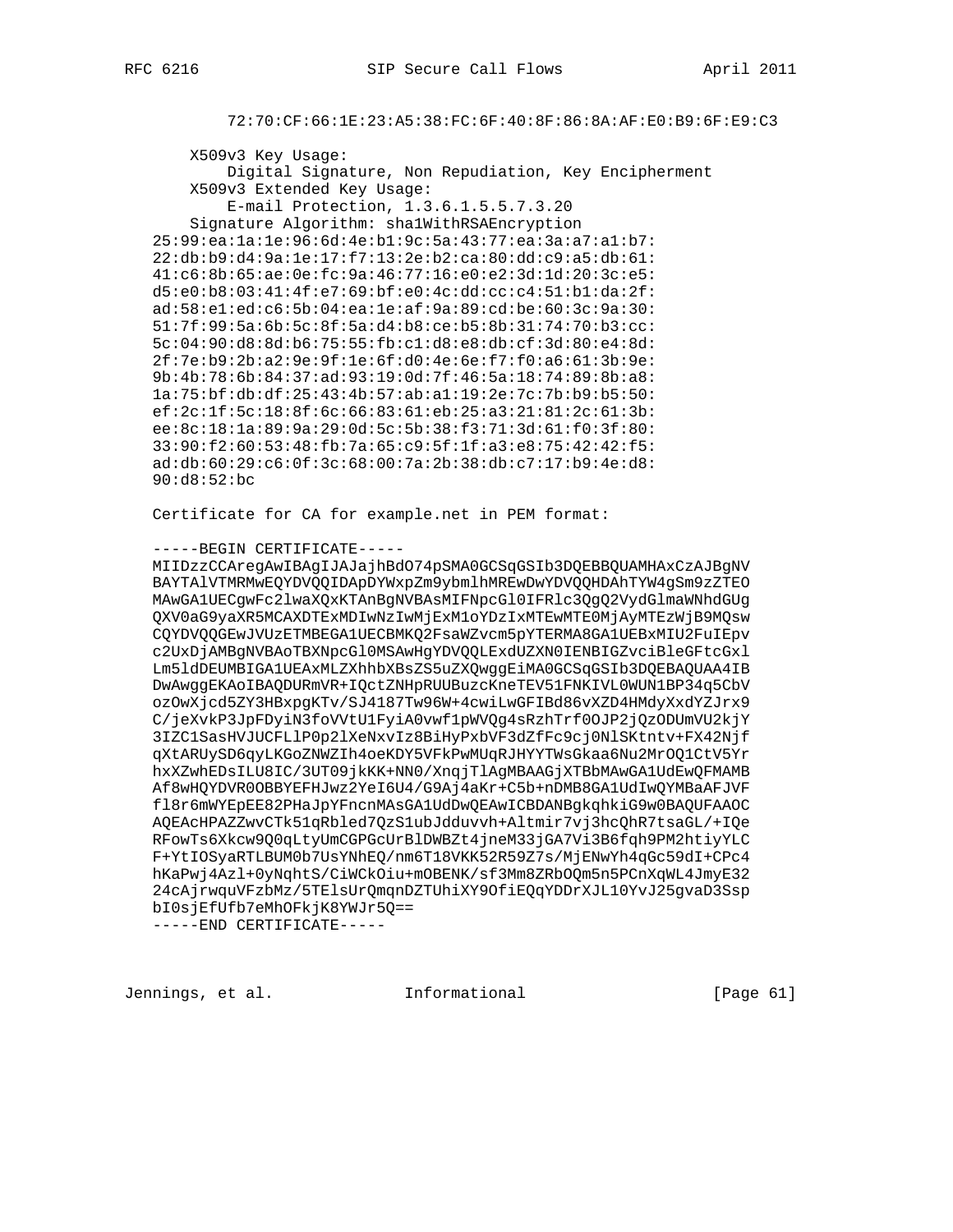Private key for CA for example.net:

# -----BEGIN RSA PRIVATE KEY-----

MIIEpAIBAAKCAQEA1EZ1UfiEHLWTR6UVFAbs3Cp3kxFedRTSiFS9FlDdQT9+KuQm 1aMzsF43HeWWNxwcaYCk7/0ieNf008PelvuHMIi8BhSAXfOr12Q+BzHcl8XWGSa8 fQv43175D9yaRQ8ojd36FVbVNRcogNL8H9aVlUIOLEc4U639DiT9o0Mzg1JlVNpI 2NyGQtUmrB1SVAhS5T9KdpV3jcbyM/AYh8j8W1Rd3WXxXPXI9DZUirZ7b/hV+NjY 3617QEVMkg+qsiyhqGTVmSIeKHig2OVRZD8DFKkSR2GE1rBpGmujbtjKzkNQrVeW K4cV2cIRA7CC1PCAv91E9PY5CivjTdP156o05QIDAQABAoIBADp/7/pIH7h9vcn3 z7hGNE50kaGBHuPrSh3yJG4a+067XbzaRW2I3XzUaiIeHGixoY7duha9Txu4dbJc f2JijR4uAIs4aSv7NDdW09VNw3o8NkWWLEnV288Eo2Tgqc8wXz/BleL9nCJWcH4Y JwlrKKwKmTdQpVBCWcPlI9UzduXQdZfBbrsL6+OZ+F3kbvUwYAVhhUuBS9sf4Xib 5GA2CDLPm433giOS3yr9KigpcLvbhAhMiPTXJ6i65m9xGGCcjhxP/drOH0cNczRD yW0FCbaNRJUg9kEVu+n3uGlaVfOnU7RqcblFXgO7ea7G+mfp3Cfm744kvFEXz04k 8WLW6gECgYEA91K9mKhMUeB1+xPJB4Za5QvrFc7nLt8ee7/aTNcyMI013uXyPDPj TNEfgaRobptmwd2HVtXjlQ54fE+pE+qS8dOORh2VFoWi91zI4C8WnM/6j5P+QiXY tcZDPF22bmsSW7uaQyaOhUfIMhzox1BbUH5q5YrcA5DmmQtaxcIZ+IECgYEA3J07 6DamIgy0eJO2GKHU/Hy8RvQZgauzCtmgmLQrWZeOmx9hORe1a71QU5F6Y3HQRcTD RDDdJua9Y8BJ0WTkasbRgxjmHQlf4pUdT6ycfWgISbcCNFTosgPH+/OZPEh4DKlO rbldUzHPuZdo2Q72KtSPMk+ikny21CZ9cm2mKmUCgYEAsGoX4fJ/HpDMzrKf4qTG Co8bojXZ+wbPVT/Vf/0LtBwTCG3VrGpZG5YWo4n1RWpFEQmwuW9cnE+N2TJQXLQ+ 47Vpiyv6r/OsAM9SCsWOw2ZtBFGw4v0qFR3W37AaTUCgGFTnKbq+jhQX/FQaH02c 6KxxsM5fvqoTjX7FVycp5IECgYA4Tq1WpHQcpq99Qv4sJUnuM4v+dBj6fq9Q6qNf HEUgNc2BDC5NWx7D4+rXmX7qWMc2t3S7N9mKL0RRbGeq2RxvoFUjJ7y71o0xmiuE BWNfoqjS37HhV3aY0Nw/EzqeJ0T0vlXFg1Utgb4p+VoaZHYyElSGG8s7pjcXcwd7 qD7L/QKBgQCeDLKx5T1d/EqwW8KNK5qD/51G/T0zu3MCDlzCjfs2BHMasv5RALd+ unMMANDElPHOFs7fSmCfspN8Y7+W15/k9WugpwQfST2Y8dSRVdPFp1FRt8u25yX2 mdRbU3vJSiAqPEEpKpBolXPxLOeLGvoTHFWSazgmCPIKKxq0wL+0+w== -----END RSA PRIVATE KEY-----

 $[Page 62]$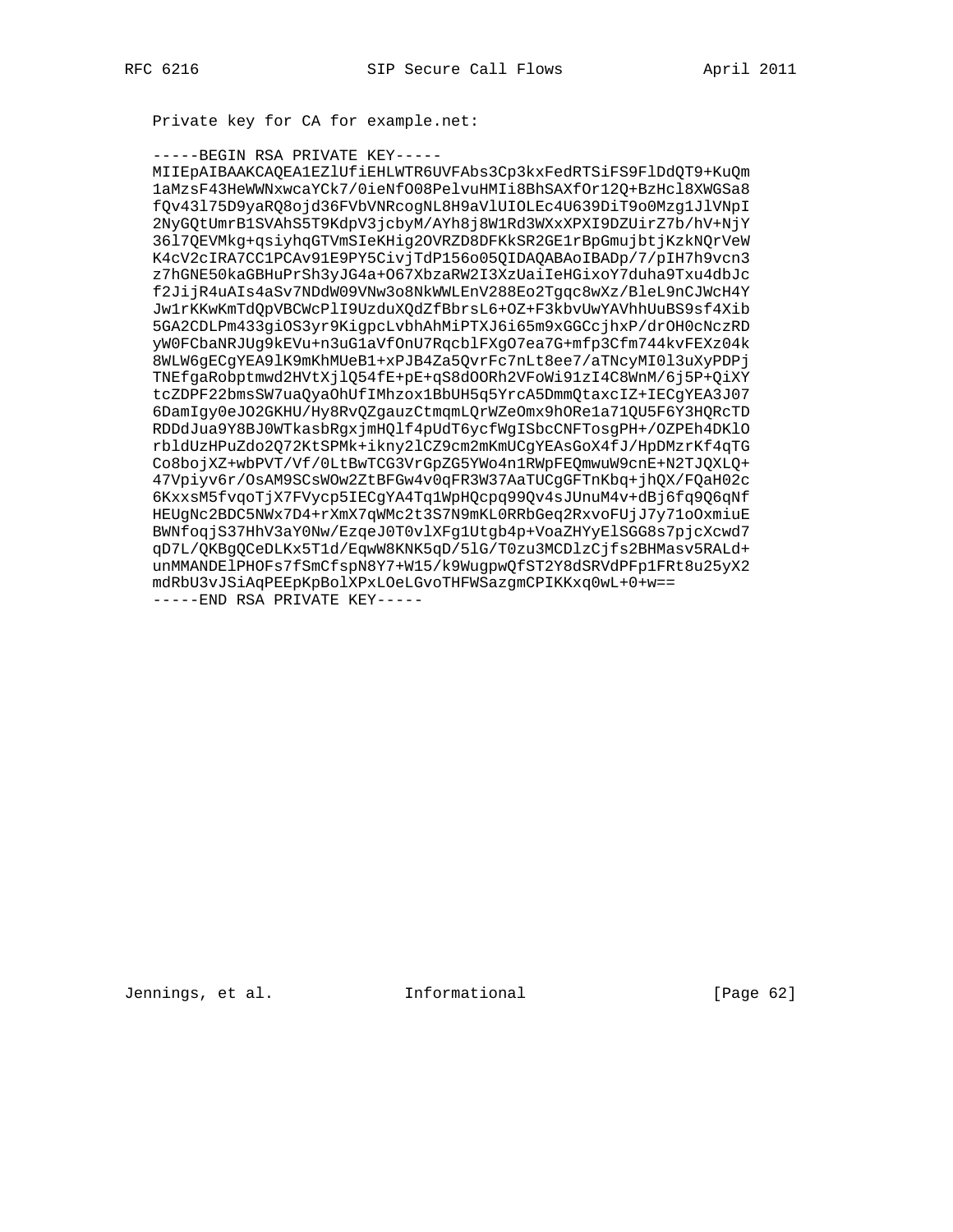Robert's certificate:

### -----BEGIN CERTIFICATE-----

MIIEJjCCAw6gAwIBAgIJAJajhBdO74pTMA0GCSqGSIb3DQEBBQUAMH0xCzAJBgNV BAYTAlVTMRMwEQYDVQQIEwpDYWxpZm9ybmlhMREwDwYDVQQHEwhTYW4gSm9zZTEO MAwGA1UEChMFc2lwaXQxIDAeBgNVBAsTF1Rlc3QgQ0EgZm9yIGV4YW1wbGUubmV0 MRQwEgYDVQQDEwtleGFtcGxlLm5ldDAgFw0xMTAyMDcyMDIxMTNaGA8yMTExMDEx NDIwMjExMlowVjELMAkGA1UEBhMCVVMxEzARBgNVBAgTCkNhbGlmb3JuaWExETAP BgNVBAcTCFNhbiBKb3NlMQ4wDAYDVQQKEwVzaXBpdDEPMA0GAlUEAxMGcm9iZXJ0 MIIBIjANBgkqhkiG9w0BAQEFAAOCAQ8AMIIBCgKCAQEA09wUaWtxCSwLD52VCMFk IGbvn5wwBjA56xQW2hnMQU2xz/hTW6UNduyXuhYQn+1XtfttS5+P0J8OFac+iMTk 7zXRY5EgaBj0jju0DwM+oADWwybnV44hkqN6LSFESNsBuVTo3Nbj0bPySyYPP9SZ Y+R+FAqycxxf00E26ZpwvvdPCGtK20QC6LtQZiyYlEWefgEOncOpA7coFSjDzaKt qwf2/2n07Lp/S72bKIwNh+Jm0SQ05Xe+ifHJdkw3NDq82Zw29ShgASlc9B56FRk0 gRzPGgZcD/mBZ9xQCeKo152fNW7/pqiAdGz4oQrzuyu2UYwhvAZyWdCVQtMCLM75 IwIDAQABo4HNMIHKMFEGA1UdEQRKMEiGFnNpcDpyb2JlcnRAZXhhbXBsZS5uZXSG FWltOnJvYmVydEBleGFtcGxlLm5ldIYXcHJlczpyb2JlcnRAZXhhbXBsZS5uZXQw CQYDVR0TBAIwADAdBgNVHQ4EFgQUpkK9Yg1rv+5n1Me8CT8LOhKrGc4wHwYDVR0j BBgwFoAUcnDPZh4jpTj8b0CPhoqv4Llv6cMwCwYDVR0PBAQDAgXgMB0GA1UdJQQW MBQGCCsGAQUFBwMEBggrBgEFBQcDFDANBgkqhkiG9w0BAQUFAAOCAQEAJZnqGh6W bU6xnFpDd+o6p6G3Itu51JoeF/cTLrLKgN3JpdthQcaLZa4O/JpGdxbg4j0dIDzl 1eC4A0FP52m/4EzdzMRRsdovrVjh7cZbBOoer5qJzb5gPJowUX+ZWmtcj1rUuM61 izF0cLPMXASQ2I22dVX7wdjo2889gOSNL365K6Kenx5v0E5u9/CmYTuem0t4a4Q3 rZMZDX9GWhh0iYuoGnW/298lQ0tXq6EZLnx7ubVQ7ywfXBiPbGaDYesloyGBLGE7 7owYGomaKQ1cWzjzcTlh8D+AM5DyYFNI+3plyV8fo+h1QkL1rdtgKcYPPGgAeis4 28cXuU7YkNhSvA==

-----END CERTIFICATE-----

Jennings, et al. The Informational

[Page  $63$ ]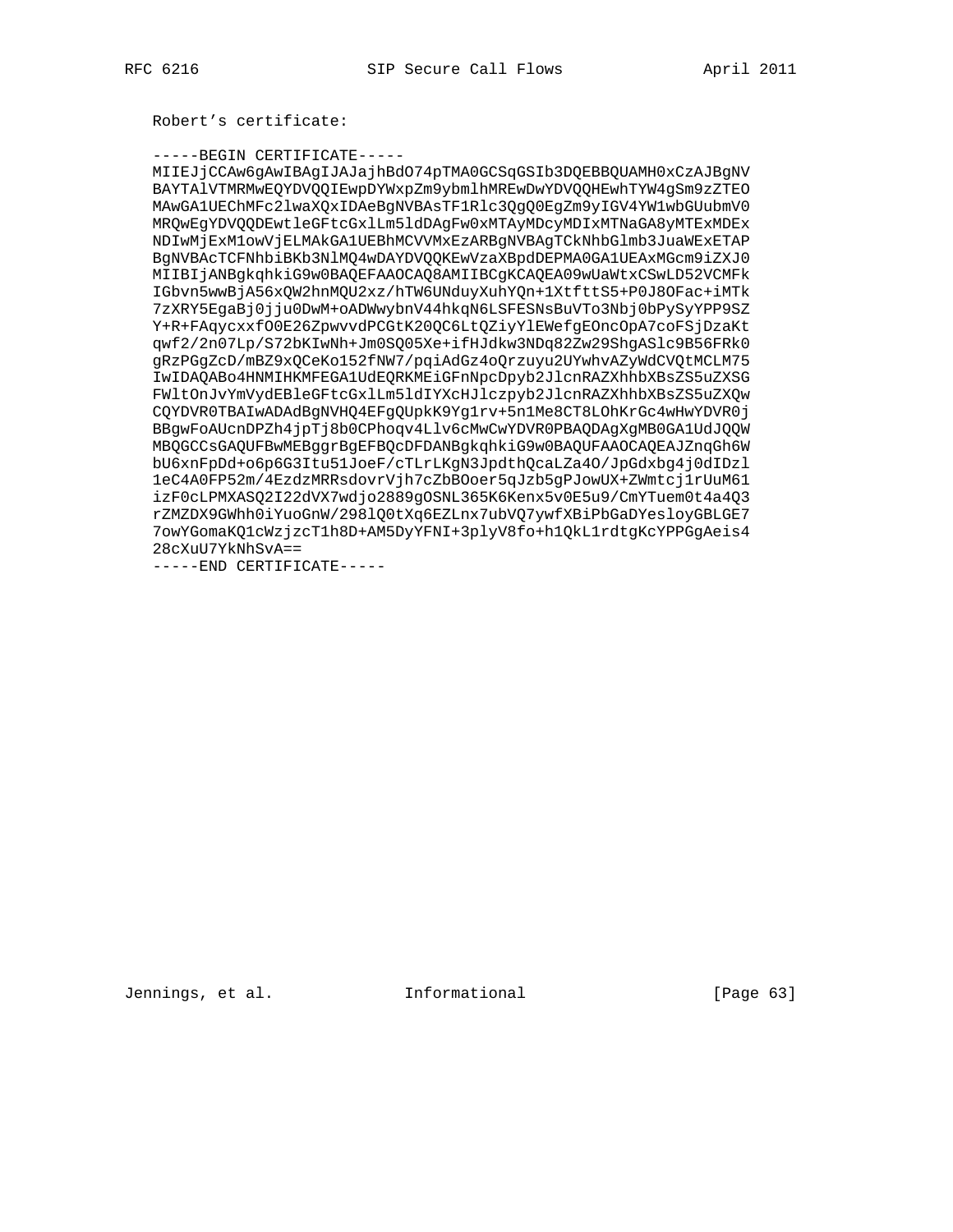Robert's private key:

-----BEGIN RSA PRIVATE KEY-----MIIEowIBAAKCAQEA09wUaWtxCSwLD52VCMFkIGbvn5wwBjA56xQW2hnMQU2xz/hT W6UNduyXuhYQn+1XtfttS5+P0J8OFac+iMTk7zXRY5EgaBj0jju0DwM+oADWwybn V44hkqN6LSFESNsBuVTo3Nbj0bPySyYPP9SZY+R+FAqycxxfO0E26ZpwvvdPCGtK 20QC6LtQZiyYlEWefgEOncOpA7coFSjDzaKtqwf2/2n07Lp/S72bKIwNh+Jm0SQ0 5Xe+ifHJdkw3NDq82Zw29ShgASlc9B56FRk0gRzPGgZcD/mBZ9xQCeKo152fNW7/ pqiAdGz4oQrzuyu2UYwhvAZyWdCVQtMCLM75IwIDAQABAoIBAAv+Q3GMUYPRaHbj 1tH+EKr86MfCUb2n8T9rjbefCj8QJOa/CgkAGPkIf7ZbFWnYR8TXjOJhEAUhW+zB 4PphGwynoUjfqFP8RavfmVvYNS1dnsrBYwtD0oa41mwDnBf7vec99Ui7KX5vj2HN r8NPR7et8a00xdFaY9G46WDkC0nkH8AqMMymY/Vu2KpH0f01hTpFLmxS7We+d3Uq mva15GUc8+EL079uphokchr4E0036Ce4luCnqQfOUAKcXCMYK271G5uue620IXLE CqeevZPEn8eqWhSNG1981CF15AEb0tApMcMwrfcbpnQMHQuyQHm2XVewgF0gQGLn UA0i6NECgYEA9TrFg3Kuw1Vfi+kztX6IMjW07YgN443NtB/9+sXKoc0Iz6LoPbOT VHSVqHHpjicicBUyUa77Kr61HAv7AV0s2FRHAb3M7wOVYGkT52+12o4FH6EMU42G ISAcsS4vCfHhYq1T0hC91bIY1XXxuBrpo0yb1RkEaSALHN6arAEgWccCgYEA3Sod gEcahQEnu5P8UY5j9yFaBRqVxdQKWnO2trkfLkyVgtvn7ES31EGojVHg23nr5IsK IpwFgBiQvEGUgV3dR0Jc5sZTETOweWBLebC/CtZfnhBcCNx8jwX5m/CtTzMHuxVs VJ1WpUDn+K7+G8KIK0+Kp5QdOCxXptHRLkGPBcUCgYAVgCulFL8B3VBdQfsIpKlo TZEpak5dbydj7ZIlFIZpnUJyggP+tOnr87TTafliP0gjr5gT1VWsL8BNTzeYrQSr iugW3P9EzXmhVFUsa3z0RpNobIRaJwRljx0046m4I37xWeUJe/JI9C59OLQSwjlN 2f+ntWPPm8GdrF6/SfH+LQKBgQCyDaf2kEf/cHCmiXuHxVUhrs4kccTGofE75RDi hqNdyPZNhfFvu9srnTivnY2j5MJPGsksF+Qtvpk3lqySghkVt43HlT9nB/A5p5bb /7muZexQ+ua9k5UMKElOjDNbIcBFk/fFH26UWG7pPSkC/FhYVg9Q3uOvR7PBcAYy cUFN6QKBgBw2k5SDvun41wNV4wxGEli9ia+i4lzg8pwJ1DUxnOcDvlDGzAzCNtW9 wPoR+jvhK6V6X1mI0tqqcYZ07pC3CJBEtAckHj2Ik+ZAEjQMf+eH62Rcv6Sbozq0 5dFCBZwzIe2IQomq3J8+OyILSs/uzFkjGjloJIrP+OtPKSrfR+/Y -----END RSA PRIVATE KEY-----

# Appendix C. Message Dumps

This section contains a base64-encoded, gzipped, compressed tar file of various Cryptographic Message Syntax (CMS) messages used in this document. Saving the data in a file foo.tgz.b64 then running a command like "openssl base64 -d -in foo.tgz.b64 | tar xfz -" would recover the CMS messages and allow them to be used as test vectors.

### -- BEGIN MESSAGE ARCHIVE --

H4sIAIpaUE0CA+ybeUATxx7HCSCIHIpoqSIQvFECu5tsDhAEDATQhCsQExTZ JBtIyGUSIEREREU8i1ZRqVYERVHUCqKiUBWP1vusXCJeeIv3LfpCaRUpSF8f tJXH/JPdmd3fTjYz8/n+fr8JT6LEKSVCCYqTKCMd+YhKp/0LAABEAgHb8Eki wp98NhSIQACxIAhDBACGIRDCAiCBQCTqYAGdv6HEKFWIQtsVrkKISD9zXVvt jd8F++HzCyl0r+BgD5oXVimUO0fHSITRMndUjUjkYtRRiqqwwb4BTpAjYNoj VIg4/37mxBwTgAUp2iNHyBFyBmEAAF24CkTKi3LVUKJoBO5YHJ9MggkaHAUi CxASgSvAc3kwgQDgQBzu9zYXhVymULnCAImgfQAdUeO8ZYo4RMFXOmNJ2hqm zBk7quV+uZn28FbIJL+1C8QxAkH8h3aeTOLmokIiXXkIWSAgEHimPcYgYjHO l+qMZYui49gsdpw/ky9mM33V2mOAwWTDdCpPQ6eFSugsuppOjYbZIraj9rZg

Jennings, et al. Thermational

 $[Page 64]$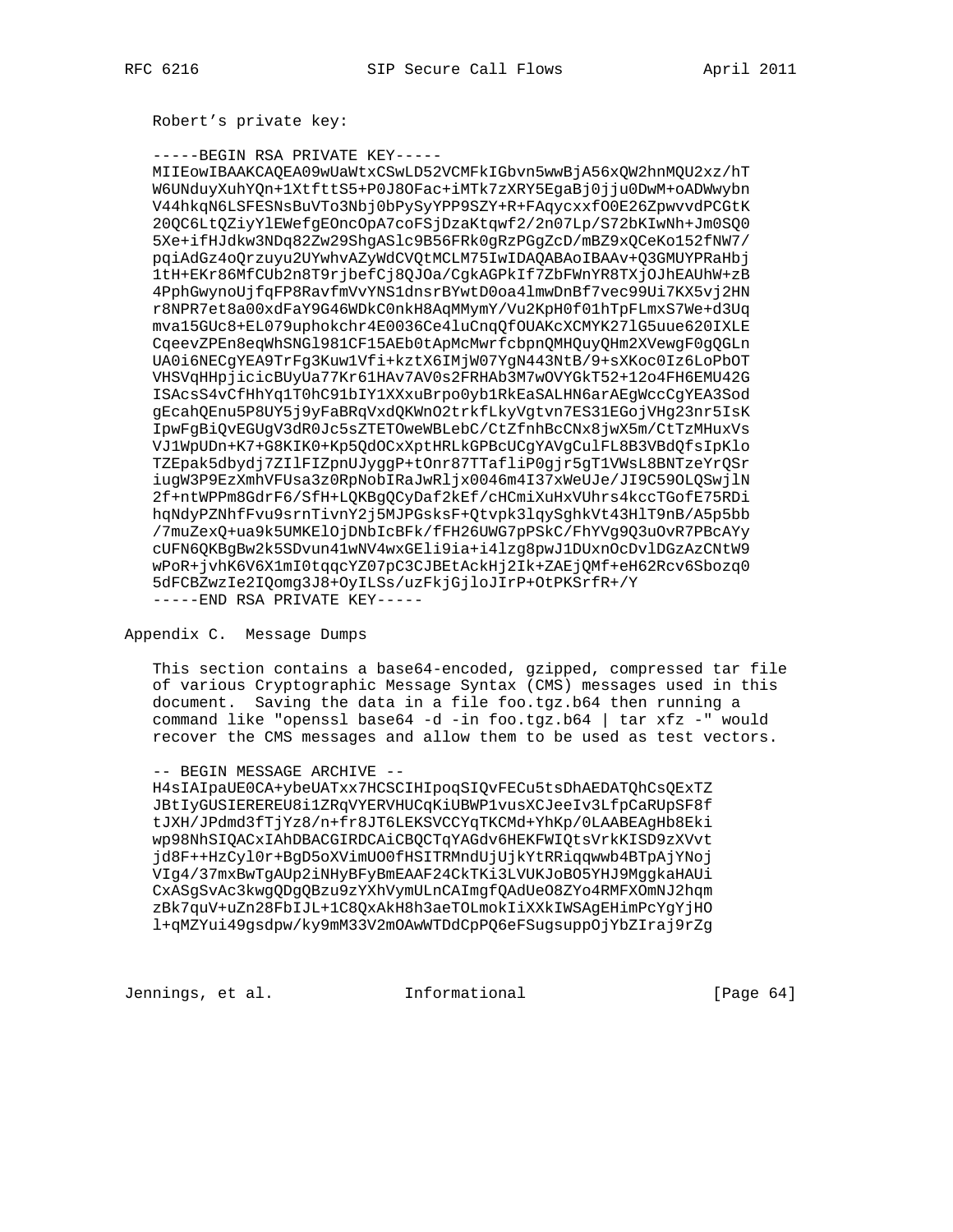dLIzlkwg4bG/vSfTHh48HipXOWMlMWKVUI4oVE5KYaQU5TtgVaha5SQXI0Kp AxaRy8VCHqISyqRO8miekoRrmGOf1iv5cocmZhCxClVItU2xqPbJMqkKlapw zHg5+sdnuXBlMVI+ooh3JQkAIoULAhRAwKMIINBForUujnRVRiGgilwhU8l4 MrHrwD92p8EQoopRoAM/PmwcKo1URWlffsPbN+2BwzW33rxfH79xkxbtOFAK UAXOS8qT8YXSSGcsVyjV9rXBpA8qFsvs/ozpz/TYRYpIUNdfFy1HOUn58U6q UCmXKYUN92gNqFQIL0qirXeJQqR8sbYnrgp0coxQoX1/AqEYbc3KZ78AkIw5 b2A0IsUn5YUpxlA3MxlzSFu1XxeDAY0AQ4NuI830dPsDxh8vwYDJmCztJd9r LwGmAnLQGDAy0AvRN7DQDQkGLQDzhpPuJr8OUaFAppAKEdAc6NlQa2jSPRiR Yv1kShQ0A0waqkx7mHTTjnihCrQHhjVUGJtggxvOsUxUqcKOQRUqoaDhtaFY jxhVlEwhVMXrGumkZ8+0ZDyYS//YQ9MPPcRguunoJ2N0VHQ7yoWrVx0AzsZi RsQC4fra+ID+26b6nduvt7rf1KzYZQUngRPcselYuGo/vwK/OP3EcL3lUgeT 5wu+dX+cWmm/2bjU7NU50VKHeGmpK/cGM9cqT1D11U6qWM9q8sq6I/fo3247 9cwy/tDPu53Wi8dePMXNftLfavBld8Eo/9kpe41EmjERI9+Wu45kWR6brjci VDg9+bX60llnp9fZh+7Mu2VCtCq+WG8137EnZmvFFX0zRsCSmISSCuPqja+J 1+5dXwd7/5i1zHrzbirT+f6Syli/wN1rp2q4e0c4PZ7AeXf0RtHFiXeGPoYt +2FPLktnKFYq6m2j9osmpHg+vv9Yjo77iXoooaVBicOZ9tDp3EWCKpVIJIpT iZU4BaqUd4QEaIP/AIEENOM/DAH4Lv7/HeU3pGMhbZ/9xzbn/LjgP815HokM IwCJhFAQMgEGuS1zHk/+SHVlClh3hgEi2MhugA+QYBgEmoJe2QLpG3vVeA+I UPAEPMBtwnt/JkdCp3pB/iyGlvehIgY1WsPWeEbRWUFiOjWEwKB6qTmSEAKH GfiB91oT5I+8bw7HX9HYeZaFJvO/g9R/2/Of9Ef9D+Hhrvn/N+v/Vmdka15A B6wOrXsBra8X//gS8U+4BC1J79+XKGJTqd3G7y+VodExOF6HRgH+e/8fJgJd 878z+P8CroDHhfFkMiSABDwC2Ir/T+gQ/59PQUEKD0aaTHYG1VviT/OF2CJe PFvjAdJpgXEMUWA8ncUmMCSh0QzIW0RniiUMmu8X4f8L8ESUC8E8MsCDiBCR 0L7+f3Pr7ej/t2W6y/9vf/8/8HP+v9NPV5eaR6TYVRfWLfhu+1lh9PEH1Yl7 3jz7fs3BmbkOBuG3w2pqtwGq9cbhC6OdH96zemPjG4apsSHkbVgcoUcehTFK OWy7cOCpAU/puqGxdgMgZPODtBLNnvfvJ/vNw+utn/rowmayYapSsrV8Dykr oeeNqsQnR8adKxop2b0Ks3FLYdEZeeaIqUusqmMYP5nVzdYPybwytua2/eLE H1KtuBdqepaMG+w9Fn8y8krfg0ZDhjr1PcK2W385634htWhFRL3aEne7xP2b u4blewyC5s1GzZ/Pt/LaHLkhZNaNd2YF9k604RuOKkWaQTtOVP5UOGTKnAvB MxPUO5e9HvBypdFIe7tcIT/uSkuD8v/A/2/kfyP7USlPES9Xofx2VgBt8R/C k5rxn6it6uJ/J+A/SsaDFDJERPB8PpEIEFvhP9wh/Af5EB8gkD7hv8gXr5X7 AIMZDdI1gQCbFaLVAtEgg+YXxWCFxPmz6ABd5B3F0PA+8B8PEYF/iv//A9L+ FNHagm6DLZfG1UGlvcQVlcaiYpkc5e00SwTyKYklf1QSMBFupKYu+BGJepnJ ugO1VTa6GB0tHVdo6bhUe/hP0zGoBSjuo1ZeP9XrMm7+knrDUIfaOajutiR+ 1V3a4n2njLBOoePccHmXneaWvBeZ59noD3vlpzFMfBpaqZd229hH1D1sCMOD o7vxgaEUfRl33svcUzD95IYZc0PDjqzPej56ZblXwcnKhcJdgUOTVdhizi77 bUfNr48KjZ0gsN+jCslaBizgpe9Q7xylet+m11+dHXyROEVgrS80Of1457vt tW/N3Q5gfpyvd9ku0U6j/7Vmh5GqICyaIApP8JwVysod4jd9p/skL/eTD49W SZ2KU4vU5iWxo75POZTx3bDM51lOg3fnw7OKlDdWzJb1DU3LNfd5GRYb/dB6 q+y8dkzcwoTffGNyxsvum+OjgIQmUgawNjCKSPHBoHr6GF39XrzBx9SKM6eD a4oSrqXTD71KCoistLQITlMeYfRj+XKQKK/oVeHiy2nwiITFQZutH/DpQeqc vbIj9dH1R+Zd35uQs2ZJfI11vQnV+q7sweLwNN7g0irbvoHyN18Pm7tpV/GI rJudnr7/Lv531A6Atv1/uLn/D+DBLv53Av5rf08eAIJ8PAUPCAQAoRX+4zuE /xREO6i4hE/9fzaBzvJV+7NC8P5MD5AhiobpLHocR8KOY0C+eAbkpWEwfWF/ Ju+L8P/xRATSyis+Hw8QBGSY3E7+P6HR/29uvR39/7ZM/3v9//JP/f8j2qpD Df5/g3Rp9K676TSPAKzVXpT5r4gANOljVwygpRhA84HZyWMATfnfMMN+DwK0 pxBog/94EoRv7v8TiV3x/87AfxKfCwoIJBIIk0ABv9X4P7Fj+E+GIJBEIjXh

Jennings, et al. [Informational

Px3yBTlMLzydGtWw/w/mMDlCjihKxKD6SdgSLzWHqmlj8sX+tI/7/2ACgfJv

[Page 65]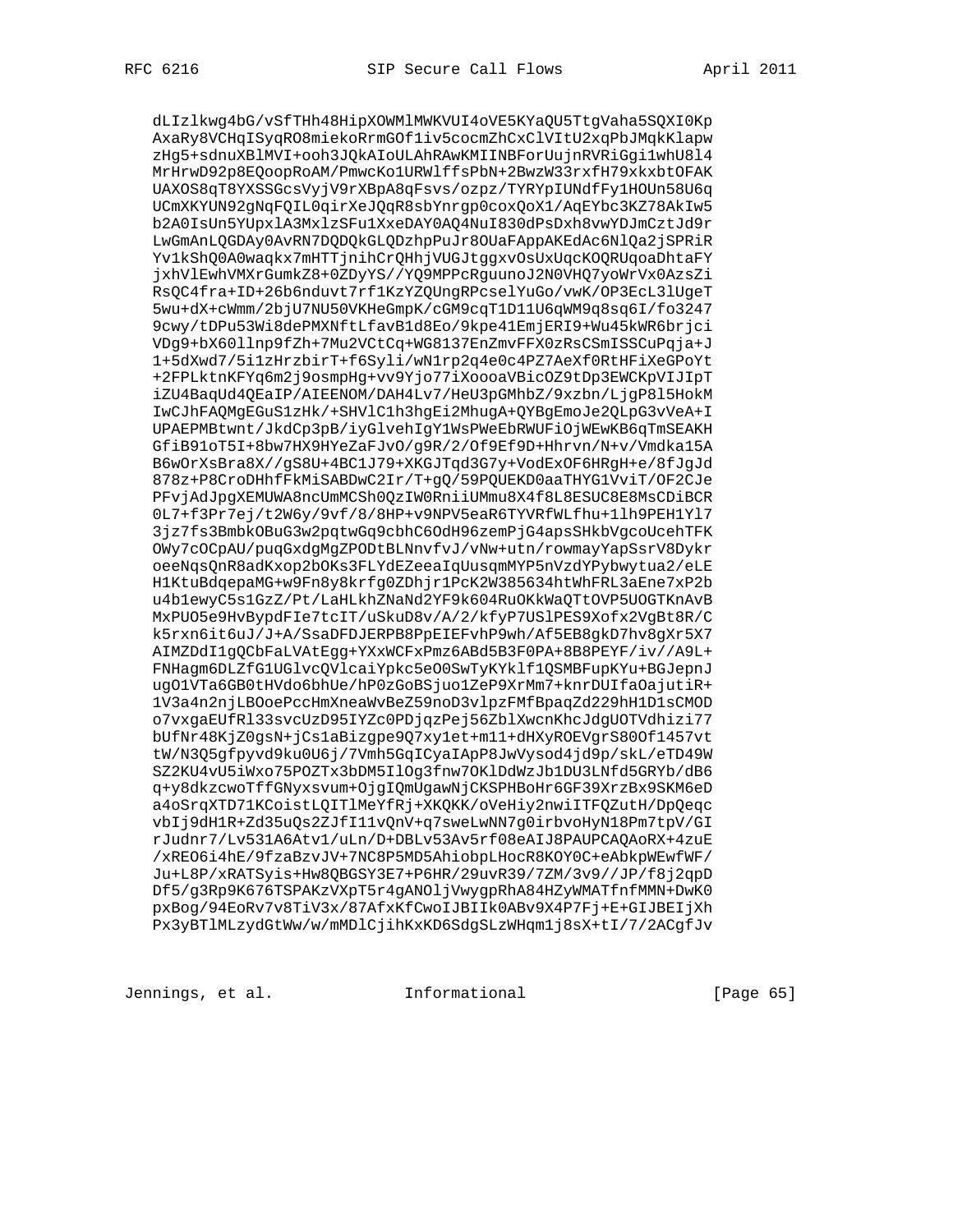5T+fCBJhlEQgg1wuiof57cJ/kADDjQKgufkOCxh0dJzjC41BMFqAcvKdjFmr L0ziPSuQYdfIDmX9vIJ7ro5zN3koOblnZXDiqzQj2PxgRPfvt3692MPesDw3 H0mRFak32LoZXSW5mZVmmHEWzc6t9900ZeP9gYbHTscbvXB5Yuk6d7DnTupR zS97Jtkejg3IeTE3/yvh5Ko6cXzQpnFhIJ9SYbN5dIplpR4F7337BfKy5v0I zDy7YUxd/zmPbLdcnxc0VVBa+1w1Y0BGVC/r8WGZ5CdzcoQFugTSlKP97Yfd t2TaztDc2oZRG848pK4SbVjCjblsEjbbgDNGrCPKC/ZZ914Usqo/bXj/+OUX PHUP6r6ca1RTeHPQnKiHZy3STN8T7+wvs31XNpGZbuJJ+1wIYgGsMP11VUJ3 sWn+UVD31mNSwPnbj/Z7mvZ4ek1i49fPd4PGduPzY/cLy0eNLY9VYZLKAiTB K7aM74m3GMg/XX3D/RnboCgzWqWesPS0xb7C07Dt2bQhY0r5C48vzDPpttsi qMka8temQZdYbY/tqp8Vq0rvxIKvIq7nF71/PmnMyyzd0mn6eVzNU+dvH2w4 c8XBuLdN0YSMHBfhvHnjYjg78aylKLrrTOlyN1qF+PRFl1SrGZNnmU+Wjk05 G+saWZdicn8BeVBe0g/IrbKKiVnCUFr2IltxryU+mccj+kgCvMfeHSVh95o2 ab7u01UQ5f4O5wr9Q1XXhsfVDPUoM4ms31THcGaUbinanG12t/ervoY1R5Kr h0tLLdPDfYcrZxUnxkwetmuDXt7+3WXblV6S9L2mPfpaTl2+Zxt31HGR5UNe 6rSg8xWj7tNcsne/vbDVlTToHJmT3+v2p1599bIm6Cfu3mzn8F4Ve2XiNp9J uum46AWJRNo1C3J9SyPzv1arHZv5+bP5H2Lz+A8IduV/OoP+40EkIoSHuDAB 5PNhiNSK/gM7RP+REAjFAxDcVP9R2fFa7RflT/XAM1heEEfk1bAPJM6fyRHT RV5qBssX4rAC4zg0elf+5/8r/90S9irq/Q20ye8qef/lYGHqhSE33fW2XYq3 y741iGN17M34p8t81v/80LXGI5uTBsmTX/9wqXxJgtgR8w5fwj1m6D/+kuzO 6Afb33grxmekZs4qHlT2s5Fx2gK/SaPTE/LOX+13S3eH2RPTx4v8InPrAkXL ylIk99TSw5dnJFzRseW4syNMyu5mv9EvOLLubvz9gtCXzwPzw8dfLbccjs/Z Bc836zMt7fQUPR2x63T7Z2W1eTHhlx9WX3PLN1h2wTf3GLn7o5ndnu0rDsk5 f6S8fm2e++pVgWEvnA8cOOF8U2LX7XRAjH+f8rjYwxY5Pr2nDDk+cKKyxP16 X90sit+xipDua+sYc8N3H/TzXvk57XUUPlpio55RgRXTilZfXJSaFGC1pfdB s5D0TSuOD5hWuHzt3rPl05bsKSR3Yz8mrzlhH2NpzbMy/gGXajBNnfSE43YR 3jvQRg9iL6+snz6pwoPn/HV94cw+GG9j97uh9im0eWfqutI/HV8+ZH5wcVGI ChcpU+Eal7N2VAJt7f8Ggeb5HyIJALr4/3eUdgnod02jL3/+d9i/P/5K/hdP AqGu+d8J9D8eoUAQ18jnAQJAIMC3ov/xlA7R/6iAyEX4MNo0/wsxhByRL8AQ BYkY1ECAzmSDDKr2mMWQ0GkhIJ3qAdGpQVFsyZex/xvPhUEYBSGQS9C+ahBs 5/xvM+vtmf9tw3RXSO0fCKl1/Qf8jwOzk+d/Ozbz+2fzv1Dz+B9M6Mr/dgb+ U0qIRERhCpcEESEuvrX9X1CH8B9PoqhqLvRJ/lfEjqNr+CI2k41ns4Ki2ZpI DV0UAtBpvgS6hgcxRNEgW+MnZmi8voj8L0rmC4goyENhPoiS2+n/Xx/zv83N d+V///4YpK+5sXlQ7qprG9+kHLvb+/jC9FWz3JLOJhz8buf0sYWvLZJEonyC onxfckRlwZiXgfOhedWnYyUrvZX7qZm93n+1doZqlp1q6uV6z33LdJKzkqYP XJmVbNpj1sOoBxllEuvBI3PDCzIy3dZXWA8o8zwmWzddMGi4TsIK0Q690YnP fe4s8oUf1bszJ+a9mHln9LAx9Zeu9qrmHYT9LHjGEtOMXzYpKML56DjqwWww Ir5oQ/YavXqPIblrn7yknZzvWTE0bhlra/+le7utu017fGbLRYtEqxkT5h+0 BYvZN+qlGT8sujc5Z9pwt0FW7lf3RZwKD0vpbpC8fWeVTnWeM2XY1YT0zXNv H9hlEP65IGTqdxYx6wV9Dpw6cfj92UUTM5MCkoyzd7LmbH8q32LdJxeufmUt sPcOcre44uI3qPbepldwzo61P+7TDoV+BykDp/YaZ/o0XV9tPouReO1AcX5N iGX8pMeM2iGeJC/KxOeVrAyG8V+bBllitcPFqjQwb7Dj7oQ1dUkbQorP8yfW 2htNyt+6Ubbo7LJ4KGzr0Xdr1G9rWYzDLpHwxutqG/a3dZG8OBtNcrHN0J6U GJOcoYsxop0TH+5zCPR+s55IvcY/bH7MOLr+iSSh3m2L46I96u+fWq3BRhVd OnfN5O2LPhkO/E3DgkqC7g1L7VNSdYD50x2fKsPb3zn+/CM3K3ZGMOmW7tgz KbdrHEu+pdxzwgRnTutflAO+vbloQNVAv8gZS/IZw3NPXPLTF11OSZsyflKV Jj09cwhSOj5reG1B/iNJoMFKNWJa7rx+dXbhbOMk89Lc/7RvxzQMAgEARRkw

[Page 66]